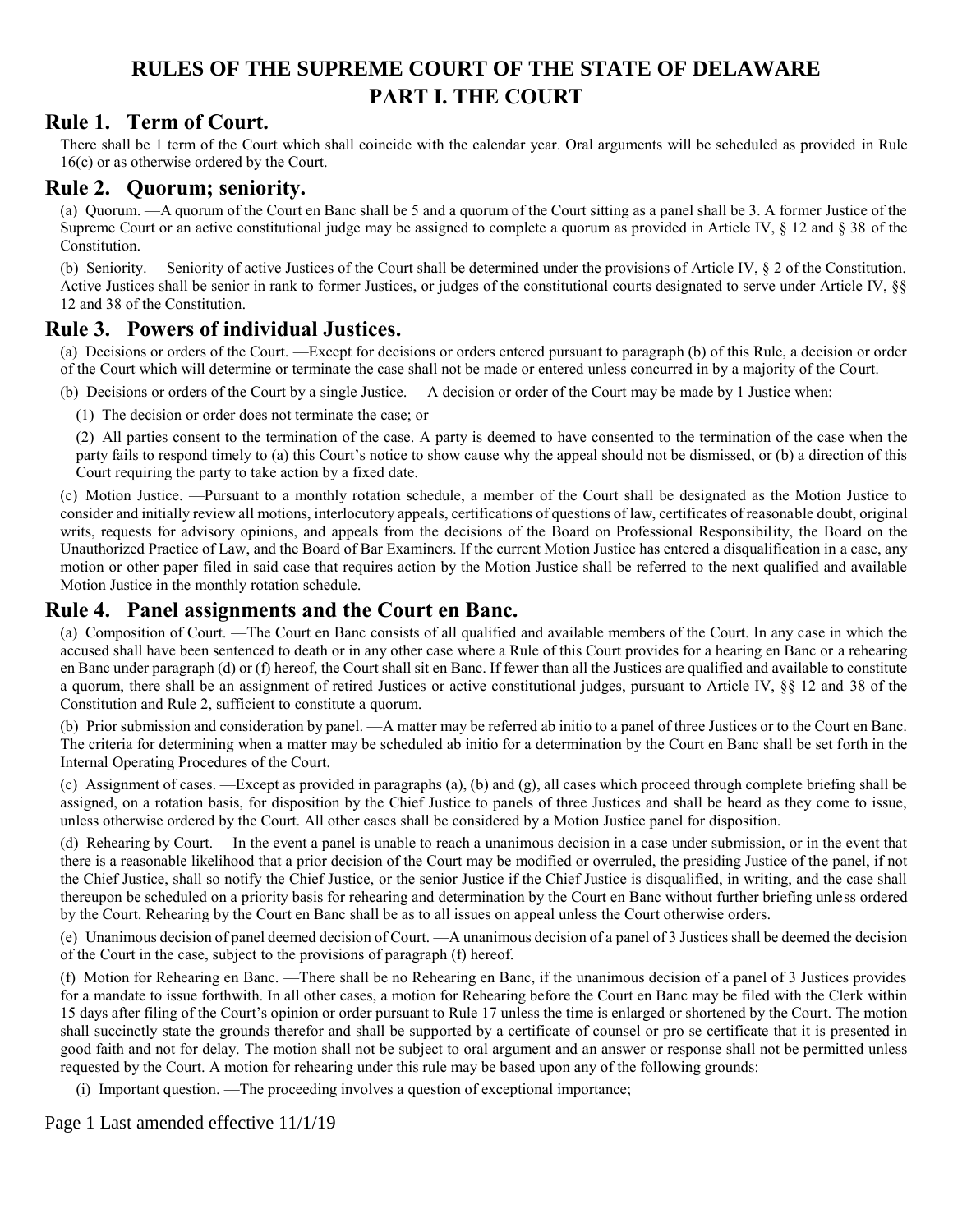(ii) Maintain uniformity. —Consideration by the Court en Banc is necessary to secure or maintain uniformity in Supreme Court decisions;

(iii) Modify or overrule. —The case may be controlled by a prior decision of the Court which should be reconsidered or which may be overruled or modified.

The motion shall state with particularity the grounds therefor and shall include a copy of the opinion as to which rehearing is sought. A motion for rehearing before the Court en Banc shall be granted upon the affirmative vote of 2 or more of the qualified and available members of the Court. Denial of a motion for rehearing is not subject to a motion for reargument. The motion shall conform to the page and form requirements of Rules 30 and 13.

(g) Hearing en Banc ab initio by affirmative vote. —Any case may be set for hearing en Banc ab initio upon the affirmative vote of 2 or more of the qualified and available members of the Court.

(h) Composition of motion panel to consider and determine motions. —The panel of Justices to consider and determine motions and other applications that require action by a panel, other than those governed by a specific rule or previously submitted to another panel of the Court, shall normally consist of the current month's Motion Justice, the previous month's Motion Justice and the next month's Motion Justice. If a member of a Motion Justice's panel has entered a disqualification in a case, the next qualified and available Justice in the monthly rotation schedule shall replace the disqualified Justice in that case.

# **PART II. APPEALS—GENERAL**

#### **Rule 6. Time for taking appeals and cross-appeals.**

(a) Notice of appeal. —A notice of appeal shall be filed in the office of the Clerk of this Court as follows:

- (i) Civil appeals. —Within 30 days after entry upon the docket of a judgment, order or decree from which the appeal is taken in a civil case except as to appeals controlled by § 146 of Title 10;
- (ii) Challenges to a final award under the Delaware Rapid Arbitration Act. —Within 15 days after issuance of the final award.
- (iii) Criminal appeals. —Within 30 days after a sentence is imposed in a direct appeal of a criminal conviction; and

(iv) Post-conviction appeals. —Within 30 days after entry upon the docket of a judgment or order in any proceeding for postconviction relief.

(b) Cross-appeals. —A notice of cross-appeal shall be filed in the office of the Clerk of this Court as follows:

(i) Civil appeals. —In any civil action in which a timely notice of appeal is filed by a party, any other party may file a notice of appeal within 15 days after the date on which the first notice of appeal was filed, or within 30 days after the entry of the judgment or order from which the appeal is taken, whichever is later.

(ii) Challenges to a final award under the Delaware Rapid Arbitration Act. —In any arbitration proceeding in which a timely notice of appeal is filed by a party, any other party may file a notice of appeal within 7 days after the date on which the first notice of appeal was served, or within 15 days after issuance of the final award to which the challenge is made, whichever is later.

(iii) Criminal appeals. —In any criminal action in which the State elects to file a notice of cross-appeal, the notice must be filed within 30 days of the filing of a notice of appeal by the defendant.

#### **Rule 7. Commencement of appeal.**

(a) Notice of appeal. —An appeal shall be commenced by a notice of appeal. The notice of appeal shall be served in duplicate upon an attorney of record for each party to the proceeding below; if there is no such attorney it shall be served upon each party in the manner provided in these Rules for service of papers. Immediately following such service, such appellant shall file with the Clerk of this Court such notice, in duplicate, together with proof of service as provided in these Rules. The Clerk shall forthwith forward the duplicate thereof to the clerk of the trial court for filing in such court or to the arbitrator. Appeals from interlocutory orders shall be governed by Rule 42.

(b) Cross-appeal. —Any party may cross-appeal from any judgment or order from which an appeal may be taken.

(c) Form of notice of appeal or cross-appeal. —The notice of appeal or cross-appeal shall:

(1) Court or arbitrator. —Name the court from which the appeal is taken, name the judge entering the judgment and identify the case number therein, or provide the name and address of the arbitrator and identify the final award to which the challenge is made;

(2) Party or parties; attorney or attorneys. —Name the party or parties taking the appeal and the party or parties against whom the appeal is taken and provide the name and address of each party's attorney of record below, except as hereafter provided;

(3) Judgment or award reviewed. —Designate the judgment, order or final award, or part thereof, sought to be reviewed and the date thereof and, in a direct appeal of a criminal conviction, state the names of all codefendants with whom the appellant was tried, the date of the sentence from which the appeal is taken; and where the appeal is taken more than 30 days after the entry of the judgment or order sought to be reviewed, or, in the case of an arbitration under the Delaware Rapid Arbitration Act, more than 15 days after issuance of the final award to which challenge is made, the factual and legal grounds for the appeal time being tolled;

Page 2 Last amended effective 11/1/19 (4) Attorneys for parties against whom the appeal is not taken. —Designate by name and address the attorney of record for each other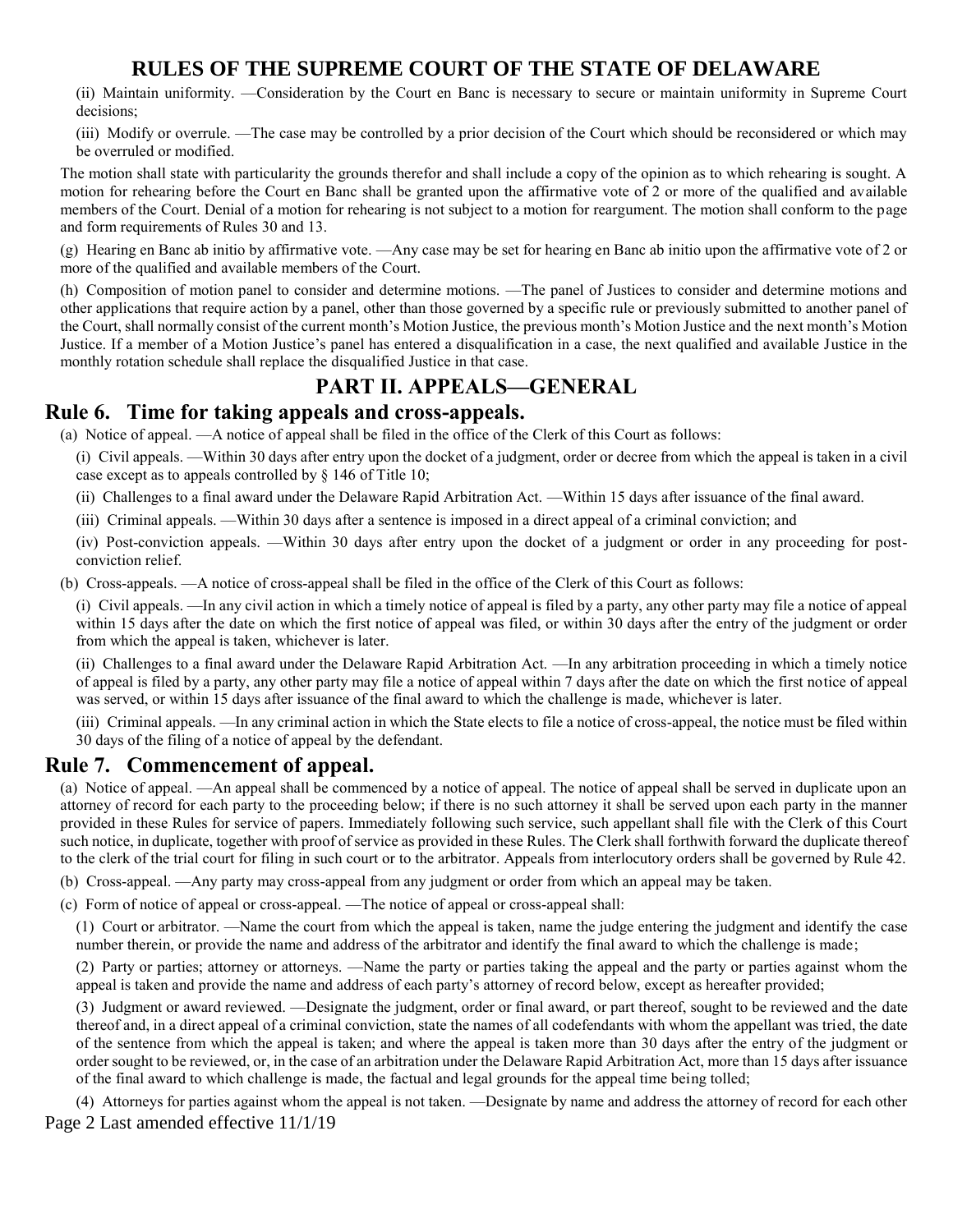party to the proceeding below against whom the current appeal is not taken;

(5) Pro se litigants. —If there is no such attorney for any party, designate the name and last known address for each such party;

(6) Transcript. —Contain the designations of the transcript as required by Rule 9(e); and

(7) Forms. —Comply substantially with Official Forms A and B of these Rules. The provisions of subsections (4) and (5) above shall apply generally in any appeal including all direct appeals of criminal convictions whenever the appellant, in compliance with subsection (3) above, identifies the codefendants with whom appellant was tried.

(8) Appeal caption. —The caption of the appeal shall contain only the names of the parties below taking the appeal and the names of the parties against whom the appeal is taken.

(9) Copy of judgment or final award to be reviewed. —A copy of the order of judgment or final award sought to be reviewed, and any separate rationale for it, if available, shall be attached to the notice of appeal and to the notice of cross appeal if different from the notice of appeal, and if not available, a statement indicating such unavailability shall be included.

(d) Use of pseudonyms. —All appeals concerning domestic relations matters shall be captioned and reported with the full names of the individual parties, except that the following shall be captioned and reported by use of appropriate pseudonyms selected by the Court: matters concerning adoption, termination of parental rights, child custody and visitation, juvenile delinquency proceedings and any other domestic relations matters, which in the discretion of the trial court, a lower appellate court or this Court, are deemed to be of a sensitive nature. In such cases, the parties shall, within 10 days of the filing of the notice of appeal submit to the Court for its approval a stipulation providing for the use of pseudonyms, which sets forth and is consistent with the pseudonyms used in the court below or, in the absence of a stipulation, the Court may order the use of pseudonyms sua sponte.

(e) Joint or several appeals. —Any 2 or more parties interested jointly, severally or otherwise in a judgment or order may join in an appeal therefrom, or any of them may appeal separately. When parties have filed separate timely notices of appeal, the appeals may be joined or consolidated by the Court.

(f) Death of a party. —

(i) Before notice of appeal is filed. —In civil cases or arbitrations under the Delaware Rapid Arbitration Act, if a party entitled to appeal shall die before filing a notice of appeal, the same may be filed by the personal representative of the party; if the party has no personal representative, the same may be filed by the attorney of record for the party in the trial court or before the arbitrator within the time prescribed by law.

(ii) After notice of appeal is filed. —After a notice of appeal is filed, substitution of parties shall be effected in accordance with these Rules.

(g) Disclosure of Corporate Affiliations and Financial Interest. —Each party shall file a Disclosure of Corporate Affiliations and Financial Interest, as provided for in Form P of these Rules, within fifteen (15) days of the notice of docketing the appeal, or concurrently by a party with the filing of a motion or other document seeking to expedite the proceedings, and within two (2) days of service of such a document by all other parties. However, when the State of Delaware or any other governmental entity is a party, a Disclosure of Corporate Affiliations and Financial Interests shall be filed only if that party has pertinent information to report.

#### **Rule 8. Questions which may be raised on appeal.**

Only questions fairly presented to the trial court may be presented for review; provided, however, that when the interests of justice so require, the Court may consider and determine any question not so presented.

### **Rule 9. The record.**

(a) Record — Contents. —An appeal shall be heard on the original papers and exhibits which shall constitute the record on appeal.

(aa) Sanctions for failure to pay the record preparation and transmittal fee. —Every appellant is required to pay the record preparation and transmittal fee within the time limit imposed by the trial court unless the trial court waives its fee or otherwise extends the deadline for payment. If an appellant shall fail to comply with the provisions of this rule, the Court may dismiss the appeal sua sponte pursuant to Rule 29(b). Failure to pay the trial court's record preparation and transmittal fee also may be the basis for disciplinary action against the appellant's attorney.

(b) Transmission by clerk of trial court. —The clerk of the trial court shall transmit to the Clerk of this Court all original papers including photographs, documentary exhibits and transcripts of testimony. Other exhibits shall be transmitted only upon order of a member of this Court. The clerk of the trial court shall append a certificate identifying the record with reasonable definiteness. The papers, other than exhibits and transcripts, shall be laid flat in chronological order and bound at the top, with a certified copy of the docket entries as the initial paper. Subject to the provisions of Rule 42, the time within which the record shall be transmitted is as follows:

(i) Transcript. —If a written statement relating to the transcript is included in the notice of appeal as provided in subparagraph (ii) or (iii) of paragraph (e) of this rule, the clerk shall transmit the record within 10 days after receipt of the transcript;

(ii) No transcript. —If a written statement relating to transcript contained in the notice of appeal states that no transcription (or no further transcription) is required, the clerk of the trial court shall transmit the record within 20 days after receipt of the duplicate of the

Page 3 Last amended effective 11/1/19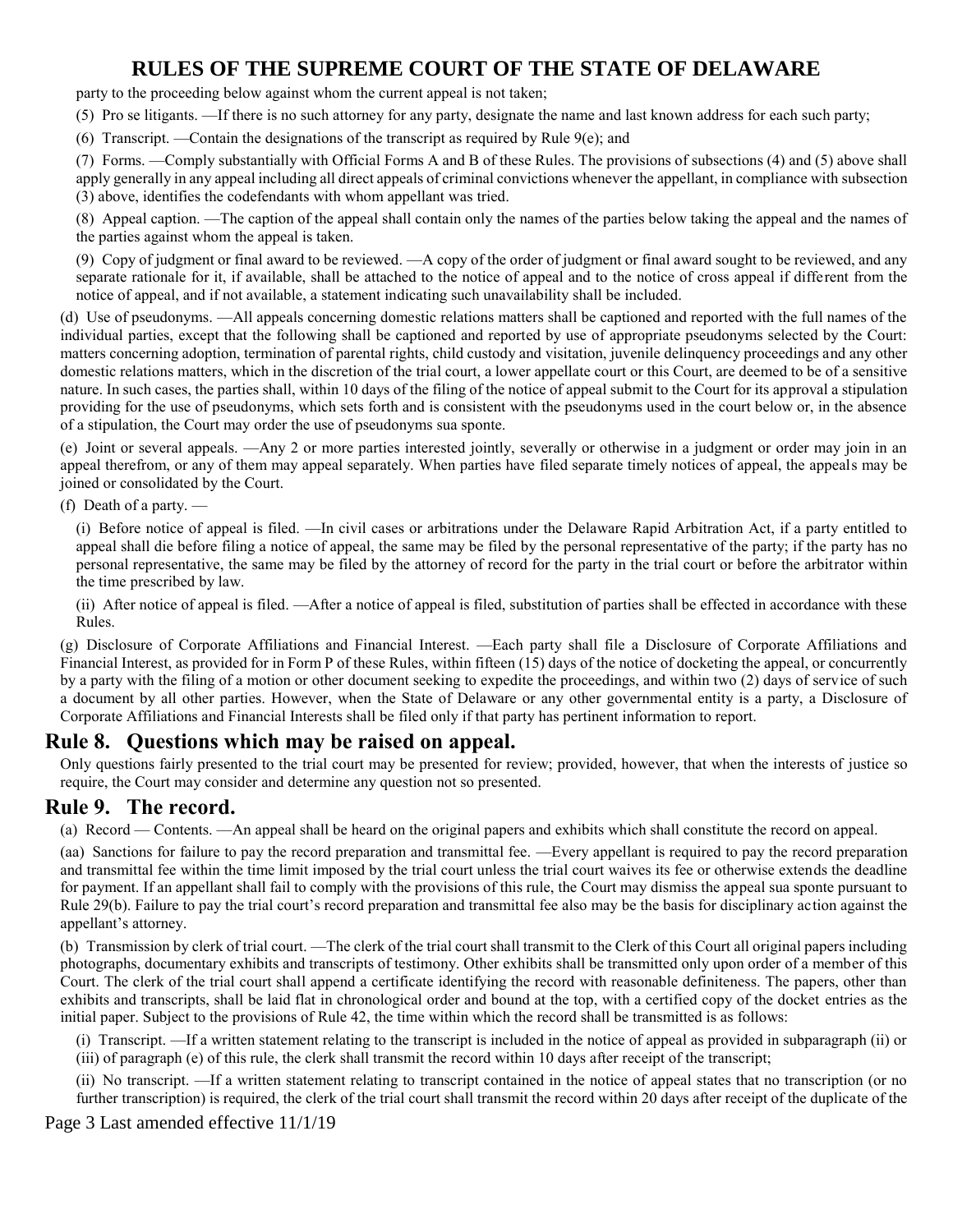notice of appeal from the Clerk of this Court unless the attorney for another party to the appeal shall timely designate additional transcription pursuant to paragraph (e)(iii) hereof, in which event the clerk of the trial court shall transmit the record within 10 days after receipt of the additional transcription.

(iii) Cross-appeal. —In a cross-appeal the same procedure shall be followed except as to parts of the record theretofore transmitted. Immediately upon the filing of the record the clerk shall notify counsel of the date of such filing.

(bb) Sealing of court records. —In any appeal except from Family Court, any document or other part of the record which has been sealed by order of the trial court or submitted to the arbitrator as confidential shall remain sealed unless this Court, for good cause shown, shall authorize the unsealing of such document or record. In appeals originating in the Family Court, the record and documents filed with the Clerk of this Court and all proceedings shall remain confidential unless otherwise ordered by the Court, sua sponte, or for good cause shown upon application by a party. After the filing of any brief under seal, in any appeal except from Family Court, one original and one copy of a redacted brief should be filed with the Court within 15 days.

(c) Stipulation to omit papers and order to send up additional papers. —The parties may stipulate that certain parts of the record not be transmitted to this Court. Such stipulation shall be included in the record transmitted by the clerk of the trial court. The stipulation shall state distinctly which parts of the record are to be included and which parts are to be omitted, including the respective docket numbers. The trial court or this Court may direct that any part of the record omitted by stipulation shall nevertheless be transmitted.

(d) Return of record to trial court. —Upon final disposition of the appeal the record shall be returned to the clerk of the trial court with the mandate.

(e) Transcript. —Except in challenges to a final award under the Delaware Rapid Arbitration Act, the following directions shall apply unless otherwise ordered by the Court:

(i) Criminal class A felony. —In any criminal case in which the trier of fact returns a verdict of guilty of a class A felony, the judge of the trial court shall, within 10 days, enter an order directing the preparation of the transcript of the entire trial excluding opening and closing arguments of counsel and jury selection; provided that in cases in which the death penalty is imposed the entire record shall be transcribed. The judge of the trial court shall also designate the party or parties responsible for payment of the cost of such transcript. The trial court upon motion or sua sponte may enter an order modifying the designation of transcript and assignment of costs within 10 days of the entry of the original transcription order. The trial court shall transmit such order for preparation of transcript and any modifying order to the appropriate court reporter and to the clerk of the trial court. A copy of the order of transcription shall be attached to the notice of appeal, or if not prepared and available at the time that an appeal is filed, it shall be filed with this Court as soon thereafter as the order or modifying order has been prepared and is available to the party docketing the appeal. The court reporter shall prepare and file such transcript at the earliest practicable time but not later than 40 days from the date of the trial judge's order directing the preparation of the transcript;

(ii) All other cases. —In all other cases appellant shall include in the notice of appeal (or in an attached exhibit) either a statement designating such parts of the proceedings as are deemed necessary to be transcribed for inclusion in the record, or a statement that no transcript need be ordered, with reasons given. In cases where the notice of appeal contains a designation, the attorney for the appellant shall promptly serve a copy of the notice of appeal upon the appropriate court reporter and shall, no later than 7 days after the filing of the notice of appeal, file with the Clerk of this Court a certificate setting forth that service has been accomplished and that the cost of the transcript has been, or will be promptly, paid. The service upon the court reporter shall be in the manner set forth in Rule 10 for service upon attorneys, except that only one copy of the notice of appeal need be served. If the notice of appeal as initially filed is accompanied by a proof of service upon the court reporter which complies with Rule 10(c), no separate certificate of such service need be filed. The notice of appeal so served shall constitute an order to the court reporter to prepare a transcript of the parts of the record so designated that are not already on file. Such designation in or attached to the notice of appeal shall comply substantially with Official Form C;

(iii) Parties other than appellant. —Within 15 days after the appeal is docketed, the attorney for each of the other parties to the appeal shall serve upon the other parties to the appeal and file with the clerk of the trial court and the Clerk of this Court a written designation and direction substantially in the form prescribed by Official Form C or Official Form D; such designation shall be delivered by the attorney forthwith to the appropriate court reporter, and shall constitute a direction to prepare a transcript of the parts of the record so designated;

(iv) Filing of transcript. —The court reporter shall prepare and file such transcript at the earliest practicable time but not later than 40 days after receipt of the latest direction specified under subparagraph (ii) or (iii) of this paragraph. Transcripts shall be prepared in the chronological sequence in which the directions required under the preceding subparagraphs of this paragraph are received; provided, however, preparation of the transcript in (1) death penalty appeals and (2) all other criminal appeals shall take precedence over all other work of the court reporter except courtroom assignments.

(f) Sanctions for failure to order or pay for transcript. —The time periods provided for the designation, ordering of, and payment for the transcript or portions thereof are mandatory unless extended by Order of this Court for good cause shown. Absent good cause shown, failure to so designate shall not be a basis for enlargement of time for the filing of briefs and appendices under Rule 15. If a party or

Page 4 Last amended effective 11/1/19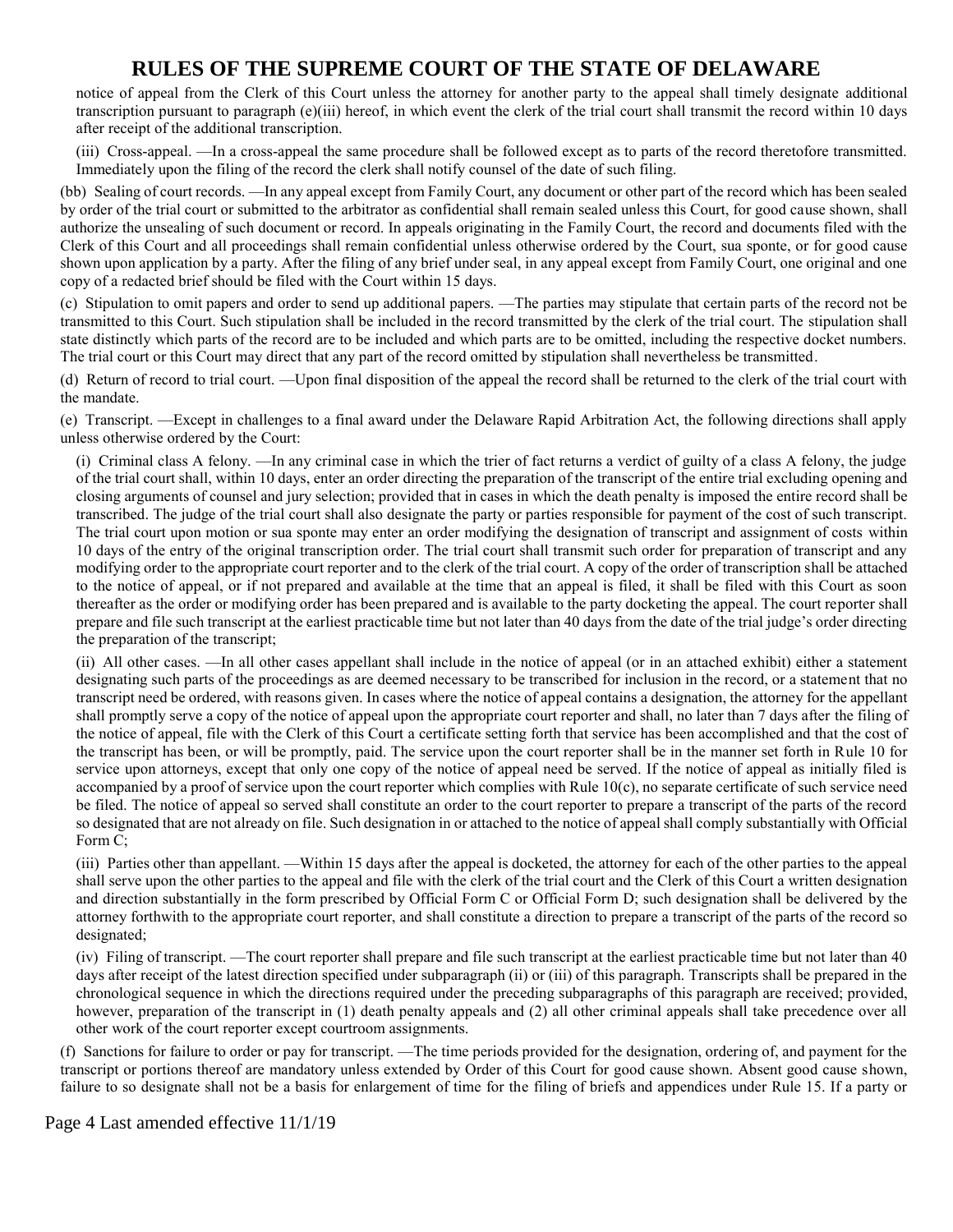counsel shall fail to comply with the provisions of this rule, including the timely filing of designations or directions, or the prompt payment for the transcript, as provided herein, the Court may dismiss the appeal sua sponte, pursuant to Rule 29(b). Such failure may also be the basis for disciplinary action against the attorney or other relief in the discretion of the Court.

(g) Record in lieu of transcript. —In any case in which the testimony or other pertinent matter has not been stenographically recorded, any factual material which shall be necessary to the disposition of the issues may be certified by the trial court, and, when filed with the clerk of that court shall become part of the record. In any such case, the matter so incorporated in the record shall be so prepared as to present only the rulings of the trial court on matters of law and shall contain only such statements of fact as may be necessary to review those rulings. The parties may enter into a stipulation as to the substance of testimony or other proceedings as may be essential to a decision of the issues to be presented on the appeal, whether or not a stenographic record has been made. The stipulation shall be approved by the judge of the trial court and certified to this Court in lieu of a transcript and without the necessity of the directions required under subparagraphs (ii) and (iii) of paragraph (e) above. Delay in the preparation of such statement shall not enlarge any of the time periods established hereunder.

(h) Payment of cost of transcript. —Counsel appointed to represent an indigent party may apply to the trial court for an order determining responsibility for payment of the cost of the transcript at public expense when such payment is required or permissible under law. Counsel may also apply promptly to the trial court, pursuant to § 1515 of Title 13 or other provisions of law, if pertinent, for an order determining responsibility for payment of the cost of the transcript. Otherwise, failure to pay promptly the cost of the transcript ordered shall be grounds for sanctions under subsection (f). A court reporter may require a party to submit a deposit for the preparation of the transcript.

(i) Jurisdiction of trial court. —During the pendency of an appeal to this Court, the trial court shall retain jurisdiction over all issues relating to the ordering of transcript in cases on appeal. Any decision of the trial court as to the ordering of transcript in cases on appeal is reviewable by this Court as an appeal issue.

## **Rule 10. Service and filing of papers.**

All parties not represented by an attorney and not registered with LexisNexis, the Court's electronic filing service, must comply with the following requirements:

(a) Service and filing of papers. —Every paper to be filed shall be served upon every other party before it is filed with the Clerk of the Court or a Deputy Clerk in any county. All notices of appeal, briefs, appendices, motions or other papers shall be filed with the Clerk of the Court or with a Deputy Clerk in any county during their regular business hours. Filing by mail in the office of the Clerk of the Court in Dover is permissible, provided that filing shall not be deemed to be complete until the paper has been received in the office of the Clerk. Filing with a Deputy Clerk in any county shall be deemed to constitute filing for all purposes under these Rules when the paper has been received in the office of such Deputy Clerk during regular business hours.

(b) Manner of service. —Whenever under these Rules service is required or permitted to be made upon a party represented by an attorney, service shall be made upon the attorney unless service upon the party is ordered by the Court. Service may be personal or by mail. Personal service includes delivery to a clerk or other responsible person at the office of the attorney. Service by mail is complete upon mailing. Two copies of each paper shall be served upon each party to the appeal. Service upon a person not represented by an attorney shall be made by personal delivery or by first class mail or as otherwise ordered by the Court. If the party to the appeal is not represented by an attorney and the address of the party is unknown, service shall be complete by depositing with the Clerk 2 copies of such paper together with an accompanying affidavit or certificate of a member of the Bar of this Court that the address of such party is unknown and cannot be ascertained with reasonable diligence.

(c) Proof of service of papers. —Papers presented for filing shall contain an acknowledgment of service by the persons served or proof of service in the form of a statement of the date and manner of service and the names of the persons served, certified by the person who made the service. Proof of service may appear on or be affixed to the papers filed. The Clerk in the exercise of the Clerk's discretion may permit papers to be filed without acknowledgment of proof of service upon assurance satisfactory to him that such proof shall be filed promptly thereafter.

(d) Number of copies required. —Ten copies of briefs, including supplemental briefs, and appendices shall be filed.

(e) Delivery of copies to Justices. —Whenever a brief, or other paper, a copy of which should be before the individual Justices of this Court, is filed, the party so filing may, at the party's option, deliver or mail 1 copy to each Justice at the Justice's office and shall inform the Clerk that the party has done so. In such case, the number of copies required to be filed with the Clerk may be reduced by the total number of copies delivered to the Justices.

#### **Rule 10.1. Electronic filing.**

(a) The electronic filing of documents in the Supreme Court of the State of Delaware shall be referred to as "eFile" or "eFiling".

(b) Every appeal of a case that is subject to eFiling in the trial court shall be subject to eFiling in the Supreme Court. In addition, when the Supreme Court determines that it is appropriate for any case, or category of cases, to follow the procedures for eFiling, the Court shall designate it as an eFile case or category of cases.

(c) A technology surcharge of \$1.50 per document shall be assessed in each eFile case for the purpose of a fund to operate the eFiling

Page 5 Last amended effective 11/1/19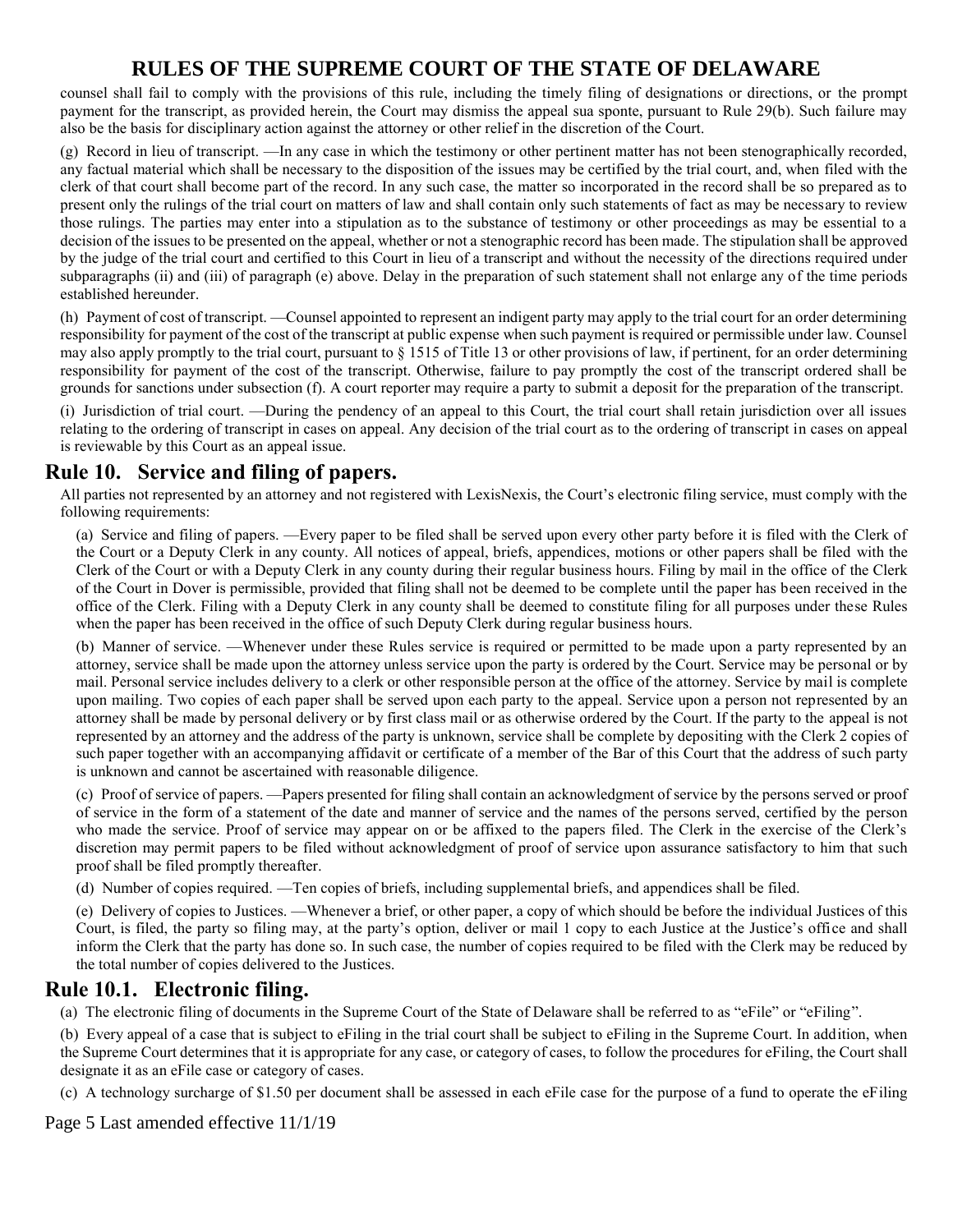system. The Court shall expend the funds solely for the purpose of operating and maintaining the eFiling system. The technology fee is not imposed on filings by Arms of the Supreme Court, by the Department of Justice or by indigent parties or their counsel.

(d) No Delaware lawyer shall authorize anyone to eFile on that lawyer's behalf, other than an employee of his/her law firm or service provider retained to assist in eFiling.

(e) No person shall utilize, or allow another person to utilize, the password of another in connection with any eFiling.

(f) The eFiling of a document by a lawyer, or by another under the authorization of a lawyer, shall constitute a signature of that lawyer under Rule 12.

(g) All eFilings must be signed by a member of the Delaware Bar or party not represented by an attorney in accordance with the eFile administrative procedures.

(h) Every document that is eFiled shall be served upon every other party. Unless otherwise ordered, the electronic service of a document, in accordance with the eFile administrative procedures, shall be considered service under Rule 10. Service by electronic means shall be treated in the same manner as service by mail for the purpose of adding 3 days to the prescribed period to respond, as set forth in Rule 11(c).

#### **Rule 10.2. eFile administrative procedures.**

#### (1) *Registration and fees for eFiling*

(a) Registration. —Any person intending to use eFile must register with LexisNexis File & Serve at www.lexisnexis.com/fileandserve.

(b) Filing fees. —There are several parts to the fee structure for eFiling. These will be billed by LexisNexis using the billing arrangements established through the LexisNexis registration process. The parts are:

- (i) The routine filing fee (See generally Rule 20).
- (ii) A technology fee of \$1.50 per document (Rule 10.1).
- (iii) LexisNexis File & Serve fees.
- (iv) Pro Hac Vice fees (Rule 71).

#### (2) *Minimum Technical Requirements*

The minimum technical requirements for eFilings are available online at www.lexisnexis.com/fileandserve

#### (3) *Documents which must be electronically filed; Exceptions*

Each document which must be filed in a case subject to eFiling under the Rules shall be eFiled unless otherwise ordered by the Court. A party to a case who is not represented by an attorney may file and serve all documents on paper or may register with LexisNexis File  $\&$ Serve to file and/or serve documents electronically. If paper is delivered to the Court for docketing in cases subject to electronic filing, the Clerk will electronically upload such document(s) to LexisNexis File & Serve. For purposes of Rule 10(d) the electronic version of any document filed with the Clerk shall constitute the original. Any participant eFiling any brief, including supplemental briefs, shall deliver to the Clerk by the next business day the number of copies otherwise required by Rule 10(d). The cover page must indicate "COPY" and include the ID number associated with the electronically filed document(s). Any participant eFiling a document shall file the other paper copies described in Rule 10(d) only upon the request of the Court.

#### (4) *Form of Documents Electronically filed*

(a) Format. —Each electronically filed document shall be filed in Word, WordPerfect, TIFF or PDF format. To the extent practicable it shall be formatted in accordance with the applicable rules governing formatting of paper documents, and in such other and further format as the Clerk may require from time to time.

(i) eFile will automatically convert any Word, WordPerfect or TIFF file to .PDF format, but the original format will also be available for downloading.

- (ii) The official record of the court is the .PDF version.
- (b) Title of Documents. —The title of each electronically filed document shall include:
	- (i) Party or parties filing the document,
	- (ii) Descriptive title of the document,
	- (iii) Party or parties against whom relief, if any, is sought, and
	- (iv) Nature of the relief sought (e.g., Defendant ABC Corporation's Motion to Affirm).
- (c) Signature. —

(i) Each electronically filed document shall be deemed to have been signed by the attorney or party not represented by an attorney authorizing such filing, and shall bear a facsimile or typographical signature of such person, e.g., "/s/ Adam Attorney." Each document eFiled by or on behalf of a party shall also include the typed name, address, telephone number of the attorney or unrepresented party filing such document. Attorneys shall include their Delaware bar number.

Page 6 Last amended effective 11/1/19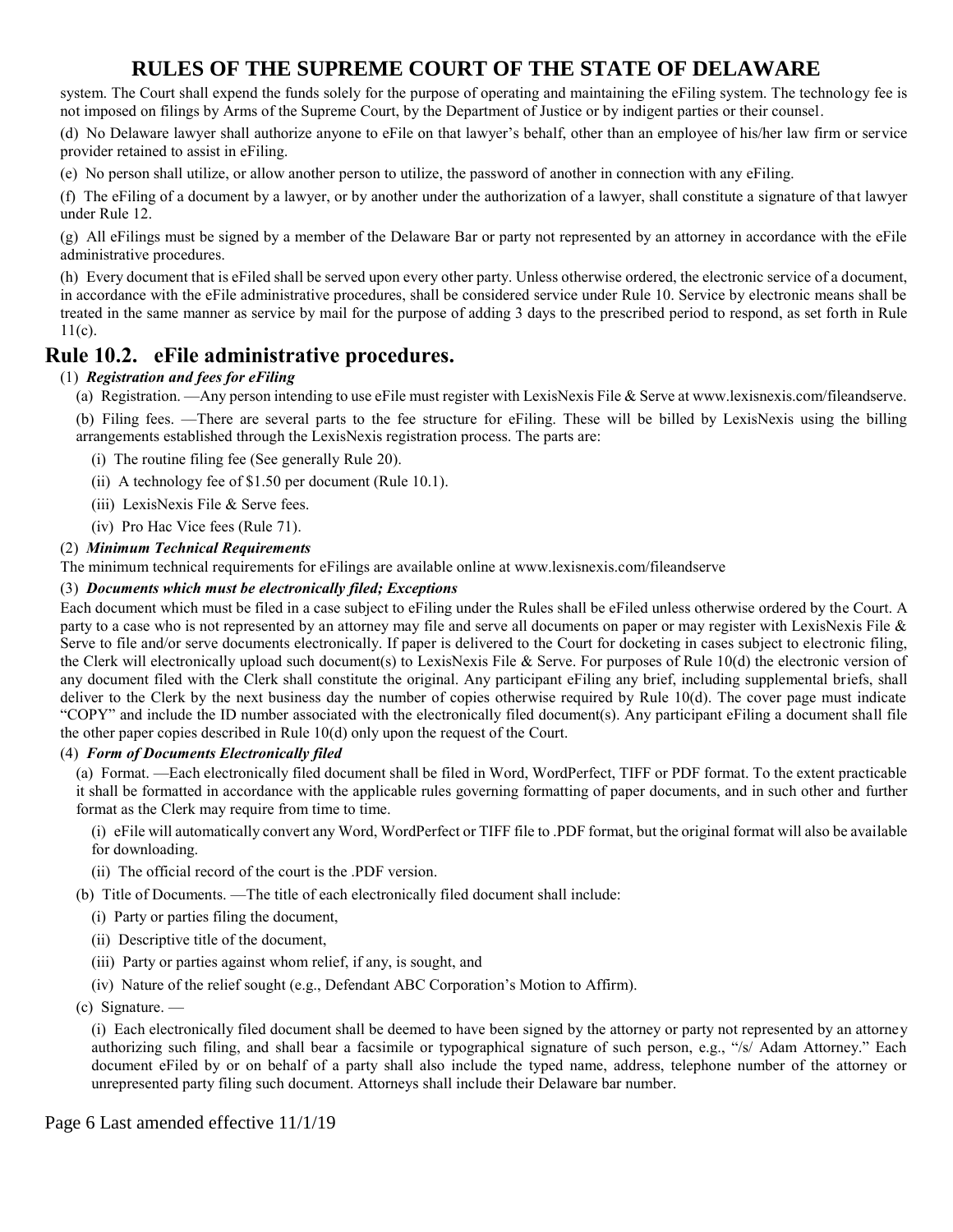(ii) Each electronically filed declaration and affidavit shall be deemed to have been signed by the declarant or affiant if an attorney or party not represented by an attorney has authorized such filing. The original affidavit or declaration filed or served electronically, shall be maintained by the party filing the affidavit during the pendency of the appeal, and shall be made available, upon reasonable notice, for inspection by other counsel, the Clerk or the Court.

(d) Filing Related Documents. —

All electronically filed documents relating to a single pleading or paper shall be "electronically stapled" using the "main" and "supporting" functionality of the eFiling system. In this way, multiple related documents, although filed separately, are linked logically together and identified as a single transaction.

#### (5) *Sealed Documents*

(a) Documents filed under seal MUST be formatted with a footer stating the following:

#### **THIS DOCUMENT IS CONFIDENTIAL AND FILED UNDER SEAL. REVIEW AND ACCESS TO THIS DOCUMENT IS PROHIBITED EXCEPT BY PRIOR COURT ORDER**

This footer must appear on every page of the document. Additionally, the first page or cover page of the document must be in the following format:

#### IN THE SUPREME COURT OF THE STATE OF DELAWARE

| [name of first appellant], |       |  |
|----------------------------|-------|--|
|                            | No. I |  |
| [name of first appellee].  |       |  |

**YOU ARE IN POSSESSION OF A DOCUMENT FILED IN THE SUPREME COURT OF DELAWARE THAT IS CONFIDENTIAL AND FILED UNDER SEAL.**

**If you are not authorized by Court order to view of retrieve this document read no further than this page. You should contact the following person:**

[filing attorney's name]

[firm name of filing attorney]

[address of filing party]

[telephone number of filing party]

No other information should appear on the cover page.

(b) The filing details and document title will appear in the LexisNexis system. The document can be viewed only by the Court, the filer, and those case participants who received service of that particular document. A participant that was not served with the document can see only the document title in the case details, however, that participant is not able to open or view the document.

(c) Public versions of sealed documents shall be filed in accordance with Rule 9.

#### (6) *Time of eFiling and Service*

(a) Except for notices of appeal, all electronic filings in nonexpedited cases must be completed by 5:00 p.m. Eastern Time in order to be considered timely filed that day. All notices of appeal and electronic filings in expedited cases must be completed before midnight Eastern Time in order to be considered timely filed that day.

(b) An eFiled document is deemed served only upon selection of participants to be served and submission according to the File & Serve procedures. Participants shall make service of all eFiled documents upon all participants capable of receiving online service through the LexisNexis File & Serve system. Participants unable to receive online service of eFiled documents through the LexisNexis File & Serve system may also be served via U.S. Mail from the LexisNexis File & Serve system. The associated filing receipt will list the participants selected for service and give proof of date, time and method of service. No other certificate of proof of service shall be required for eFiled documents.

(c) Participants that do not exercise the U.S. Mail option in the aforementioned 10.2(6)(b) and/or parties who are not listed on the associated filing receipt listing the participants selected for service shall be served a paper copy of any electronically filed pleading or other document. Service of such paper copy shall be made by the filing party in accordance with Rule 10(b).

(d) Participants using the File  $\&$  Serve system and who receive online service via the File  $\&$  Serve system, may set an e-mail notification preference so that he or she will receive an e-mail notification that a document(s) has been served and is available for viewing in his or her File & Serve Online Inbox. The e-mail notification feature does not constitute Service on the File & Serve subscriber and is provided by File  $\&$  Serve solely as a convenience. Whether or not a participant sets an e-mail notification preference, it is the responsibility of the participant using the File  $\&$  Serve system to check his or her File  $\&$  Serve Online Inbox to view eFiled and served documents.

Page 7 Last amended effective 11/1/19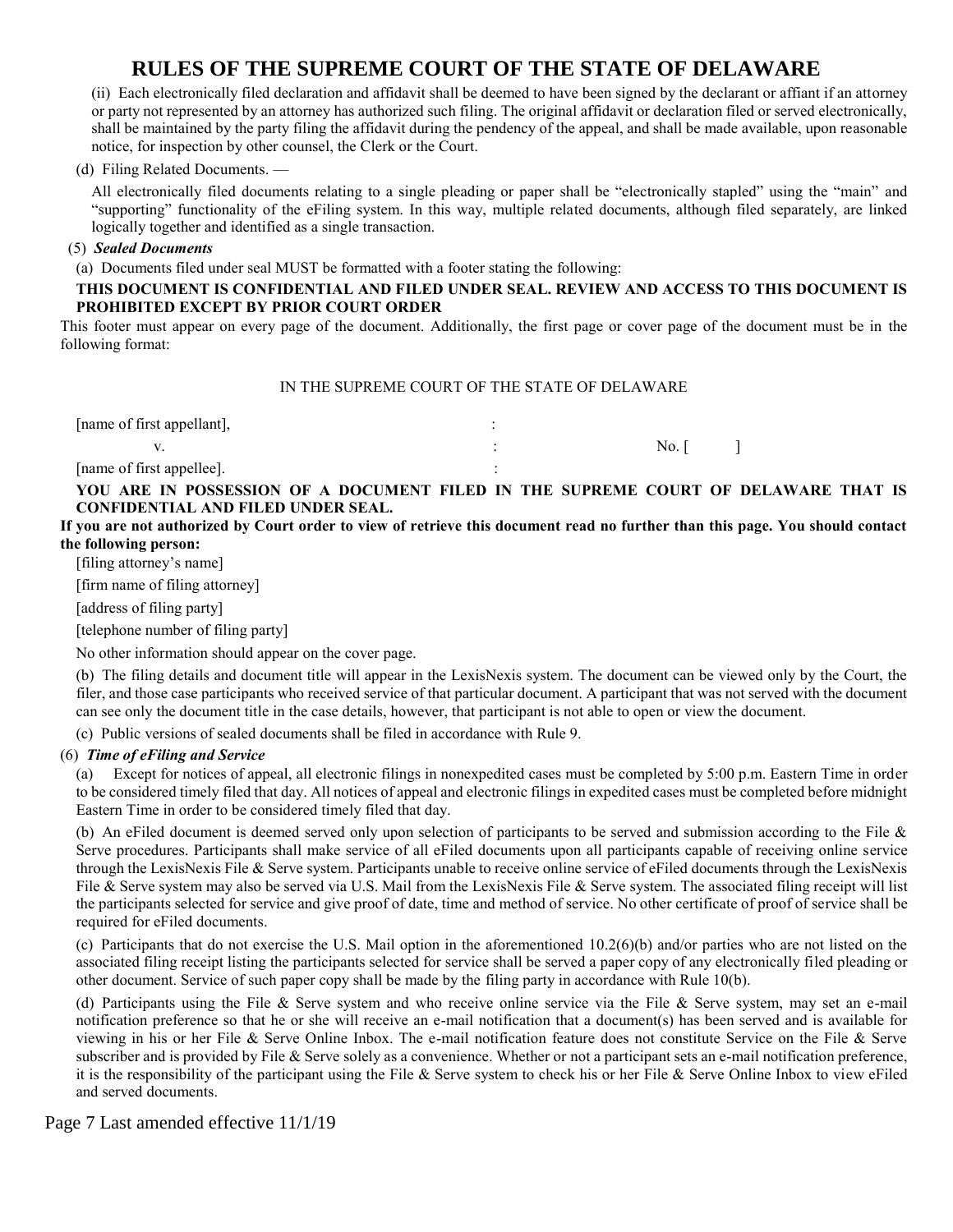#### (7) *Public Access to the Docket*

The Clerk shall make a Public Access Terminal available to the general public to allow access to the Court's electronic case record in all eFiled cases. Copies made from the Court's electronic case records shall be printed by the Clerk's Office and copying fees will be charged in accordance with Rule 20.

#### (8) *Related eFile Information*

eFile instructions and practice guides are available on the LexisNexis File & Serve Web Site www.lexisnexis.com/fileandserve. Once users are logged into LexisNexis File & Serve they may click the "support" link within the application to access further information.

#### (9) *Privacy Issues*

Easy access to electronic documents raises many privacy issues. eFile users must be sensitive to confidential and personal information not filed under seal. Parties shall refrain from including, or shall redact where inclusion is necessary, the following personal identifiers from all documents filed with the court, including exhibits thereto, unless otherwise ordered by the Court.

(a) *Social Security Numbers.* —If an individual's social security number must be included in a document, only the last four digits of that number should be used.

- (b) *Names of minor children.* —If the involvement of a minor child must be mentioned, only the initials of that child should be used.
- (c) *Dates of birth.* —If an individual's date of birth must be included in a document, only the year should be used.

(d) *Financial account numbers.* —If financial account numbers are relevant, only the last four digits of these numbers should be used.

In addition, exercise caution when filing documents that contain the following:

- (i) Personal identifying number, such as a driver's license number
- (ii) Medical Records, treatment and diagnosis
- (iii) Employment History
- (iv) Individual Financial Information
- (v) Proprietary or Trade Secret Information

It is the sole responsibility of counsel and the parties to be sure that all pleadings comply with the rules of this court requiring redaction of personal identifiers. The Clerk will not review each pleading for redaction.

#### (10) *System or User Filing Errors*

If the electronic filing is not filed with the Clerk or served because of (1) an error in the transmission of the document to LexisNexis which was unknown to the sending participant, or (2) a failure to process the electronic filing when received by LexisNexis, or (3) rejection by the Clerk, or (4) other technical problems experienced by the filer, the Court may upon satisfactory proof enter an order permitting the document to be filed or served nunc pro tunc to the date it was first attempted to be sent electronically.

#### (11) *Obligation of Registered eFile Users to Maintain Proper Delivery Information*

(a) Participants who register to use the File & Serve system shall notify LexisNexis within 10-days of any change in firm name, delivery address, fax number or e-mail address.

(b) Participants who have set an e-mail notification preference are solely responsible for providing an accurate, up-to-date e-mail address and for ensuring that the e-mail account is set up properly to receive e-mail notifications.

#### **Rule 11. Time.**

(a) *Computation.* —In computing any period of time prescribed or allowed by these Rules, by order of Court, or by statute, the day of the act, event or default after which the designated period of time begins to run shall not be included. The last day of the period so computed shall be included, unless it is a Saturday or Sunday, or other legal holiday, or other day on which the office of the Clerk is closed, in which event the period shall run until the end of the next day on which the office of the Clerk is open. When the period of time prescribed or allowed is less than 7 days, intermediate Saturdays, Sundays and other legal holidays shall be excluded in the computation. As used in this rule "legal holidays" shall be those days provided by statute or appointed by the Governor or the Chief Justice of the State of Delaware.

(b) *Enlargement.* —The time for taking an appeal or cross-appeal shall not be enlarged. Except as otherwise provided in these Rules, all other extensions or enlargements of time are subject to approval by the Court.

(c) *Additional time after service by mail or e-Filing.* —Whenever a participant has the right to or is required to do some act or take some proceeding within a prescribed period after being served and service is made by mail or by eFiling, 3 days shall be added to the prescribed period. The additional 3 day period applies only as to acts taken by participants and does not apply to actions taken by the Court.

### **Rule 12. Attorneys of record; withdrawal.**

(a) *Appearance and signing of papers.* —

(i) *Original signature by Delaware attorney.* —Except in the case of a party appearing pro se, all papers filed with the Court shall be signed by an attorney who is an active member of the Bar of this Court and who maintains an office in Delaware for the practice of

Page 8 Last amended effective 11/1/19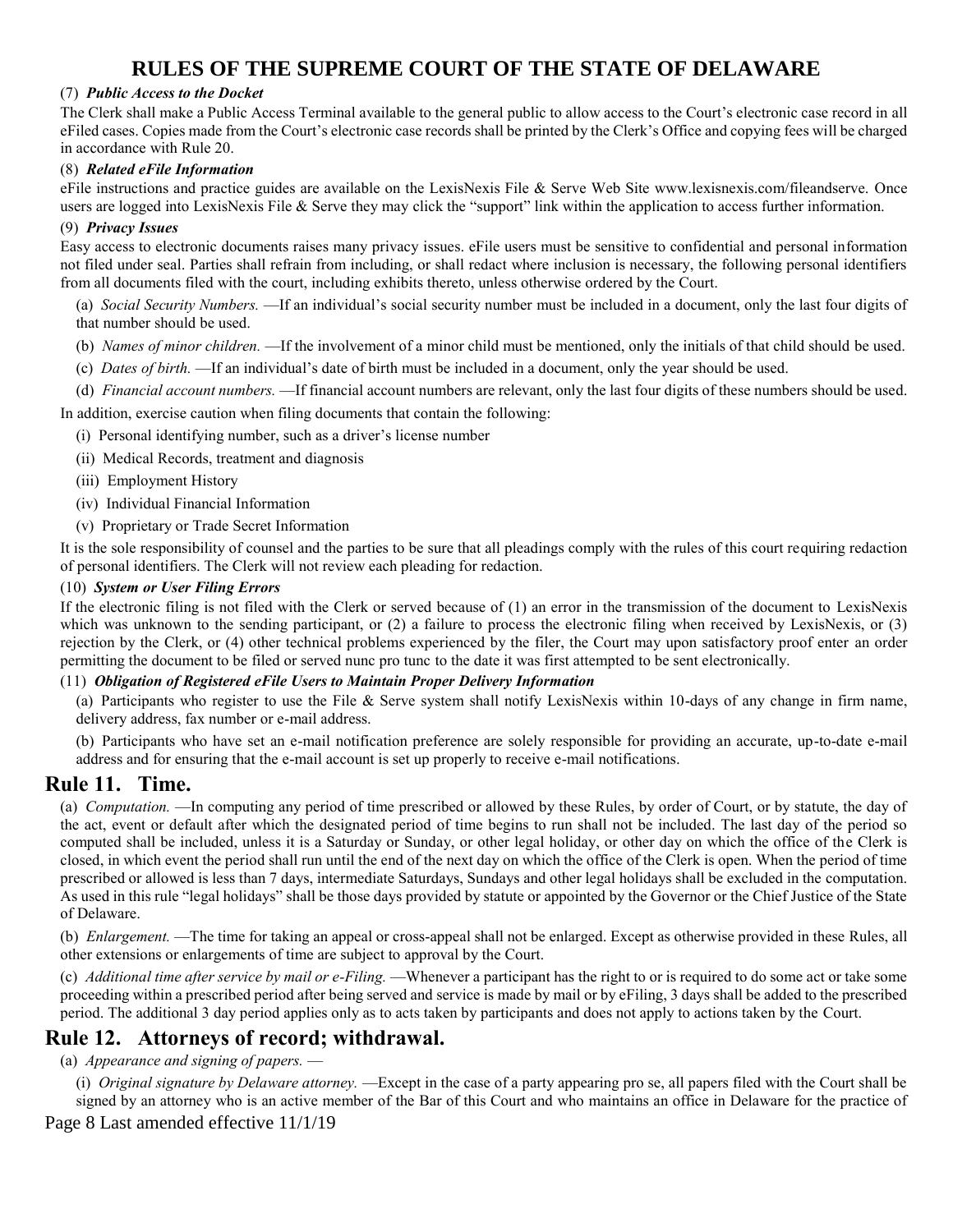law. The attorney shall list the attorney's address, telephone number, and Supreme Court identification number on all papers filed with the Court. Such attorney or the attorney's partner or an associate of the attorney's firm must attend all proceedings. The attorney, if any, designated on the notice of appeal as the attorney below for the appellee shall be deemed to be the attorney for the appellee unless another attorney shall file a notice of appearance substantially in the form provided in Official Form E.

(ii) *Original signature is certification.* —The original signature of an attorney or party constitutes a certification by the attorney that the attorney has read the paper; that to the best of the attorney's knowledge, information, and belief there is good ground to support it; and that it is not interposed for delay.

(b) *Withdrawal.* —Except as permitted by order of the Court, no attorney may withdraw and all appearing attorneys are required to continue as such and to perform the duties of counsel imposed by law, by The Delaware Lawyers' Rules of Professional Conduct, and these Rules. Withdrawal of an attorney ordinarily will not be considered as permissible ground for delay and relief under these Rules.

(c) *Appearance pro se.* —As a condition for a party appearing pro se, the party must designate a mailing address other than a post office box for the receipt of all notices, papers and orders filed in the case. If a pro se party's address is a post office box, the pro se party must provide the pro se party's street address to the Court.

(d) *Office for the practice of law.* —As used in these rules, an "office for the practice of law" means a bona fide office maintained in this State for the practice of law in which the attorney practices by being there a substantial and scheduled portion of time during ordinary business hours in the traditional work week. An attorney is deemed to be in an office even if temporarily absent from it if the duties of the law practice are actively conducted by the attorney from that office. An office must be a place where the attorney or a responsible person acting on the attorney's behalf can be reached in person or by telephone during normal business hours and which has the customary facilities for engaging in the practice of law. A bona fide office is more than a mail drop, a summer home which is unattended during a substantial portion of the year or an answering, telephone forwarding, secretarial or similar service.

## **Rule 13. Form of briefs, appendices and other papers.**

(a) *Briefs and appendices.* —

(i) *Typed.* —All text, including text in footnotes, shall be in Times New Roman 14-point typeface. Unrepresented parties without access to a typewriter or word processing program may submit papers in legible handwriting. Case names must be italicized or underlined.

(ii) *Specifications.* —All typed briefs and all appendices shall be firmly bound at the left margin in a transparent plastic cover. Briefs and appendices shall have pages not exceeding 81/2 by 11 inches with double spacing. Quotations of more than 50 words and footnotes shall be single-spaced. Top, bottom, and side margins of briefs shall be not less than 1 inch.

(iii) *Appendix pagination.* —Pages of an appendix shall be numbered separately at the bottom. Each page number of the appendix shall be preceded by capital A for the appellant, capital B for the appellee, and capital AR for the reply appendix, if any. Copies of the reporter's transcript and other papers reproduced in a manner authorized by this rule may be included in the appendix with the appendix paginations.

(b) *Motions and other papers.* —Motions and other papers may be produced in like manner, or may be typewritten upon opaque, unglazed white paper and shall have pages not exceeding 81/2 by 11 inches and shall otherwise conform with the requirements for briefs, as provided under paragraphs (a)(i) and (a)(ii) above. A motion or other paper shall contain a caption setting forth the name of this Court, the caption of the case, the file number, the date of filing and a brief descriptive title indicating the purpose of the paper. A motion or other paper shall be filed without backer.

(c) *Use of both sides and use of recyclable paper.* —It is permissible for any brief, appendix, motion or other paper to include material printed or typed on 1 side or both sides of the page, provided legibility is maintained, and the Court encourages this practice. The Court encourages the use of recycled paper by all parties filing papers with the Court.

#### **Rule 14. Briefs and appendices; contents.**

(a) *Briefs — Cover.* —On the front cover of each brief and appendix or supplemental brief and appendix there shall be stated the name of this Court, the caption of the case and its case number, the name of the trial court, the title of the brief or appendix, the name of the party for whom the brief is filed, the name of counsel by whom the brief is filed and the date of filing. Each cover shall be the appropriate color, where applicable.

(i) *Title.* —Each brief and appendix shall be appropriately titled, for example: "Appellant's Opening Brief" or "Appendix to Appellee's Answering Brief." Where a cross-appeal exists, the cross-appellant's brief should be properly labeled as such, i.e., "Appellee's Answering Brief on Appeal and Cross-Appellant's Opening Brief on Cross-Appeal." The cross-appellee's brief should also be properly labeled, i.e., "Appellant's Reply Brief on Appeal and Cross-Appellee's Answering Brief on Cross-Appeal."

(ii) *Color.* —Except where the litigant is in forma pauperis, the cover of the brief of the appellant will be blue; that of the appellee, red; that of an intervenor or amicus curiae, green; that of any reply brief, gray. The cover of the appendix will be white. When a transparent cover is used, the underlying sheet must nevertheless conform to these color requirements.

Page 9 Last amended effective 11/1/19 (b) *Opening and answering.* —The opening brief of appellant and the answering brief of appellee shall contain the following under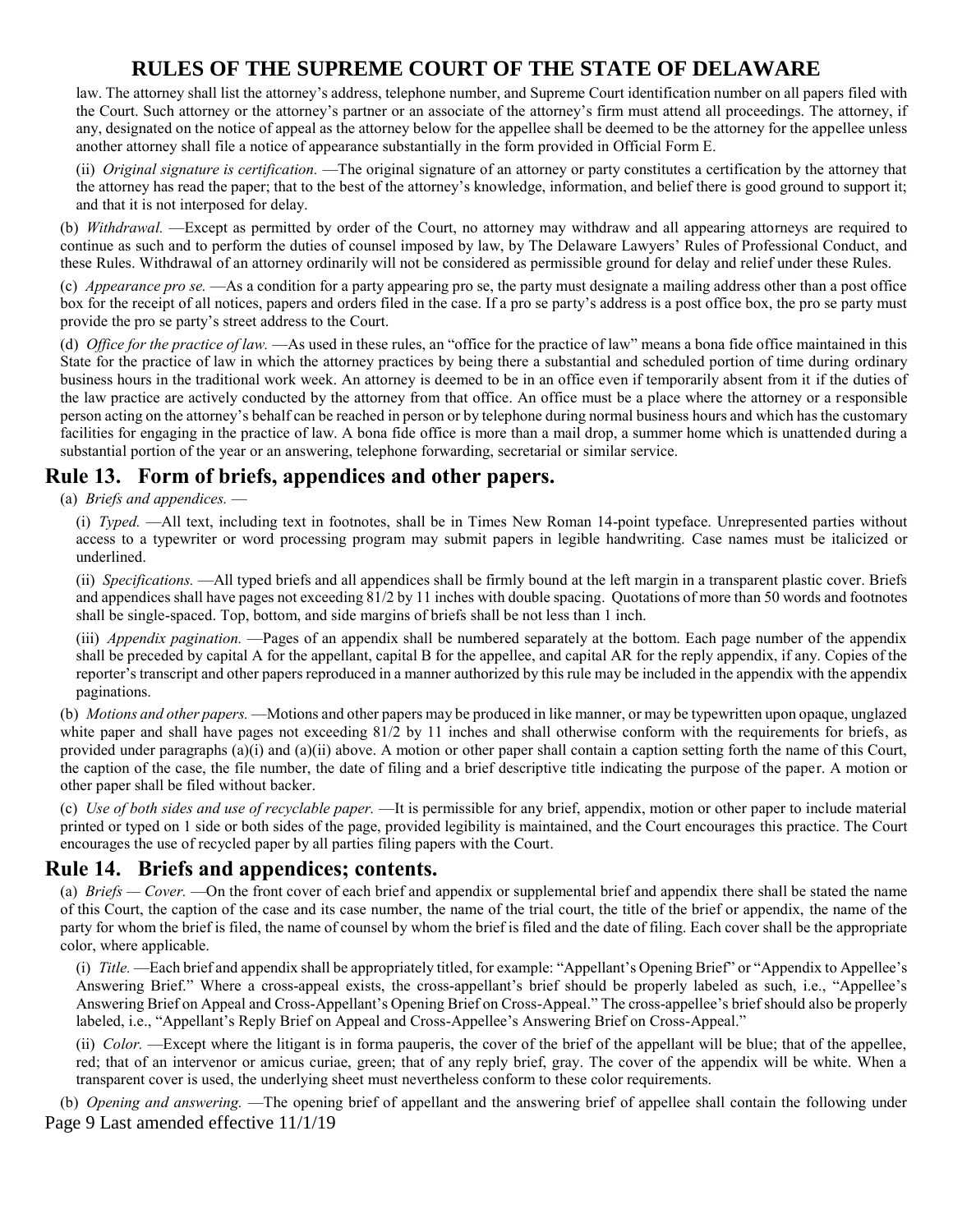distinctive titles, commencing on a new page, in the listed order:

(i) *Table of contents.* —The table of contents shall reflect each section required by this rule, including all headings designated in the body of the brief, and shall reflect the page number on which each section or heading begins. The table of contents shall also reflect all attachments or exhibits to the brief.

(ii) *Table of citations.* —A table of citations to cases, statutes, rules, textbooks and other authorities, alphabetically arranged;

(iii) *Nature of proceedings.* —A statement of the nature of the proceeding and the judgment or order sought to be reviewed;

(iv) *Summary of argument.* —A summary of argument, stating in separate numbered paragraphs the legal propositions upon which each side relies. Appellant's statement shall be admitted or denied with specificity in appellee's summary, paragraph by paragraph.

(v) *Statement of facts.* —A concise statement of facts, with supporting references to appendices or record, presenting succinctly the background of the questions involved. The statement shall include a concise statement of all facts which should be known in order to determine the points in controversy and shall describe in particular the judgment or order sought to be reviewed. Each party shall be referred to as "plaintiff", "State", "defendant", as the case may be, or by the party's name or other appropriate designation which makes clear the party's identity. References to the parties as appellant or appellee shall be avoided except where necessary. Appellee's counterstatement of facts need not repeat facts recited by appellant.

(vi) *Argument.* —The argument shall be divided into appropriate headings, and each argument shall commence on a new page. Each argument shall be further subdivided into 3 parts:

A.(1) *Questions presented.* —The first shall state the question or questions presented, with a clear and exact reference to the pages of the appendix where a party preserved each question in the trial court. Where a party did not preserve the question in the trial court, counsel shall state why the interests of justice exception to Rule 8 may be applicable.

(2) *Scope of review.* —The second shall state the standard and scope of review applicable to the issue.

(3) *Merits of argument.* —The third shall state the merits of the argument. The merits of any argument that is not raised in the body of the opening brief shall be deemed waived and will not be considered by the Court on appeal.

B.(1) *Citations.* —The style of citations shall be as provided in paragraph (g) of this rule.

(2) *Unreported decisions.* —If an opinion or order has been published in Westlaw, LexisNexis or any reporter system, a copy thereof is **not** required to be attached to the brief except as required under (vii). If a decision has yet to be published in any of the previously named systems, a copy thereof shall be attached to the brief, except that if the number of decisions is too numerous to attach, then the decisions may be bound in a separate compendium which shall include a cover page and table of contents.

(vii) *Trial court's judgment and rationale.* —The opening brief of the appellant shall include a copy of the order or orders of judgment being appealed and, if any, the separate written or transcribed rationale of the trial court. These items shall be inserted at the end of the opening brief, and not in the appendix.

(c) *Reply briefs.* —

(i) *Contents.* —Appellant shall not reserve material for reply brief which should have been included in a full and fair opening brief. There shall not be repetition of materials contained in the opening brief. A table of contents and a table of citations, as required by paragraphs  $(b)(i)$  and  $(ii)$ , above, shall be included in the reply brief.

(ii) *Cross-appeal.* —Where there is a cross-appeal, appellee's summary of argument with regard to the cross-appeal shall be admitted or denied with specificity in the reply brief. As appropriate, the reply brief may also contain sections specified under paragraph (b)(iii) and  $(b)(v)$  of this rule, with respect to such cross-appeal.

(iii) *Headings.* —To the extent that the reply brief contains any of the items set forth in paragraph (b) of this rule, they shall be set forth under distinctive titles and commence on a new page.

(d) Length of Briefs.

(i) Type-volume limitation. Without leave of Court, an opening or answering brief shall not exceed 10,000 words, and no reply brief shall exceed 5,500 words. Where there is a cross-appeal, the answering/opening brief on cross-appeal of appellee shall not exceed 14,000 words and the reply/answering brief on cross-appeal of appellant shall not exceed 10,000 words. The reply brief on cross-appeal of the appellee, if any, shall not exceed 5,500 words. The front cover, material required by paragraphs (b)(i) and (ii), signature block, and any footer included pursuant to Rule 10.2(5), do not count toward the limitation. All other text must be counted toward the limitation.

(ii) Certificate of compliance. (A) Any brief subject to Rule 14(d)(i) must include a certificate of compliance by counsel or an unrepresented party that the brief complies with the typeface requirement of Rule 13(a) and type-volume limitation of Rule 14(d)(i). The person preparing the certificate must state the number of words in the brief, and may rely on the word count of the word processing program used to prepare the brief.

(B) Form R is a suggested form of a certificate for compliance. Use of Form R is sufficient to meet the requirements of paragraph  $(d)(ii)(A)$  of this rule.

Page 10 Last amended effective 11/1/19 (iii) Page limitations for unrepresented parties without access to a word processing program. Without leave of Court, an opening or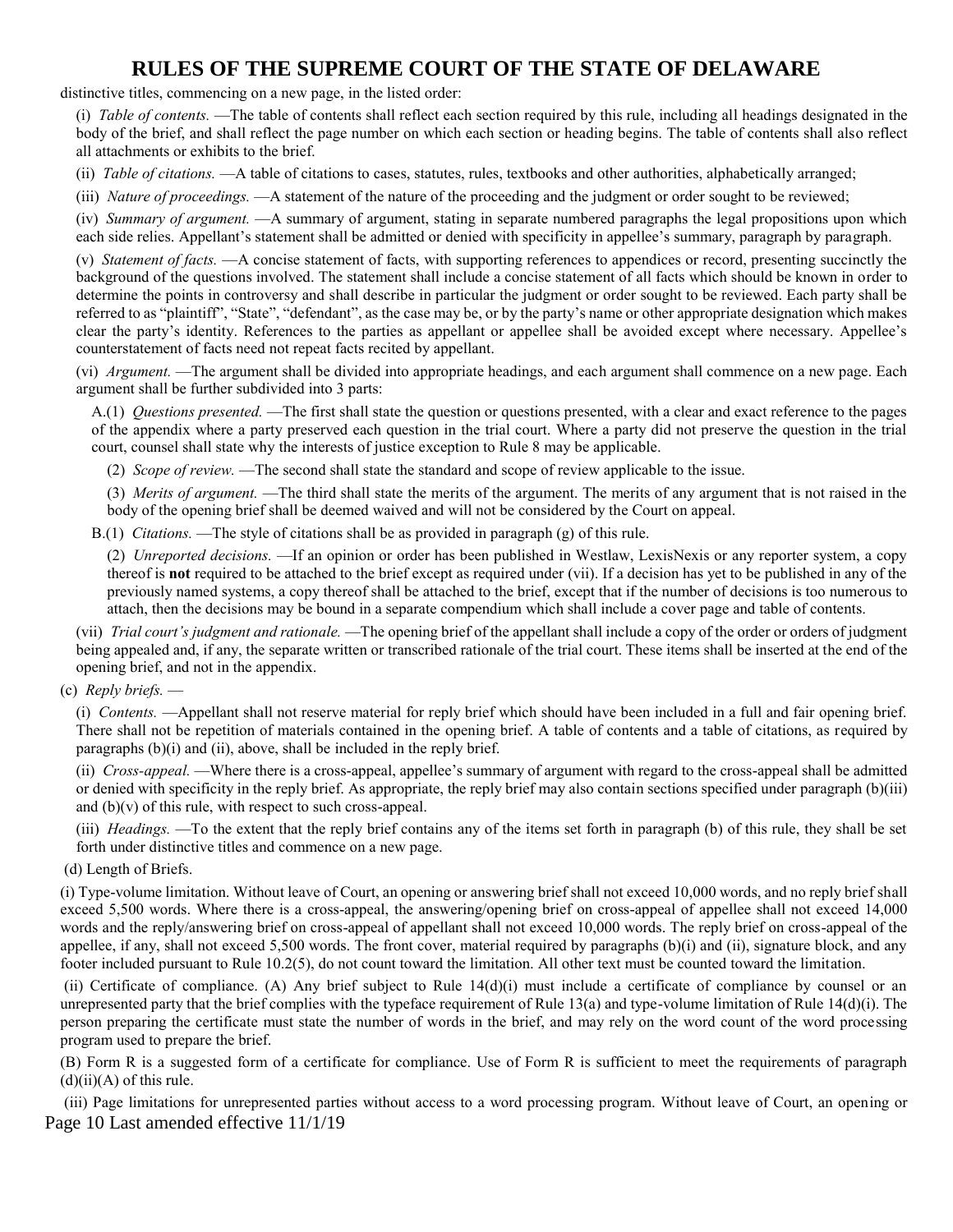answering brief shall not exceed a total of 35 pages and a reply brief shall not exceed 20 pages, exclusive of appendix. Where there is a cross-appeal, the answering/opening brief on cross-appeal of appellee shall not exceed 50 pages and the reply/answering brief on crossappeal of appellant shall not exceed 35 pages, exclusive of appendix. The reply brief on cross-appeal of the appellee, if any, shall not exceed 20 pages. In the calculation of pages, the material required by paragraphs (b)(i) and (ii) of this rule is excluded and the material required by paragraphs (b)(iii) through (vi) of this rule is included.

(iv) Footnotes shall not be used for argument ordinarily included in the body of a brief.

(v) Extensions. The Court looks with disfavor upon motions to exceed the type-volume or page limitation, and such motions will be granted only for good cause shown. Any motion filed pursuant to this section must be filed at least five days before the due date for the filing of the brief to which it relates.

(e) *Appendices.* —Appellant's appendix shall contain a paginated table of contents, the complete docket entries in the trial court arranged chronologically in a single column, and relevant portions of the charge. Unless otherwise ordered by the Court, the appellant's appendix shall contain such portions of the trial transcript as are necessary to give this Court a fair and accurate account of the context in which the claim of error occurred and must include a transcript of all evidence relevant to the challenged finding or conclusion. The appendix of either appellant or appellee shall, unless otherwise ordered by the Court, contain such other parts of the record material to the questions presented as each wishes the Justices to read; duplication shall be avoided whenever possible. The portions of the record in the appendix shall be arranged in chronological order following the docket entries. If testimony of witnesses is included, appropriate references to the pages of such testimony in the typewritten transcript shall be made in the table of contents. Asterisks or other appropriate means shall be used to indicate omissions in such testimony. Each appendix shall have a table of contents and be organized so that its contents can be clearly identified and rapid reference thereto can be made. All appendices shall be separately bound. Whenever any document, paper or testimony in a foreign language is included in any appendix or is cited in any brief, an English translation of such document, paper or testimony, made under the authority of the trial court or agreed by the parties to be correct, shall be included in the appendix. The appellant's opening brief is required to be accompanied by an appendix in all cases except, in a Certification of Questions of Law matter filed pursuant to Supreme Court Rule 41.

(f) *Joint appendix.* —Counsel may agree upon a joint appendix which shall be bound separately.

(g) *Form of citations.* —The following shall be the form of citations:

(i) Reported Opinions. The style of citation shall be as set forth in THE BLUEBOOK: A UNIFORM SYSTEM OF CITATION, with no reference to State Reporter Systems or other parallel citations. For example:

*Melson v. Allman*, 244 A.2d 85 (Del. 1968).

*Prince v. Bensinger*, 244 A.2d 89 (Del. Ch. 1968).

*State v. Pennsylvania R.R. Co.*, 244 A.2d 80 (Del. Super. Ct. 1968).

Cases with citations to computer reported systems; e.g., Westlaw, Lexis, and Fastcase shall be cited as set forth below: LEXIS Citation form: Fox v. Fox, 1998 Del. LEXIS 179 (Del. May 15, 1998); Westlaw Citation Form: Fox v. Fox, 1998 WL 280361 (Del. May 15, 1998); or Fastcase Citation Form: Fox v. Fox, No. 163, 1998 (Del. May 15, 1998) (Fastcase).

(ii) Unreported Opinions: The style of citation shall be as set forth below:

Delaware Citation Form: *Fox v. Fox*, Del., No. 510, 1997, Berger, J. (May 14, 1998).

(iii) Other Authority. The style of citation to any other type of authority, including but not limited to statutes, books, and articles, shall be as set forth in THE BLUEBOOK: A UNIFORM SYSTEM OF CITATION.

(h) *CD-ROM Briefs.* —In addition to the electronically filed or conventionally filed paper copies of the brief, as required by these Rules, a party may file a brief on a CD-ROM subject to the following requirements. The electronically filed or paper submission filed pursuant to these Rules will be the "official version" for the Court's purposes. Except as specifically noted, the filing of a CD-ROM brief does not affect the other requirements of these Rules governing the preparation, filing, and service of the brief:

(i) The cover page of the brief shall include the following legend in bold type immediately beneath the case number in the caption: "CD-ROM Version To Be Filed".

(ii) Multiple parties filing a brief jointly may file such a brief on CD-ROM. Joinders to a brief may also be filed on the same CD-ROM.

(iii) A CD-ROM brief shall be identical to the "official version" filed with the Court, including identical pagination and the signature of counsel, or an/s/ indicating that counsel has authorized its filing.

(iv) The table of contents of the CD-ROM brief shall contain hyperlinks to the cited page within the brief.

(v) The CD-ROM brief shall contain hyperlinks to all cases, statutes, reference materials, exhibits and such other items as are cited in the brief, subject to the following:

(1) Hyperlinks shall link directly to the cited page(s) of the linked document.

Page 11 Last amended effective 11/1/19 (2) Hyperlinks shall link only to documents filed on the same CD-ROM, and not directly to the internet or other external sources.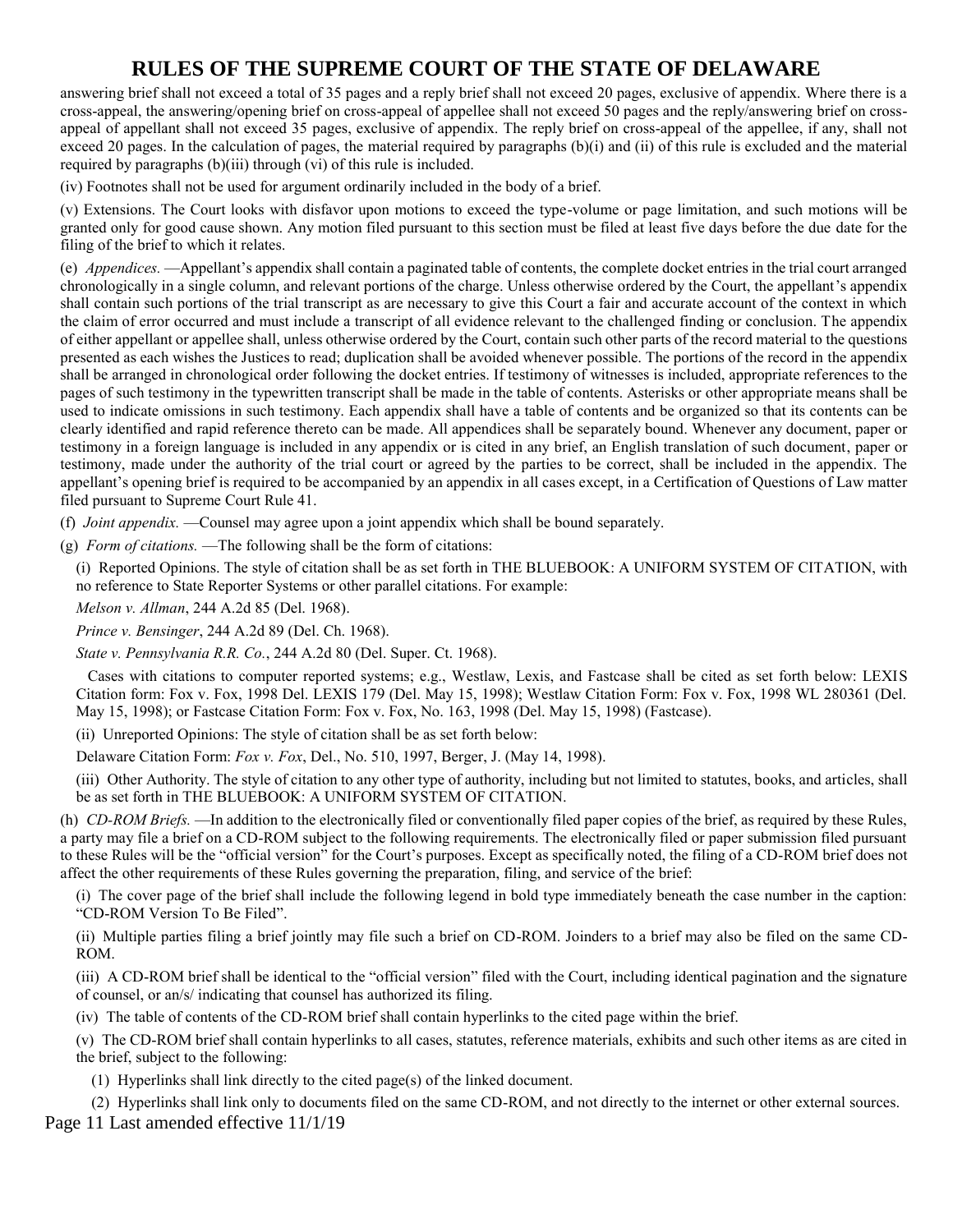(vi) Format:

(1) All files in a CD-ROM submission shall be in PDF (portable document format).

(2) The CD-ROM shall not be bootable.

(3) The file for the brief may be prepared through direct conversion from the word processing file, or through scanning. The CD-ROM shall also include a text version of the brief in the format in which it was created and in RTF [Rich Text Format].

(4) Files shall be configured to allow selecting and printing. All fonts used in a file shall be imbedded in the file.

(vii) Time and Form of Filing:

(1) The CD-ROM brief shall be filed not later than ten days after the filing of the electronically filed or conventionally filed paper copies of the brief, unless the Court directs otherwise.

(2) Ten copies of the CD-ROM shall be filed by conventional means. The CD-ROM version of the brief shall not be electronically filed.

(3) Two copies of the CD-ROM shall be served on each party separately represented and on each pro se party. A certificate of service shall accompany each submission.

(4) Each CD-ROM shall be packaged in a standard container commonly known as a "jewel case" or other secure container. A simple paper sleeve shall not suffice for this purpose.

(5) Each submission shall be labeled with the name of this Court, the short caption of the case and its case number, the title of the brief, the date of submission, and the name of the party making the submission. The label shall appear on the CD-ROM itself and on the jewel case or other container. Where a submission includes multiple CD-ROMs, each shall be labeled as above, with the additional identification as "CD-ROM 1 of 2", etc.

#### **Rule 15. Briefs and appendices; time for service and filing.**

(a) *Brief and appendix schedule.* —Subject to any rule or order of Court providing otherwise, the following schedule shall govern the service and filing of briefs and appendices:

(i) *Opening brief.* —In all cases in which no transcript or no further transcript has been ordered or designated under Rule 9(e), appellant's brief and appendix shall be served and filed not later than 45 days after the notice of appeal. In all other cases appellant's brief and appendix shall be served and filed not later than 30 days after filing of the record.

(ii) *Answering brief.* —Appellee's brief and appendix shall be served and filed not later than 30 days after service of appellant's brief and appendix.

(iii) *Reply brief.* —Appellant's reply brief and reply appendix, if any, shall be served and filed not later than 15 days after service of appellee's brief and appendix, except when such reply brief includes answering matter related to any cross-appeal, in which event the reply brief and reply appendix, if any, shall be served and filed not later than 30 days after service of appellee's brief and appendix. The Court encourages all appellants and cross-appellants to file reply briefs as the Court finds such briefs to be helpful.

(iv) *Cross-appeal appellant.* —In cross-appeals the party who first filed a notice of appeal shall be considered the appellant for the purpose of this rule.

(v) *Cross-appeal appellee.* —If appellant's reply brief includes answering matter related to any cross-appeal, appellee may serve and file a reply brief directed thereto not later than 10 days following service of such reply brief.

(vi) *Permissive writing.* —No other brief or writing containing argument may be submitted without leave of Court. A party may, by letter to the Clerk, bring to the Court's attention pertinent cases decided after a party's final brief is filed or after the case is under submission for decision. The letter shall identify the arguments to which the cases relate and provide copies of the cases to the Court and opposing counsel. The letter shall not contain any argument.

(b) *Extensions.* —The Court expects parties to proceedings in this Court, and their counsel in the case of represented parties, to accord the highest priority to the processing of such proceedings. Accordingly, extensions of time are discouraged. The following conditions shall be strictly applied to any requests for extension.

(i) *Timely motion for first extension.* —A motion for an extension of time for the filing of briefs or appendices must be docketed at least five days in advance of the due date for such filing and must contain the opposing party's position on the motion or set forth the reasons why the position of the opposing party could not be ascertained despite a diligent effort to do so. The form of the motion shall be substantially in the form set forth in Official Form F of these Rules.

(ii) *Clerk's authorization to grant first extensions.* —Unless a special briefing schedule has been established or the Court orders otherwise, the Clerk of the Court is authorized to grant an extension of three days from the original due date for such filing if the motion requesting the extension is unopposed and if it is the party's first motion for extension of the particular brief or appendix in the matter.

(iii) *Timely motion for additional extensions.* —A motion for any additional extension beyond that set forth in subparagraph (ii) must

Page 12 Last amended effective 11/1/19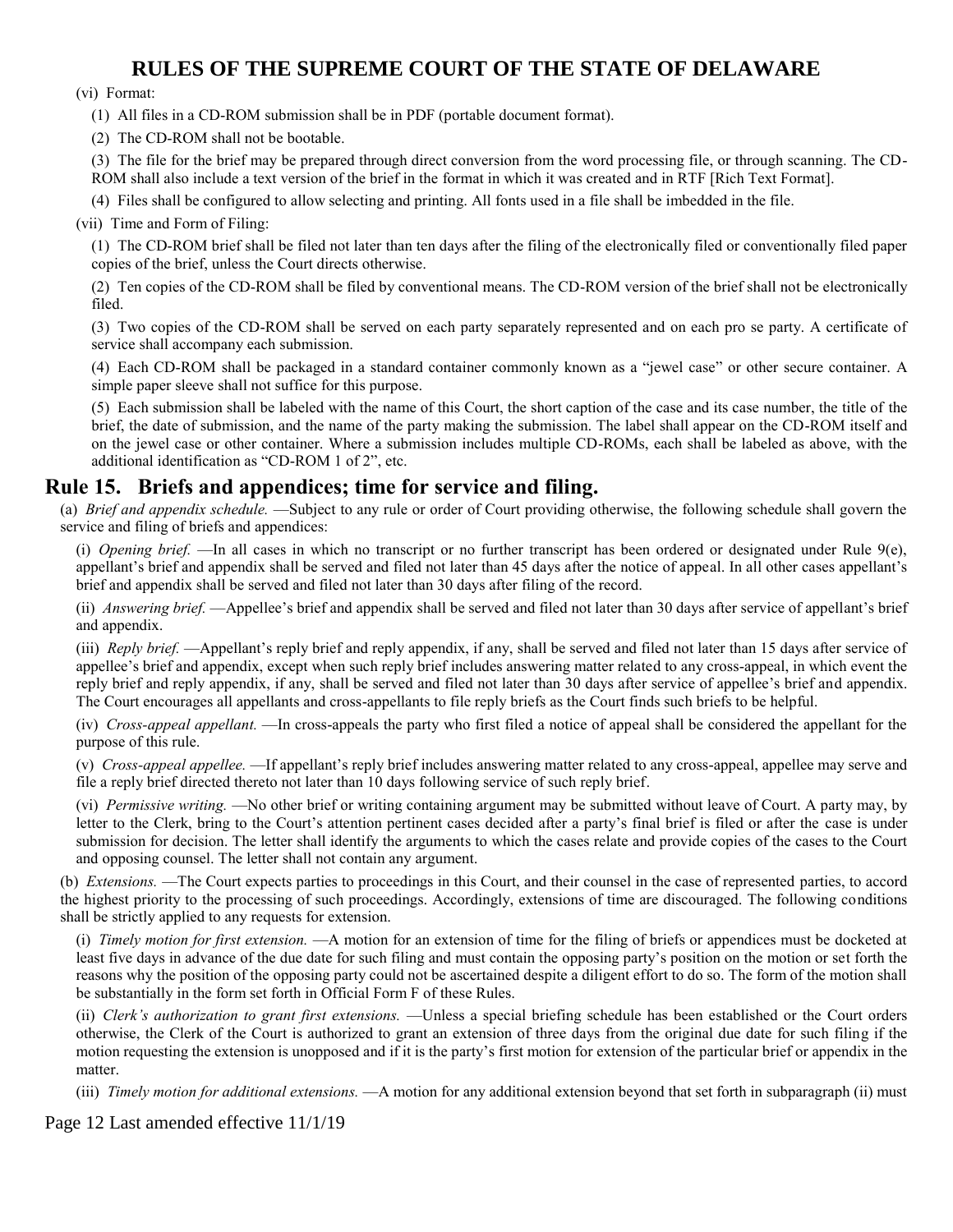comply with the requirements set forth in subparagraph (i) and must include a statement identifying the exceptional circumstances necessitating the extension. The motion will be considered by a Justice of this Court. If the Justice determines that the request for the extension complies with these rules, the Justice may grant an extension totaling not more than fifteen days from the original due date of the opening or answering brief or appendix or ten days for a reply brief or appendix, except that an extension of up to forty-five days may be granted in proceedings under Supreme Court Rule 26(c).

(iv) *Untimely motions for extensions.* —If a motion for extension is filed less than five days in advance of the due date, the motion will ordinarily be denied unless the moving party demonstrates not only exceptional circumstances for the extension but also exceptional circumstances justifying the late filing of the motion, demonstrating that the latter circumstances did not exist or could not with due diligence have been known or communicated to the Court earlier.

(v) *Untimely submissions may not be filed.* —The Clerk of the Court may not accept for docketing an untimely filed brief or appendix unless the filing party first obtains leave to file out of time under the provisions of this Rule. If leave is not obtained, the Clerk of the Court will take the appropriate action as directed by the Court, which action may include dismissal of the appeal if the appellant has not filed a timely brief or, in the case of the appellee, a decision by the Court on the basis of the record and papers that have been timely filed.

(vi) *Motions for extensions filed after due date.* —No motion for an extension filed after the due date for the brief or appendix will be entertained unless the party requesting the extension demonstrates that the interests of justice require the relief requested notwithstanding the failure to comply with this Rule. In such a case an extension may be granted in the discretion of the Justice for a period of not more than three days.

(vii) *Exceptional circumstances defined.* —"Exceptional circumstances" for purposes of this Rule means serious or disabling illness or injury; death of an immediate family member; act of God; state or national emergency; or other circumstances of similar unavoidable nature.

(viii) *Certification for untimely motions; sanctions.* —Any motion filed by an attorney under subsection (iv) or subsection (vi) shall include a certification from the attorney identifying all other motions for extensions filed in all other cases during the six months preceding the date of the current motion and noting which, if any, of those prior motions were filed under subsection (iv) or subsection (vi). Any attorney who, during the preceding six months, has filed more than two such out-of-time motions, will be subject to discipline for a performance deficiency under Supreme Court Rule 33.

(ix) *Appearance of party or attorney.* —In connection with any motion under this Rule, the Court may require the appearance by the parties and/or their principal counsel at an office conference or in open court.

### **Rule 16. Argument.**

(a) *Oral argument.* —There shall be oral argument only in those appeals and original proceedings designated by the Court. Otherwise, cases shall be deemed submitted for decision upon the briefs. There will be no oral argument on motions unless the Court so orders.

(b) *Schedule of arguments.* —Arguments will be heard in each month as ordered by the Court.

(c) *Scheduling.* —Upon filing of the reply brief on appeal or cross-appeal or upon the expiration of the due date for the filing of the reply brief, the case shall be deemed at issue and ready for argument at the call of the Court.

(d) *Opening and closing.* —The appellant shall be entitled to open and conclude argument of the case, including any pending motions. At the beginning of the argument, the appellant shall inform the Court of the amount of time, if any, the appellant wishes to reserve for rebuttal. Cross-appeals shall be argued as 1 case, and the party filing the first notice of appeal shall be entitled to open and conclude the argument. In a cross-appeal, cross-appellant may, upon request, conclude argument with a reply as to the cross-appeal only.

(e) *Number of counsel.* —Not more than 2 counsel shall be heard for each party on the argument of a case.

(f) *Time.* —Unless otherwise ordered by the Court, the parties shall have a total of 20 minutes to argue each side of an appeal or original proceeding before a panel and a total of 25 minutes per side to argue before the Court en Banc. An application for additional time for oral argument shall be presented to a Justice not later than 30 days after the filing of the appellee's brief. The Court may limit or terminate an argument when, in its opinion, the issues have been fully presented. The time allowed may be apportioned between counsel on the same side at their discretion; provided always that a fair opening of the case shall be made by the party having the opening argument. Counsel will be expected not to read at length from briefs or opinions.

(g) *Recent cases.* —In order for a party to rely at oral argument upon any case from any court that was decided after briefing was completed, a copy of that case must be sent to each opposing party and to the Court at least 48 hours prior to the time of oral argument.

### **Rule 17. Opinions and orders.**

(a) *Final decisions.* —All decisions finally determining or terminating a case shall be made by written opinion, or by written order, as determined by the Court.

(b) *Filing.* —Each written opinion or order of the Court shall be filed with the Clerk.

(c) *Special contents.* —Each written opinion or order of the Court shall bear 2 dates immediately under the caption of the case:

Page 13 Last amended effective 11/1/19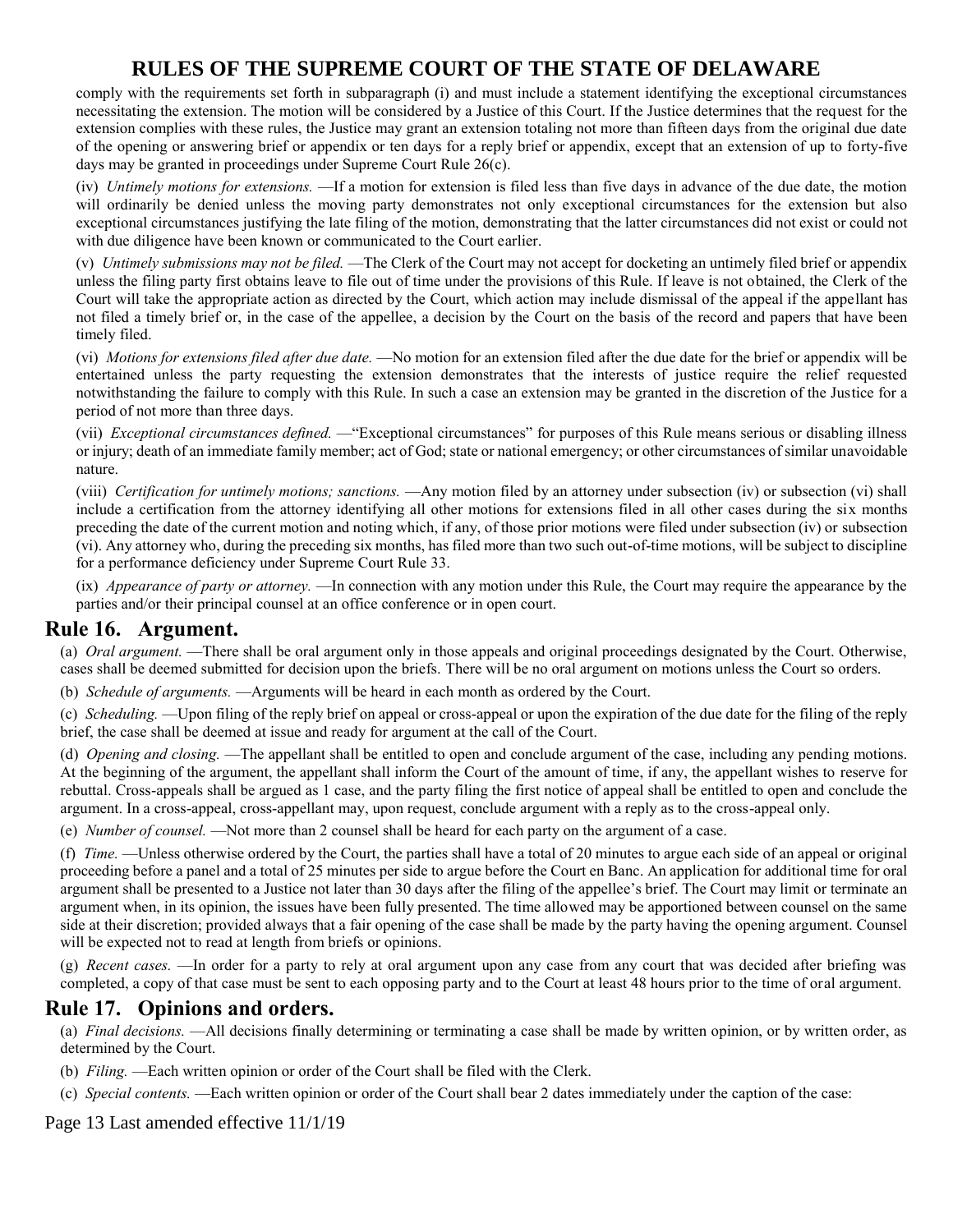- (i) *Submitted date.* —The date of submission of the matter for decision; and
- (ii) *Decided date.* —The date the opinion or order is filed.

Each written opinion of the Court, in a matter which was orally argued, shall identify by name the attorneys who presented the oral argument.

#### **Rule 18. Reargument.**

A motion for reargument may be filed with the Clerk within 15 days after the filing of the Court's opinion or order unless the time is enlarged or shortened by the Court. The motion shall conform to the page/word count and form requirements of Rules 30 and 13. The motion shall succinctly state the grounds therefor and shall be supported by a certificate of counsel or a pro se certificate that it is presented in good faith and not for delay. The motion shall not be subject to oral argument; no answer to the motion shall be permitted unless requested by the Court. There shall be no reargument when the mandate issues forthwith. The following orders shall not be subject to reargument: (1) orders entered under Rules 41 and 42; (2) orders entered by a single justice which are directed to matters of form and do not address the underlying merits of the appeal; and, (3) orders denying motions for reargument or rehearing en Banc.

#### **Rule 19. Mandate.**

(a) *When issued — Motion for reargument — Stay.* —In each case finally determined, a mandate, certified copy or other appropriate process, with a certified copy of the opinion or order, notice of dismissal or stipulation of dismissal shall be issued to the trial court. Unless otherwise ordered by the Court, or unless a motion for reargument or a motion for rehearing en Banc is filed, the mandate shall issue as a matter of course upon expiration of the period allowed for filing such motions. If a motion for reargument or a motion for rehearing en Banc is filed, the mandate shall issue upon the Court's disposition thereof. After reciting the proceedings in the trial court and in this Court, the mandate shall direct the affirmance, reversal or modification of the judgment or order in the trial court and the assessment of costs on appeal, and shall direct such court to take proceedings in conformity with the opinion of this Court. The mandate shall be signed, sealed and attested by the Clerk. Copies shall be forwarded to counsel of record or to parties appearing *pro se.*

(b) *Special form of mandate.* —In any case in which a special form of mandate may be required, the Court may, upon application of counsel filed prior to the time fixed for the issuance of the mandate, or upon its own motion, permit counsel to be heard upon the form thereof.

(c) *Remand for determination below.* —If the decision includes a remand for a determination by the trial court, a certified copy of said decision with jurisdiction reserved shall issue. The trial court to which the case is remanded shall make such determination and file the same as specified by this Court, or if no time is specified, within 60 days of issuance of the certified copy of said decision. If it shall not be feasible for the trial court to do so within the time provided herein, the trial court shall file a status report within such time. This Court may thereupon enter an order requiring such determination by a specified time or, in the absence of such order, the determination shall be made at the earliest time thereafter as is feasible, which time shall not exceed an additional 60 days.

(d) *Remand for new trial or new penalty hearing in certain cases. — In a Class A felony tried without a jury or a capital first degree* murder case that is reversed and remanded by the Supreme Court to the Superior Court for a new trial or penalty hearing, the President Judge shall assign a different judge to preside over the case if the judge whose decision was reversed on appeal is the same judge who presided over the bench trial or the penalty hearing that resulted in the imposition of the death sentence.

#### **Rule 20. Fees and costs.**

(a) *Nonrefundable filing fee.* —Except in appeals originating from the Industrial Accident Board and the Unemployment Insurance Appeal Board, a party filing a notice of appeal, or other proceeding, shall pay to the Clerk the sum of \$500 and a \$10 Court Security Assessment which shall be maintained in a separate account designated as "Court Security Assessment Fund." This fee is nonrefundable. No other fee shall be assessed against a party except under paragraph (b)(ii).

(b) *Schedule of fees.* —

| (i) The fees charged by the Clerk to nonparties to the appeal shall be as follows: |  |
|------------------------------------------------------------------------------------|--|
|                                                                                    |  |

| For a Clerk's certificate of good standing   |          |
|----------------------------------------------|----------|
| For a copy of any paper, per page (including |          |
| opinions and orders)                         | \$1.00   |
| Admission to the Delaware Bar                | \$150.00 |
| Replacement Bar Admission Certificate        | \$50.00  |

(ii) Special items of costs in special cases shall be based upon bills submitted to the Clerk, or upon a special order of the Court, as the case may be.

(c) *Appeals and certiorari from this Court.* —In all proceedings on appeal or writ of certiorari from this Court to the Supreme Court of the United States, the Clerk of this Court shall be paid the costs, as estimated by the Clerk, of preparing and certifying the Clerk's transcript before the transcript is transmitted to the Supreme Court.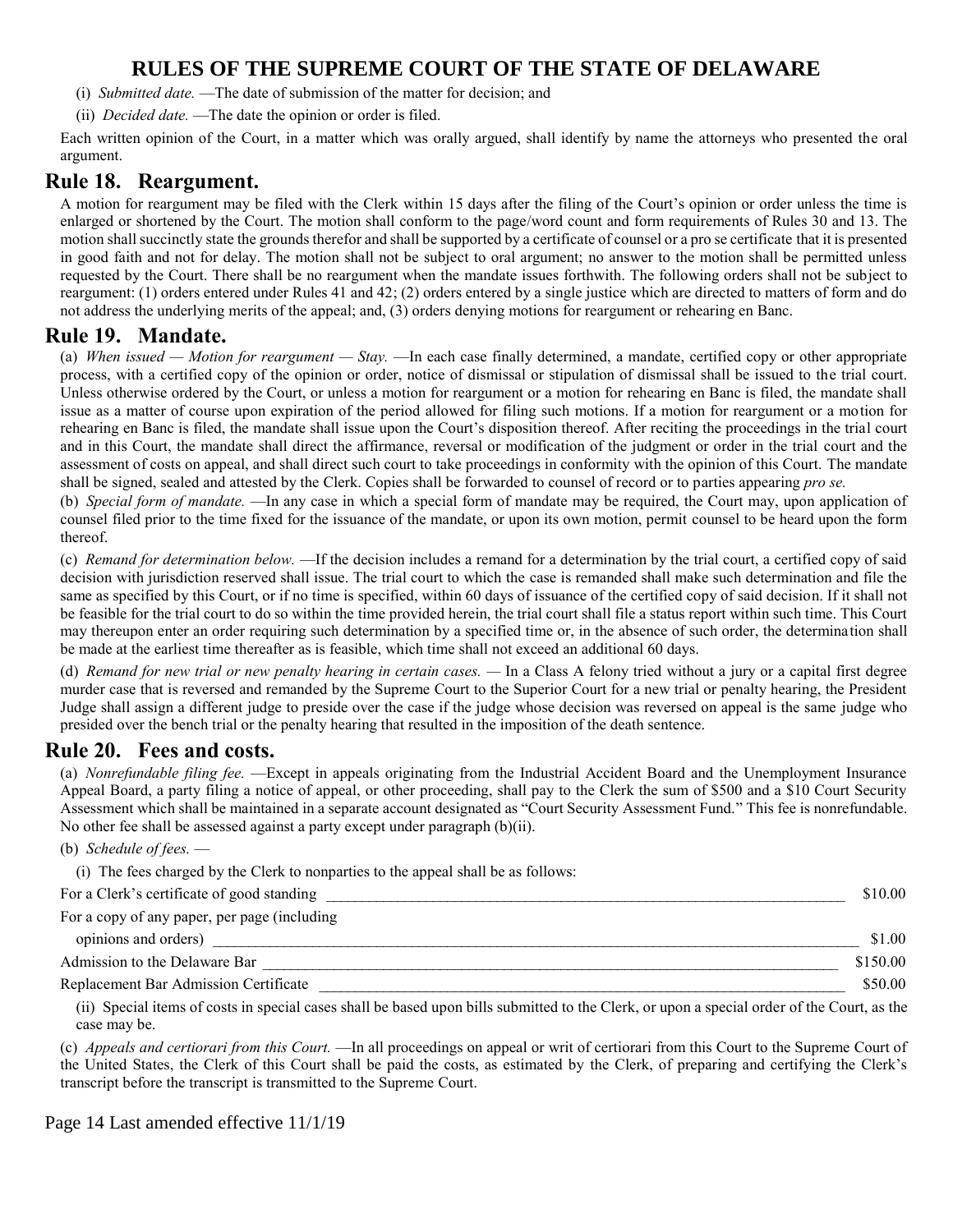(d) *Costs allowed to a party.* —Except as otherwise provided by law, or as otherwise ordered by the Court, costs shall be allowed as follows: If an appeal is dismissed, costs shall be taxed against the appellant; if a judgment is affirmed, costs shall be taxed against the appellant; if a judgment is reversed, costs shall be taxed against the appellee; if a judgment is affirmed in part and reversed in part, costs shall be allowed as ordered by the Court. Costs in original proceedings or proceedings on certification shall be determined by the Court in each instance. The costs shall normally include the amounts charged for fees under paragraph (b) of this rule and such other expenses as shall be incurred and certified by the Clerk of this Court, or the clerk of the trial court.

(e) *Costs for or against the State.* —In a case in which the State of Delaware or an agency or officer thereof is a party, if an award of costs against the State is authorized by law, costs shall be awarded in accordance with the provisions of paragraph (d); otherwise, costs shall not be awarded for or against the State of Delaware.

(f) *Frivolous appeals.* —The Court may in any case involving a frivolous appeal, enter a special order assessing costs in addition to those provided for by paragraph (d) as justice may require. Such additional costs may, in the discretion of the Court, include the costs incurred in the preparation and transmission of the record, the cost of the transcript and the reasonable expenses of any appellee.

(g) *Reimbursement of filing fee.* —If a judgment of the trial court is reversed and costs are assessed against the appellee, the Clerk shall certify in the mandate the filing fee collected under paragraph (a) in this Court which is to be collected in the trial court for reimbursement of the party who paid the filing fee.

(h) *Indigents.* —Upon application of a party claiming to be indigent, the Court may authorize the commencement of an appeal or original proceeding before the Court without prepayment of fees, costs or security by a person who files a motion and sworn affidavit in accordance with 10 Del. C. §§ 8802-04 and Supreme Court Official Form Q. The sworn affidavit must be sufficient to allow the court to determine the ability of the affiant to pay all or any portion of the court costs and fees associated with the proceeding before the Court.

# **PART III. APPEALS—SPECIAL PROVISIONS**

## **Rule 25. Expedited procedure.**

(a) *Motions to affirm in certain criminal cases.* — Motions to affirm may be filed in appeals of criminal matters other than direct appeals of convictions after trial and timely first motions for postconviction relief under Superior Court Criminal Rule 61 when there was a conviction after trial. The following procedures shall apply to motions to affirm. Within 10 days after service of appellant's opening brief, appellee may, in lieu of a brief, serve and file a motion to affirm the judgment or order of the trial court. The motion shall conform to the form requirements of Rule 13. Motions to affirm of unrepresented parties without access to a word processing program are subject to the four-page limitation set forth in Rule 30(c). Motions to affirm of all other parties are subject to the 1,200 word count and requirements set forth in Rule 30(d). The filing of the motion tolls the time for filing of appellee's brief. If there is more than one appellee in an appeal, the filing of a motion to affirm by one appellee tolls the time for the filing of all the appellees' briefs. The sole ground for such motion shall be that it is manifest on the face of appellant's brief that the appeal is without merit because:

(i) *Law settled.* —The issue on appeal is clearly controlled by settled Delaware law;

(ii) *Factual issue.* —The issue on appeal is factual and clearly there is sufficient evidence to support the jury verdict or findings of fact below; or

(iii) *Exercise of discretion.* —The issue on appeal is one of judicial discretion and clearly there was no abuse of discretion. The motion to affirm shall state the ground or grounds on which it is based together with citation of authorities and record references to evidence relied upon. There shall be no briefing, argument or response to the motion, unless requested by the Court. If the motion to affirm shall be granted by unanimous action of a panel of the Court an order or opinion will be entered and a mandate will issue thereon; if the motion shall not be unanimously granted, it shall be denied. If the motion shall be denied, the appellee's brief will be due within 20 days after such denial, and the appeal will proceed through briefing, scheduling and disposition as provided by these Rules. The motion to affirm shall be substantially in the form set forth in Official Form G. A motion to affirm shall not be accompanied by a proposed form of order

(b) *Motions to affirm denials of petitions for extraordinary writs in civil cases*. —Motions to affirm may only be filed in civil appeals from orders denying petitions for extraordinary writs. The procedures and standards for motions to affirm in these civil cases are set forth in subparagraph a. In all other cases in which a party seeks expedited resolution of a civil appeal, the party shall follow the procedures set forth in subparagraph e.

(c) *Affirmance sua sponte.* —After filing of the appellant's opening brief, a panel of the Court by unanimous action may, *sua sponte, enter an order or opinion affirming the judgment or order of the trial court for the reason that it is manifest on the face of the appellant's opening brief that the appeal is without merit because:*

(i) *Law settled.* —The issue on appeal is clearly controlled by settled Delaware law;

(ii) *Factual issue.* —The issue on appeal is factual and clearly there is sufficient evidence to support the jury verdict or findings of fact below; or

(iii) *Exercise of discretion.* —The issue on appeal is one of judicial discretion and clearly there was no abuse of discretion.

(d) *Oral argument without briefs.* —In any case where the parties so stipulate and the Court approves, or upon the Court's order *sua* 

Page 15 Last amended effective 11/1/19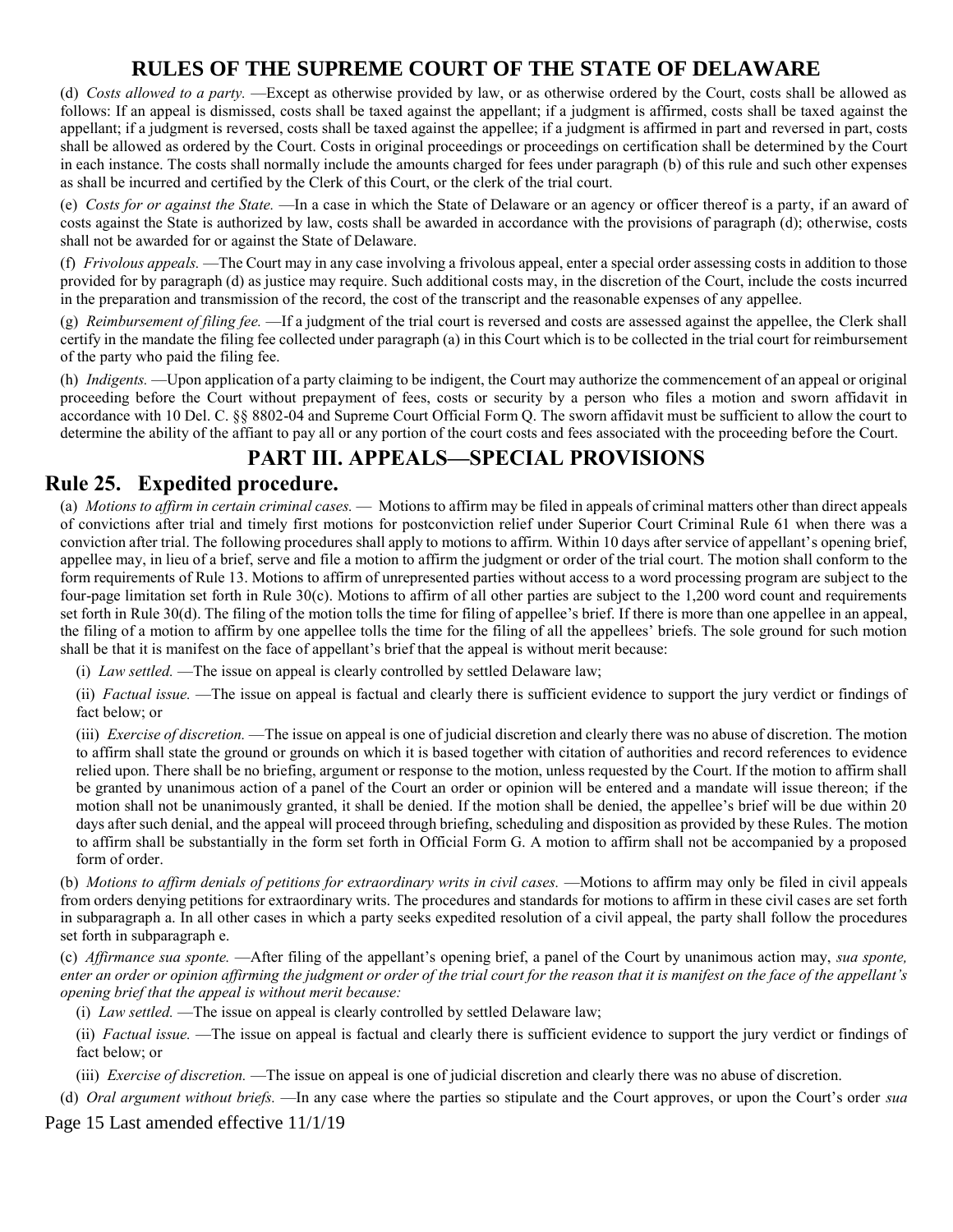sponte, an appeal may be heard by the Court on oral argument without briefs, or with limited briefs or other submission to the Court. Any such stipulation shall be presented to the Court not later than the time when the first brief is otherwise due to be served and filed.

(e) *Expedited scheduling.* —Upon motion for good cause shown or upon the Court's order *sua sponte,* the Court may order an expedited schedule of any or all procedures, including a shortened time for the filing of briefs and other papers, in any appeal or other proceeding.

#### **Rule 26. Appeals in criminal and juvenile delinquency cases.**

(a) *Continuing obligation of and representation by counsel.* —(1) Every trial attorney, whether privately retained, court appointed or provided by the Office of the Public Defender, shall in every case in which the client has been convicted or adjudged delinquent; and (2) every attorney appointed by the trial court to represent a criminal defendant or juvenile at State expense in postconviction proceedings, unless the attorney had been permitted to withdraw under the trial court's rules, shall in every case in which postconviction relief is denied:

(i) *Advise client.* —Advise the client of any right to appeal, the possible grounds for appeal and counsel's opinion of the probable outcome of an appeal;

(ii) *Docket appeal.* —Docket an appeal whenever the client desires to appeal, whether or not the appeal appears meritorious; and

(iii) *Prepare documents.* —Prepare and file all documents relating to the appeal, including those relating to the transcript as required by Rule 9.

Such attorney, until this Court orders otherwise, shall continue to represent the client on appeal. But, if a postconviction attorney's motion to withdraw was granted by the trial court, and postconviction relief was denied, that attorney's continuing obligation is limited to that prescribed by the trial court's rules.

(b) *Appointment of counsel.* —The Court will appoint counsel in any case in which it determines that an indigent defendant or child desires but does not have counsel on direct appeal. The Court may, in the interest of justice, appoint additional or substitute counsel for any indigent defendant or delinquent child upon the application of either counsel or client. In appeals from rulings made under Superior Court Criminal Rule 61 or other post-conviction rulings of a trial court, the Court may in its discretion appoint counsel for an indigent defendant or child.

(c) *Appeals without merit.* —If the trial attorney, after a conscientious examination of the record and the law, concludes that an appeal is wholly without merit, the attorney may file a motion to withdraw. Such motion shall be accompanied by the following:

(i) *Brief and appendix required.* —The trial attorney is required to file a brief referring to anything in the record which may arguably support the appeal. The brief shall contain the following under distinctive titles and commencing on a new page, in the listed order: a statement of the charges; the nature of the defense made at trial; a summary of the evidence; the significant pretrial and trial applications and rulings; the sentence; and, the defendant's points, which shall not exceed 35 pages. Appropriate pages from the record, including the sentencing order and appropriate pages from the transcript, shall be contained in a separately bound appendix. A statement by counsel that there were no errors of law below or that the appeal is without merit does not meet this requirement.

(ii) *Attorney statement*. —A statement by the attorney that the attorney:

(A) *Copy to client.* —Supplied the client with a copy of the motion, brief, and appendix.

(B) *Advice to client.* —Advised the client that the client could state in a writing of no more than 35 pages, delivered to the attorney within 30 days, any point that the client wanted the Court to consider, and that such a writing would be included in the brief. Such statement by the attorney shall state the date on which the attorney delivered a copy of the motion and brief to the client and whether or not any writing was received in response thereto.

(iii) *Client response.* —Any statement by the client which is received by the attorney in response to the motion to withdraw.

Neither the motion nor the brief shall be an argument against the client's interest. The client shall have 30 days in which to review the proposed brief and proposed motion to withdraw and to prepare and submit any points for the Court's consideration, prior to the filing by counsel of said brief and motion. The motion and the brief shall be served upon the State; and the State shall file within 20 days of service a response or make any application it deems appropriate.

Upon the expiration of such 20-day period, the Court shall determine, without oral argument, whether the appeal, on its face, is wholly without merit. If the Court so determines, the Court may order that the judgment below be affirmed. If the Court does not so determine, the motion for withdrawal may be granted and the Court may appoint substitute counsel who shall thereafter have 30 days in which to submit an opening brief.

(d) *Withdrawal.* —An attorney for a defendant in a criminal appeal, including a child adjudged delinquent, may withdraw only upon written motion and order of the Court, entered in the following circumstances:

(i) *Consent.* —An attorney may be permitted to withdraw, after complying with paragraph (a) of this rule, at any time after other counsel has entered an appearance for the client.

(ii) *Non-consent.* —Without the consent of the client, a privately retained attorney may be permitted to withdraw, after complying with paragraph (a) of this rule, on motion served upon the client with notice of a stated time for presentation thereof to the Court.

Page 16 Last amended effective 11/1/19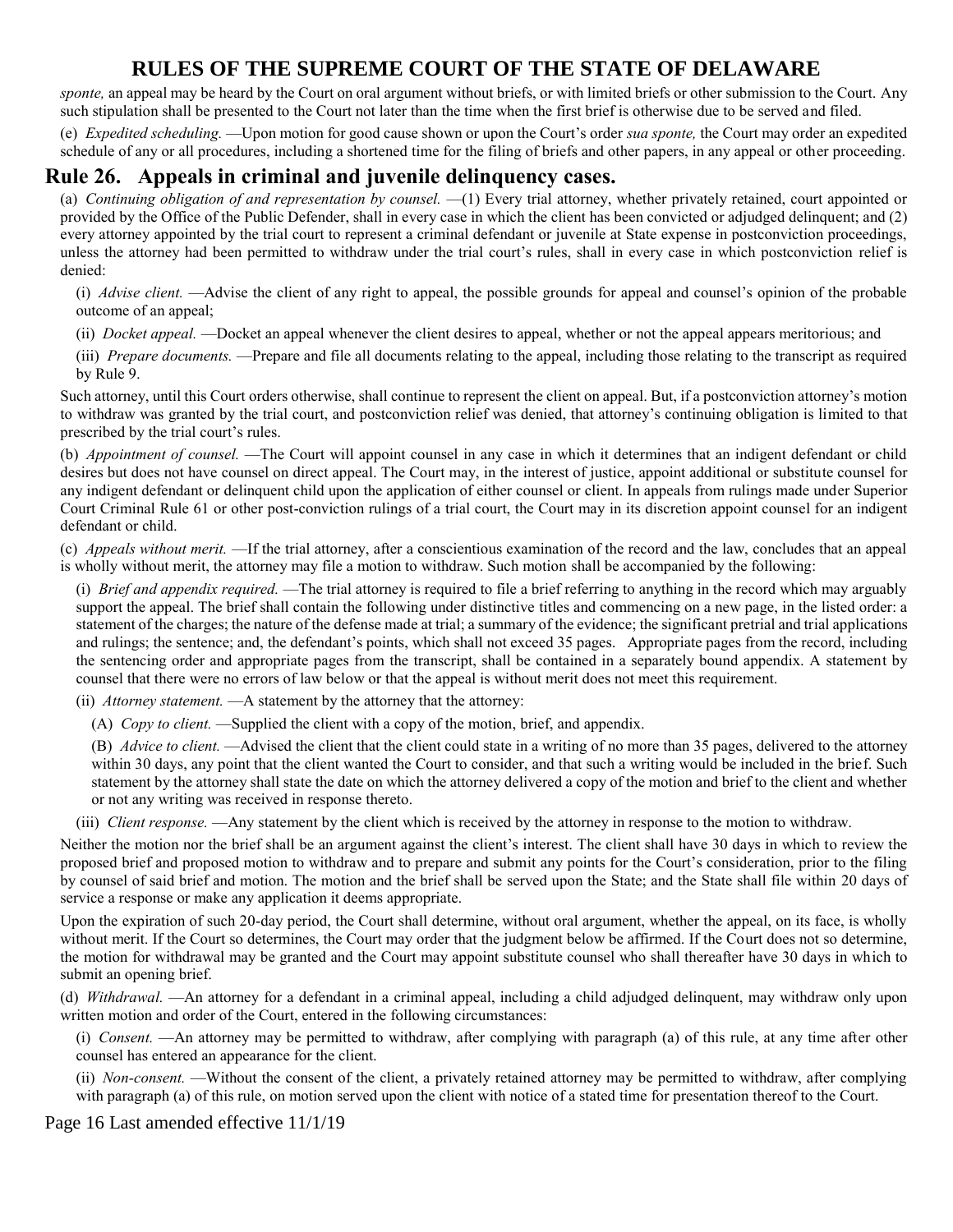(iii) *Waiver of counsel.* —Prior to the filing of any brief, a defendant who is represented by an attorney may apply to the Court for leave to proceed pro se and to discharge the defendant's attorney. The motion must be served upon the attorney and the State and be accompanied by an affidavit in a form supplied by the Clerk. Upon receipt of a motion in the proper form, in cases where the defendant has a constitutional or statutory right to counsel, the Court shall remand the case to the Superior Court for an evidentiary hearing on the defendant's waiver of counsel. In all other cases the Court may, in its discretion, remand the case to the Superior Court for an evidentiary hearing on the defendant's motion to appear pro se. Upon any remand, the attorney shall be present at the hearing in the Superior Court. Pursuant to Rule 19(c), the Superior Court shall make and report its findings of fact within 30 days of the remand, unless some other time is ordered by the Court. Motions to appear pro se are otherwise governed by the procedures set forth in Rule 30. In the event the defendant's motion is granted, the responsibility of the attorney to represent the defendant shall terminate. The Court in its discretion may, however, appoint an attorney to render advisory assistance to the defendant.

(iv) *All other cases.* —In all other cases an attorney may be permitted to withdraw, after complying with paragraph (a) of this rule, only in the interest of justice and upon good cause shown. Any such application shall state the grounds thereof and shall be served upon the client with notice of a stated time for presentation to the Court. See Official Form H.

(e) *Waiver of nonrefundable filing fee.* —In any appeal from a conviction in the Superior Court, any person who, by reason of indigence, seeks relief from the nonrefundable filing fee required by Rule 20(a) may file with the Clerk a motion setting forth the facts relied upon. If the Court is satisfied that the appellant is qualified to proceed as an indigent, it shall enter an order waiving such payment. If the appellant was represented at trial by counsel appointed by the Superior Court or provided by the Office of the Public Defender, the payment of the docketing deposit shall be waived upon the filing of an affidavit stating that such representation was previously afforded, setting forth the court and proceeding in which it was afforded and that there has been no substantial change in the appellant's financial circumstances.

(f) *Trial transcript.* —If the ground of an indigent appellant's appeal requires a review of the evidence, the indigent appellant's counsel shall be furnished on request and without charge, a copy of the transcript of the relevant trial testimony. Subject to the provisions of Rule 9(e), any such request shall describe with specificity the particular portion of the transcript that is relevant to the appeal. Counsel's request shall be made initially to the trial judge, whose denial of the request shall be reviewable by this Court. The cost of such transcript shall be certified by the Superior Court for payment.

(g) *Application for fees and disbursements of court-appointed counsel.* —A separate claim for compensation and reimbursement of expenses shall be made to this Court and to each other court before which the court-appointed counsel represented the client. Each claim before this Court shall be supported by a written statement specifying in-court and out-of-court time expended, services rendered and expenses incurred while the case was pending before this Court, and all compensation and reimbursement applied for, expected or received in the same case from any other sources. The Court shall thereupon fix the compensation and reimbursement to be paid to counsel, and shall certify such amount to the Administrative Office of the Courts for payment.

(h) *Standards for setting counsel fees.* —Any attorney appointed under this rule shall be compensated at a rate not exceeding \$50 per hour, and shall be reimbursed for expenses reasonably incurred. Compensation paid hereunder for services performed in this Court shall not exceed \$2,000 for each attorney in an appeal in which 1 or more felonies, or acts of delinquency which would be felonies if committed by an adult, are charged; or \$1,000 for each attorney in an appeal in which only misdemeanors, or lesser acts of delinquency, are charged. These maximum amounts shall not prevent any such attorney from being compensated for services performed in other courts involving the same representation.

(i) *Waiver of maximum amounts.* —Payment to court-appointed counsel in excess of the maximum amounts provided herein may be made for extended or complex representation if the Court finds that the amount of such payment is necessary to provide fair compensation and the payment is approved by the Court. Any application for a fee exceeding \$2,000 shall be made only upon reasonable notice to the Attorney General. Application for lesser amounts may be ex parte unless, in a specific instance, the Court otherwise directs.

(j) *Appeals in habeas corpus.* —The foregoing procedures shall be applicable in an appeal from a denial of a petition for writ of habeas corpus filed by any indigent appellant.

(k) *Appeals in violation of probation proceedings.* —Notwithstanding the provisions of Rule 26(a), the defense attorney of record in the proceedings in which the client has been found in violation of probation satisfies the continuing obligation of and representation by counsel when the defense attorney advises the client, in writing:

(i) of any right to appeal;

(ii) whether the defense attorney will continue representation on appeal; and

(iii) that, if the client wants to pursue an appeal without representation, the client must file, in the office of the Clerk of this Court, a notice of appeal within 30 days after a sentence from the violation of probation is imposed.

The defense attorney's advice to the client shall be made part of the record at the violation of probation proceedings.

### **Rule 26.1. Appeals in termination of parental rights cases.**

(a) *Continuing obligation of trial counsel.* —A trial attorney shall, in every case in which an individual's parental rights have been

#### Page 17 Last amended effective 11/1/19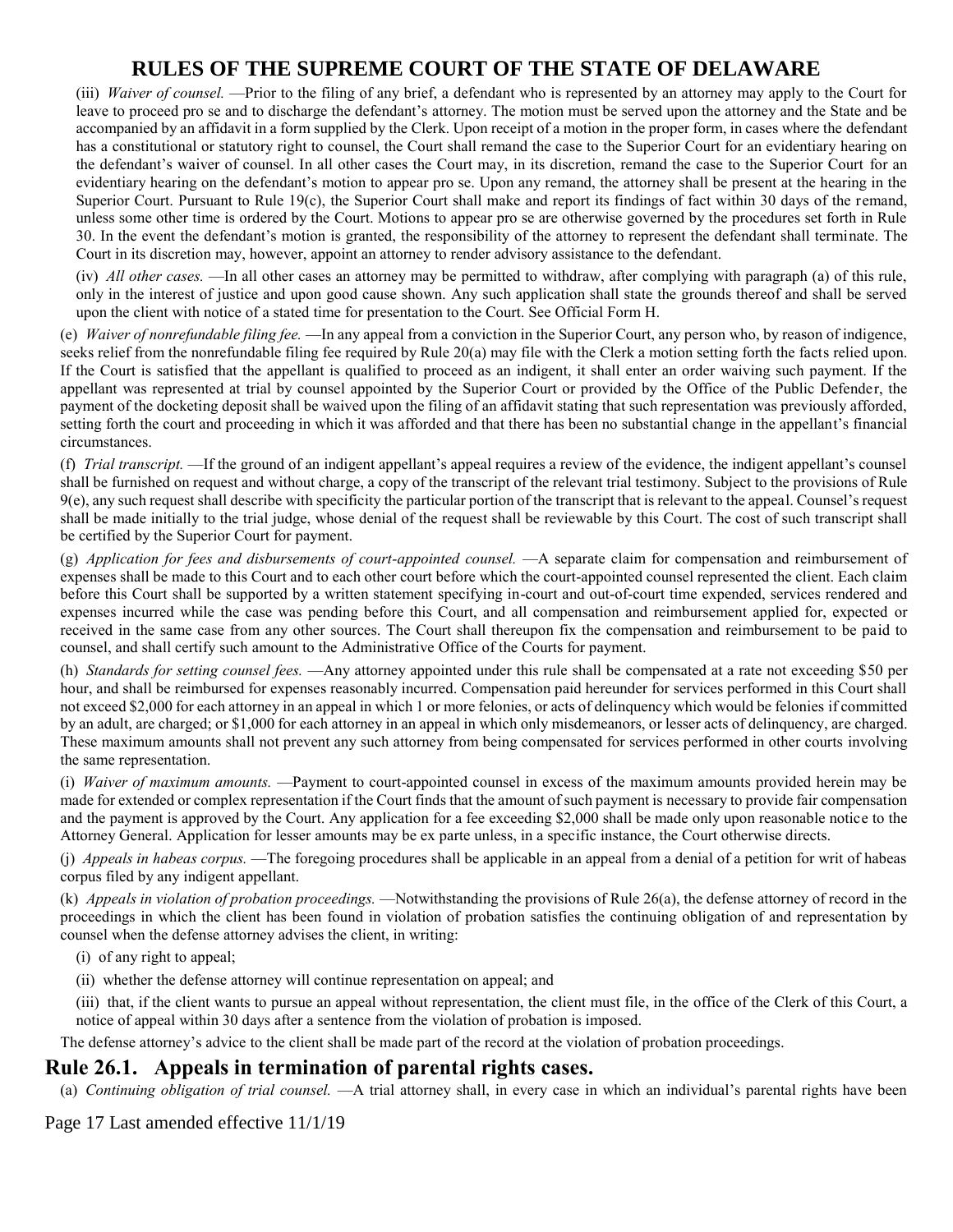terminated, continue to represent the client on appeal until this Court orders otherwise and shall carry out the following:

(i) *Advise client.* —Advise the client of any right to appeal, the possible grounds for appeal and counsel's opinion of the probable outcome of an appeal;

(ii) *Docket appeal.* —Docket an appeal whenever the client desires to appeal, whether or not the appeal appears meritorious; and

(iii) *Prepare documents.* —Prepare and file all documents relating to the appeal, including those relating to the transcript as required by Rule 9.

(b) *Appointment of counsel.* —The Court will appoint counsel in any case in which it determines that an indigent appellant or child desires but does not have counsel in a termination of parental rights appeal. The Court may, in the interest of justice, appoint additional or substitute counsel for any indigent appellant upon the application of either counsel or client.

(c) *Appeals without merit.* —If the trial attorney, after a conscientious examination of the record and the law, concludes that an appeal is wholly without merit, the attorney may file a motion to withdraw. Such motion shall be accompanied by the following:

(i) *Brief and appendix required.* —The trial attorney is required to file a brief referring to anything in the record which may arguably support the appeal. The brief shall contain the following under distinctive titles and commencing on a new page, in the listed order: a statement of the facts; the nature of the appellant's case at trial; a summary of the evidence; the significant pretrial and trial applications and rulings; the order of termination of parental rights; and, the appellant's points, which shall not exceed 35 pages. Appropriate pages from the record, including the order of termination of parental rights and appropriate pages from the transcript, shall be contained in a separately bound appendix. A statement by counsel that there were no errors of law below or that the appeal is without merit does not meet this requirement.

(ii) *Attorney statement*. —A statement by the attorney that the attorney:

(A) *Copy to client.* —Supplied the client with a copy of the motion, brief, and appendix.

(B) *Advice to client.* —Advised the client that the client could state in a writing of no more than 35 pages, delivered to the attorney within 30 days, any point that the client wanted the Court to consider, and that such a writing would be included in the brief. Such statement by the attorney shall state the date on which the attorney delivered a copy of the motion and brief to the client and whether or not any writing was received in response thereto.

(iii) *Client response.* —Any statement by the client which is received by the attorney in response to the motion to withdraw.

Neither the motion nor the brief shall be an argument against the client's interest. The client shall have 30 days in which to review the proposed brief and proposed motion to withdraw and to prepare and submit any points for the Court's consideration, prior to the filing by counsel of said brief and motion. The motion and the brief shall be served upon the State and/or CASA; and the State and/or CASA shall file within 20 days of service a response or make any application it deems appropriate.

Upon the expiration of such 20-day period, the Court shall determine, without oral argument, whether the appeal, on its face, is wholly without merit. If the Court so determines, the Court may order that the judgment below be affirmed. If the Court does not so determine, the motion for withdrawal may be granted and the Court may appoint substitute counsel who shall thereafter have 30 days in which to submit an opening brief.

(d) *Withdrawal.* —An attorney for an appellant in a termination appeal, may withdraw only upon written motion and order of the Court, entered in the following circumstances:

(i) *Consent.* —An attorney may be permitted to withdraw, after complying with paragraph (a) of this rule, at any time after other counsel has entered an appearance for the client.

(ii) *Non-consent.* —Without the consent of the client, a privately retained attorney may be permitted to withdraw, after complying with paragraph (a) of this rule, on motion served upon the client with notice of a stated time for presentation thereof to the Court.

(iii) *Waiver of counsel.* —Prior to the filing of any brief, an appellant who is represented by an attorney may apply to the Court for leave to proceed pro se and to discharge the appellant's attorney. In the event the appellant's motion is granted, the responsibility of the attorney to represent the appellant shall terminate. The Court in its discretion may, however, appoint an attorney to render advisory assistance to the appellant.

(iv) *All other cases.* —In all other cases an attorney may be permitted to withdraw, after complying with paragraph (a) of this rule, only in the interest of justice and upon good cause shown. Any such application shall state the grounds thereof and shall be served upon the client.

(e) *Waiver of nonrefundable filing fee.* —In any appeal from a termination of parental rights proceeding in the Family Court, any person who, by reason of indigence, seeks relief from the nonrefundable filing fee required by Rule 20(a) may file with the Clerk a motion setting forth the facts relied upon. If the Court is satisfied that the appellant is qualified to proceed as an indigent, it shall enter an order waiving such payment. If the appellant was represented at trial by counsel appointed by the Family Court, the payment of the docketing deposit shall be waived upon the filing of an affidavit stating that such representation was previously afforded, setting forth the court and proceeding in which it was afforded and that there has been no substantial change in the appellant's financial circumstances.

Page 18 Last amended effective 11/1/19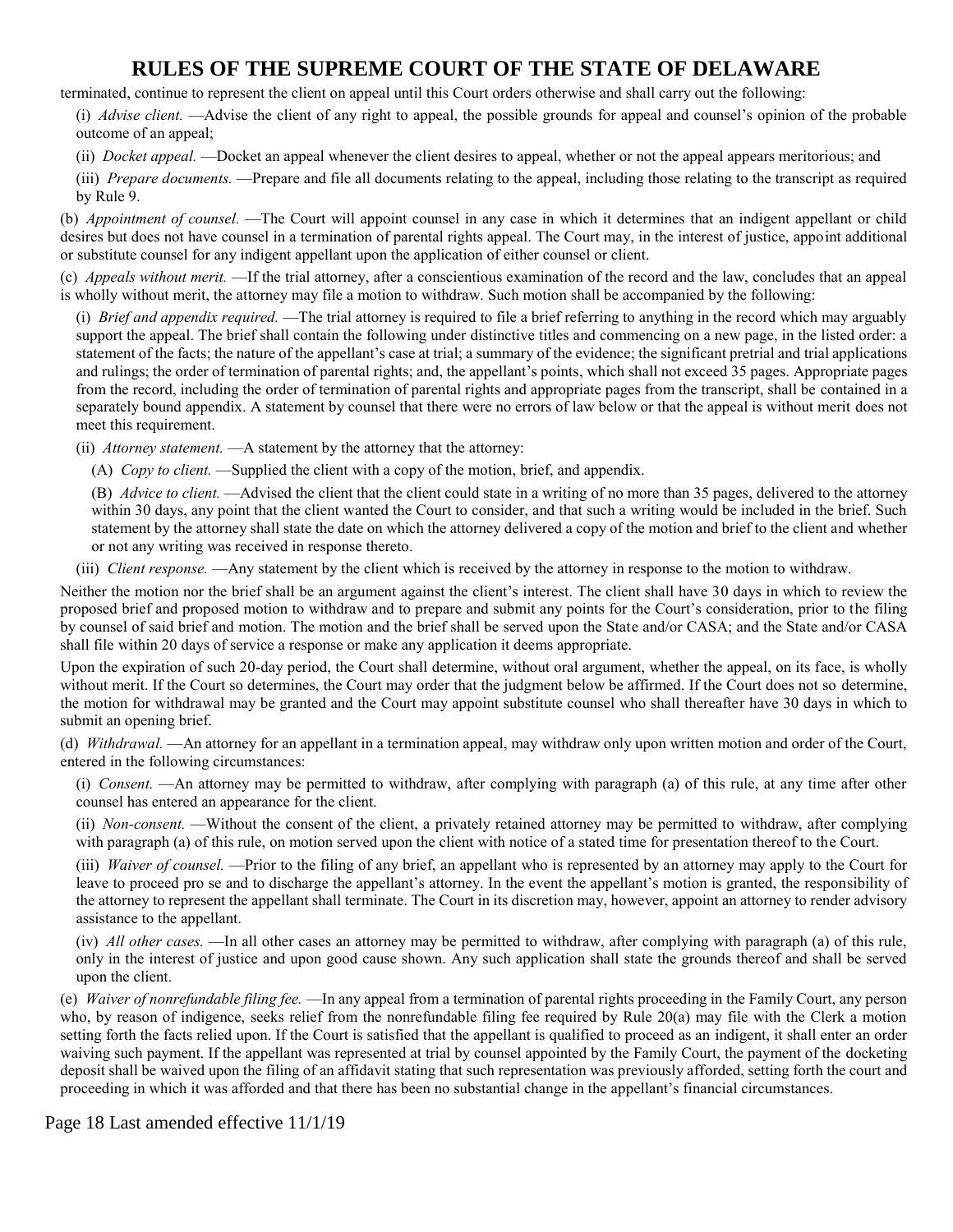(f) *Trial transcript.* —If the ground of an indigent appellant's appeal requires a review of the evidence, the indigent appellant's counsel shall be furnished on request and without charge, a copy of the transcript of the relevant trial testimony. Subject to the provisions of Rule 9(e), any such request shall describe with specificity the particular portion of the transcript that is relevant to the appeal. Counsel's request shall be made initially to the trial judge, whose denial of the request shall be reviewable by this Court. The cost of such transcript shall be certified by the Family Court for payment.

(g) *Application for fees and disbursements of court-appointed counsel.* —A separate claim for compensation and reimbursement of expenses shall be made to this Court and to each other court before which the court-appointed counsel represented the client. Each claim before this Court shall be supported by a written statement specifying in-court and out-of-court time expended, services rendered and expenses incurred while the case was pending before this Court, and all compensation and reimbursement applied for, expected or received in the same case from any other sources. The Court shall thereupon fix the compensation and reimbursement to be paid to counsel, and shall certify such amount to the Administrative Office of the Courts for payment.

(h) *Standards for setting counsel fees.* —Any court-appointed attorney in a termination of parental rights case shall be compensated at a rate not exceeding \$60 per hour and shall be reimbursed for expenses reasonably incurred. Compensation paid hereunder for services performed in this Court shall not exceed \$2,000 for each attorney. This maximum amount shall not prevent any such attorney from being compensated for services performed in other courts involving the same representation. Payment to court-appointed counsel in excess of \$2,000 may be made upon motion of counsel for good cause shown for extended or complex representation if the Court finds that the amount of such payment is necessary to provide fair compensation and the payment is approved by the Court.

### **Rule 27. Appeals by the State in criminal cases.**

(a) *Appeals of right.* —When an appeal of right by the State in criminal cases is permitted, the appeal shall be commenced within 30 days after entry of the final order from which an appeal may be taken.

(b) *Discretionary appeals.* —An application for leave to file an appeal allowable in the discretion of the Court shall contain a statement in detail of the substantial question of law or procedure to be decided. Such application shall be filed within 30 days after entry of the final order in the criminal case from which the appeal is sought to be taken. The form of application shall comply substantially with Official Form I. If the application is granted, the appeal shall be deemed filed as of the date of the filing of the application.

#### **Rule 28. Brief of amicus curiae.**

(a) *When permitted.* —A brief of an amicus curiae may be filed only by leave of Court granted on motion or at the request of the Court.

- (b) *Motion for leave to file.* —The motion must be accompanied by the proposed brief and state:
	- (1) The movant's interest;
	- (2) The reason why an amicus brief is desirable and why the matters asserted are relevant to the disposition of the case; and
	- (3) Whether the parties to the appeal consent to or oppose the motion for leave to file.

(c) *Contents and form.* —An amicus brief must comply with Rule 13. The cover of the amicus brief must be green and must identify the party or parties supported and indicate whether the brief supports affirmance or reversal. An amicus brief must include:

- (1) A table of contents, with page references;
- (2) A table of authorities, including cases (alphabetically arranged), statutes, and other authorities, with page references;
- (3) A concise statement of the identity of the amicus curiae, its interest in the case, and the source of its authority to file; and
- (4) An argument, which may be preceded by a summary and which need not include a statement of the applicable standard of review.

(d) *Length.* —Except by leave of the Court, an amicus brief may be no more than one-half the maximum length authorized by these rules for a party's principal brief. If the Court grants a party permission to file a longer brief, that extension does not affect the length of the amicus brief.

(e) *Time for filing.* —An amicus curiae must file its brief, accompanied by a motion for filing, no later than 7 days after the principal brief of the party being supported is filed. An amicus curiae that does not support either party must file its brief no later than 7 days after the appellant's principal brief is filed.

- (f) *Reply brief.* —Except by leave of the Court, an amicus curiae may not file a reply brief.
- (g) *Oral argument.* —An amicus curiae may not participate in oral argument unless ordered by the Court.

#### **Rule 29. Dismissal.**

(a) *Voluntary dismissal.* —At any time before filing of the appellee's brief, an appellant may dismiss the appellant's appeal voluntarily by serving a notice of dismissal upon the other parties to the appeal, by filing the same with the Clerk and paying the costs. Otherwise, a voluntary dismissal may be made only upon stipulation of all parties to the proceeding and with the approval of the Court.

(b) *Involuntary dismissal upon notice of the Court.* —The Court may order a complaint, petition or appeal dismissed, *sua sponte,* upon notice of the Court. Dismissal upon notice may be ordered for lack of subject matter jurisdiction, for untimely filing of an appeal, for appealing an unappealable interlocutory order, for failure of a party diligently to prosecute the appeal, for failure to comply with any rule,

Page 19 Last amended effective 11/1/19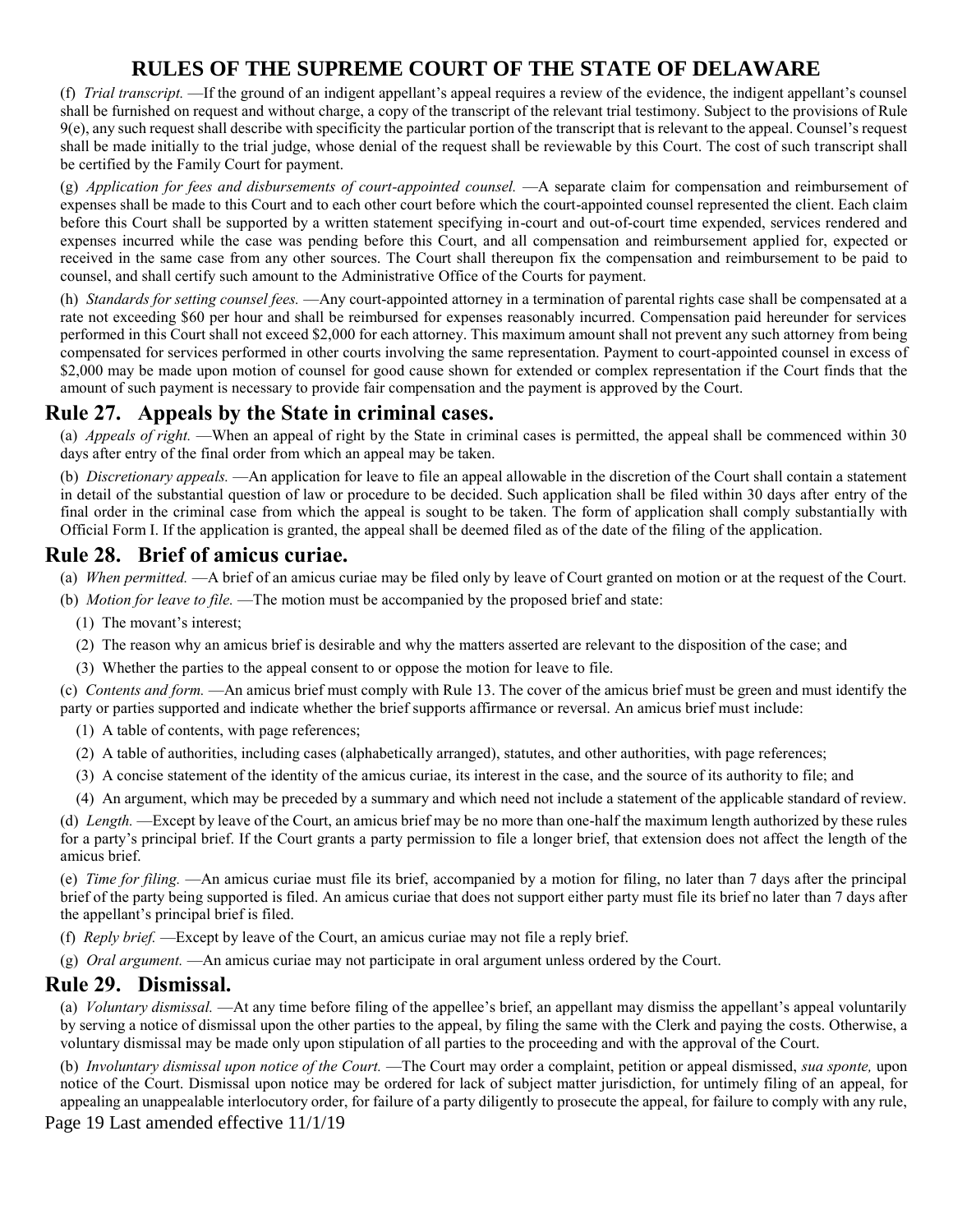statute, or order of the Court, or for any other reason deemed by the Court to be appropriate. In the event that the Court shall conclude, *sua sponte,* that dismissal upon any of the foregoing grounds appears appropriate, the procedure for such dismissal shall be as follows: The Clerk shall forward to the appellant a notice directing that the appellant show cause why the complaint, petition or appeal should not be dismissed for the reasons stated in the notice. The notice shall direct the complainant, petitioner or appellant to respond within 10 days after receipt of the notice. After consideration of such response, the Court shall enter an order dismissing the complaint, petition or appeal or maintaining jurisdiction of the case. If a response is not filed within the time allowed, the dismissal shall be deemed to be consented to pursuant to Rule 3(b)(2). Upon entry of any order of dismissal, the Court shall specify the terms thereof including provision for payment of costs.

(c) *Involuntary dismissal without prior notice.* —The Court may order a complaint, petition or appeal, including any petition seeking to invoke the original jurisdiction of the Court over extraordinary writs, dismissed, *sua sponte,* without notice, notwithstanding the provisions of Rule 29(b), when such complaint, petition or appeal from any ruling or order, interlocutory or final, manifestly fails on its face to invoke the jurisdiction of the Court and where the Court concludes, in the exercise of its discretion, that the giving of notice would serve no meaningful purpose and that any response would be of no avail.

(d) *Procedure upon dismissal.* —Upon dismissal, the Clerk shall remand the record to the trial court, together with a certified copy of the notice, stipulation or order of dismissal.

#### **Rule 30. Motions.**

(a) *Form; contents.* —An application for an order or other relief shall be made by filing a motion for such order or relief with proof of service on all other parties. The motion shall state the order and relief sought, shall state with particularity the grounds on which it is based, shall cite relevant authorities in support thereof and shall be accompanied by a proposed order.

(b) *Response; reply.* —A party who opposes a motion shall file within 10 days after the service of the motion an answer thereto stating with particularity the grounds on which the motion is opposed and shall cite relevant authorities. Within 7 days after service of an answer to the motion, the moving party may file a reply to the answer.

(c) *Page limitations for unrepresented parties without access to a word processing program*. No motion, answer to a motion, or reply shall exceed four pages in length including the caption and signature block.

(d) *Type-volume limitation for parties with access to a word processing program.* No motion, answer to a motion, or reply shall exceed 1,200 words. The caption, signature block, and any footer included pursuant to Rule 10.2(5), do not count toward the limitation. All other text must be counted toward the limitation. All motions, answers, and replies shall include a certificate of compliance by counsel or an unrepresented party that the document complies with the typeface requirement of Rule 13(a) and type-volume limitation of this rule. The person preparing the certificate must state the number of words in the document, and may rely on the word count of the word processing program used to prepare the document. Form R is a suggested form of a certificate for compliance. Use of Form R is sufficient to meet the requirements of this rule.

(e) *Determination of motions.* —Motions shall be decided without oral argument unless otherwise permitted. If an answer to a motion is required and is not filed within the time allowed by these Rules, a non-responding party shall be deemed to have consented to the relief sought by movant.

(f) *Motions not to delay the progress of the appeal.* —Unless the Court shall otherwise order, and subject to Rule 25(a), the filing and disposition of a motion shall not stay, alter or extend the time for the filing of briefs pursuant to Rule 15.

(g) *Motions for relief under Rules 14, 15, or 34.* —With respect to motions seeking relief from the provisions of Rule 14 or Rule 15 or motions under Rule 34, the Court, in its discretion, may act upon said motions without awaiting an answer or reply, notwithstanding paragraph (b) of this Rule.

### **Rule 31. Substitution of parties.**

(a) *Suggestion of death by personal representative.* —When a party dies, a personal representative of the party may suggest the death upon the record and shall file evidence of the representative capacity and a designation of counsel.

(b) *Suggestion of death by party in interest other than personal representative.* —When a party dies and a personal representative of the party shall not, within 60 days after such death, appear under paragraph (a), any other party in interest may suggest such death upon the record and shall file evidence of the appointment of a personal representative. Thereupon, without notice, the Court shall enter an order that such personal representative appear and designate counsel. In default of such appearance, the adverse party may cause a certified copy of the order to be served on the personal representative. If the personal representative is a nonresident, service shall be made by certified mail. Within 30 days thereafter, on proof of such service, the adverse party without further notice may request an order either to revive the cause and direct that it proceed as to the interest of the deceased party, or to dismiss the cause as to such interest, as may appear proper.

(c) *Disposition of cause by Court of its own motion.* —If the death of a party is brought to the attention of the Court, and proceedings are not taken under paragraph (a) or paragraph (b), the Court, *sua sponte,* may direct such steps to be taken as are proper to dispose of the case or expedite the proceeding.

Page 20 Last amended effective 11/1/19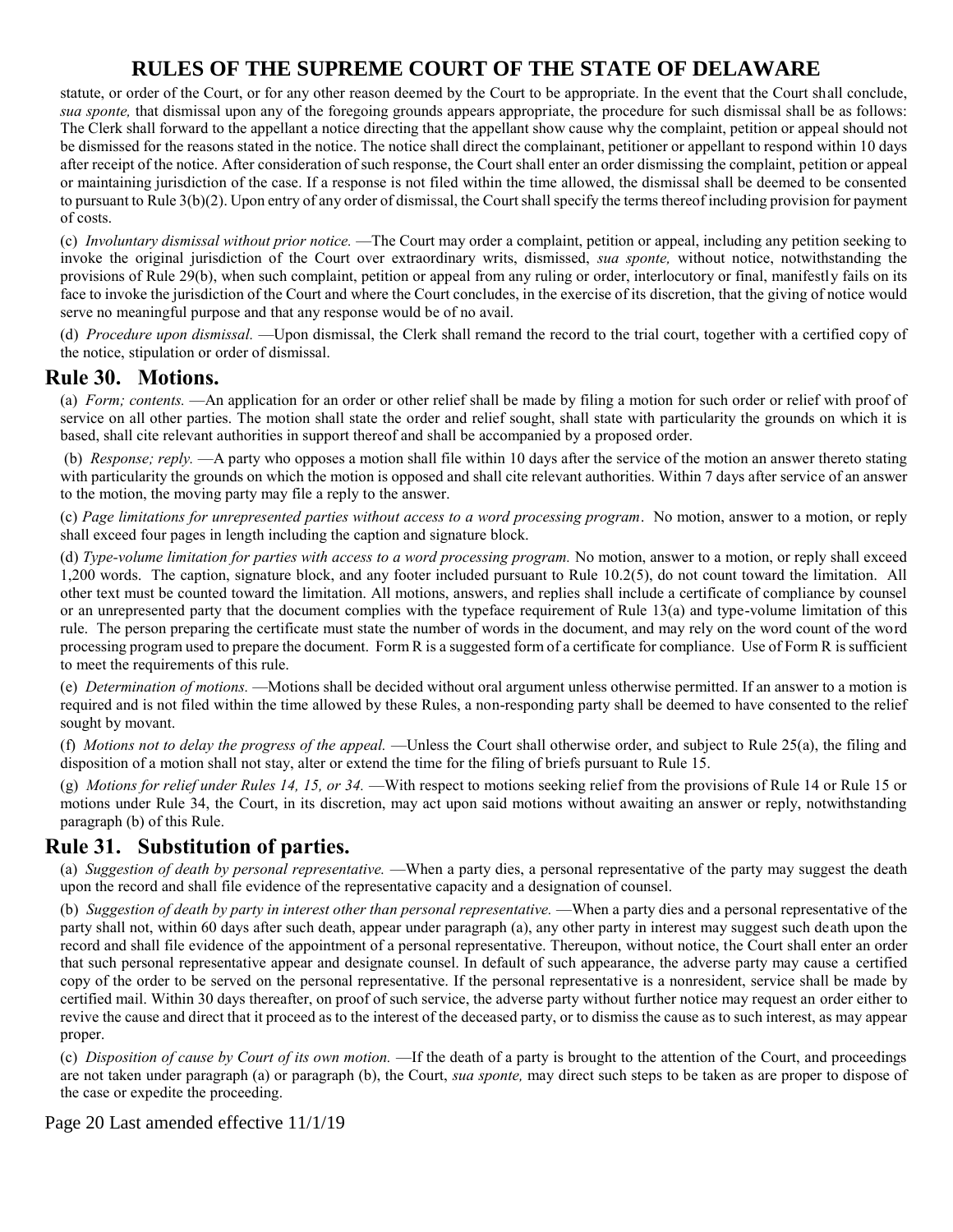# **Rule 32. Stays and injunctions pending appeal; security for such stays or injunctions.**

(a) *Stay or injunction pending appeal.* —Except in a challenge to a final award under the Delaware Rapid Arbitration Act, a motion for stay must be filed in the trial court in the first instance. The trial court retains jurisdiction over the initial motion and must rule on the initial motion regardless of whether the case is on appeal to this Court. A stay or an injunction pending appeal may be granted or denied in the discretion of the trial court, whose decision shall be reviewable by this Court. The trial court or this Court, as a condition of granting or continuing a stay or an injunction pending appeal, may impose such terms and conditions, in addition to the requirement of indemnity, as may appear appropriate in the circumstances.

(b) *Stay in criminal proceedings.* —The right to a stay of execution and bail on appeal in criminal cases shall be as provided by statute and by these Rules. On application for a stay of execution and bail, the provisions of any applicable statute must be met. Such an application may be heard by this Court. The party seeking a stay must file with the Court a stipulation of facts or such portion of the record as is necessary to sustain the application. The State may submit such portions of the record as it deems relevant.

(c) *Supersedeas bond or other security.* —A stay or injunction pending appeal shall be granted upon filing and approval of sufficient security. Such security shall be presented to and approved or disapproved in the first instance by the trial court. The type, amount, and form of the security shall be determined in the first instance by the trial court, whose actions shall be reviewable by this Court. The security shall be filed with the clerk of the trial court who shall forthwith give notice thereof to the attorney for the appellee. The security shall not be approved until notice of appeal has been served on the appellee and filed in the manner provided under these Rules. In a challenge to a final award under the Delaware Rapid Arbitration Act, this Court may make all determinations regarding the security.

(i) *Type of security.* —Security for a stay or injunction pending appeal shall be a supersedeas bond or other security. The trial court shall have the discretion to set a type of security other than a supersedeas bond, with the party seeking such other type of security having the burden to demonstrate the sufficiency of such other type of security.

(ii) *Amount of security.* —With regard to a judgment or a portion of a judgment for a sum of money, the security shall ordinarily equal such sum of money and all costs and damages, including damages for delay. The trial court shall have the discretion to set the security at a lesser amount, with a party seeking the stay or injunction pending appeal having the burden to show that a lesser amount is sufficient in the circumstances.

(iii) *Form of security.* —In a civil case the security shall remain in full force and effect unless the principal obligor prosecutes the appeal to effect, according to law and the Rules of this Court, and pays any judgment for a sum of money and all costs and damages, including damages for delay, and otherwise abides the decree if the principal obligor fails to make the principal obligor's plea good. A supersedeas bond shall be substantially in the form prescribed in Official Form J.

(d) *Bond in a criminal case.* —In a criminal case, if this Court issues the certificate under 11 Del. C. Sec. 4502 in the first instance, the Court, in its discretion, may either determine the terms and conditions of release or remand the matter to the trial court for such determination. If the trial court issues the certificate under 11 Del. C. Sec. 4502, the amount of the bond and the surety, when fixed and approved by the trial court, shall be deemed to have been so fixed and approved by this Court. If either the defendant or the State seeks a change in the terms or conditions of release previously ordered by the trial court, the Court may, in its discretion, review and, if appropriate, modify the terms or conditions of release or, if additional evidence is required, remand, subject to review by this Court, the case to the trial court for the limited purpose of conducting such review and making such changes as may be appropriate. Pursuant to Rule 19(c), the trial court shall make and report its determination within 30 days of the remand, unless some other time is ordered by the Court.

The principal obligor shall be bound to appear when directed by this Court or the trial court, to prosecute the appeal to effect according to law and the Rules of this Court, to pay all costs and otherwise to abide the judgment on appeal and the final judgment in the trial court.

(i) *Justification by surety.* —Every surety shall justify by affidavit the property offered to secure the principal obligor's surety.

(ii) *Forfeiture.* —If there is a breach of condition of a bond, this Court or the trial court may declare a forfeiture of the bail.

(iii) *Setting aside.* —This Court or the trial court may direct that a forfeiture be set aside, upon such conditions as the Court may impose, if it appears that justice does not require enforcement of the forfeiture.

(iv) *Enforcement*. —When a forfeiture has not been set aside, the trial court shall on motion enter a judgment of default and execution may issue thereon. By entering into a bond, the obligors submit to the jurisdiction of the trial court and irrevocably appoint the clerk of that court as their agent upon whom any papers affecting their liability may be served. The liability may be enforced on motion without the necessity of an independent action. The motion and such notice of the motion as the court prescribes may be served on the clerk of the court, who shall forthwith mail a copy to each obligor at the obligor's last known address.

(v) *Remission.* —After entry of such judgment, the court may remit it in whole or in part under the conditions applying to the setting aside of forfeiture in subparagraph (iii) of this paragraph.

(vi) *Exoneration.* —When the condition of the bond has been satisfied or the forfeiture thereof has been set aside or remitted, the court shall exonerate the obligors and release any bail. A surety may be exonerated by a deposit of cash in the amount of the bond or by a timely surrender of defendant into custody.

Page 21 Last amended effective 11/1/19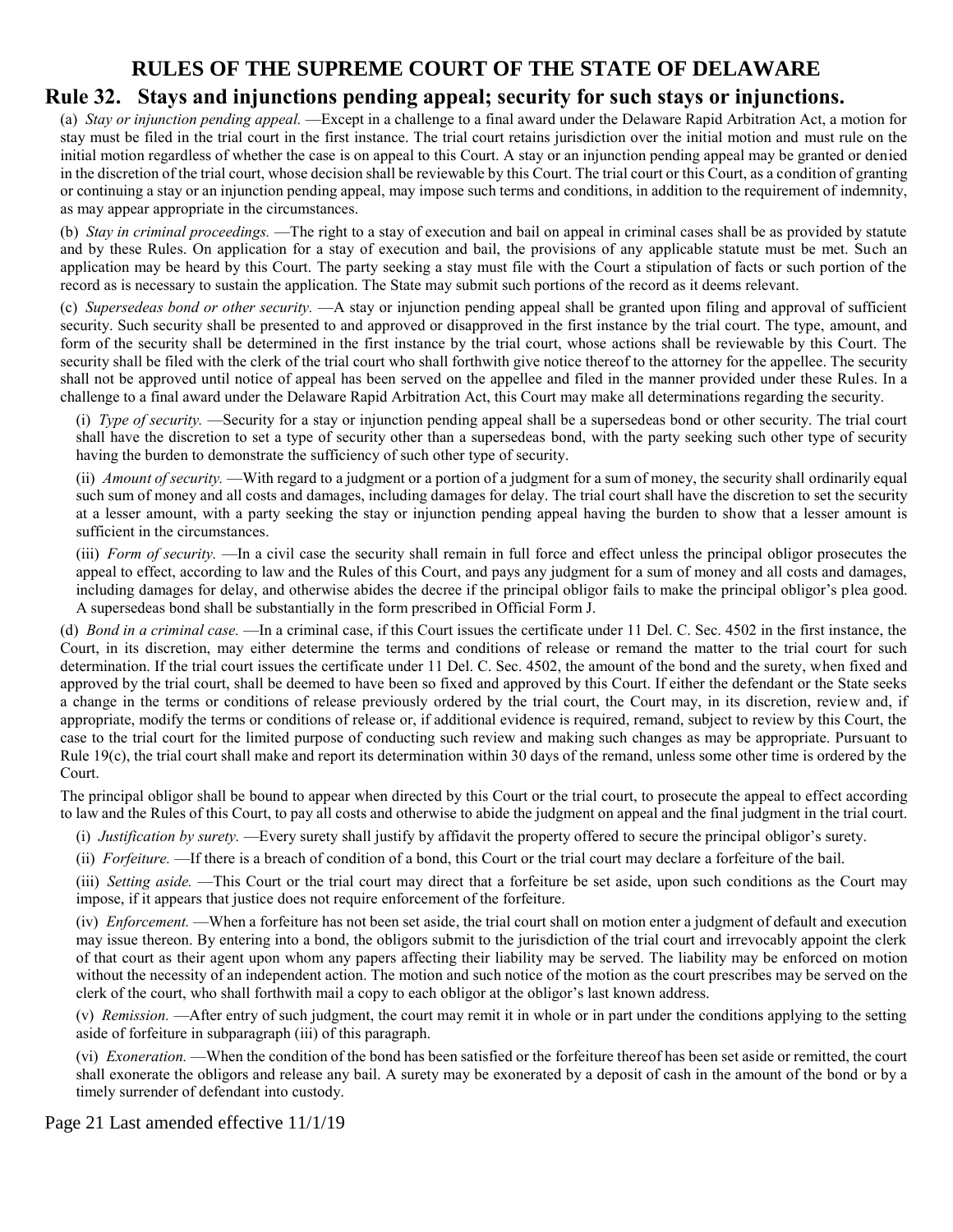## **Rule 33. Sanctions and discipline for performance deficiency.**

(a) *Sanctions.* —Upon failure of a party or counsel to comply with any rule or order, the Court may enter an appropriate sanction against the offending party or counsel, or both, after notice and opportunity to be heard. Such sanction may include the award of reasonable attorneys' fees and the determination of an appeal against the offending party. Disciplinary action, including imposition of a fine, may be taken against any offending counsel. The term "counsel" shall be deemed to include counsel admitted pro hac vice.

(b) *Performance deficiency defined.* —The Court may also take disciplinary action against an attorney admitted to practice before it and those admitted pro hac vice for unprofessional conduct constituting performance deficiency, as hereafter defined, for which referral to the Board on Professional Responsibility may or may not also be warranted.

Performance deficiency shall be generally understood to mean unacceptable performance by an attorney which is not attributed to incompetency and which appears to be the result of inattention, neglect, lack of diligence or other conduct not becoming an officer of the Court.

Discipline for performance deficiency may be imposed for: (i) Persistent failure to abide by or comply with the rules, orders or other directives of the Court or its staff; (ii) submission of briefs, oral argument or other communications to the Court or its staff that are either lacking in candor or grossly below customary professional standards.

(c) *Disciplinary action for performance deficiency.* —Disciplinary action for performance deficiency may include one or more of the following sanctions against the offending attorney:

- (i) *Costs.* —Imposition of costs, expenses and reasonable attorneys' fees;
- (ii) *Fine.* —A fine in such amount as the Court determines;
- (iii) *Disqualification.* —Disqualification from submitting papers and appearing before the Court for a period of up to 90 days;
- (iv) *Reprimand.* —A private or public reprimand; or
- (v) *Other sanction.* —Such other sanction as the Court deems appropriate including but not limited to referring the matter to the Office of Disciplinary Counsel.

In the event the Court shall conclude that performance deficiency discipline may be appropriate, the Clerk shall forward to the lawyerrespondent a notice directing the lawyer-respondent to show cause why the lawyer-respondent should not be subjected to performance deficiency discipline. The notice shall state with precision the particular performance relied upon and may include as an attachment a recitation of the infractions of the rule, order or other directive, the brief or briefs or other communications in question and/or a transcript of the oral argument in question. The notice shall direct the lawyer-respondent to respond within 10 days after receipt of the notice and to indicate in such response whether a hearing is requested. The lawyer-respondent's response shall attach a current and complete record of all the lawyer-respondent's prior disciplinary matters in Delaware or any other jurisdiction. The Court, upon the expiration of the time for a response, shall take such action as it deems appropriate; provided, however, that no action shall be taken without a hearing if one is requested in a response.

### **Rule 34. Nonconforming papers.**

The Court may strike any brief, appendix, motion or other paper or document which does not conform to these Rules or which is not within the bounds of professional propriety.

#### **Rule 35. Review and stay of death penalty.**

(a) *Implementation of statutory review and stay provisions.* —The provisions of 11 Del C. § 4209(f) and (g) relating to the method and imposition of a sentence of death and the automatic review thereof by this Court shall be implemented in accordance with this rule.

(b) *Procedure in trial court.* —Within 5 calendar days after the imposition of a sentence of death under 11 Del. C. § 4209(f), the sentencing judge shall notify in writing the Clerk of this Court of the imposition of such sentence and with such writing shall transmit a certified copy of the docket entries and the sentencing order in the Superior Court case.

(c) *Procedure in this Court.* —Upon receipt of the notice set forth in paragraph (b) of this rule, the Clerk of this Court shall forthwith:

(i) *Docket automatic appeal.* —Docket an automatic appeal from the death sentence, pursuant to 11 Del. C. § 4209(g), and notify the sentencing judge and counsel thereof; and

(ii) *Notify motion justice.* —Communicate the notification and the docketing to the motion justice; and

(iii) *Order trial record.* —Direct, in the name of this Court, the filing in this Court without delay of the record of the case in the Superior Court, including both the transcript of the trial and the transcript of the punishment hearing.

Upon receipt from the Clerk of the notice of the docketing of the automatic appeal of the death penalty under 11 Del. C.  $\S$  4209(g), the motion justice shall forthwith enter an order to stay of execution, effective until the completion of the judicial review of the automatic appeal and any other appeal taken in the case.

(d) *Responsibility of trial counsel.* —It shall be the responsibility of trial counsel for any defendant sentenced to death to see that an appeal of the underlying conviction is timely docketed so that such defendant's rights are fully protected and such counsel shall have

Page 22 Last amended effective 11/1/19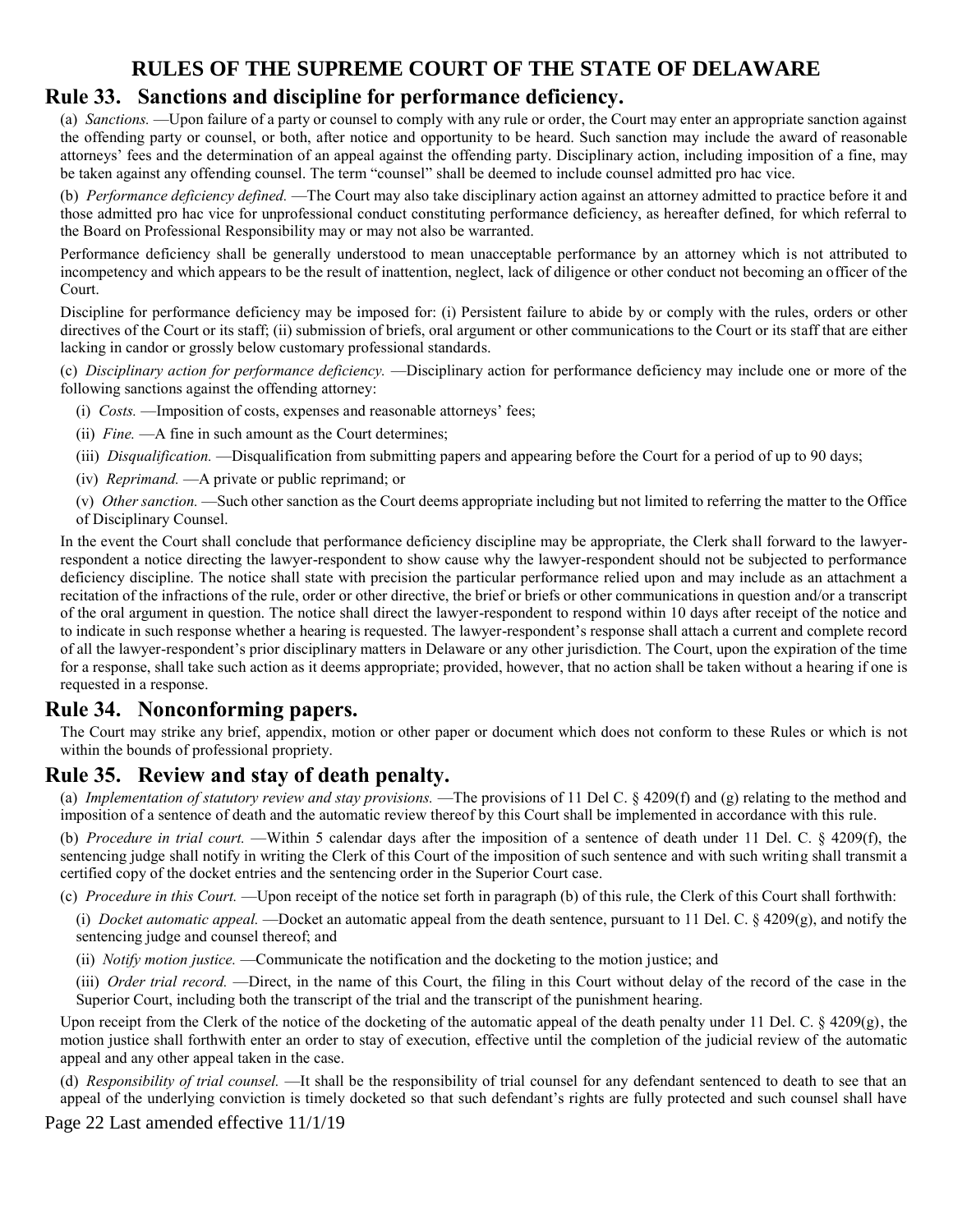fully complied with the Rules of this Court.

(e) *Stays in further proceedings.* —An application, either *pro se* or through counsel, by a defendant sentenced to death, for a stay of execution of sentence, following the issuance of the mandate of this Court, in any proceeding, including postconviction proceedings, may be granted by the Superior Court and shall be initially made to that Court, whose decision shall be reviewable by this Court.

## **PART IV. OTHER PROCEEDINGS**

## **Rule 41. Certification of questions of law.**

(a) *Who may certify.* —

(i) *Delaware courts.* —Other Delaware courts may, on motion or sua sponte, certify to this Court for decision a question or questions of law arising in any case before it prior to the entry of final judgment if there is an important and urgent reason for an immediate determination of such question or questions by this Court and the certifying court has not decided the question or questions in the case.

(ii) *Other entities.* —The Supreme Court of the United States, a Court of Appeals of the United States, a United States District Court, a United States Bankruptcy Court, the United States Securities and Exchange Commission, the Highest Appellate Court of any other State, the Highest Appellate Court of any foreign country, or any foreign governmental agency regulating the public issuance or trading of securities may, on motion or *sua sponte*, certify to this Court for decision a question or questions of law arising in any matter before it prior to the entry of final judgment or decision if there is an important and urgent reason for an immediate determination of such question or questions by this Court and the certifying court or entity has not decided the question or questions in the matter.

(b) *Requirements for accepting a certification.* —Certification will be accepted in the exercise of the discretion of the Court only where there exist important and urgent reasons for an immediate determination by this Court of the questions certified. A certification will not be accepted if facts material to the issue certified are in dispute. A certificate shall state with particularity the important and urgent reasons for an immediate determination by this Court of the question certified. Without limiting the Court's discretion to hear proceedings on certification, the following illustrate reasons for accepting certification:

(i) *Original question of law.* —The question of law is of first instance in this State;

(ii) *Conflicting decisions.* —The decisions of the trial courts are conflicting upon the question of law;

(iii) *Unsettled question.* —The question of law relates to the constitutionality, construction or application of a statute of this State which has not been, but should be, settled by the Court.

(c) *Procedure for certification.* —The procedure for certification shall be as follows:

(i) *Certification by trial court.* —A judge of the certifying court shall sign and file with the clerk of that court a certification substantially in the form set forth in Official Form K;

(ii) *Filing by trial court.* —The clerk of that court shall, within 5 days of the filing of such certification, file with the Clerk of this Court 6 certified copies of the certification and 6 true and correct copies of such of the following papers as may have been filed below:

- (A) *Petition.* —Any Petition for Certification;
- (B) *Response.* —Any response to the Petition for Certification; and
- (C) *Stipulation of facts.* —Any stipulation of facts with respect to the Certification;

(iii) *Clerk of the Supreme Court.* —Upon the receipt of such copies, the Clerk of this Court shall forthwith docket the proceeding on certification in the same manner as other cases are docketed, shall deliver to each of the Justices 1 copy of the certification and any accompanying papers and shall send written notice to the parties of the filing of such proceeding;

(iv) *Action upon certification.* —After docketing and unless otherwise ordered, this Court shall thereupon and without further argument determine whether to accept or refuse the certification. If refused, a certified copy of the order shall be sent to the certifying court and a copy thereof sent to each counsel. If accepted, the proceeding on certification shall be considered to have been duly instituted, and the Clerk shall send written notice thereof to the parties. The certification as filed shall constitute the record;

(v) *Procedure upon acceptance.* —From the date of acceptance of certification further proceedings shall be governed by these Rules. Briefs shall be filed in the order recommended by the certifying court in the certification, unless the Court, at the time of approving the certification, shall designate a different order. In any event, insofar as time for filing is concerned, the party or parties required to file the first brief shall be considered the appellant and the other party or parties shall be considered appellee. The caption for papers filed in this Court after acceptance of certification by this Court shall reflect such relationship among the parties.

#### **Rule 42. Interlocutory appeals.**

(a) *Exercise of jurisdiction.* —The Court's jurisdiction to hear and determine appeals in civil cases from interlocutory orders of a trial court, including a trial court acting as an intermediate appellate court in the review of a ruling, decision or order of a court or an administrative agency, shall be exercised in accordance with this rule as to certification and acceptance of interlocutory appeals. All time periods under this rule should be calculated under Supreme Court Rule 11.

(b) *Criteria to be applied in determining certification and acceptance of interlocutory appeals.* —

Page 23 Last amended effective 11/1/19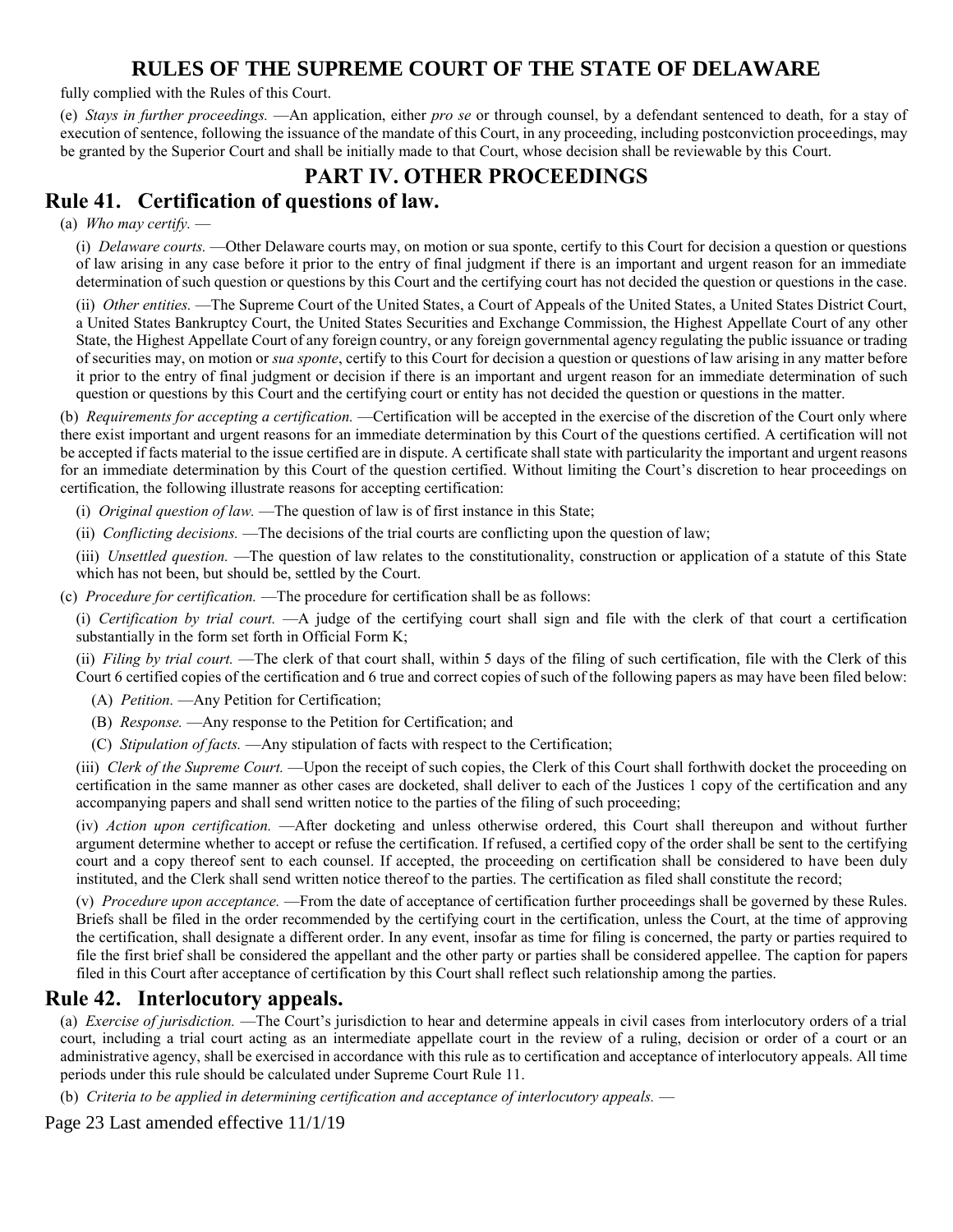(i) No interlocutory appeal will be certified by the trial court or accepted by this Court unless the order of the trial court decides a substantial issue of material importance that merits appellate review before a final judgment.

(ii) Interlocutory appeals should be exceptional, not routine, because they disrupt the normal procession of litigation, cause delay, and can threaten to exhaust scarce party and judicial resources. Therefore, parties should only ask for the right to seek interlocutory review if they believe in good faith that there are substantial benefits that will outweigh the certain costs that accompany an interlocutory appeal.

(iii) Any application for interlocutory review shall contain a statement that the applicant and the applicant's counsel have determined in good faith that the application meets the criteria set forth in this paragraph. Consistent with the principles set forth in subparagraph (ii) of this paragraph, in deciding whether to certify an interlocutory appeal, the trial court should consider whether:

(A) The interlocutory order involves a question of law resolved for the first time in this State;

(B) The decisions of the trial courts are conflicting upon the question of law;

(C) The question of law relates to the constitutionality, construction, or application of a statute of this State, which has not been, but should be, settled by this Court in advance of an appeal from a final order;

(D) The interlocutory order has sustained the controverted jurisdiction of the trial court;

(E) The interlocutory order has reversed or set aside a prior decision of the trial court, a jury, or an administrative agency from which an appeal was taken to the trial court which had decided a significant issue and a review of the interlocutory order may terminate the litigation, substantially reduce further litigation, or otherwise serve considerations of justice;

(F) The interlocutory order has vacated or opened a judgment of the trial court;

(G) Review of the interlocutory order may terminate the litigation; or

(H) Review of the interlocutory order may serve considerations of justice.

After considering these factors and its own assessment of the most efficient and just schedule to resolve the case, the trial court should identify whether and why the likely benefits of interlocutory review outweigh the probable costs, such that interlocutory review is in the interests of justice. If the balance is uncertain, the trial court should refuse to certify the interlocutory appeal.

(c) *Procedure for certification of interlocutory appeals in the trial court.* —An application for certification of an interlocutory appeal shall be made in the first instance to the trial court in accordance with the following procedures:

(i) *Application.* —Such application shall be served and filed within 10 days of the entry of the order from which the appeal is sought or such longer time as the trial court, in its discretion, may order for good cause shown.

(ii) *Response.* —An opposing party shall have 10 days (or such shorter time as the trial court shall in its discretion order, upon notice for good cause shown or upon the trial court's order *sua sponte*) after such service within which to serve and file a written response or, if the trial court so directs, present an oral response in lieu of a written response;

(iii) *Action by trial court.* —Within 10 days after filing of the response or, if there is none, within 20 days after filing the application, the trial court shall enter an order certifying or refusing to certify the interlocutory appeal;

(iv) *Form of order.* —Such order shall be substantially in the form set forth in Official Form L, setting forth the basis for the certification and indicating which of the criteria set forth in paragraph (b) of this rule is applicable;

(v) *Service on trial court.* —A copy of the application and response referred to in subparagraphs (i) and (ii) of this paragraph shall, concurrently with service and filing, be delivered by the party serving and filing it to the judge of the trial court whose order is sought to be reviewed.

(d) *Procedure for acceptance of interlocutory appeals in the Supreme Court.* —No interlocutory order shall be reviewed by this Court unless the appeal therefrom has been accepted by this Court in accordance with the following procedure:

(i) *Time to file.* —The notice of appeal may be filed at any time after the filing of the application for certification in the trial court, except that it shall be the obligation of appellant to serve and file in this Court a notice of appeal of an interlocutory order within 30 days after the entry of the order from which the appeal is sought to be taken;

(ii) *Form of filing.* —The notice of appeal and any cross-appeal shall comply with this rule, Rules 6 and 7 of this Court and with such version of Official Form M as shall be applicable to the situation;

(iii) *Supplemental notice.* —If the notice of appeal is filed before action has been taken by the trial court on the application for certification, appellant shall file a supplementary notice of appeal within 10 days after the expiration of the time periods set forth in paragraph (c) of this rule.

(iv) *Contents of notice.* —The notice of appeal and the supplementary notice of appeal, if any, shall include a true and correct copy of such of the following papers as shall have been filed below except that the supplementary notice of appeal shall not contain any papers previously attached to the notice of appeal:

(A) *Application.* —The application for certification and attachments thereto; the Court discourages unnecessary attachments to the

Page 24 Last amended effective 11/1/19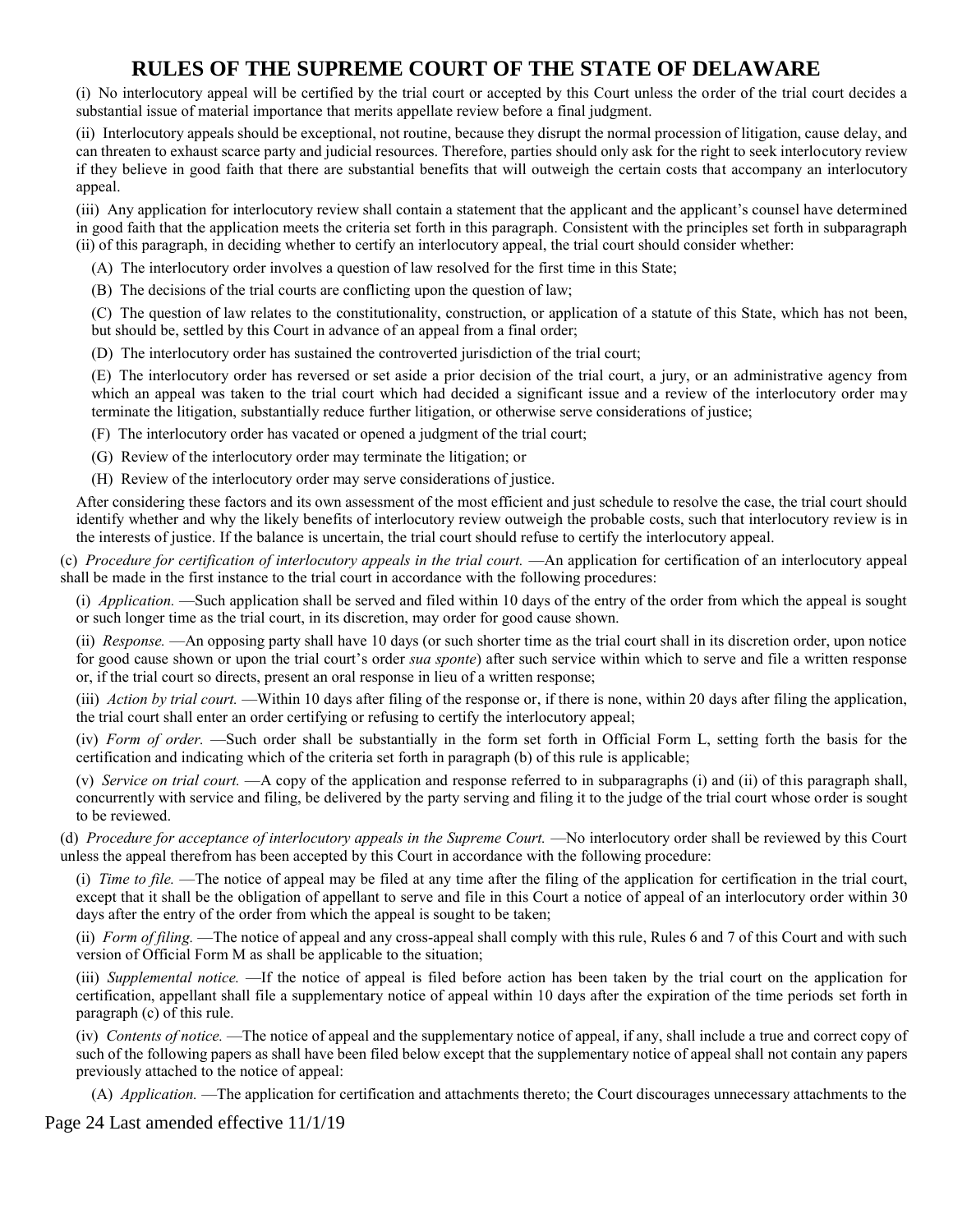application for certification;

(B) *Order on review.* —The interlocutory order from which the appeal is sought to be taken together with any opinion of the trial court with respect thereto;

(C) *Response.* —The written response, if any, to the application for certification, or the transcript, if and when available, of an oral response in lieu of a written response;

(D) *Action by trial court.* —The order, if any, of the trial court certifying or refusing to certify the interlocutory appeal and any opinion with respect thereto; and

(E) *No action by trial court.* —If no order has been entered by the trial court on the application for certification within 30 days of the entry of the interlocutory order, a separate certificate of appellant's counsel so stating shall be attached.

(v) *Action by this Court.* —Unless otherwise ordered, this Court shall thereupon and without further argument determine in its discretion whether to accept or refuse the interlocutory appeal. In exercising that discretion, this Court may consider all relevant factors, including the decision of the trial court whether to certify the interlocutory appeal and the factors set forth in paragraph (b) of this rule.

(vi) *Proceedings after acceptance.* —From the date of the acceptance of the interlocutory appeal, further proceedings shall be governed by these Rules, except:

(A) *Trial record not transmitted.* —The record shall not, in the first instance, be transmitted to the Clerk of this Court. Instead, the respective appendices of the parties, or a joint appendix if one is agreed upon, shall contain such record materials as each party believes relevant to the determination of the issue on appeal. The Court may, at its option, thereafter direct the clerk of the trial court to transmit all of the record, or such portions as the Court deems relevant to consideration of the interlocutory appeal.

(B) *Brief schedule.* —The time schedule for the filing of the briefs and appendices, under Rule 15, shall commence upon the third day following the acceptance of the interlocutory appeal, if no transcript is ordered. In the event a transcript is designated to be prepared under Rule 9(e), the brief schedule shall commence upon this Court's receipt of the court reporter's final transcript log entry.

(C) *Preparation of transcript.* —The time schedule for the preparation and filing of the transcript, if designated under Rule 9(e), shall commence upon the third day following the acceptance of the interlocutory appeal.

(vii) *Proceedings after refusal.* —If the appeal is refused, a certified copy of the order shall be sent to the trial court and a copy thereof to each counsel.

(e) *Continuation of other proceedings in the trial court.* —The pendency of proceedings under this rule shall not operate as an automatic stay. Applications for stays shall be processed in the same manner as stays pending appeal under Rule 32.

(f) *Failure to seek or obtain review of interlocutory order.* —The failure to seek review of or the refusal of the Court to accept an appeal from an interlocutory order under this rule shall not bar a party from seeking review of such interlocutory order on appeal from the final order, judgment or decree.

### **Rule 43. Extraordinary writs.**

(a) *Scope of rule.* —This rule governs the exercise of the Court's original jurisdiction over proceedings involving writs of certiorari, mandamus, prohibition, *quo warranto* or other extraordinary writs.

(b) *Procedure.* —

(i) *Commencement and contents.* —A proceeding involving an extraordinary writ shall be commenced by serving all other parties to the proceeding below and by filing with the Clerk of the Court 6 copies of a complaint substantially in the form prescribed by Official Form N. If the complaint relates to a current proceeding in a trial court, the Clerk of the Court shall forthwith forward a duplicate of the complaint to the clerk of such court for filing therein. All other parties to the action in the trial court shall be deemed respondents, notwithstanding the fact that the relief sought is not specifically directed to them. If the complaint is directed to a trial judge, or to a court as an entity, the caption of the complaint shall not bear the name of the judge or court. In the body of the complaint the name of the judge or court shall be set forth with particularity. The complaint shall be captioned only in the name of complainant.

(ii) *Answer requested.* —An answer is requested to be filed within 20 days of the filing of the complaint with the Court. The answer may include any affirmative defense or grounds for dismissal or denial of the complaint, and unless the Court otherwise directs, no further submissions of the parties shall be accepted. If the complaint is directed against a judge who does not desire to appear or participate in the proceeding, the judge may so advise the Clerk by letter. The Clerk shall notify all other parties to the proceeding. The complaint shall not be taken as admitted whether or not such a letter is submitted.

(iii) *Brief schedule.* —In the event that the Court requires briefing on the matter, it shall so notify the parties and the matter shall be briefed in accordance with the rules applicable to appeals. The opening brief of complainant shall be due within 30 days after service of the answer, unless the answer includes an affirmative defense or grounds to dismiss or deny the complaint, in which event the opening brief shall be due within 30 days after the Court has determined that the complaint shall not be dismissed. In all other respects, the matter shall be briefed in accordance with the rules applicable to appeals.

Page 25 Last amended effective 11/1/19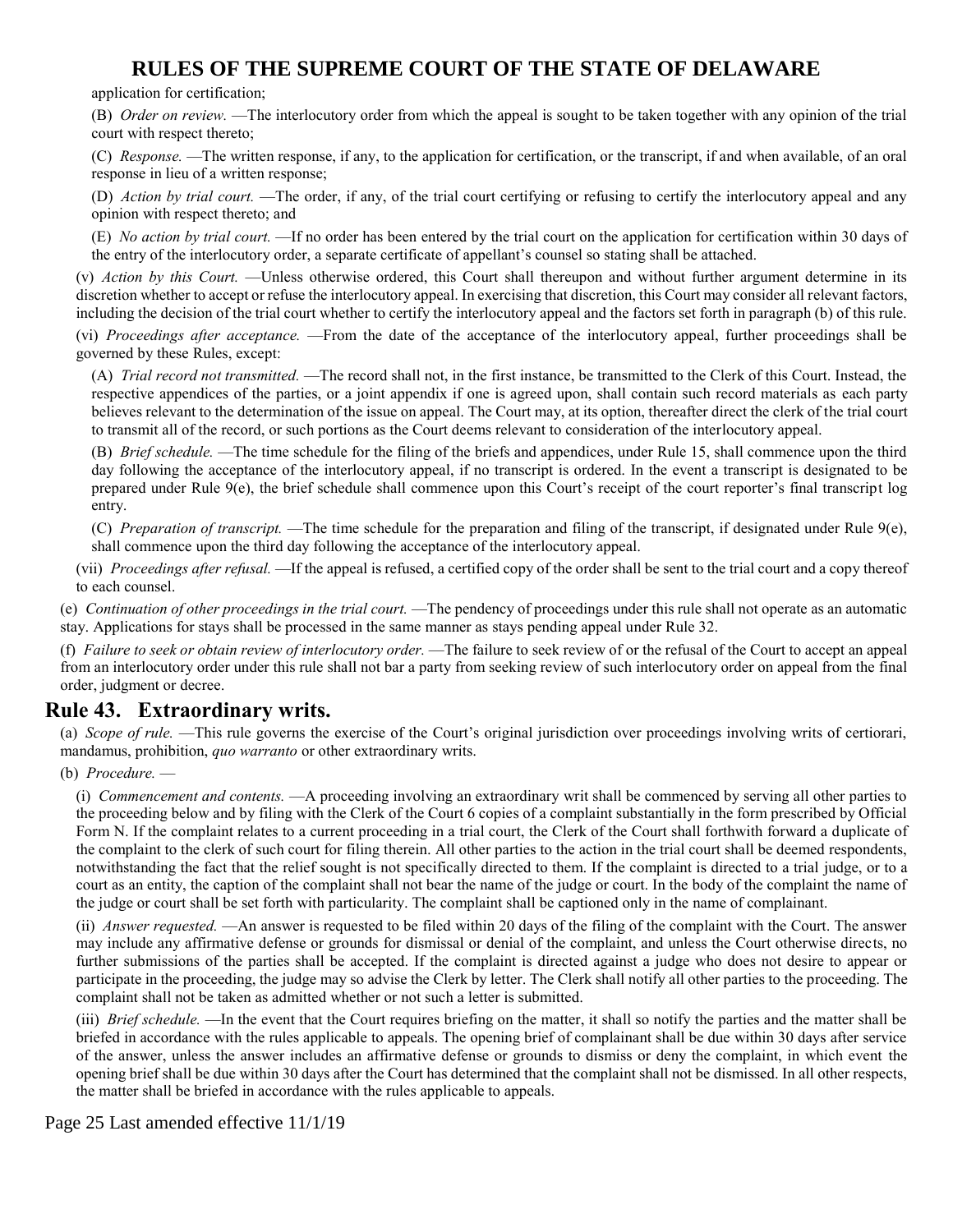(iv) *Stay not automatic.* —The filing of a complaint for an extraordinary writ shall not operate as an automatic stay. Applications for stays shall be processed in the same manner as stays pending appeals under Rule 32.

(v) *Fact finding hearing.* —The Court may order an issue of fact to be tried before a special master or order testimony to be taken by a commissioner at such time and place and in such manner as the Court shall direct.

(vi) *Superior court action required.* —A complaint shall not be filed under this rule for a writ to be issued to the Court of Common Pleas, a Justice of the Peace Court, or the Municipal Court of the City of Wilmington or to a judge thereof, unless a petition for such writ shall have been first presented to and denied by the Superior Court. When a writ is sought under this rule following such denial, a copy of the opinion, if any, shall be served and filed with the complaint.

(vii) *No further submissions.* —Upon receipt of the writ, no further submissions by the petitioner will be accepted without leave of the Court.

## **Rule 44. Advisory opinions upon request from the Governor or from the General Assembly.**

(a) *Request for an opinion.* —A request from the Governor or from the General Assembly shall be regarded as confidential for a period of 5 days after receipt thereof, or until the request becomes public information, whichever first occurs.

(b) *Briefing and oral argument.* —The request shall be docketed with the Clerk of the Court and, after designation of counsel, shall be processed through briefing and argument in the same manner as an appeal or as an original proceeding in the Supreme Court. Correspondence between the Governor, or the Speaker of the House and the President Pro Tempore of the Senate, as the case may be, and the Justices about the request shall be included in the docket which is public information.

(c) *Delivery and publication.* —After the opinions are prepared, they shall be hand-delivered to the Governor or to the Speaker of the House and the President Pro Tempore of the Senate, as the case may be, and shall be regarded as confidential for a period of 5 days thereafter, or until the Governor or the Speaker of the House and the President Pro Tempore of the Senate, as the case may be, has released them, whichever first occurs.

## **PART V. ATTORNEYS**

## SUBPART A. BOARD OF BAR EXAMINERS.

#### **Rule 51. Board of Bar Examiners.**

(a) *Appointment and term of office.* —The Court shall appoint a Board of Bar Examiners (the "Board") consisting of such number of members of the Bar as the Court shall determine. Each of the counties shall be represented on the Board. Each member of the Board shall be appointed for a term of 3 years, unless the Court shall order otherwise. No member shall be appointed to serve for more than 3 consecutive terms, unless otherwise ordered by the Court. At the request of the Board, the Court may appoint as a temporary Board member (to perform such duties as shall be prescribed by the Board) any former Board member.

(b) *Duties.* —It shall be the duty of the Board to administer Rules 51 through 55. The Board shall examine applicants for admission to the Bar upon principles of law and equity at least once a year. The Court shall select a Chair and a Vice Chair. The Court may also appoint a Secretary and an Assistant Secretary who, if appointed, may be members of the Board. The duties of the Secretary and Assistant Secretary shall be prescribed by the Board. The Court may also appoint an Executive Director who shall not be a member of the Board.

(c) *Powers.* —The Board shall have the power:

(1) *Internal operating rules.* —To adopt rules of procedure for the conduct of its duties;

(2) *Bar admission rules.* —Subject to the approval of the Court, to adopt general rules, in furtherance of and supplemental to the Rules of the Court, relating to the admission to the Bar;

(3) *Subpoenas.* —In connection with the performance of its duties, to take testimony under oath and to compel the attendance of witnesses and the production of documents by the filing of a praecipe for a subpoena with the Clerk of the Supreme Court, service of such subpoena to be made in a manner prescribed by the Clerk;

(4) *Fees.* —To require the payment by each applicant for admission to the Bar, prior to or after examination, of reasonable fees relating to the application process, the administration of the Bar Examination and the admission process, including without limitation expenses incurred in connection with the character investigation set forth in subparagraph (6);

(5) *Stenographers.* —To employ such stenographic or other assistance as may from time to time be necessary or proper; and

(6) *Character investigation.* —To conduct such investigation of an applicant for admission to the Bar prior to or after the Bar Examination as shall be necessary to determine the fitness of such applicant and the applicant's compliance with the Rules of the Court and the Rules of the Board, and to charge any such applicant for expenses incurred in connection with such investigation in addition to the fees generally applicable to all applicants.

Page 26 Last amended effective 11/1/19 (d) *Associate members.* —The Court may appoint associate members of the Board to assist each member of the Board. Each associate member shall have been a member of the Bar for at least 5 years. Each associate member shall be appointed for a term of 1 year and shall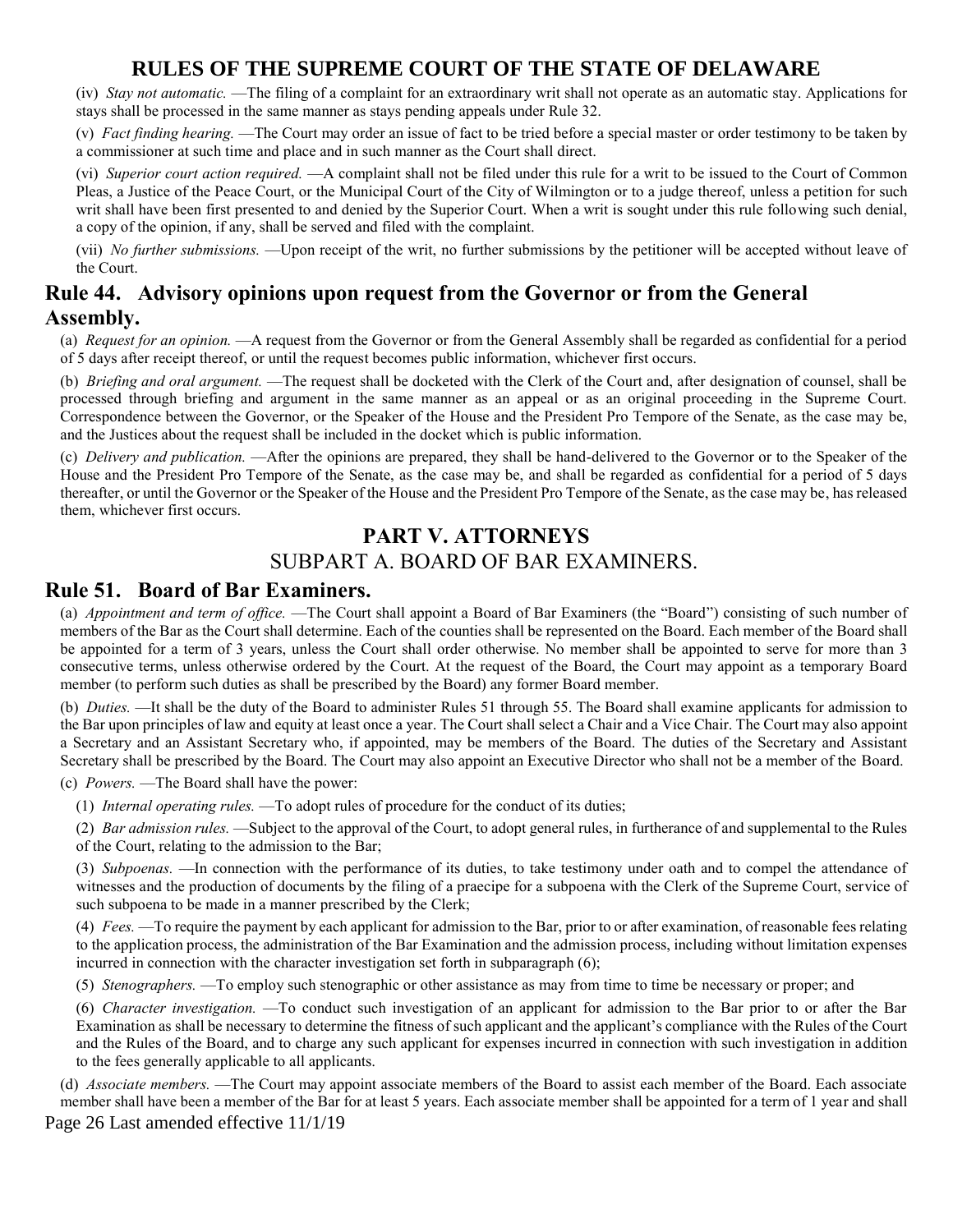have such duties and functions as shall be prescribed by the Board. Associate members of the Board shall not have the power to vote upon any determination or decision of the Board.

(e) *Members-Elect.* —The Court may appoint up to 2 Members-Elect per year to assist in the function and operation of the Board. Each Member-Elect shall be appointed for a term of 1 year and shall have such duties and functions as shall be prescribed by the Board. Members-Elect shall not have the power to vote upon any determination or decision of the Board.

#### **Rule 52. Admission to the Bar — General.**

(a) *Requirements for admission.* —No person shall be admitted to the Bar unless the applicant shall have qualified by producing evidence satisfactory to the Board:

(1) *Character and aptitude.* —That the applicant is a person of good moral character and reputation and that the applicant possesses such qualities, aptitudes and disposition as fit the applicant for the practice of law.

(2) *Preceptor.* —That the applicant is vouched for by a member of the Bar of this State who shall have been a member of the Bar of this State for at least 10 years, and such person shall be designated as the Preceptor for such applicant.

(3) *Age.* —That the applicant is at least 21 years of age.

(4) *College or university.* —That the applicant has completed the pre-legal education necessary to meet the minimum requirements for admission to a law school that at the time of graduation was listed on the American Bar Association list of approved law schools. In the event that the applicant was admitted to such a law school without having first received a baccalaureate degree or its equivalent from an accredited college or university (the method of such accreditation to be determined by the Board), the applicant shall supply to the Board a copy of the law school's statement of considerations in the applicant's file or other supporting statement from the law school, satisfactory to the Board, setting forth the basis for the law school's decision to admit notwithstanding the absence of such a degree.

(5) *Law school.* —That the applicant has been regularly graduated with a juris doctor degree or its equivalent from a law school which at the time of conferring such degree was listed on the American Bar Association list of approved law schools.

(6) *Multistate Professional Responsibility Examination.* —That the applicant has taken the Multistate Professional Responsibility Examination administered by the National Conference of Bar Examiners at such time as the Board shall determine and has achieved such score as the Board shall determine to be necessary for admission.

(7) *Bar Examination.* —That the applicant has been examined upon principles of law and equity and has been found by the Board based upon the applicant's performance on such examinations to be qualified to practice as an attorney.

(8) *Clerkship.* —That, as shall be certified by both the applicant and the applicant's Preceptor, the applicant has served a clerkship in the State of Delaware under the direct and constant supervision of a member of the Bar of this State qualified as set forth in subparagraphs (i)-(iii) aggregating substantially full-time service for at least 5 months' duration, which period need not be continuous but which may not begin prior to matriculation at a law school described in subparagraph (5) of paragraph (a) of this Rule 52. For purposes of this Rule 52(a)(8), 5 months is 21 forty-hour work weeks.

(i) *Law office/legal department.* —In the office of or under the direct and constant supervision of the applicant's Preceptor, or under the direct and constant supervision of such other member of the Bar of this State who is satisfactory to the applicant's Preceptor and who has been a member of the Bar of this State for at least 5 years;

(ii) *Law clerk.* —As a law clerk of a justice or judge of the courts of this State or of a United States judge residing in Delaware; or

(iii) *Public office.* —In the office of the Department of Justice of the State of Delaware, the office of the Public Defender of the State of Delaware, the office of the United States Attorney for the District of Delaware, the office of the City Solicitor of the City of Wilmington, the office of Community Legal Aid Society, Inc., the office of Delaware Volunteer Legal Services, Inc. or in the office of a related or similar organization approved by the Board upon the request of an applicant, under the direct and constant supervision of a member of the Bar of this State who has been a member of the Bar of this State for at least 5 years.

(9) *Checklist of legal activities.* —That the applicant has performed such legal tasks and activities related to the practice of law in Delaware as the Board shall direct and furnish in the form of a checklist to all applicants for admission, with the completion of such tasks and activities to be certified by both the applicant and the applicant's Preceptor.

(10) *Pre-admission program.* —That the applicant has satisfactorily attended a pre-admission session of instruction called by the Court or by the Board upon such subjects as the Court or the Board shall from time to time determine to be appropriate instruction for those seeking admission to the Bar, and has paid a fee established by the Court or the Board to the Clerk of the Supreme Court.

(11) *Other requirements.* —That the applicant has complied with such other requirements as the Board may prescribe from time to time, with the approval of the Court.

(12) *Military service exception.* —In the event that an applicant satisfies all of the requirements for admission to the Bar except completion of the clerkship and/or attendance at the pre-admission program, and the applicant made a good faith effort to complete those requirements but was unable to do so because he or she was called to active duty in any of the armed services of the United States

Page 27 Last amended effective 11/1/19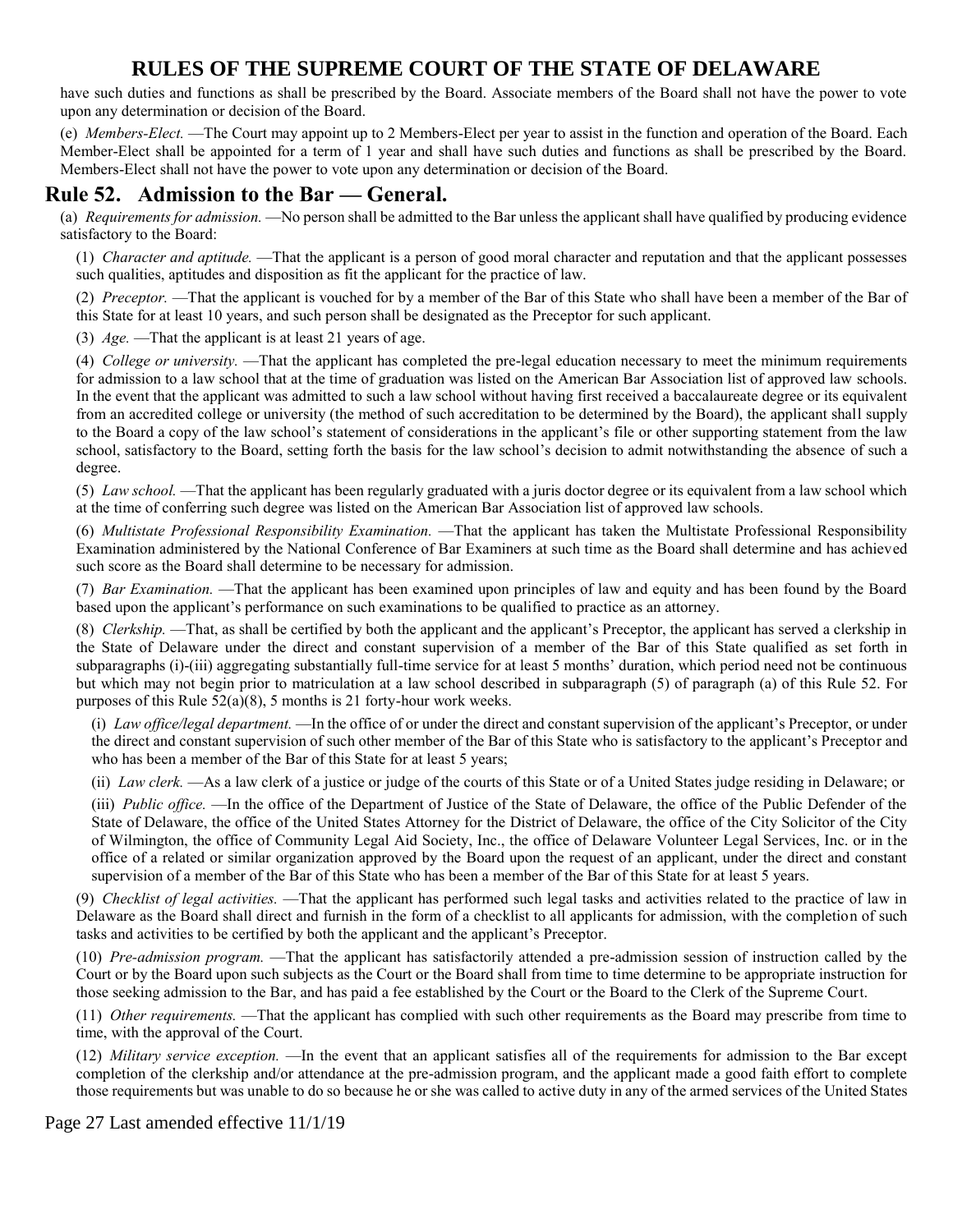after taking the Bar Examination, then, in the discretion of the Court, the applicant shall be qualified to be admitted to the Bar conditionally. Upon taking the oath, the applicant would then become a member of the Bar for all purposes, subject to the following: (i) if the applicant completes the clerkship requirement within six months after release from active duty and attends the next preadmission program called by the Court or the Board, his or her admission to the Bar will be made unconditional; (ii) if the applicant fails to complete those requirements, the applicant's conditional admission to the Bar may be revoked by the Court and the Court may order such other sanctions as may be warranted in the circumstances.

(aa) *Proof of qualifications*. The applicant bears the burden of proof to establish by clear and convincing evidence that the applicant has met all of the qualifications set forth in paragraph (a) of this Rule. Refusal of an applicant to furnish available information or to answer questions relating to the applicant's qualifications shall be deemed a sufficient basis for denial of admission.

(b) *Application for admission to the Bar.* —A person seeking admission to the Bar shall complete and file an application for admission to the Bar at such time prior to the administration of the Bar Examination as the Board shall determine. The Board may deny an applicant permission to take the Bar Examination if the applicant has failed to comply with the instructions of the Board regarding the application process.

(c) *Deadline for completion of requirements for admission.* —An applicant for admission to the Bar must have satisfied the requirements for admission and be admitted by December 31 of the calendar year following the year in which the applicant passes the Bar Examination. Except for good cause shown to the Board, an applicant who fails to satisfy the requirements for admission to the Bar within the time prescribed shall not be admitted without retaking the Bar Examination.

(d) *Certification.* —Upon approval of the qualifications of any applicant for admission to the Bar, the Board shall execute and deliver to the applicant a certificate of the applicant's qualifications for admission to the Bar.

(e) *Appeals from actions of the Board.* —Any person aggrieved by final action of the Board may appeal to the Court for relief if such action affects the substantial rights of the person claimed to be aggrieved, except that decisions of the Board with respect to a specific grade or grades assigned to any individual applicant are final and shall not be subject to review by the Court. The appeal shall be commenced by serving 2 copies thereof upon the Chair and the Executive Director of the Board and by filing the original and 1 copy with the Clerk of the Court in compliance with Rule 7, such service and filing to be accomplished within 30 days of the action of the Board. No appeal shall be accepted unless the provisions of this paragraph have been timely fulfilled. Appeals from the Board's action to the Court shall be briefed in accordance with Rule 15, argued and determined from the record of the matter before the Board of Bar Examiners and not by means of a hearing de novo. Findings by the Board relating to disputed issues of fact and credibility will not be reversed by the Court if such findings are sufficiently supported by the record and are the product of an orderly and logical deductive process.

### **Rule 53. Admission to the Bar — Attorneys admitted elsewhere.**

Repealed effective Feb. 21, 1984.

### **Rule 54. Admission in open court; oath.**

Application for admission to the Bar shall be made in open court at any session of the Court or in the chambers of any Justice of the Court. Upon the admission of any person, the name of such person shall be forwarded by the Clerk of the Court to the Prothonotary and to the Register in Chancery in each of the counties of this State to be properly recorded by them. Every attorney shall, on the attorney's admission, subscribe to the roll of attorneys and take and subscribe the following oath or affirmation:

"I , do solemnly swear (or affirm) that I will support the Constitution of the United States and the Constitution of the State of Delaware; that I will behave myself in the office of an Attorney within the Courts according to the best of my learning and ability and with all good fidelity as well to the Court as to the client; that I will use no falsehood nor delay any person's cause through lucre or malice."

## **Rule 55. Limited permission to practice in certain public programs.**

(a) *Limited permission to practice.* —Attorneys admitted to practice in other jurisdictions or graduates of law schools described by Rule 52(a)(5) who are employed by or associated with Delaware Volunteer Legal Services, Community Legal Aid Society, Inc., Legal Services Corporation of Delaware, Inc., the Department of Justice of the State of Delaware, the Office of the City Solicitor of the City of Wilmington, the Office of the Public Defender, Office of the Child Advocate of the State of Delaware, the New Castle County Office of Law, the Non-profit Pro Bono Committee of the Delaware State Bar Association, the United States District Court for the District of Delaware's Federal Civil Panel, or attorneys who are admitted to practice in other jurisdictions and are associated with a legal assistance program approved or recognized by the Board, may, in the discretion of the Board, be permitted to practice in the courts and administrative tribunals of this State in matters involving such office or the clients of such program. The requirements, qualifications and procedures for such permission shall be set forth in the Rules of the Board.

(b) *Application and oath.* —Application for permission to practice before the courts and administrative tribunals of this State under paragraph (a) of this Rule shall be made in open court at any session of the Court or in the chambers of any Justice of the Court. Each applicant shall, on being granted such permission, take and subscribe the following oath or affirmation:

Page 28 Last amended effective 11/1/19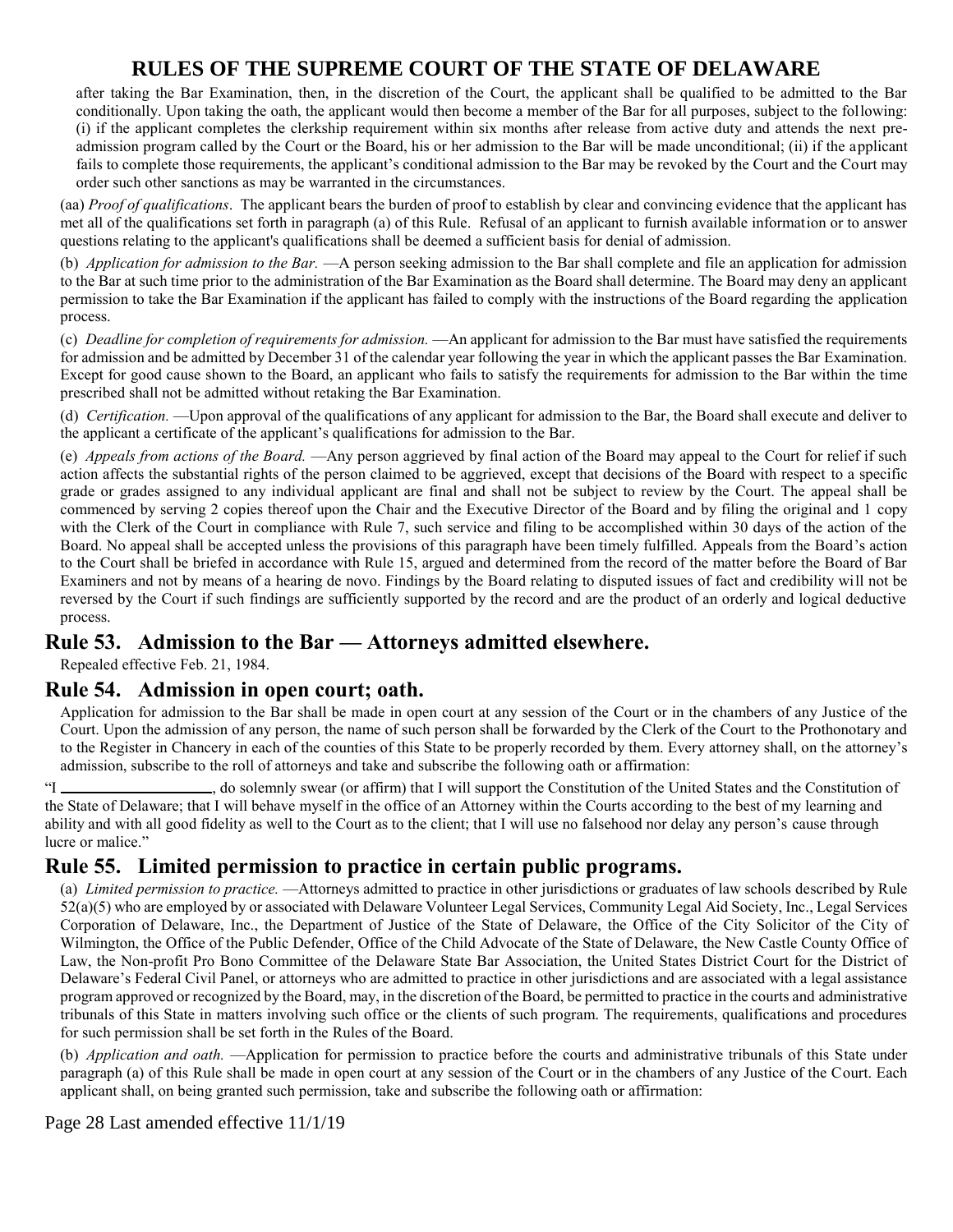"I \_\_\_\_\_\_\_\_\_\_\_\_\_\_\_\_\_\_\_\_\_, do solemnly swear (or affirm) that I will support the Constitution of the United States and the Constitution of the State of Delaware and that I shall conduct myself strictly in accordance with all the terms and conditions of the Rules of the Delaware Supreme Court and the Rules of the Board of Bar Examiners; that I will behave myself within the Courts and administrative tribunals according to the best of my learning and ability and with all good fidelity as well to the Court as to the client; that I will use no falsehood nor delay any person's cause through lucre or malice."

(c) Limited permission is not admission to the Bar. —Applicants who are granted limited permission to practice under this Rule shall not be deemed to have been duly admitted to the practice of law before the Court.

### **Rule 55.1. Limited permission to practice of in-house counsel.**

(a) A lawyer admitted to the practice of law in a jurisdiction other than this state, of the United States, may apply for a Delaware Certificate of Limited Practice, which will allow the lawyer to practice law as in-house counsel in this state. In-house counsel who is eligible for this certificate must be employed in the state as a lawyer working exclusively for a for-profit or a non-profit corporation, association, or other organizational entity, which can include its subsidiaries and affiliates, the business of which is lawful and is other than the practice of law or the provision of legal services (hereinafter termed "Employer"). Such lawyers may make no court appearances or engage in other activities for which Supreme Court Rules 71 and 72 pro hac vice admission is required except as permitted by Supreme Court Rule 57. The Delaware Certificate of Limited Practice does not authorize the provision of legal services to the Employer's officers or employees in their personal capacities.

(1) Lawyers admitted to practice in a jurisdiction outside of the United States may apply individually to the Supreme Court for a Delaware Certificate of Limited Practice, pursuant to the provisions of this Rule.

(2) In-house counsel currently practicing law on behalf of an Employer in this state, but without a certificate, will be granted a period of one (1) year from the effective date of this Rule to file for a practice certificate without penalty, so long as all other requirements of this Rule are met. Current in-house lawyers who have been inactive members of another bar for five (5) years or more, and are not otherwise active members of any other bar, may continue in that status but must comply with all provisions and obligations of this Rule and with the continuing legal education requirements of an active member of the Delaware Bar.

(b) An applicant for a Delaware Limited Practice Certificate shall:

(1) File under oath the Supreme Court's form application for a Delaware Limited Practice Certificate.

(2) Furnish a certificate signed by the licensing authority in each jurisdiction in which the applicant is admitted to practice law, stating that the applicant is licensed to practice law and is, with the exception provided in section  $(a)(2)$  above, an active member in good standing at the bar of at least one of those jurisdictions.

(3) File affidavit on a form furnished by the Supreme Court, from an officer, principal, or partner of the applicant's. Employer who attests:

(A) that the applicant is employed as a lawyer to provide legal services exclusively to the Employer, which can include its subsidiaries and affiliates and, with the exception provided in section (a)(2) above, certifies that the applicant will remain an active member in good standing of another state or national bar during the entire course of his or her employment.

(B) that the nature of the applicant's employment conforms to the requirements of this Rule; and

(C) that the Employer shall notify the Supreme Court immediately upon the termination of the applicant's employment.

(4) Certify that the applicant has read and is familiar with the Delaware Lawyers' Rules of Professional Conduct.

(5) Pay an application fee in the amount of \$100 dollars.

(c) During the period in which an application for a Delaware Certificate of Limited Practice is pending with the Supreme Court, the applicant may be employed in the state as an in-house counsel on a provisional basis by an Employer whose affidavit is filed pursuant to section (b)(3) above.

(d) Upon finding that the applicant has complied with the requirements of section (b) above, the Supreme Court shall notify the applicant that he or she is eligible to be issued a Delaware Certificate of Limited Practice. Each applicant shall take and subscribe to the following oath or affirmation:

I  $\blacksquare$ , do solemnly swear (or affirm) that I will support the Constitution of the United States and the Constitution of the State of Delaware; and that I shall conduct myself strictly in accordance with all the terms and conditions of the Rules of the Delaware Supreme Court, in particular Rule 55.1; that I will behave myself in the office of an In-House Counsel according to the best of my learning and ability and with all good fidelity as well to the Court as to the client; that I will use no falsehood nor delay any person's cause through lucre or malice.

After the applicant has taken and subscribed to the foregoing oath or affirmation, the applicant shall be issued a certificate entitling the applicant to practice law in the state as provided in this Rule.

(e) The privileges and responsibilities of practice by in-house counsel operating under a valid certificate in this state shall include all privileges and responsibilities otherwise applicable to other Members of the Delaware Bar. Accordingly, lawyers registered under this

Page 29 Last amended effective 11/1/19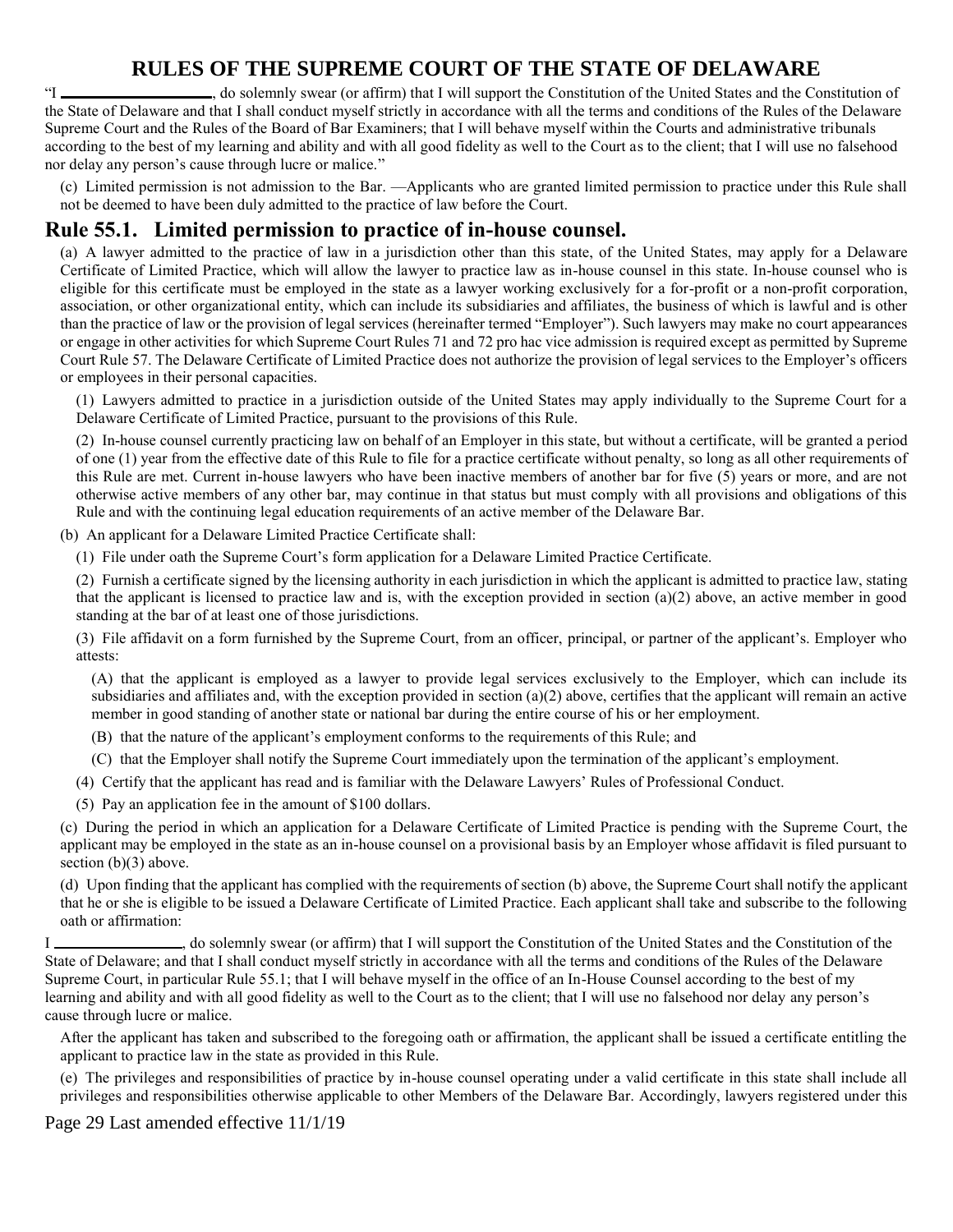Rule shall be deemed to be practicing law in Delaware limited to the provisions of Rule 55.1 and are thus subject to:

(1) all rules governing the practice of law in Delaware. Jurisdiction of the Supreme Court shall continue whether or not the lawyer retains the Delaware Certificate of Limited Practice and irrespective of the lawyer's continued presence in the state; and

(2) the fulfillment of Supreme Court's requirements for continuing legal education, if applicable in accordance with section (a)(2) above, or the requirements of the other sate or states or jurisdictions in which the in-house or federal agency lawyer is admitted to practice law.

(f) Each person issued a Delaware Certificate of Limited Practice shall promptly report to the Supreme Court any change in employment, any change in bar membership status in any jurisdiction of the United States where the applicant has been admitted to the practice of law, or the imposition of any disciplinary sanction in such jurisdiction by any federal court, state court or agency before which the applicant has been admitted to practice, or in any state in which the attorney has rendered legal services while temporarily authorized under Rule 5.5. This provision shall apply also to any certificated lawyer admitted to practice in a jurisdiction outside of the United States.

(g) While the practice of a lawyer registered under this Rule is limited to practice for the Employer furnishing the affidavit required by this Rule, a lawyer registered under this Rule may participate in the provision of any and all legal services pro bono publico in Delaware offered under the auspices of organized legal aid societies or state/local bar association projects, or provided under the supervision of a Member of the Delaware Bar who is also working on the pro bono representation.

(h) If there is a change in circumstances and:

(1) An attorney admitted pursuant to this Rule becomes ineligible for limited practice, in accordance with its provisions, both the attorney and the attorney's employer shall immediately provide written notification to the Clerk of the Delaware Supreme Court of that change in circumstance.

(2) An attorney admitted pursuant to Rule 55.1 and who has become employed by a different employer, but continues to meet all of the requirements of Supreme Court Rule 55.1 may seek to transfer the attorney's certificate to the new employer. Both the attorney and the attorney's new employer shall immediately provide notification to the Clerk of the Delaware Supreme Court of that change in circumstance and file a new employer affidavit, no less than 30 days from the date of the change in circumstance.

(i) The applicant's authority to practice law as granted under this Rule shall be automatically suspended when:

(1) employment by the Employer furnishing the affidavit required by this Rule is terminated, except, those attorneys applying for a certificate transfer under Rule 55.1(b)(2);

(2) the lawyer fails to comply with any provision of this Rule; or

(3) when the lawyer is suspended or disbarred for disciplinary reasons in any jurisdiction of the United States or by any federal court or agency or by any foreign nation before which the lawyer has been admitted to practice.

Any lawyer whose authority to practice is suspended under sections (i)(2) or (i)(3) above may be considered for reinstatement in accordance with Rule 22 of the Delaware Lawyers' Rules of Disciplinary procedure.

(j) The Supreme Court may adopt such additional regulations as needed to implement the requirements of this Rule.

(k) After the effective date of this Rule, any attorneys newly hired as an in-house counsel by an eligible organization must be admitted pursuant to this Rule within 90 days from the date of employment to comply with its provisions.

### **Rule 55.1. Form 1. Application.**

#### IN THE SUPREME COURT OF THE STATE OF DELAWARE

#### APPLICATION FOR A CERTIFICATE OF LIMITED PRACTICE

I, [Full Name] do hereby apply to the Supreme Court of the State of Delaware for a Certificate of Limited Practice in accordance with Supreme Court Rule 55.1.

I certify that I am employed exclusively as legal counsel for the [Full Name of Company or Business Entity] whose business is other than the practice of law or the provision of legal services.

I certify that I am a member in good standing of the following bars: [List all bar memberships and membership identification numbers, if any], and that I am an active member in good standing of the Bar of the State/Country of [List State/Country/Jurisdiction].

I certify that I have read, and am familiar with, the Delaware Lawyers' Rules of Professional Conduct.

Dated: \_\_\_\_\_\_\_\_\_\_\_\_\_\_\_\_\_\_\_\_\_\_\_\_\_\_\_\_\_\_\_\_\_\_\_\_\_\_\_\_\_\_\_\_\_\_

APPLICANT

| Sworn to and subscribed |  |
|-------------------------|--|
| Before me this          |  |
| .20<br>Day of __        |  |

Page 30 Last amended effective 11/1/19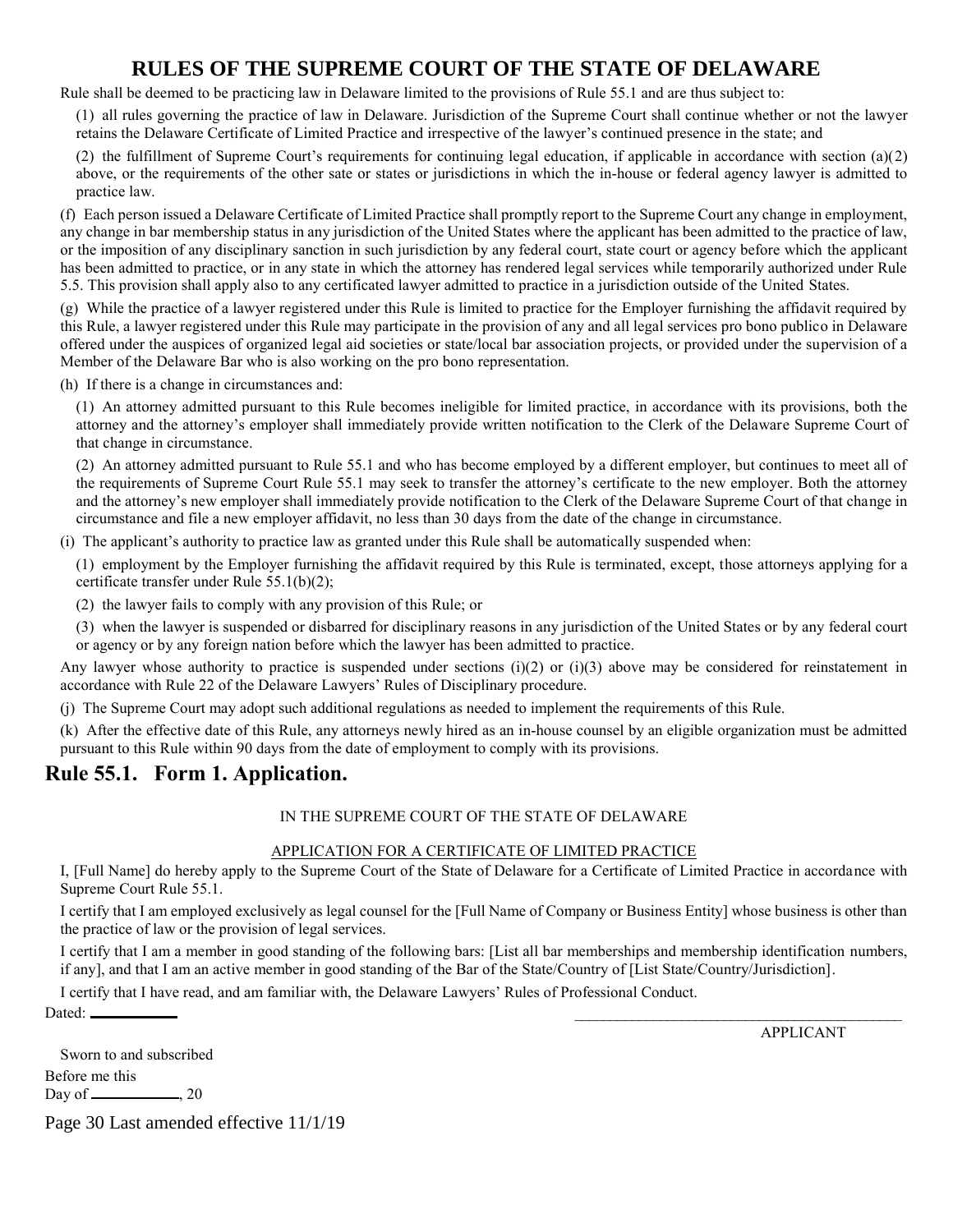Notary Public

l

## **Rule 55.1. Form 2. Certification of Membership by State Bar Licensing Authority.**

[This is a suggested format, anything comparable will be accepted.]

#### PRINTED LETTERHEAD STATE BAR LICENSING AUTHORITY

To Whom It May Concern:

[Full Name of Applicant] is an active/inactive member in good standing of the [Bar/Law Society] of the [State/Commonwealth/Territory/Jurisdiction/Country] of [Name of Jurisdiction]. His year of admission was [ ]. His/Her Bar Identification Number is [ ].

Very truly yours,

[*Signature*]

[Printed Name and Address of Clerk or Licensing Authority Recorder]

### **Rule 55.1. Form 3. Report of Change of Status.**

#### IN THE SUPREME COURT OF THE STATE OF DELAWARE

#### REPORT OF CHANGE OF STATUS UNDER RULE 55.1

Registrant holding a Delaware Certificate of Limited Practice hereby gives notice to the Court that

[His/Her employment with  $\Box$  whose address is  $\Box$ and whose telephone number is \_\_\_\_\_\_\_\_\_\_\_\_\_\_\_\_\_\_\_\_\_\_\_\_, has ended effective as of [Date].]

[His/Her active membership in the Bar of [Jurisdiction] has changed to inactive/emeritus/senior status effective as of [Date]]

[He/She is the subject of disciplinary measures imposed by the Bar of [Jurisdiction] effective as of [Date]. The nature of these disciplinary measures is as follows: [Describe the matter and the sanction imposed].]

Registrant is aware and acknowledges that his/her Certificate of Limited Practice granted by this Court on [Date] is hereby revoked and ended as of the date hereinabove written.

Signature of Registrant

Printed Name of Registrant Delaware Bar Identification Number [Address] [Telephone Number] [Electronic Mail Address]

## **Rule 55.1. Form 4. Employer Affidavit.**

#### IN THE SUPREME COURT OF THE STATE OF DELAWARE

#### RULE 55.1 EMPLOYER AFFIDAVIT

STATE OF \_\_\_\_\_\_\_

COUNTY OF:  $\blacksquare$ 

Dated: \_\_\_\_\_\_\_\_\_\_\_\_\_\_\_\_\_\_\_\_\_\_\_\_\_\_\_\_\_\_\_\_\_\_\_\_\_\_\_\_\_\_\_\_\_\_

BE IT REMEMBERED, that on this \_\_\_\_\_\_ day of \_\_\_\_\_\_\_\_\_, A.D., 20, personally appeared before me, [FULL NAME OF CORPORATE OFFICER], who being duly sworn according to law, did depose and say:

1. I am the [TITLE OF CORPORATE OFFICER] of the [FULL NAME OF COMPANY], a corporation organized and existing under the laws of the State of [JURISDICTION], having its principal place of business in Delaware at [DELAWARE ADDRESS OF COMPANY].

2. I certify that [NAME OF APPLICANT], hereinafter Applicant, is employed as a lawyer by [NAME OF COMPANY] and that the

Page 31 Last amended effective 11/1/19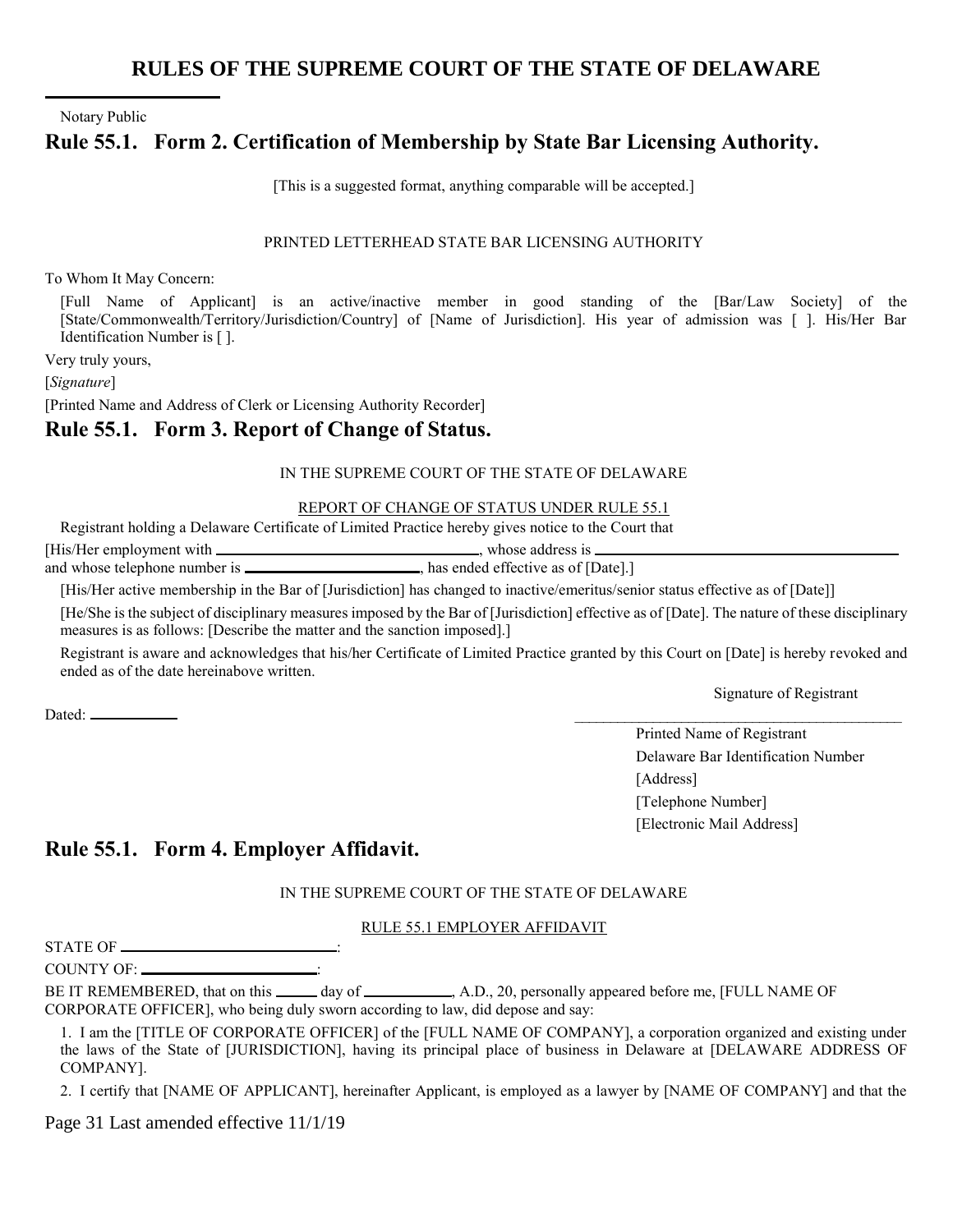nature of the Applicant's employment conforms to the requirements of Rule 55.1.

3. I certify that Applicant works exclusively for [NAME OF COMPANY] or one or more of its subsidiaries or affiliates whose business is other than the practice of law or the provision of legal services.

4. I certify that Applicant will remain an active member in good standing of the [BAR/LAW SOCIETY] of the [STATE/COMMONWEALTH/JURISDICTION] of [NAME] during the entire course of his/her employment.

5. I certify that I, or my successors, will notify the Supreme Court immediately if Applicant's employment is terminated, or if any conditions required by Rule 55.1 change.

signature of officer

Printed name of officer

l

Sworn to and subscribed

before me this day

of  $\_\_\_\_$ , 20

Notary Public

## **Rule 55.1. Form 5. Employer Report of Change of Status.**

#### IN THE SUPREME COURT OF THE STATE OF DELAWARE

#### EMPLOYER REPORT OF CHANGE OF REGISTRANT STATUS UNDER RULE 55.1

Employer of Registrant holding a Delaware Certificate of Limited Practice hereby gives notice to the Court that [the employment of [REGISTRANT'S NAME AND DELAWARE BAR IDENTIFICATION NUMBER] has ended effective as of [Date].]

[the active membership of [REGISTRANT'S NAME AND DELAWARE BAR IDENTIFICATION NUMBER in the Bar of [Jurisdiction] has changed to inactive/emeritus/senior status effective as of [Date]]

[it has been advised that [REGISTRANT'S NAME AND DELAWARE BAR IDENTIFICATION NUMBER] is the subject of disciplinary measures imposed by the Bar of [Jurisdiction] effective as of [Date].]

Signature of Corporate Officer

 $\Delta$ Dated:  $\Box$ 

Name and Title [Address] [Telephone Number] [Electronic Mail Address]

### **Rule 55.2. Foreign Legal Consultants.**

(a) A lawyer who is a member in good standing of a recognized legal profession in a foreign country, the members of which are admitted to practice as lawyers or counselors at law or the equivalent and are subject to effective regulation and discipline by a duly constituted professional body or a public authority, may apply for a Delaware Certificate of Limited Practice as a Foreign Legal Consultant.

(b) *Application.* An applicant for a Delaware Certificate of Limited Practice as a Foreign Legal Consultant shall file an application with the Delaware Board of Bar Examiners ("Board") on a form furnished by the Board and which shall include all of the following:

(1) A certificate from the professional body or public authority having final jurisdiction over professional discipline in the foreign country in which the applicant is admitted, certifying the applicant's admission to practice, date of admission, and good standing as a lawyer or counselor at law or the equivalent.

(2) A duly authenticated English translation of the certificate required by section  $(b)(1)$  above if it is not in English.

(3) Other evidence as the Supreme Court or the Board may require regarding the applicant's educational and professional qualifications and good moral character.

(4) A certification under oath that the applicant has read, is familiar with, and will abide by the Delaware Lawyers' Rules of Professional Conduct and all other rules and regulations applicable to licensed Foreign Legal Consultants in the State of Delaware.

(5) An application fee consisting of: (i) U.S. \$1,000 payable to the Board of Bar Examiners, and (ii) a copy of the receipt evidencing payment by the applicant to the National Conference of Bar Examiners ("NCBE") of the U.S. \$825 application fee (or such other

Page 32 Last amended effective 11/1/19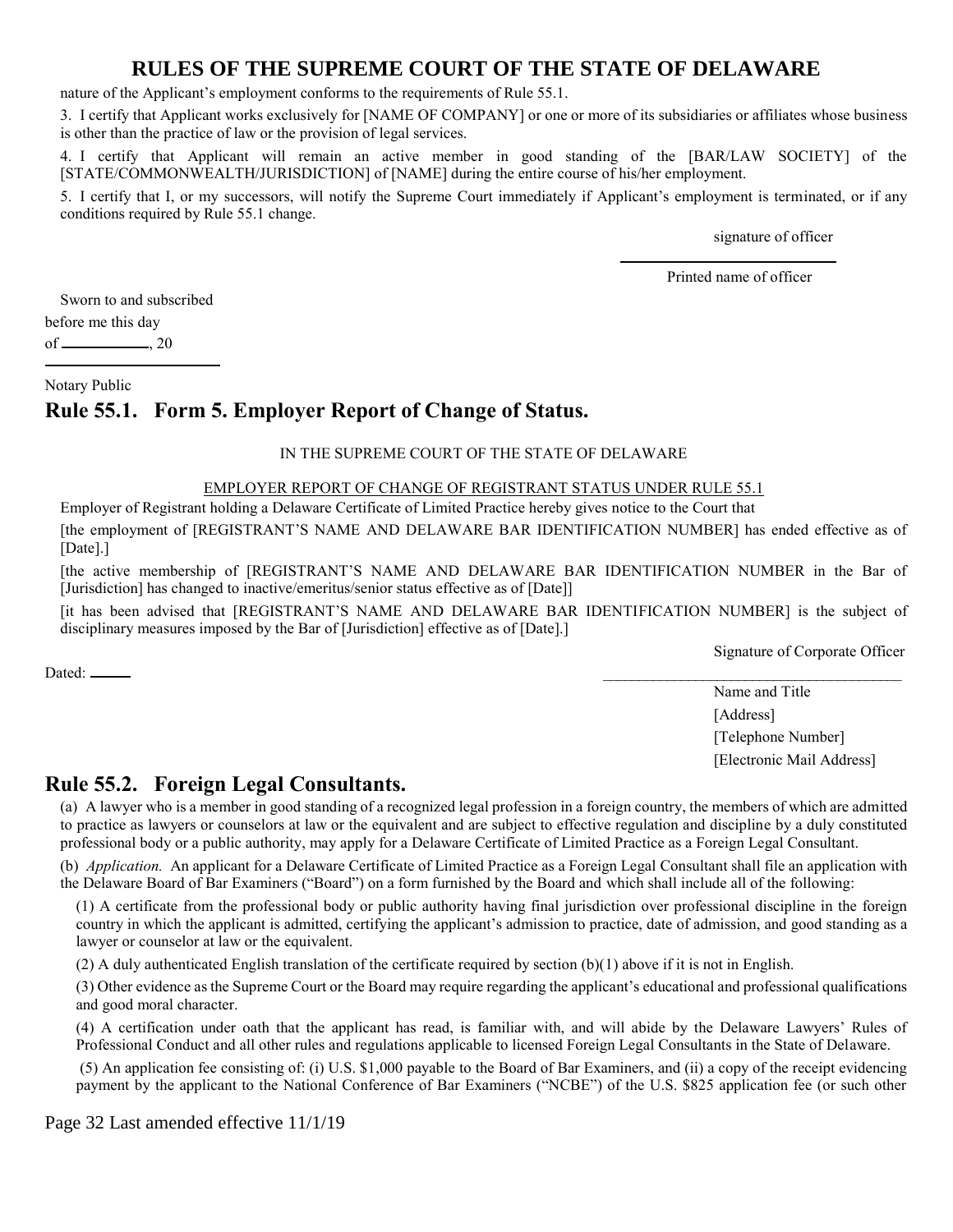amount set by the NCBE) to obtain a Character Report from the NCBE. In addition, the Board may impose on an applicant any additional reasonable fees relating to the application including without limitation expenses incurred in connection with the character investigation set forth in subparagraph (c) below.

(c) *Investigation and Recommendation of the Board; Applicant's Oath.* After the applicant has complied with the requirements of section (b) above, the Board shall conduct an investigation of the same type described in Supreme Court Rule  $51(c)(6)$ , after which the Board shall make a recommendation to the Supreme Court regarding the suitability of the applicant to receive a Delaware Certificate of Limited Practice as a Foreign Legal Consultant. If the application is approved by the Supreme Court, each applicant shall take and subscribe to the following oath or affirmation:

I  $\Box$ , do solemnly swear (or affirm) that I will support the Constitution of the United States and the Constitution of the State of Delaware; and that I shall conduct myself strictly in accordance with all the terms and conditions of the Rules of the Delaware Supreme Court, in particular Rule 55.2; that I will behave myself in the office of a Foreign Legal Consultant according to the best of my learning and ability and with all good fidelity as well to the Court as to the client; that I will use no falsehood nor delay any person's cause through lucre or malice.

After the applicant has taken and subscribed to the foregoing oath or affirmation, the applicant shall be issued a certificate entitling the applicant to practice law in the state as provided in this Rule.

(d) *Limitations on Scope of Activities.* A person licensed to practice as a foreign legal consultant under this Rule may render legal services in this jurisdiction with respect to the law of the foreign country or countries in which the foreign legal consultant is admitted to practice law, but shall not be considered admitted to practice law in this jurisdiction, or in any way hold himself out as a member of the bar of this jurisdiction, or do any of the following:

(1) appear as a lawyer on behalf of another person in any court, or before any magistrate or other judicial officer, in this jurisdiction (except when admitted pro hac vice);

(2) prepare any instrument effecting the transfer or registration of title to real estate located in the United States of America;

(3) prepare:

(A) Any will or trust instrument effecting the disposition on death of any property located and owned by a resident of the United States of America, or

(B) Any instrument relating to the administration of a decedent's estate in the United States of America;

(4) prepare any instrument in respect of the marital or parental relations, rights or duties of a resident of the United States of America, or the custody or care of the children of such a resident;

(5) render professional legal advice on the law of this State, of any other jurisdiction in which he or she is not authorized to practice law or of the United States of America (whether rendered incident to the preparation of legal instruments or otherwise);

(6) carry on a practice under, or utilize in connection with such practice, any name, title or designation other than one or more of the following:

(A) the foreign legal consultant's own name;

(B) the name of the law firm with which the foreign legal consultant is affiliated;

(C) the foreign legal consultant's authorized title in the foreign country of his or her admission to practice, which may be used in conjunction with the name of that country; and

(D) the title "foreign legal consultant," which may be used in conjunction with the words "admitted to the practice of law in [name of the foreign country of his or her admission to practice]."

(e) *Rights and Obligations*. Subject to the limitations listed in Section (d) of this Rule, a person licensed under this Rule shall be considered a foreign legal consultant affiliated with the bar of this jurisdiction and shall be entitled and subject to:

(1) the rights and obligations set forth in the Delaware Lawyers' Rules of Professional Conduct or arising from the other conditions and requirements that apply to a member of the Delaware Bar under the Rules of the Supreme Court; and

(2) the rights and obligations of a member of the bar of this jurisdiction with respect to:

(A) affiliation in the same law firm with one or more members of the bar of this jurisdiction, including by:

- (i) employing one or more members of the bar of this jurisdiction;
- (ii) being employed by one or more members of the bar of this jurisdiction or by any partnership or professional corporation that includes members of the bar of this jurisdiction or that maintains an office in this jurisdiction; and
- (iii) being a partner in any partnership or shareholder in any professional corporation that includes members of the bar of this jurisdiction or that maintains an office in this jurisdiction; and
- (B) attorney-client privilege, work product privilege and similar professional privileges.

Page 33 Last amended effective 11/1/19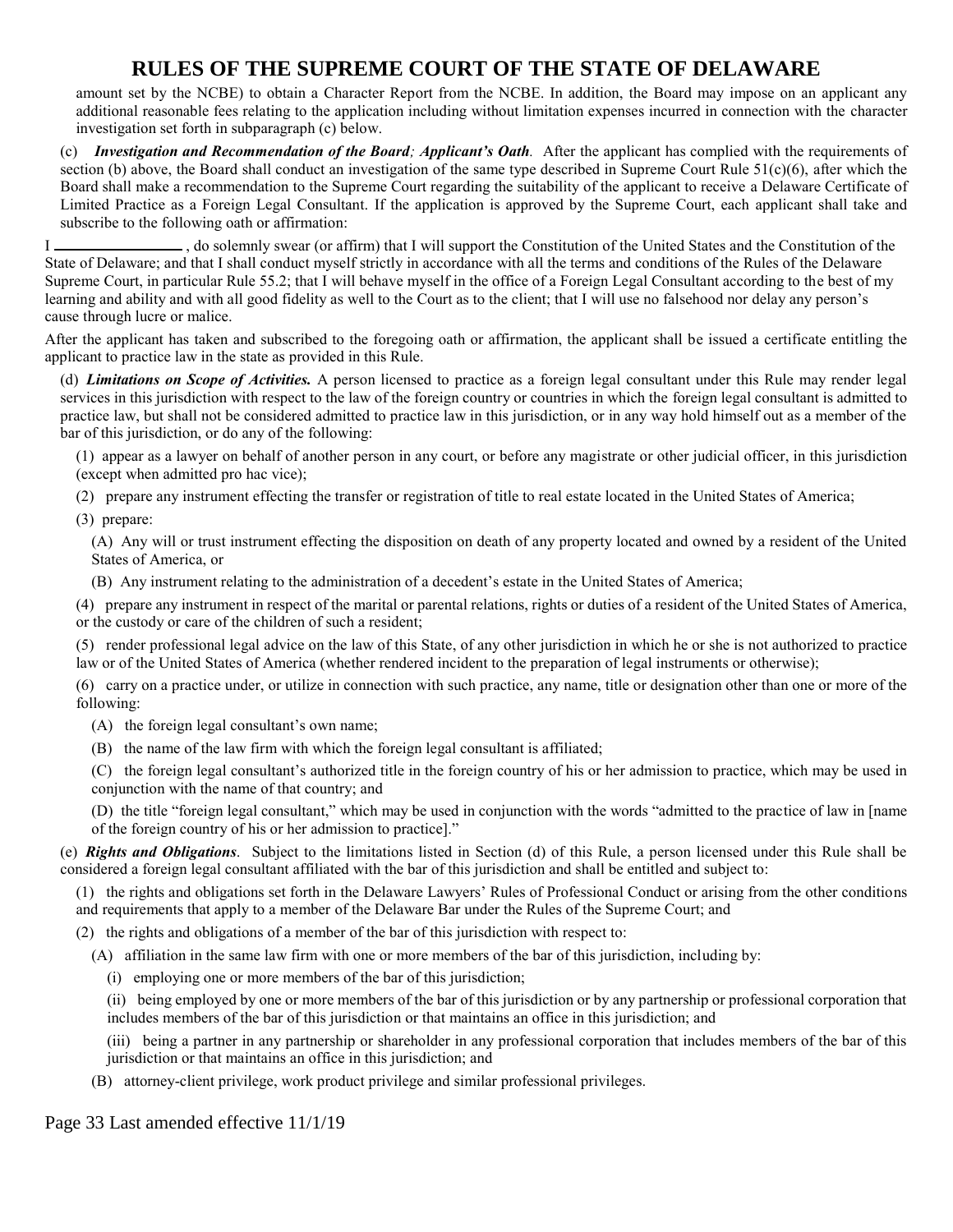(C) A person licensed to practice as a foreign legal consultant under this Rule shall be subject to professional discipline in the same manner and to the same extent as members of the bar of this jurisdiction. To this end:

(i) Every person licensed to practice as a foreign legal consultant under this Rule:

a. shall be subject to the jurisdiction of the Supreme Court and to censure, suspension, removal or revocation of his or her license to practice by the Supreme Court and shall otherwise be governed by Supreme Court Rules; and

b. shall execute and file with the Supreme Court, in the form and manner as the court may prescribe:

1. a commitment to observe the Delaware Lawyers' Rules of Professional Conduct and the Rules of the Supreme Court to the extent applicable to the legal services authorized under this Rule:

2. an undertaking or appropriate evidence of professional liability insurance, in an amount as the court may prescribe, to assure the foreign legal consultant's proper professional conduct and responsibility;

3. a written undertaking to notify the court of any change in the foreign legal consultant's good standing as a member of the foreign legal profession and of any final action of the professional body or public authority referred to in Section (b)(2) of this Rule imposing any disciplinary censure, suspension, or other sanction upon the foreign legal consultant; and

4. a duly acknowledged instrument in writing, providing the foreign legal consultant's address in this jurisdiction and designating the clerk of Supreme Court as his or her agent for service of process. The foreign legal consultant shall keep the clerk advised in writing of any changes of address in this jurisdiction. In any action or proceeding brought against the foreign legal consultant and arising out of or based upon any legal services rendered or offered to be rendered by the foreign legal consultant within or to residents of this jurisdiction, service shall first be attempted upon the foreign legal consultant at the most recent address filed with the clerk. Whenever after due diligence service cannot be made upon the foreign legal consultant at that address, service may be made upon the clerk. Service made upon the clerk in accordance with this provision is effective as if service had been made personally upon the foreign legal consultant.

(ii) Service of process on the clerk under this Rule shall be made by personally delivering to the clerk's office, and leaving with the clerk, or with a deputy or assistant authorized by the clerk to receive service, duplicate copies of the process together with a fee as set by the Supreme Court. The clerk shall promptly send one copy of the process to the foreign legal consultant to whom the process is directed, by certified mail, return receipt requested, addressed to the foreign legal consultant at the most recent address provided to the clerk.

(f) *Automatic Suspension.* The applicant's authority to practice as a foreign legal consultant as granted by this Rule shall be automatically suspended when (1) the applicant fails to comply with any provision of this Rule; or (2) when the lawyer is suspended or disbarred for disciplinary reasons in any jurisdiction of the United States or by any federal court or agency or by any foreign nation before which the applicant has been admitted to practice as a lawyer or counselor at law or the equivalent. Any applicant whose authority to practice has been suspended under this section may be considered for reinstatement in accordance with Rule 22 of the Delaware Lawyers' Rules of Disciplinary Procedure.

(g) *Effect of Delaware Bar Admission.* If a person licensed as a foreign legal consultant under this Rule is subsequently admitted as a member of the bar of this jurisdiction under the Rules governing admission, that person's foreign legal consultant license shall be deemed superseded by the license to practice law as a member of the bar of this jurisdiction.

(h) *Annual Registration and Assessments.* A person licensed as a foreign legal consultant shall, as a condition of remaining a foreign legal consultant, no later than March 1 of each year:

(1) file with the Clerk of this Court, in a form approved by the Court, a registration statement showing the member's name, residence address, office address, office telephone number, firm association, and such other information as the Court shall direct, and

(2) Pay a registration assessment as determined by the Delaware Supreme Court.

(i) *Late Filing Assessment.* Any foreign legal consultant who fails to file an annual registration statement by March 1 of each year shall pay a \$300 late filing assessment.

(j) *Changes in Information.* Each person licensed as a foreign legal consultant is required to notify the Clerk of the Court in writing within 30 days of any change in the information provided in the member's most recent registration statement.

(k) *Certain duties of the Clerk of Court*. The Clerk of the Court shall: (i) within a reasonable time after January 1 each year, provide to each registered Foreign Legal Consultant an annual registration form to be filed with the Clerk, (ii) deposit forthwith all assessments received under this Rule to the account specified in Rule 69(i); (iii) mail to each Foreign Legal Consultant who files a registration statement and pays the assessments, a registration card, in a form approved by the Court, certifying that such member is in good standing as a Foreign Legal Consultant.

(l) *Resignation*. Upon acceptance of the resignation by the Court, the certificate issued pursuant to subsection (c) above shall terminate and the foreign legal consultant who resigns shall no longer be entitled to engage in any of the activities enumerated in this Rule in this state.

Page 34 Last amended effective 11/1/19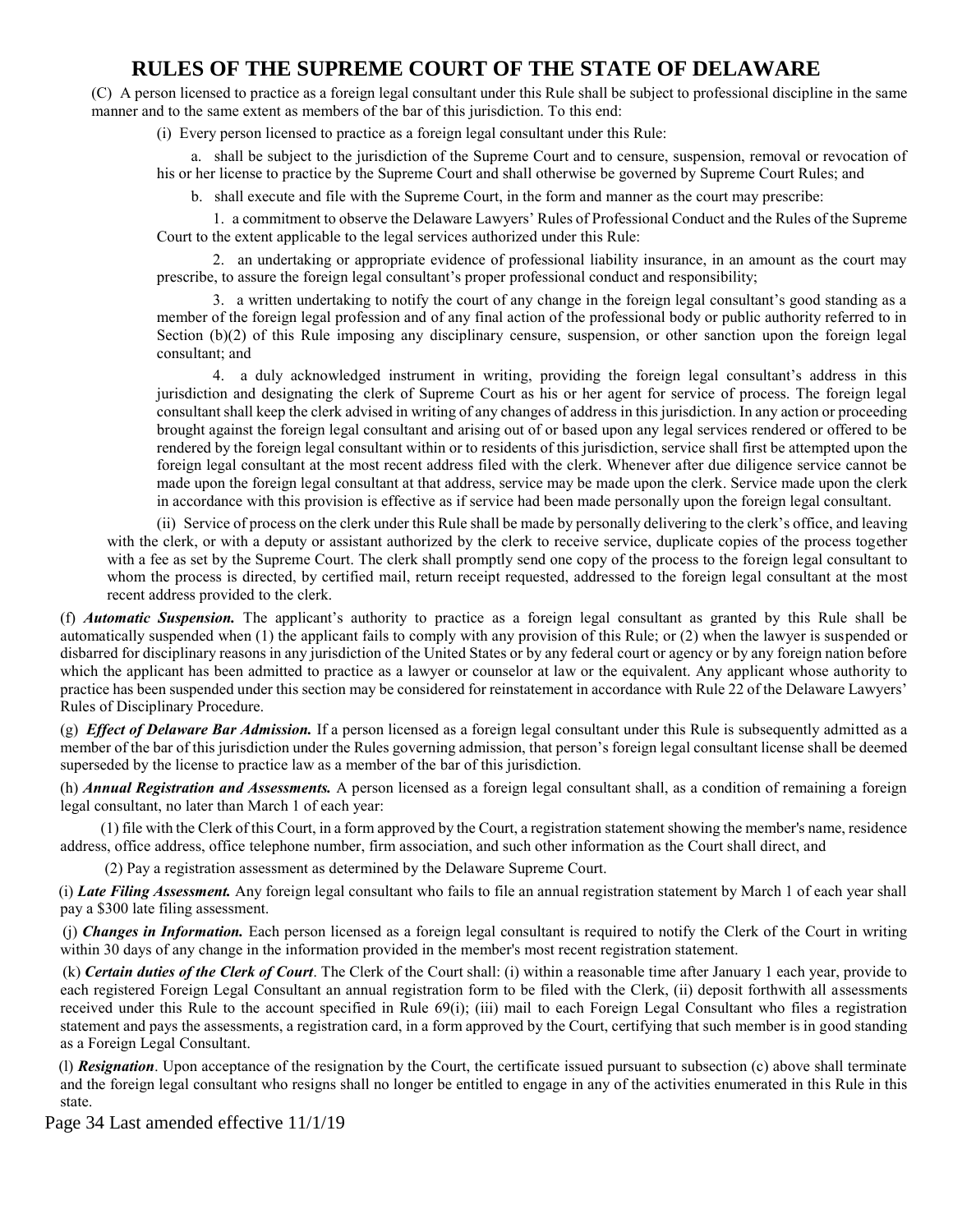(m) *Additional Regulations*. The Supreme Court may adopt such additional regulations as needed to implement this Rule.

### **Rule 55.3. Limited permission to practice for certain Assistant United States Attorneys.**

(a) Limited permission to practice. —A lawyer admitted to the practice of law in a jurisdiction other than this state, of the United States, who is employed by the United States Attorney's Office for the District of Delaware may apply for a Delaware Certificate of Limited Practice Pursuant to Rule 55.3, which will allow the lawyer to practice law in the courts and administrative tribunals of this State for the purpose of aiding the Attorney General of the State of Delaware in matters enforcing the laws of the state.

(b) An applicant for a Delaware Certificate of Limited Practice Pursuant to Rule 55.3 shall:

(1) File under oath the Supreme Court's form application for a Delaware Certificate of Limited Practice Pursuant to Rule 55.3.

(2) Furnish a certificate signed by the licensing authority in each jurisdiction in which the applicant is admitted to practice law, stating that the applicant is licensed to practice and is an active member in good standing at the bar of at least one of those jurisdictions.

(3) File an affidavit on a form furnished by the Supreme Court, from the United States Attorney for the District of Delaware who attests:

(A) That the applicant is employed as a lawyer by the United States Department of Justice as an Assistant United States Attorney in the District of Delaware and certifies that the applicant is and will remain an active member in good standing of another state bar during the entire course of his or her employment pursuant to Rule 55.3;

(B) That the nature of the applicant's employment conforms to the requirements of this Rule; and

(4) Certify that the applicant has read and is familiar with the Delaware Lawyers' Rules of Professional Conduct.

(5) Pay an application fee in the amount of \$100.

(c) Upon finding that the applicant has complied with the requirements of section (b) above, the Supreme Court shall notify the applicant that he or she is eligible to be issued a Delaware Certificate of Limited Practice Pursuant to Rule 55.3.

(d) Application and oath. —Application for permission to practice before the courts and administrative tribunals of this State under paragraph (a) of this Rule shall be made in open court at any session of the Court or in the chambers of any Justice of the Court. Each applicant shall, on being granted such permission, take and subscribe the following oath or affirmation:

"I \_\_\_\_\_\_\_\_\_\_\_\_\_\_\_\_\_\_\_\_, do solemnly swear (or affirm) that I will support the Constitution of the United States and the Constitution of the State of Delaware and that I shall conduct myself strictly in accordance with all the terms and conditions of the Rules of the Delaware Supreme Court, in particular Rule 55.3; that I will behave myself in connection with my Delaware Certificate of Limited Practice

Pursuant to Rule 55.3 and acting under Rule 55.3 according to the best of my learning and ability and with all good fidelity as well to the Court as to the client; that I will use no falsehood nor delay any person's cause through lucre or malice."

After the applicant has taken and subscribed to the foregoing oath or affirmation, the applicant shall be issued a certificate entitling the applicant to practice law in the state as provided in this Rule.

(e) The privileges and responsibilities of practice by an Assistant United States Attorney for the District of Delaware operating under a valid certificate in this state shall include all privileges and responsibilities otherwise applicable to other Members of the Delaware Bar. Accordingly, lawyers registered under this Rule shall be deemed to be practicing law in Delaware limited to the provisions of Rule 55.3 and are thus subject to:

(1) All rules governing the practice of law in Delaware. Jurisdiction of the Supreme Court shall continue whether or not the lawyer retains the Delaware Certificate of Limited Practice Pursuant to Rule 55.3 and irrespective of the lawyer's continued presence in the state; and

(2) The requirements of the other state or states in which the Assistant United States Attorney is admitted to practice law.

(f) Each person issued a Delaware Certificate of Limited Practice Pursuant to Rule 55.3 shall promptly report to the Supreme Court any change in employment, any change in bar membership status in any jurisdiction of the United States where the applicant has been admitted to the practice of law, or the imposition of any disciplinary sanction in such jurisdiction by any federal court, state court, or agency before which the applicant has been admitted to practice.

(g) If there is a change in circumstances and a lawyer admitted pursuant to this Rule becomes ineligible for limited practice, in accordance with its provisions, both the lawyer and the United States Attorney shall immediately provide written notification to the Clerk of the Delaware Supreme Court of that change in circumstance.

(h) The applicant's authority to practice law as granted under this Rule shall be automatically suspended when:

(1) employment by the United States Department of Justice, and its representative, the United States Attorney for the District of Delaware who furnishes the affidavit required by this Rule, is terminated;

(2) the lawyer fails to comply with any provision of this Rule; or

(3) when the lawyer is suspended or disbarred for disciplinary reasons in any jurisdiction of the United States or by any federal court or agency or by any foreign nation before which the lawyer has been admitted to practice.

Page 35 Last amended effective 11/1/19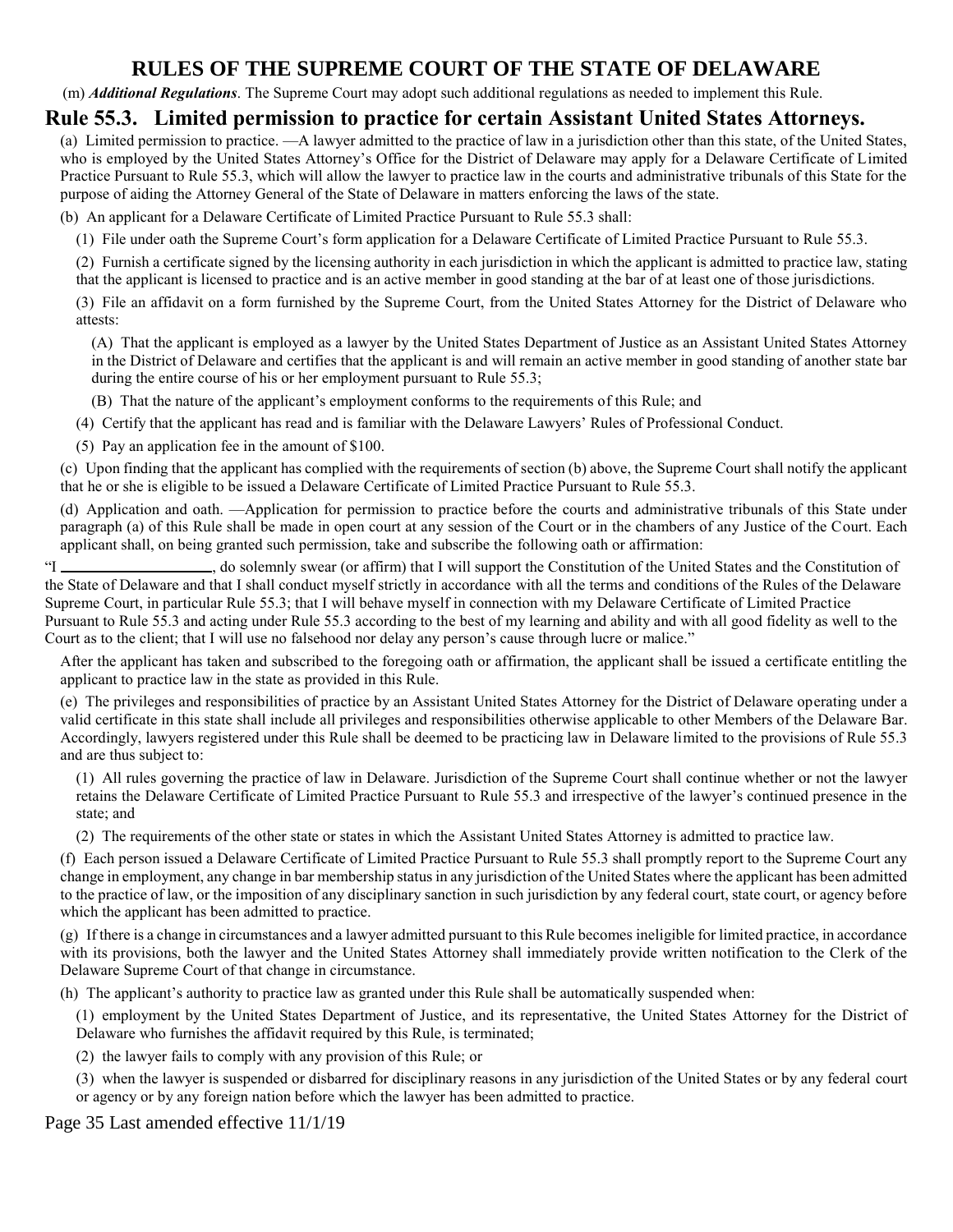(i) The Supreme Court may adopt such additional regulations as needed to implement the requirements of this Rule.

### **Rule 55.3. Form 1. Application.**

IN THE SUPREME COURT OF THE STATE OF DELAWARE

APPLICATION FOR A CERTIFICATE OF LIMITED PRACTICE PURSUANT TO RULE 55.3

I, [Full Name] do hereby apply to the Supreme Court of the State of Delaware for a Certificate of Limited Practice Pursuant to Supreme Court Rule 55.3.

I certify that I am employed exclusively as an Assistant United States Attorney for the District of Delaware.

I certify that I am a member in good standing of the following bars: [List all bar memberships and membership identification numbers, if any], and that I am an active member in good standing of the Bar of the State/Country of [List State/Country/Jurisdiction].

I certify that I have read, and am familiar with, the Delaware Lawyers' Rules of Professional Conduct.

Dated:

l

l

l

*APPLICANT SIGNATURE*

ADDRESS

CITY/STATE/ZIP

PHONE/EMAIL Sworn to and subscribed

Before me this

Day of  $\qquad \qquad \qquad .20$ 

Notary Public

## **Rule 55.3. Form 2. Certification of Membership by State Bar Licensing Authority.**

[This is a suggested format. Anything comparable will be accepted.]

PRINTED LETTERHEAD STATE BAR LICENSING AUTHORITY

To Whom It May Concern:

[Full Name of Applicant] is an active/inactive member in good standing of the [Bar/Law Society] of the [State/Commonwealth/Territory/Jurisdiction/Country] of [Name of Jurisdiction]. His/her year of admission was [ ]. His/Her Bar Identification Number is [ ].

Very truly yours,

[*Signature*]

[Printed Name and Address of Clerk or Licensing Authority Recorder]

## **Rule 55.3. Form 3. Report of Change of Status.**

#### IN THE SUPREME COURT OF THE STATE OF DELAWARE

REPORT OF CHANGE OF STATUS UNDER RULE 55.3

Registrant holding a Delaware Certificate of Limited Practice Pursuant to Rule 55.3 hereby gives notice to the Court that

[His/Her employment with the United States Department of Justice, United States Attorney's Office for the District of Delaware, whose address is and whose telephone number is , has ended effective as of [Date].]

[His/Her active membership in the Bar of [Jurisdiction] has changed to inactive/emeritus/senior status effective as of [Date].]

[He/She is the subject of disciplinary measures imposed by the Bar of [Jurisdiction] effective as of [Date]. The nature of these disciplinary measures is as follows: [Describe the matter and the sanction imposed].]

Registrant is aware and acknowledges that his/her Certificate of Limited Practice Pursuant to Rule 55.3 granted by this Court on [Date] is hereby revoked and ended as of the date hereinabove written.

Dated:

Page 36 Last amended effective 11/1/19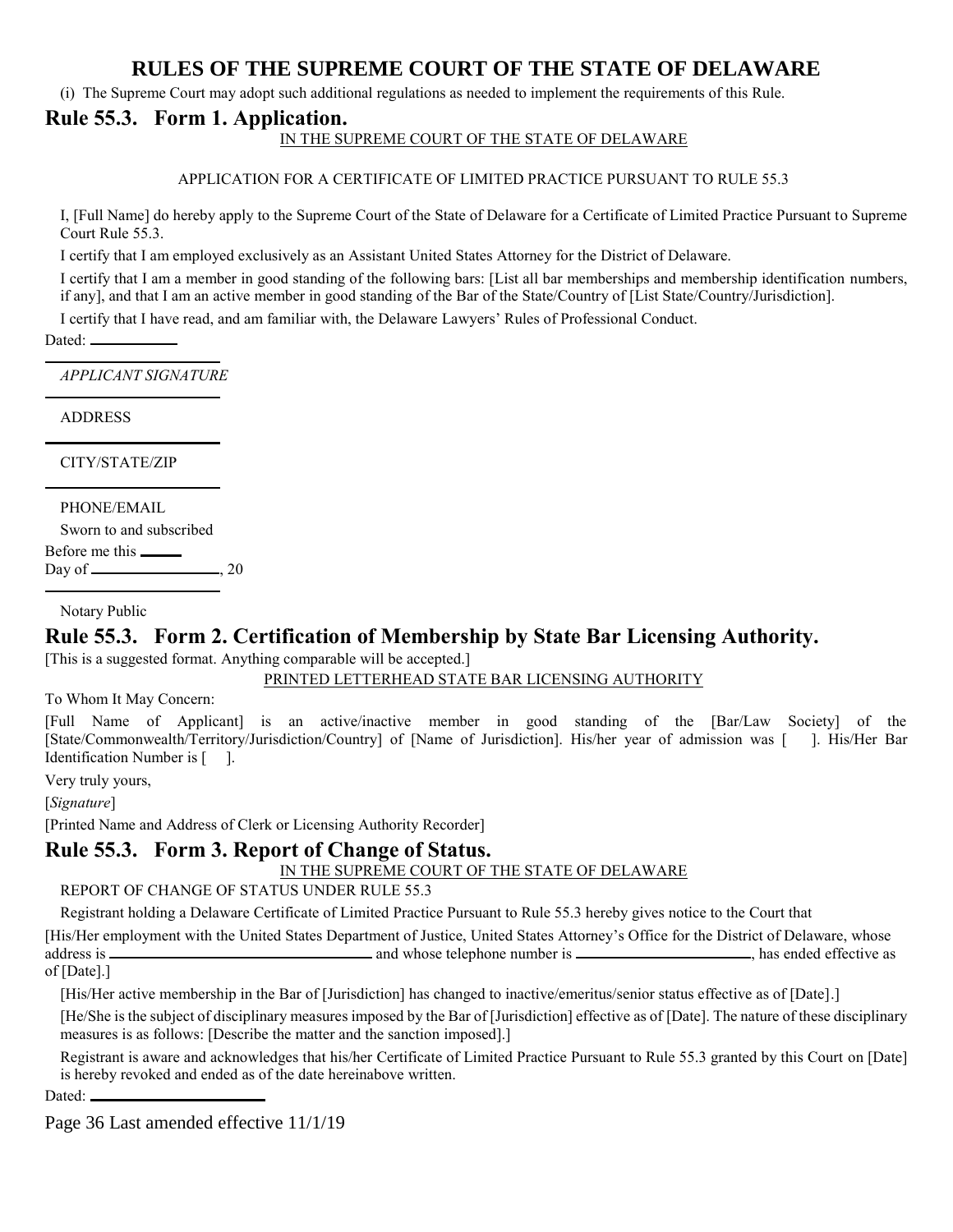*Signature of REGISTRANT* Printed Name of Registrant [Address] [Telephone Number] [Electronic Mail Address]

## **Rule 55.3. Form 4. Employer Affidavit.**

#### IN THE SUPREME COURT OF THE STATE OF DELAWARE

RULE 55.3

 $\overline{a}$ 

EMPLOYER AFFIDAVIT — RULE 55.3

STATE OF COUNTY OF

BE IT REMEMBERED, that on this \_\_\_\_\_\_ day of \_\_\_\_\_\_\_\_\_\_\_\_\_\_\_\_\_\_, A.D., 20, personally appeared before me, [FULL NAME OF U.S. ATTORNEY FOR THE DISTRICT OF DELAWARE], who being duly sworn according to law, did depose and say:

1. I am the United States Attorney for the District of Delaware.

2. I certify that [NAME OF APPLICANT], hereinafter Applicant, is employed as a lawyer by the United States Department of Justice as an Assistant United States Attorney for the District of Delaware and that the nature of the Applicant's employment conforms to the requirements of Rule 55.3.

3. I certify that Applicant works exclusively for the United States Department of Justice.

4. I certify that Applicant will remain an active member in good standing of the [BAR/LAW SOCIETY] of the [STATE/COMMONWEALTH/JURISDICTION] of [NAME] during the entire course of his/her employment in the context of Rule 55.3. 5. I certify that I, or my successors, will notify the Supreme Court immediately if Applicant's employment is terminated, or if any conditions required by Rule 55.3 change.

*Signature of United States Attorney for the District of Delaware*

Printed name of U.S. Attorney

Sworn to and subscribed

before me this

Day of  $\qquad \qquad \qquad 20$ 

Notary Public

l

#### **Rule 55.3. Form 5. Employer Report of Change of Status.**

#### IN THE SUPREME COURT OF THE STATE OF DELAWARE

EMPLOYER REPORT OF CHANGE OF REGISTRANT STATUS

#### UNDER RULE 55.3

Employer of Registrant holding a Delaware Certificate of Limited Practice Pursuant to Rule 55.3 hereby gives notice to the Court that:

[the employment of [REGISTRANT'S NAME] has ended effective as of [Date].]

[the active membership of [REGISTRANT'S NAME] in the Bar of [Jurisdiction] has changed to inactive/emeritus/senior status effective as of [Date]]

[it has been advised that [REGISTRANT'S NAME] is the subject of disciplinary measures imposed by the Bar of [Jurisdiction] effective as of [Date].]

*Signature of United States Attorney for the District of Delaware*

Printed Name of United States Attorney for the District of Delaware

Dated:

### **Rule 55.4 Limited Permission to Practice as a Military Spouse**

(a) Qualifications. An applicant who meets all of the following requirements may apply for a Certificate of Limited Practice as a Military Spouse. The applicant:

(1) is the spouse of either:

(A) an active duty service member of the United States Uniformed Services, and that service member is or will be stationed in Delaware due to military orders; or

Page 37 Last amended effective 11/1/19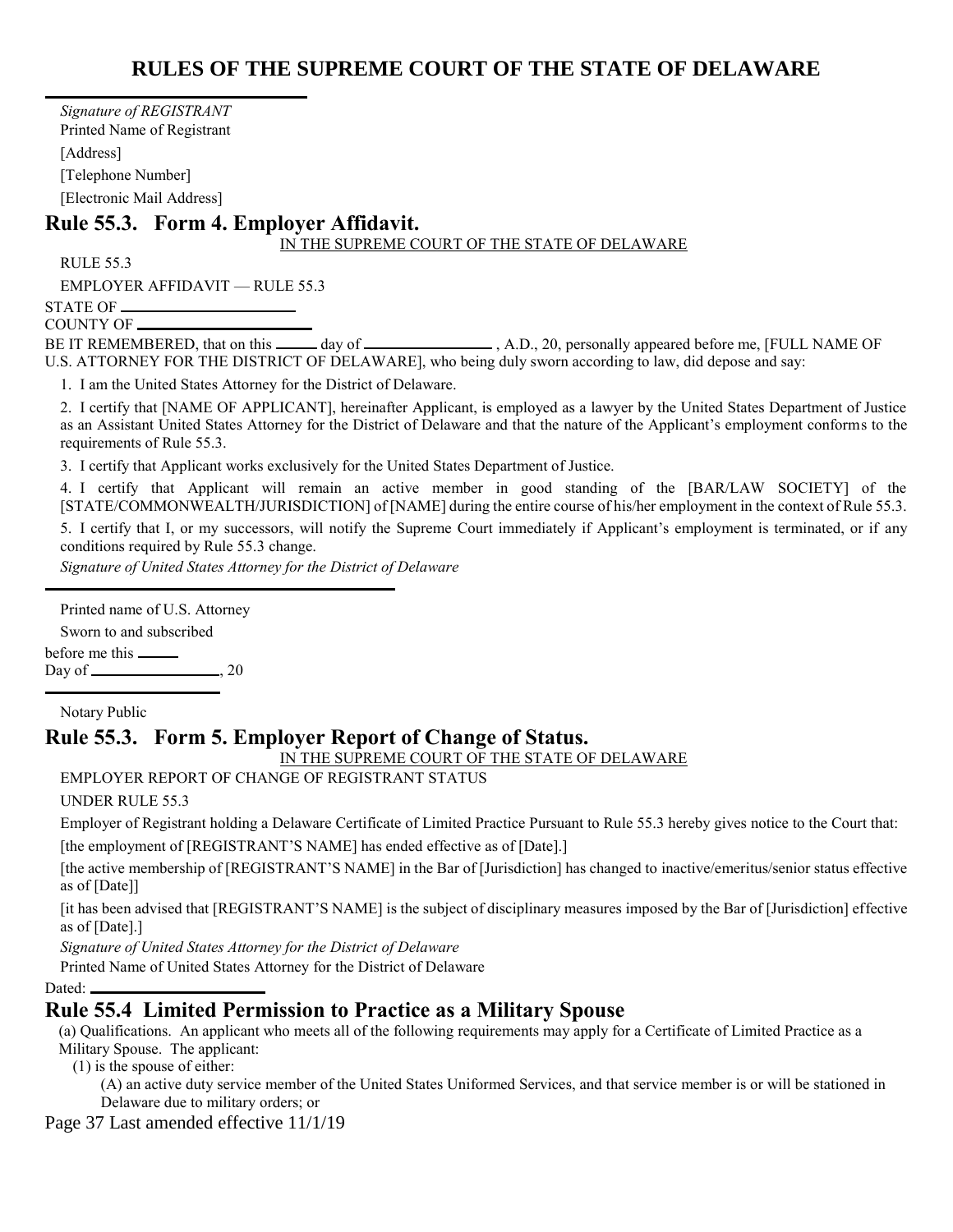(B) a member of the National Guard, based in a jurisdiction other than this State, who is under a call to active service authorized by the President or the Secretary of Defense, and that National Guard member is or will be stationed in Delaware due to military orders;

- (2) is or will be physically residing in Delaware due to the service member's orders;
- (3) is admitted to practice as an attorney before the highest court in at least one state or jurisdiction in the United States;
- (4) is currently an active or inactive member in good standing in every jurisdiction to which the applicant has been admitted;
- (5) is not currently subject to attorney discipline or the subject of a pending disciplinary matter in any other jurisdiction;
- (6) satisfies the Delaware bar admission requirements set forth in Rules  $52(a)(1)$ – $52(a)(6)$ ,  $52(a)(9)$  and  $52(a)(10)$ ;
- (7) has not failed the Delaware Bar Examination in the last 5 years;
- (8) has never been denied admission to the Delaware Bar; and
- (9) has a Supervising Attorney, as defined below.

(b) Application. An applicant for a Certificate of Limited Practice as a Military Spouse shall file an application with the Delaware Board of Bar Examiners ("Board") on a form furnished by the Board and which shall include all of the following:

(1) A certificate of good standing from every jurisdiction in which the applicant is admitted as an attorney;

(2) Other evidence as the Supreme Court or the Board may require regarding the applicant's educational and professional

- qualifications and good moral character;
- (3) A certification under oath attesting to all of the following:

(A) The applicant has read, is familiar with, and will abide by the Delaware Lawyers' Rules of Professional Conduct, including Rule 1.15 regarding the safekeeping of property and the maintenance of appropriate financial books and records;

(B) The applicant has read, is familiar with, and will abide by the Delaware Lawyers' Rules of Disciplinary Procedure and the Principles of Professionalism for Delaware Lawyers;

(C) The applicant has read, is familiar with, and will abide by this Rule and all other rules and regulations applicable to individuals receiving a Certificate of Limited Practice as a Military Spouse in this State; and

(D) A Supervising Attorney has agreed to assist and promote the applicant's compliance with the Delaware Lawyers' Rules of Professional Conduct, the Delaware Lawyers' Rules of Disciplinary Procedure, the Principles of Professionalism for Delaware Lawyers, this Rule, and all other rules and regulations applicable to individuals receiving a Certificate of Limited Practice as a Military Spouse in this State;

(4) A copy of the military orders to a military installation in Delaware;

(5) An official military document, which can include the military orders referred to in paragraph (b)(4) of this Rule, identifying the applicant as the spouse of the service member and stating that the applicant is authorized to accompany the service member to Delaware;

- (6) A certification from the applicant's Preceptor;
- (7) A certification under oath from the applicant's Supervising Attorney, attesting to all of the following:

(A) The Supervising Attorney has performed an inquiry and concluded that the applicant is familiar with the Delaware Lawyers' Rules of Professional Conduct, including Rule 1.15 regarding the safekeeping of property and the maintenance of appropriate financial books and records, the Delaware Lawyers' Rules of Disciplinary Procedure, and the Principles of Professionalism for Delaware Lawyers; and

(B) The Supervising Attorney has agreed to assist and promote the applicant's compliance with the Delaware Lawyers' Rules of Professional Conduct, the Delaware Lawyers' Rules of Disciplinary Procedure, the Principles of Professionalism for Delaware Lawyers, this Rule, and all other rules and regulations applicable to individuals receiving a Certificate of Limited Practice as a Military Spouse in this State; and

(8) An application fee of \$150 payable to the "Delaware Board of Bar Examiners." In addition, the Board may impose on an applicant any additional reasonable fees relating to the application including without limitation expenses incurred in connection with the character investigation set forth in paragraph (c) of this Rule.

(c) Investigation and Recommendation of the Board; Applicant's Oath. After the applicant has complied with the requirements of paragraph (b) of this Rule, the Board shall conduct an investigation of the same type described in Supreme Court Rule 51(c)(6), after which the Board shall make a recommendation to the Supreme Court regarding the suitability of the applicant to receive a Certificate of Limited Practice as a Military Spouse. If the application is approved by the Supreme Court, each applicant shall take and subscribe to the following oath or affirmation:

I \_\_\_\_\_\_\_\_\_\_, do solemnly swear (or affirm) that I will support the Constitution of the United States and the Constitution of the State of Delaware; and that I shall conduct myself strictly in accordance with all the terms and conditions of the Rules of the Delaware Supreme Court, in particular Rule 55.4; that I will behave myself in practicing law pursuant to a Certificate of Limited Practice as a Military Spouse according to the best of my learning and ability and with all good fidelity as well to the Court as to the client; that I will use no falsehood nor delay any person's cause through lucre or malice.

After the applicant has taken and subscribed to the foregoing oath or affirmation, the applicant shall be issued a Certificate of Limited Practice as a Military Spouse entitling the applicant to practice law in this State as provided in this Rule.

(d) Limitations on Scope of Activities. An individual receiving a Certificate of Limited Practice as a Military Spouse:

Page 38 Last amended effective 11/1/19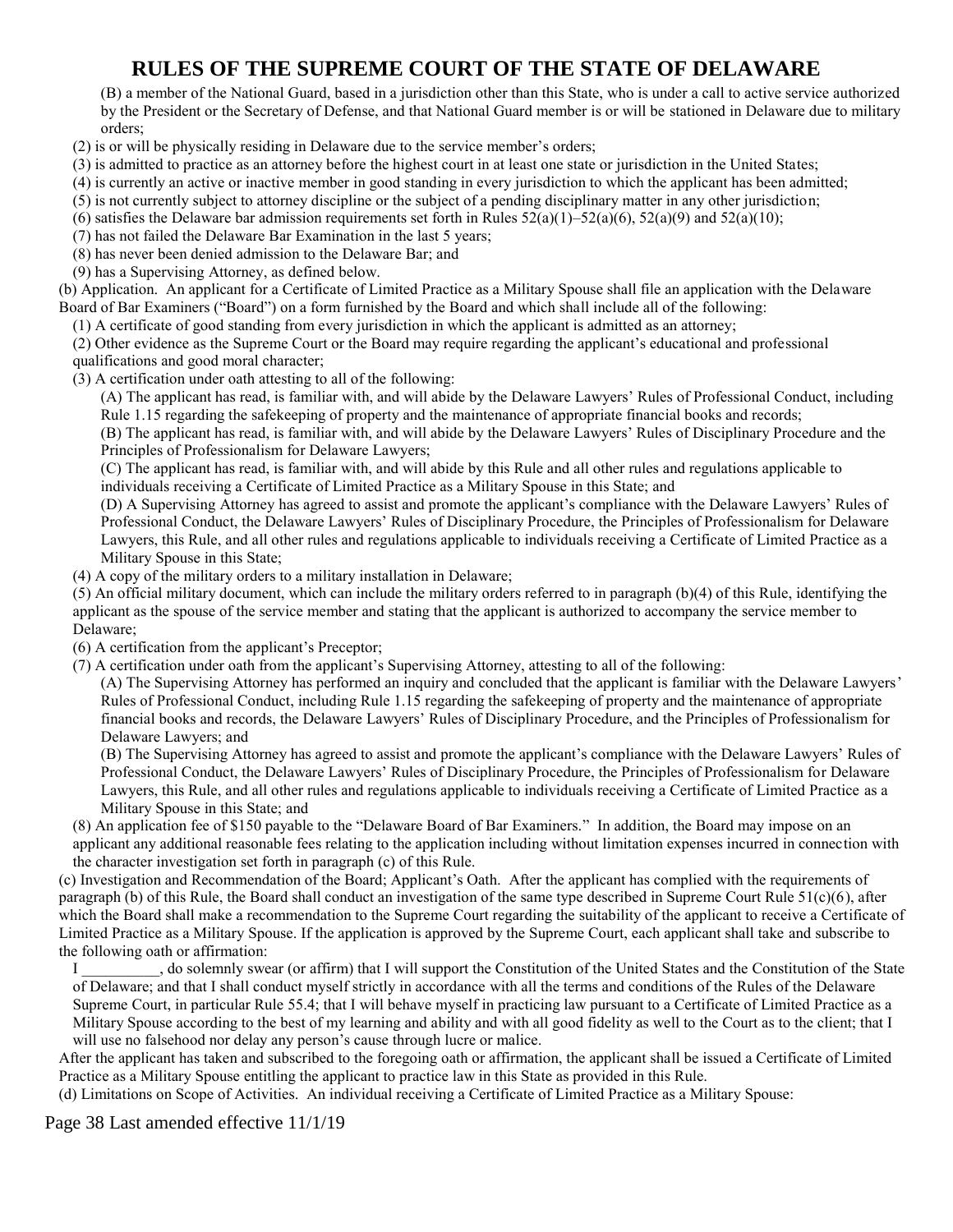(1) shall not be deemed to have been duly admitted to the practice of law before the Court;

(2) may engage in the limited practice of law in Delaware only under the supervision of a Supervising Attorney, as defined below in paragraph (e) of this Rule;

(3) shall enter into a written engagement letter with any person to whom the individual is providing legal services, which shall be signed by the person and shall disclose both of the following:

(A) The individual is engaged in the practice of law in Delaware pursuant to a Certificate of Limited Practice as a Military Spouse; and

(B) The name and contact information for the Supervising Attorney; and

(4) shall not represent himself or herself to be a full member of the Delaware Bar or duly admitted to the practice of law in Delaware. (e) Supervising Attorney. For purposes of this Rule, a "Supervising Attorney" is an active member of the Delaware Bar, in good standing with the Court, admitted for five years or more, not subject to any discipline from the Court, and practicing primarily within this State, who has entered into an agreement with the military spouse pursuant to paragraphs (3)(D) and (7)(B) of subsection (b) of this Rule. A Supervising Attorney for a military spouse may also serve as the military spouse's Preceptor if the Supervising Attorney otherwise meets the qualifications set forth in Rule 10(a) of the Board of Bar Examiners Rules.

(f) Duration. A Certificate of Limited Practice as a Military Spouse will be valid for three years provided that the applicant remains a spouse or a dependent of the service member and resides in Delaware due to military orders or continues to reside in Delaware due to the service member's immediately subsequent assignment specifying that dependents are not authorized to accompany the service member.

(g) Rights and Obligations. Subject to the limitations listed in paragraph (d) of this Rule, an individual receiving a Certificate of Limited Practice as a Military Spouse shall be considered a military spouse affiliated with the Delaware Bar and shall be entitled and subject to:

(1) the rights and obligations of a member of the Delaware Bar, including those set forth in the Delaware Lawyers' Rules of Professional Conduct, or those arising from the other conditions and requirements that apply to a member of the Delaware Bar under the Rules of this Court; and

(2) the obligation to complete the following continuing legal education requirements during the two calendar-year period commencing on January 1 of the year after the individual receives a Certificate of Limited Practice as a Military Spouse, unless the individual's Certificate of Limited Practice as a Military Spouse is terminated pursuant to paragraphs (j) or (o) of this Rule prior to the end of that two calendar-year period:

(A) Attendance at a Fundamentals of Lawyer-Client Relations offered by the Delaware State Bar Association;

(B) Attendance at a Fundamentals of Law Practice Management and Technology offered by the Delaware State Bar Association; and

(C) Attendance at any two of the following Fundamentals offered by the Delaware State Bar Association:

(i) Fundamentals of Civil Litigation;

(ii) Fundamentals of Criminal Law and Procedure;

- (iii) Fundamentals of Family Law;
- (iv) Fundamentals of Real Estate; or

(v) Fundamentals of Will Drafting and Estate Administration.

(3) An individual receiving a Certificate of Limited Practice as a Military Spouse under this Rule shall be subject to professional discipline in the same manner and to the same extent as members of the Delaware Bar. To this end:

(A) Every individual receiving a Certificate of Limited Practice as a Military Spouse:

(i) shall be subject to all rules governing the practice of law in the State of Delaware and to the jurisdiction of the Supreme Court of the State of Delaware; and

(ii) shall execute and file with this Court, in the form and manner as this Court may prescribe:

a. an undertaking or appropriate evidence of any professional liability insurance;

b. a written undertaking to notify the Supreme Court of any change in the military spouse's good standing as a member of the bar of any jurisdiction in which the military spouse is admitted to practice, and of any final action of the professional body or public authority referred to in paragraph (b)(4) of this Rule imposing any disciplinary censure, suspension, or other sanction upon the military spouse; and

c. a duly acknowledged instrument in writing, providing the military spouse's address in this State and designating the Clerk of the Supreme Court as the military spouse's agent for service of process. The military spouse shall keep the Clerk advised in writing of any changes of address in this State. In any action or proceeding brought against the military spouse and arising out of or based upon any legal services rendered or offered to be rendered by the military spouse within or to residents of this State, service shall first be attempted upon the military spouse at the most recent address filed with the Clerk. Whenever after due diligence service cannot be made upon the military spouse at that address, service may be made upon the Clerk. Service made upon the Clerk in accordance with this provision is effective as if service had been made personally upon the military spouse within this State.

(B) Service of process on the Clerk under this Rule shall be made by personally delivering to the Clerk's office, and leaving with

Page 39 Last amended effective 11/1/19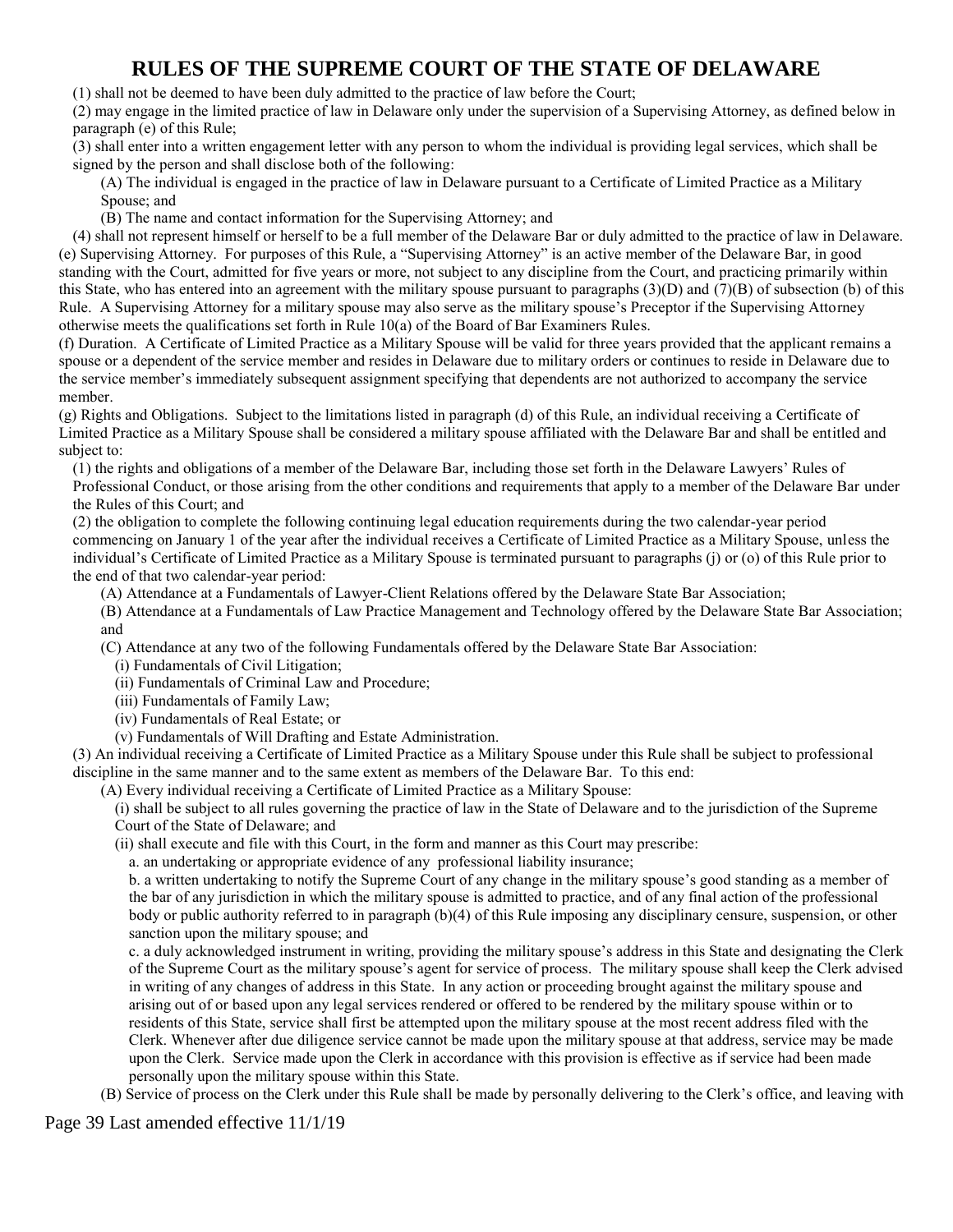the Clerk, or with a deputy or assistant authorized by the Clerk to receive service, duplicate copies of the process together with a fee as set by the Supreme Court. The Clerk shall promptly send one copy of the process to the military spouse to whom the process is directed, by certified mail, return receipt requested, addressed to the military spouse at the most recent address provided to the Clerk.

(h) Not Preclusive. Nothing in this Rule 55.4 restricts or prevents an individual who is a military spouse from practicing law in this State in accordance with any other applicable Rule of this Court or the Delaware Lawyers' Rule of Professional Conduct. (i) Automatic Suspension. An individual's authority to practice as a military spouse as granted by this Rule shall be automatically suspended when (1) the individual fails to comply with any provision of this Rule except for paragraph (a)(7); or (2) the individual is suspended or disbarred for disciplinary reasons in any jurisdiction of the United States or by any federal court or agency before which the individual has been admitted to practice as an attorney. Any individual whose authority to practice as a military spouse has been suspended under this paragraph may be considered for reinstatement in accordance with Rule 22 of the Delaware Lawyers' Rules of Disciplinary Procedure.

(j) Effect of Delaware Bar Admission. If an individual practicing pursuant to a Certificate of Limited Practice as a Military Spouse under this Rule is subsequently admitted as a member of the Delaware Bar under Supreme Court Rule 52, that individual's Certificate of Limited Practice as a Military Spouse shall be deemed superseded by the license to practice law as a member of the Delaware Bar. (k) Annual Registration and Assessments. An individual receiving a Certificate of Limited Practice as a Military Spouse shall, as a condition of remaining a military spouse, no later than March 1 of each year:

(1) File with the Clerk of this Court, in a form approved by the Court, a registration statement showing the military spouse's name, residential address, office address, office telephone number, any firm association, and such other information as the Court shall direct; and

(2) Pay a registration assessment as determined by the Supreme Court.

(l) Late Filing Assessment. Any military spouse who fails to file an annual registration statement by March 1 of each year shall pay a \$300 late filing assessment.

(m) Changes in Information. Each individual receiving a Certificate of Limited Practice as a Military Spouse is required to notify the Clerk of the Court in writing within 30 days of any change in the information provided in military spouse's most recent registration statement.

(n) Certain duties of the Clerk of Court. The Clerk of the Court shall: (i) within a reasonable time after January 1 each year, provide to each registered military spouse an annual registration form to be filed with the Clerk; (ii) deposit forthwith all assessments received under this Rule to the account specified in Rule 69(i); (iii) mail to each military spouse who files a registration statement and pays the assessments, a registration card, in a form approved by the Court, certifying that such individual is in good standing as a military spouse.

(o) Resignation. Upon acceptance of the resignation by the Court, the Certificate of Limited Practice as a Military Spouse issued pursuant to paragraph (c) of this Rule shall terminate and the military spouse who resigns shall no longer be entitled to engage in any of the activities enumerated in this Rule in this State.

(p) Additional Regulations. The Supreme Court may adopt such additional regulations as needed to implement this Rule.

### **Rule 56. Admission of Eligible Law Student to limited practice as a legal intern.**

(a) Limited practice as legal intern. —Notwithstanding the provisions of any other Rule of this Court or the Delaware State Board of Bar Examiners to the contrary, an Eligible Law Student, as hereinafter defined, may appear in the Family Court, the Court of Common Pleas, the Justice of the Peace Courts and before the State Human Relations Commission, in the following proceedings, subject to the following conditions.

(1) Family Court. —In the Family Court in proceedings:

- (i) Civil matters. —In all civil matters;
- (ii) Criminal matters.
	- (A) Arbitration. —In arbitration or mediation;
	- (B) Commissioner and Master. —Before a Commissioner or Master;
	- (C) Judge. —On appeal from the foregoing to a Judge of the Family Court.

(2) Court of Common Pleas. —Before the Court of Common Pleas in any case involving any offense set forth in Title 21 of the Delaware Code except driving a vehicle while under the influence of alcohol offenses and cases where a person sustained a serious physical injury.

(3) Justice of the Peace. —In the Justice of the Peace Courts in any matter.

(4) Human Relations Commission. —Before the State Human Relations Commission in all proceedings within its jurisdiction.

- (5) Environmental Appeals Board. —Before the Environmental Appeals Board in all proceedings within its jurisdiction.
- (6) Written consent. —Before an Eligible Law Student shall begin such representation, the party to be represented shall consent thereto

by executing form I attached hereto, which shall be witnessed by the supervising attorney or by the presiding Master or Justice of the

Page 40 Last amended effective 11/1/19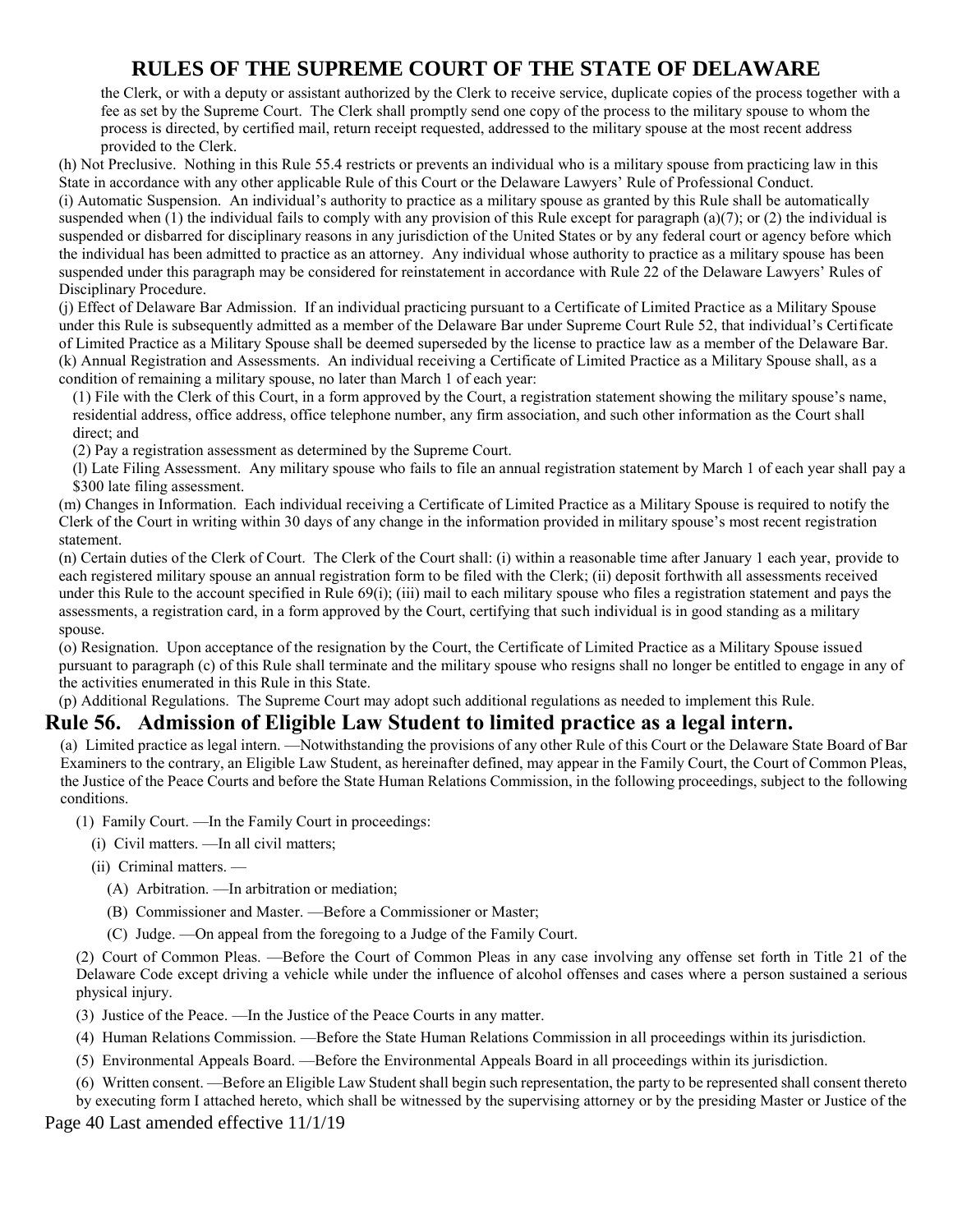Peace and filed in the record of the proceedings.

(b) Eligibility of students. —

(1) Definition. —An "Eligible Law Student" under this rule is a student registered and attending an American Bar Association approved law school who has successfully completed four semesters as a full-time law student. Such Eligible Law Student must be certified by the Dean of the law school as being of good character and competent legal ability and eligible to participate in the legal intern program. Certification is to be made on Form II, attached hereto, and filed with the Clerk of the Supreme Court.

(2) Supervision. —In any appearance of an Eligible Law Student, the student shall be supervised by an attorney of an agency specified in paragraph (e) hereof, duly admitted to practice in this State, who shall appear as counsel of record. Such attorney shall be personally present in any proceeding before a Judge of the Family Court or Court of Common Pleas unless such personal appearance is waived by the Family Court or Court of Common Pleas.

(3) Certification. —In all appearances, the Eligible Law Student shall file with the Court or the Commission in which the student appears a written certification from the student's supervisor indicating the name of the student and supervisor and case or cases in which the Eligible Law Student is authorized to appear.

(4) Oath. —An Eligible Law Student shall file the oath or affirmation attached hereto as Form III prior to any appearance. The supervising attorney shall witness such oath or affirmation and file it with the Clerk of the Supreme Court.

(c) Compensation prohibited. —An Eligible Law Student may neither ask for nor receive any compensation or remuneration of any kind for the student's services from or on behalf of, the person for whom the student renders services. This shall not prevent the student from receiving compensation from any agency listed under Paragraph (e) hereof, nor shall this prevent any agency from making such charges and payments for its services as it may otherwise properly require or receive as statutory fees and allowances.

(d) Supervision. —The member of the Bar under whose supervision an Eligible Law Student does any of the things permitted by this Rule shall:

(1) File oath. —Witness and file the oath or affirmation with the Clerk of this Court.

(2) Consent to representation. —Witness the Consent to Representation on Form I as required pursuant to paragraph (a) of this Rule.

(3) Personal professional responsibility. —Assume personal professional responsibility for the student's guidance in any work undertaken and for supervising the quality of the student's work.

(4) Preparatory assistance. —Assist the Eligible Law Student in the student's preparation to the extent that the supervising lawyer considers it necessary.

(e) Supervision and placement. —Supervision and student placement under this Rule shall be in and by the following agencies only:

(1) Attorney General's Office of the State of Delaware

(2) Public Defender

(3) An organized legal aid or legal assistance program sponsored, approved or recognized by the State Board of Bar Examiners.

(4) Office of the Child Advocate.

(f) Coordination. —The Dean of the law school at which an Eligible Law Student is registered or the head of any listed in Paragraph (e) of this Rule shall act as coordinator of an Eligible Law Student under this Rule.

(g) Certification. —The certification of an Eligible Law Student

(1) Duration. —Shall remain in effect, unless sooner withdrawn, until the announcement of the results of the first Delaware Bar Examination following the student's graduation, if registered to sit for that examination, or if not until graduation from the law school. For any student who passes that examination, the certification shall continue in effect until the date the student is admitted to the Bar.

(2) Withdrawal. —May be withdrawn by the Dean at any time by mailing a notice to that effect to the Dean of the law school at which the student is registered and to the Clerk of this Court. It is not necessary that the notice state the cause for withdrawal.

(3) Termination. —May be terminated at any time, without hearing and without any showing of cause, by this Court, the Dean of the law school at which the student is registered or the head of the agency in which the student is being supervised.

### **Rule 56. Form I. Consent to representation.**

(CASE CAPTION)

|                            | am                                                                                                          |  |
|----------------------------|-------------------------------------------------------------------------------------------------------------|--|
| the above entitled matter. |                                                                                                             |  |
| I have been requested by _ | Esquire, an attorney duly admitted to practice in the State of Delaware to permit                           |  |
|                            | a student intern, to appear for me in this matter. I have been given a copy of Rule of the Supreme Court of |  |

Page 41 Last amended effective 11/1/19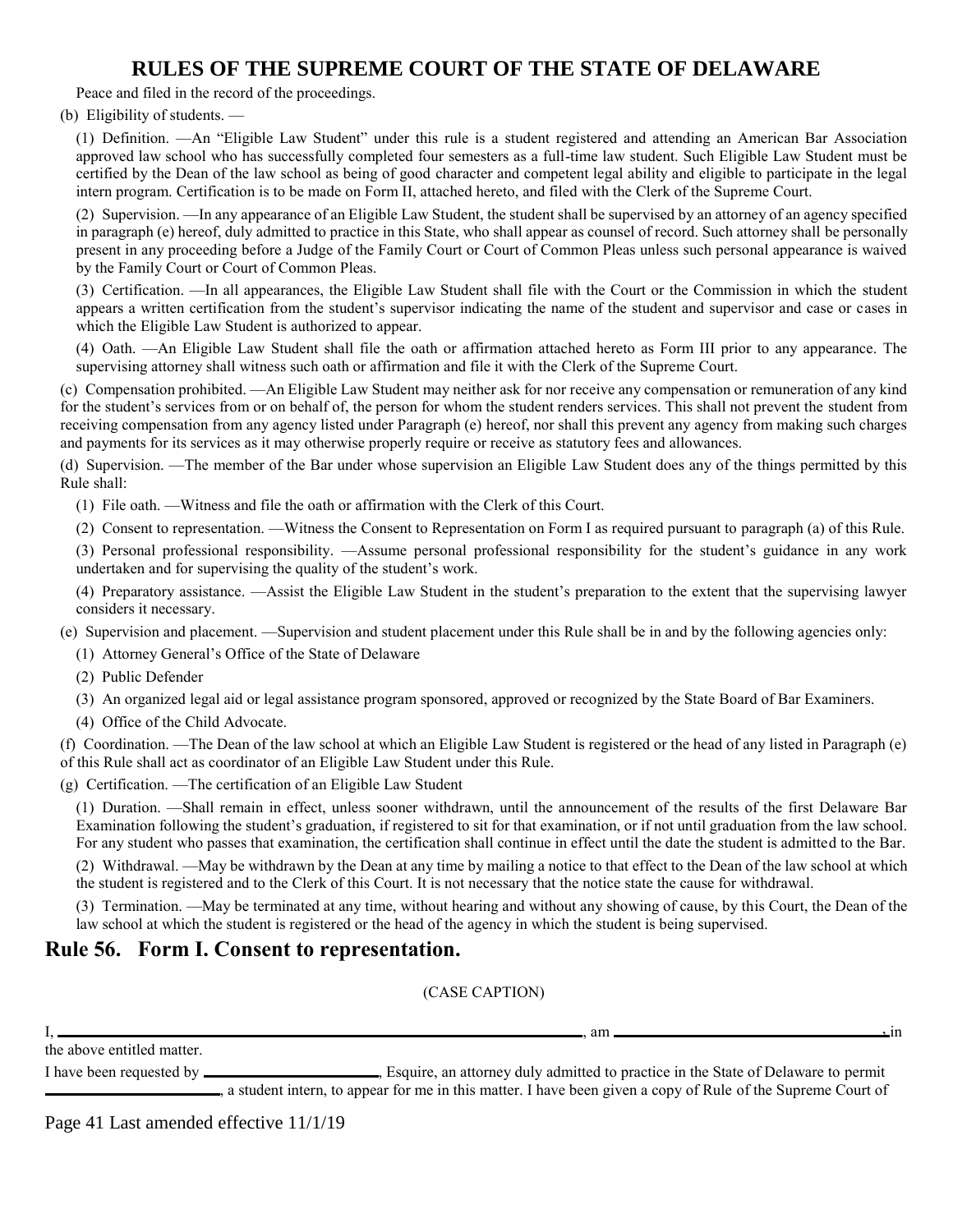the State of Delaware and it has been fully explained to me that , the student intern, is a third year law student who is not a member of the Bar. I hereby consent to representation by such student intern in this matter, and voluntarily and knowingly waive any right I may have to representation by a member of the Delaware Bar.

 $\mathcal{L}_\mathcal{L} = \{ \mathcal{L}_\mathcal{L} = \{ \mathcal{L}_\mathcal{L} = \{ \mathcal{L}_\mathcal{L} = \{ \mathcal{L}_\mathcal{L} = \{ \mathcal{L}_\mathcal{L} = \{ \mathcal{L}_\mathcal{L} = \{ \mathcal{L}_\mathcal{L} = \{ \mathcal{L}_\mathcal{L} = \{ \mathcal{L}_\mathcal{L} = \{ \mathcal{L}_\mathcal{L} = \{ \mathcal{L}_\mathcal{L} = \{ \mathcal{L}_\mathcal{L} = \{ \mathcal{L}_\mathcal{L} = \{ \mathcal{L}_\mathcal{$ 

 $\mathcal{L}_\text{max}$ 

| Dated:                   |  |
|--------------------------|--|
| <b>STATE OF DELAWARE</b> |  |
| COUNTY OF <b>_____</b>   |  |
| . 20                     |  |

Witnessed:

 $\overline{a}$ 

l

 $\overline{a}$ 

Supervising Attorney

(The original is to be filed in the Court record)

### **Rule 56. Form II. Certification of Eligible Law Student.**

| Kur 50. Turni ni certintation of Englist Eaw Student.                                    |                                                                                                                                          |
|------------------------------------------------------------------------------------------|------------------------------------------------------------------------------------------------------------------------------------------|
| Student's Name                                                                           | Date                                                                                                                                     |
| To:<br>The Justices of the Supreme Court of the State of Delaware                        |                                                                                                                                          |
| Re:<br>Student under Rule 56 of the Rules of the Supreme Court of the State of Delaware. |                                                                                                                                          |
|                                                                                          |                                                                                                                                          |
| affirm and certify the following:                                                        |                                                                                                                                          |
|                                                                                          |                                                                                                                                          |
| Association and is located at                                                            |                                                                                                                                          |
| The applicant hereinabove named, resides at 1                                            |                                                                                                                                          |
| Court Rule 56.                                                                           | is of good character and competent legal ability; and is fully eligible to participate as an Eligible Law Student under Delaware Supreme |

Dean

Note 1 Residence while at law school or actual domicile may be used.

#### **Rule 56. Form III. Oath or affirmation.**

"I , do solemnly swear (or affirm) that I will support the Constitution of the United States and the Constitution of the State of Delaware; that I will conduct myself before the tribunals and Courts strictly in accordance with Supreme Court Rule 56 and any implementing Rule of the Delaware Board of Bar Examiners; that I will behave myself according to the best of my learning and ability and with all good fidelity as well to the tribunal or Court as to the client; that I will use no falsehood nor delay any person's cause through lucre or malice, and will abide by the Delaware Lawyers' Rules of Professional Conduct to the best of my ability."

Witnessed:

Supervising Attorney Dated: STATE OF DELAWARE COUNTY OF Sworn to (or affirmed) and subscribed before me this  $\_\_\_\_\_\_\$  day of  $\_\_\_\_\_\_\_\_\_\_\_\_2$ 

(Duly authorized official)

Page 42 Last amended effective 11/1/19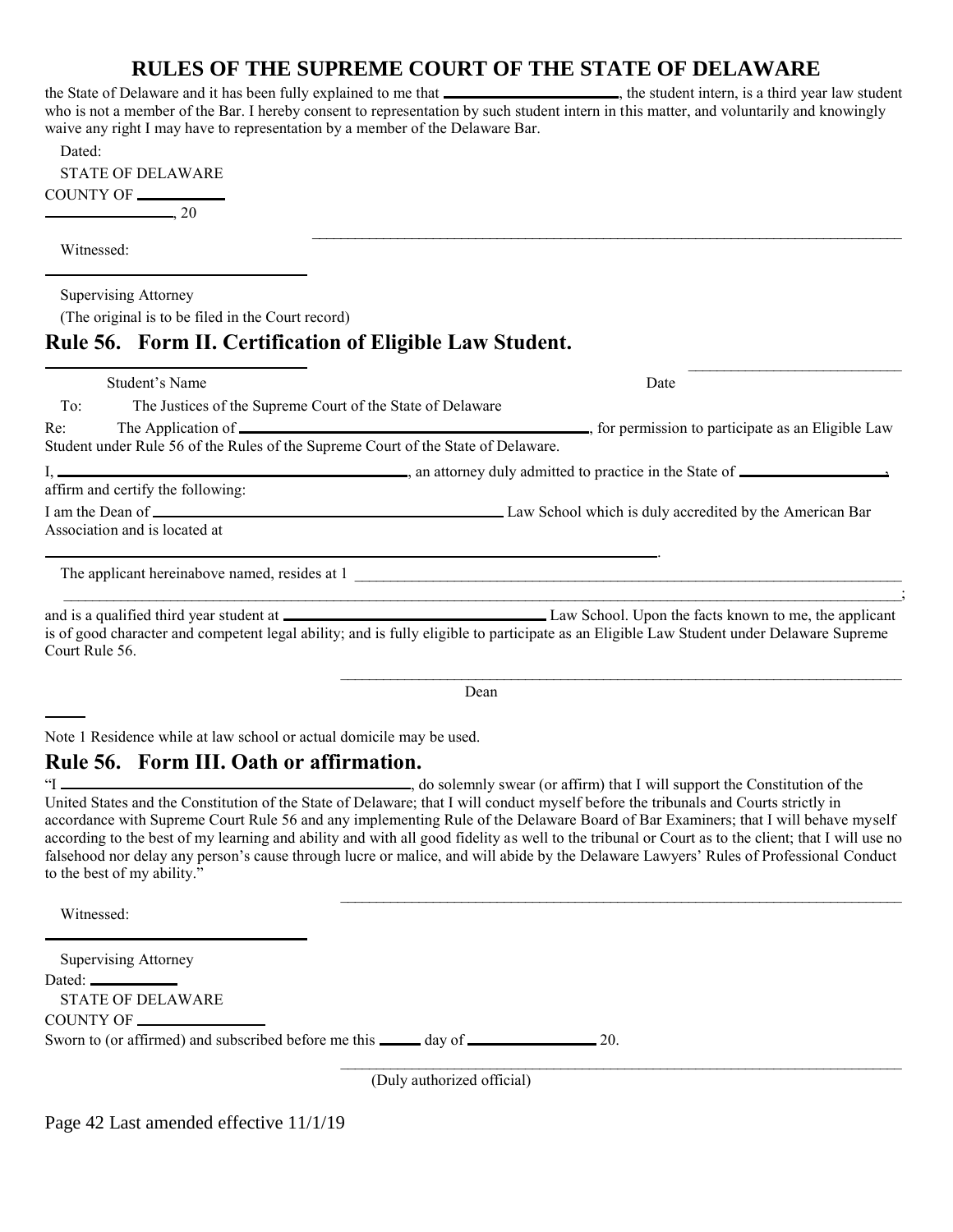### **Rule 57. Artificial entity and public body pro se representation in civil actions in the Courts of the Justices of the Peace.**

(a) Definitions. —For purposes of this Rule,

(1) "Artificial entity" means any corporation incorporated in Delaware or any corporation doing business in Delaware pursuant to the provisions of 8 Del. C. § 371 or the exceptions thereto contained in 8 Del. C. § 373, any limited liability company defined under the provisions of 6 Del. C. § 18-101, any partnership or limited partnership as defined in 6 Del. C. § 15-101(11); any trust as defined in 12 Del. C. § 3501 et seq., any estate for which an executor or administrator can act pursuant to 12 Del. C. § 1501 et seq., or any other entity falling within 6 Del. C. Chapter 31, including persons, firms and unincorporated associations transacting business in Delaware that have or should have filed a certificate with the Prothonotary's office designating a trade name.

(2) "Public body" means any regulatory, administrative, executive, or legislative body of the State or of any political subdivision of the State, including, but not limited to, any board, bureau, commission, department, division, district, agency, or authority or, any municipal or county government.

(3) "Officer" means (a) the chief executive, operating, financial, legal, and accounting officers of an artificial entity or public body; (b) to the extent not encompassed by the foregoing, the chair of the governing board, president, treasurer, secretary, a vice-president, vice-chair, assistant secretary, assistant treasurer, superintendent, or other person who performs a major policymaking function for the artificial entity or public body; (c) trustee of a trust, executor or administrator of an estate, general partner of a partnership, member of a limited liability company; and (d) any other individual designated as an officer by the artificial entity or public body.

(4) "Employee" means either a full-time employee of the artificial entity or public body who has experience in the operations of the artificial entity or public body and has knowledge of the necessary facts and law relevant to the action before the Justice of the Peace Court; a non-uniformed officer bringing action on behalf of a public entity to recover a civil penalty pursuant to 21 Del. C. § 4101, § 4802, or any subsequent civil penalty enacted by the legislature over which the Justice of the Peace Court is granted jurisdiction; or manager who is responsible for the management of the property at issue in the action before the Justice of the Peace Court and is included under the definition of "landlord" under 25 Del. C. § 5141(12).

(b) Permitted representation. —Civil actions before Justice of the Peace Courts may be prosecuted and/or defended by an officer or employee of an artificial entity or public body, who need not be an attorney duly licensed to practice law in this State, but who has been authorized by the artificial entity or public body to represent it in a Justice of the Peace Court civil action in compliance with paragraph (c) of this Rule.

(c) Certificate of representation. —

(1) Filing of Certificate. —To be duly authorized to represent an artificial entity or public body in the Justice of the Peace Court, the officer or employee must file a notarized Certificate of Representation executed by an officer of the artificial entity or public body. The Certificate, along with a \$20.00 fee, must be filed with the Chief Magistrate, prior to the time of filing of the initial pleading or at least one business day prior to any appearance, whichever shall occur first.

(2) Identification and standing. —The certificate shall include: (a) an identification of the artificial entity or public body; (b) a statement of the law or laws of the State of Delaware under which the artificial entity or public body is formed and exists; and (c) in the case of an artificial entity, an affirmation that it is in good standing.

(3) Attestation regarding representative. —The certificate shall include a notarized attestation by the artificial entity or public body and its proposed representative attesting to the fact that the officer or employee being certified:

(a) has not been disbarred from, or is not currently under suspension or probation with respect to the practice of law in any state or jurisdiction within the United States; and

(b) has not been convicted of a felony or a crime involving dishonesty or false statement in the ten-year period immediately prior to the appearance of the officer or employee in the court; and

- (c) has not been determined to have engaged in the unauthorized practice of law in this or any other jurisdiction; and
- (d) is not an employee whose primary duty is to prosecute or defend Justice of the Peace Court civil actions; and

(e) is authorized to appear on behalf of the said artificial entity or public body in all matters before the Justice of the Peace Court; and

(f) has not had any prior authorization pursuant to this Rule revoked by the Chief Magistrate.

(4) Initial registration fee. —A payment for permission to represent the artificial entity or public body in the amount of \$20.00 must be attached to the Certificate of Representation. Funds received shall be deposited in the registration fund of the Delaware Supreme Court for the purpose of the governance of the Bar and the administration of justice and shall be distributed pursuant to approval of a majority of the members of the Supreme Court.

(5) Term of certification. —A certification shall commence on the date the appropriate form is approved by the office of the Chief Magistrate and shall be effective until the following January 15, inclusive. To avoid a lapse in authorization under this Rule, said

Page 43 Last amended effective 11/1/19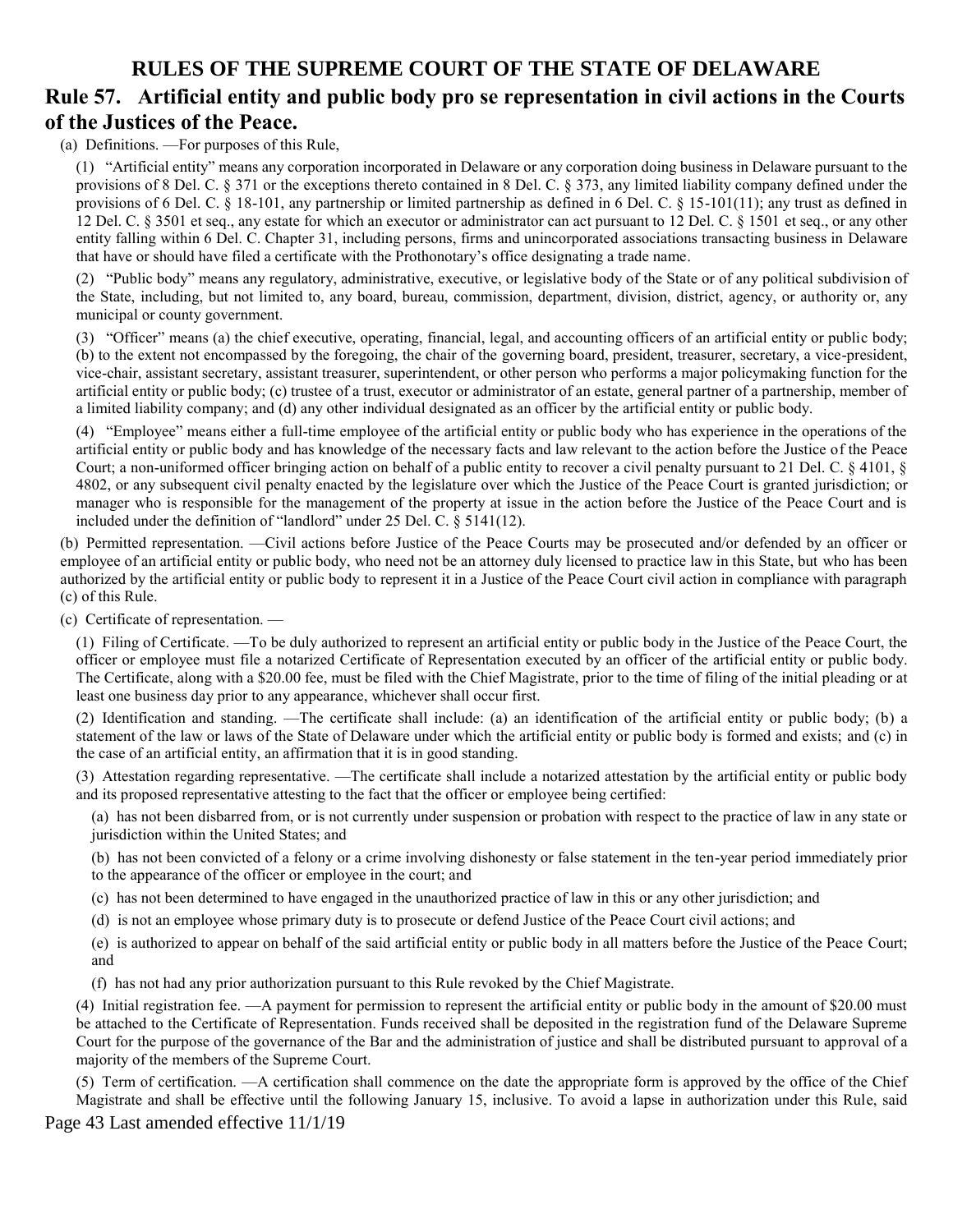certifications shall be renewed by January 15 of the following year and by January 15 of each year thereafter by filing same, including the \$20.00 fee, with the Chief Magistrate. Certifications, along with the \$20.00 fee, accepted on or after December 15 of each year shall authorize representation for the remainder of the term of certification and also serve as a renewal of the certification for the oneyear period following January 15, unless otherwise terminated or revoked.

(6) Amendment of certification. —When the officer or employee experiences a change in circumstances affecting or pertaining to a material fact in the certificate, an amended notarized certification executed by an officer of the artificial entity or public body shall be filed within a reasonable period of time and at least one week prior to any appearance in a Justice of the Peace Court of such officer or employee on behalf of the artificial entity or public body. A copy thereof shall also be filed with the Chief Magistrate. The Chief Magistrate shall decide, based upon the amended certificate and this Rule, whether or not the officer or employee shall be permitted to represent the artificial entity or public body.

(7) Termination of certification. —In the event of a termination of the relationship of an officer or employee of the artificial entity or public body who has been certified to represent the artificial entity or public body in any Justice of the Peace Court civil action, the artificial entity or public body shall notify in writing forthwith the Chief Magistrate; and the Justice of the Peace Court in which an action is pending involving said artificial entity or public body. Effective upon the filing of such notice the former officer or employee shall no longer be permitted to represent said artificial entity or public body.

(8) Sanctions. —Any certification filed pursuant to this paragraph which contains false or fraudulent information shall be forwarded by the Chief Magistrate to the Department of Justice for prosecution or other appropriate action of the offending party, as well as the Board on the Unauthorized Practice of Law for any action which the Board may deem warranted. By filing a certification, the artificial entity or public body and its designated representative shall each subject themselves to the sanctions set forth in Justice of the Peace Civil Rule 11.

(9) Revocation of certification. —The ability to represent an artificial entity or public body shall be subject to revocation by the Chief Magistrate upon review of a certificate or upon the recommendation of any Justice of the Peace. The ability to represent an artificial entity or public body by a non-lawyer is a privilege, not a right, which may be revoked in the sole discretion of the Chief Magistrate.

(10) Form of certification. —The form of certification referred to in this paragraph shall be prepared by the Chief Magistrate.

(d) Report to this Court. —The Chief Magistrate shall, on or before February 15 of each year, file with the clerk of this Court a report regarding the operation of this Rule.

(e) Inapplicability of rule. —This Rule shall not be applicable with regard to:

(1) any case from which an appeal or extraordinary writ is lodged in the Court of Common Pleas, or the Superior Court from any civil action which originated in the Courts of the Justices of the Peace;

(2) a duly licensed Delaware attorney-at-law or a person admitted pursuant to Supreme Court Rule 55 or 56 or Justice of the Peace Court Civil Rule 90.1 representing an artificial entity or public body in any Justice of the Peace civil action.

(f) Administrative implementation. —The Chief Magistrate shall adopt such policies, procedures, practices and forms necessary to carry out the purposes of this Rule and promote uniform and consistent application thereof. Such forms and administrative implementation and the content thereof shall be at the discretion of the Chief Magistrate, unless contrary to the terms of this Rule.

## **Rule 58. Provision of legal services following determination of major disaster.**

(a) Determination of existence of major disaster. —Solely for purposes of this Rule, the Delaware Supreme Court shall determine when an emergency affecting the justice system, as a result of a natural or other major disaster, has occurred in:

(1) This jurisdiction and whether the emergency caused by the major disaster affects the entirety or only a part of this jurisdiction, or

(2) Another jurisdiction but only after such a determination and its geographical scope have been made by the highest court of that jurisdiction. The authority to engage in the temporary practice of law in this jurisdiction pursuant to paragraph (c) shall extend only to lawyers who principally practice in the area of such other jurisdiction determined to have suffered a major disaster causing an emergency affecting the justice system and the provision of legal services.

(b) Temporary practice in this jurisdiction following major disaster. —Following the determination of an emergency affecting the justice system in this jurisdiction pursuant to paragraph (a) of this Rule, or a determination that persons displaced by a major disaster in another jurisdiction and residing in this jurisdiction are in need of pro bono services and the assistance of lawyers from outside of this jurisdiction is required to help provide such assistance, a lawyer authorized to practice law in another United States jurisdiction, and not disbarred, suspended from practice or otherwise restricted from practice in any jurisdiction, may provide legal services in this jurisdiction on a temporary basis. Such legal services must be provided on a pro bono basis without compensation, expectation of compensation or other direct or indirect pecuniary gain to the lawyer. Such legal services shall be assigned and supervised through an established not-for-profit bar association, pro bono program or legal services program or through such organization(s) specifically designated by this Court.

(c) Temporary practice in this jurisdiction following major disaster in another jurisdiction. —Following the determination of a major disaster in another United States jurisdiction, a lawyer who is authorized to practice law and who principally practices in that affected jurisdiction, and who is not disbarred, suspended from practice or otherwise restricted from practice in any jurisdiction, may provide

Page 44 Last amended effective 11/1/19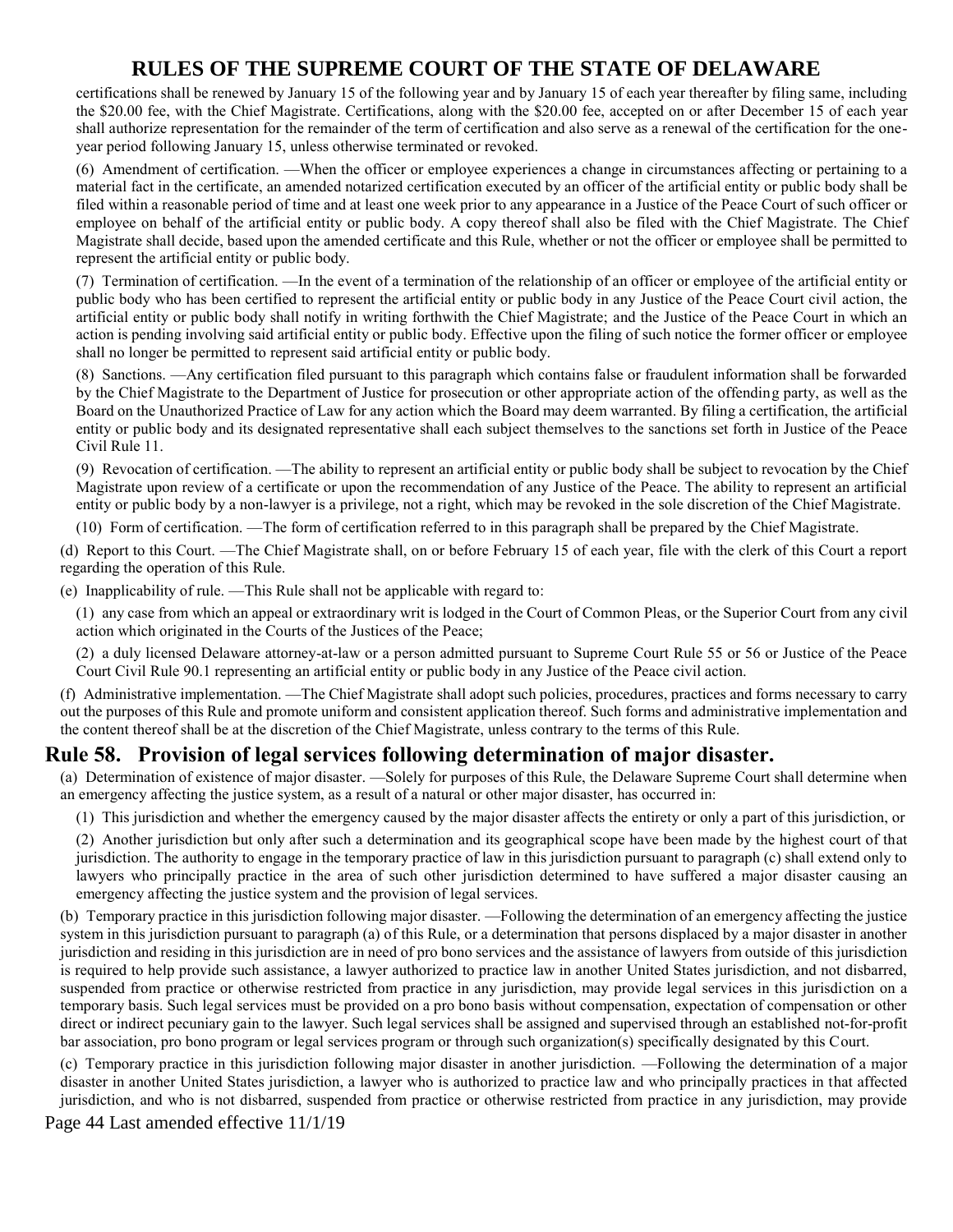legal services in this jurisdiction on a temporary basis. Those legal services must arise out of and be reasonably related to that lawyer's practice of law in the jurisdiction, or area of such other jurisdiction, where the major disaster occurred.

(d) Duration of authority for temporary practice. —The authority to practice law in this jurisdiction granted by paragraph (b) of this Rule shall end when this Court determines that the conditions caused by the major disaster in this jurisdiction have ended except that a lawyer then representing clients in this jurisdiction pursuant to paragraph (b) is authorized to continue the provision of legal services for such time as is reasonably necessary to complete the representation, but the lawyer shall not thereafter accept new clients. The authority to practice law in this jurisdiction granted by paragraph (c) of this Rule shall end 60 days after this Court declares that the conditions caused by the major disaster in the affected jurisdiction have ended.

(e) Court appearances. —The authority granted by this Rule does not include appearances in court except:

(1) Pursuant to that court's pro hac vice admission rule and, if such authority is granted, any fees for such admission shall be waived; or

(2) If this Court, in any determination made under paragraph (a), grants blanket permission to appear in all or designated courts of this jurisdiction to lawyers providing legal services pursuant to paragraph (b). If such an authorization is included, any pro hac vice admission fees shall be waived.

(f) Disciplinary authority and registration requirement. —Lawyers providing legal services in this jurisdiction pursuant to paragraphs (b) or (c) are subject to this Court's disciplinary authority and the Rules of Professional Conduct of this jurisdiction as provided in Rule 8.5 of the Rules of Professional Conduct. Lawyers providing legal services in this jurisdiction under paragraphs (b) or (c) shall, within 30 days from the commencement of the provision of legal services, file a registration statement with the Clerk of this Court. The registration statement shall be in a form prescribed by this Court. Any lawyer who provides legal services pursuant to this Rule, and not exceeding the scope of practice set forth therein, shall not be considered to be engaged in the unauthorized practice of law in this jurisdiction.

(g) Notification to clients. —Lawyers authorized to practice law in another United States jurisdiction who provide legal services pursuant to this Rule shall inform clients in this jurisdiction of the jurisdiction in which they are authorized to practice law, any limits of that authorization, and that they are not authorized to practice law in this jurisdiction except as permitted by this Rule. They shall not state or imply to any person that they are otherwise authorized to practice law in this jurisdiction.

# SUBPART B. BOARD ON PROFESSIONAL RESPONSIBILITY AND OFFICE OF DISCIPLINARY COUNSEL.

### **Rule 61. Professional ethics.**

The Delaware Lawyers' Rules of Professional Conduct, promulgated by order of this Court dated September 12, 1985, and effective October 1, 1985, and, to the extent applicable, the accompanying INTERPRETIVE GUIDELINES, COMMENTS, CODE COMPARISONS, and COMMITTEE COMMENTS, shall govern the conduct of members of the Bar of this State and of attorneys admitted pro hac vice.

### **Rule 62. Board on Professional Responsibility.**

(a) *Appointment and term of office*. —There shall be a Board on Professional Responsibility consisting of such persons as the Court shall from time to time designate by order of appointment, provided however, that at least one-third of the members of the Board shall be public members who live in Delaware and have not attended law school and the remainder shall be members of the Delaware Bar in good standing. Of the members who are members of the Delaware Bar, each of the counties shall be represented on the Board. The members of the Board as heretofore constituted upon the effective date of these Rules shall constitute the Board on Professional Responsibility hereby provided for and shall severally hold office until the expiration of their respective terms and until their successors shall be appointed and, with the approval of the Court, until the conclusion of any matter commenced before the member prior to the expiration of such term. The Court shall from time to time select a Chair, a Vice Chair and other such officers as it deems necessary and appropriate. Each member of the Board shall be appointed for a term of 3 years except that the Court may appoint for shorter terms so as to stagger the terminations. No member shall be appointed for more than 2 consecutive terms. The Rules of the Board are set forth in the Delaware Lawyers' Rules of Disciplinary Procedure.

(b) *The Unauthorized Practice of Law Subcommittee of the Board on Professional Responsibility.* There shall be an Unauthorized Practice of Law Subcommittee of the Board on Professional Responsibility consisting of members of the Board on Professional Responsibility. The Court shall from time to time select a Subcommittee Chair and Vice Chair as it deems necessary and appropriate. The Subcommittee shall sit in panels of 3, consisting of 2 members of the Bar and 1 public member who lives in Delaware and has not attended law school. The Rules of the Subcommittee are set forth in the Rules of the Unauthorized Practice of Law Subcommittee of the Board on Professional Responsibility.

(c) Preliminary Review Committee. —There shall be a Preliminary Review Committee consisting of such persons as the Court shall from time to time designate by order of appointment, provided however, that at least one-third of the members of the Committee shall be public members who live in Delaware and have not attended law school and the remainder shall be members of the Delaware Bar in good

Page 45 Last amended effective 11/1/19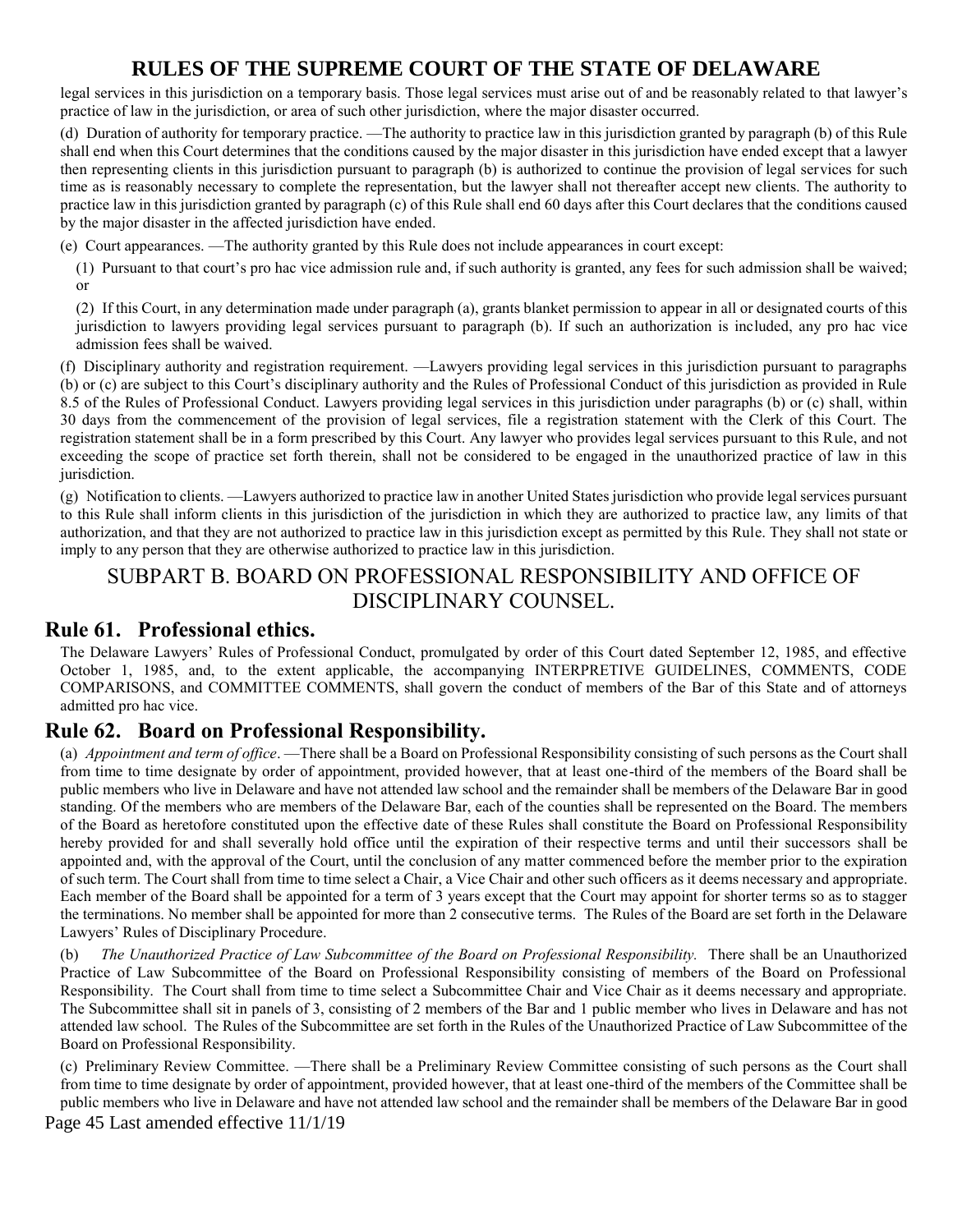standing. Of the members who are members of the Delaware Bar, each of the counties shall be represented on the Preliminary Review Committee. Preliminary Review Committee members shall be appointed by the Court for terms of 3 years, and each shall be subject to all obligations of the members of the Board concerning the confidentiality of the Board's records and proceedings. They shall sit in panels of 3, consisting of 2 members of the Bar and 1 public member who lives in Delaware and has not attended law school. No Preliminary Review Committee member shall serve for more than 6 years. Vacancies on the Preliminary Review Committee shall be filled by the Court.

(d) Rules and hearings. —The Court shall adopt rules for the conduct of hearings and of the Board's other business. Subject to the approval of the Court, the Board shall have power to employ stenographic and other assistance as may from time to time be necessary and proper. Rules of the Board shall have the same force and effect as rules of this Court.

(e) Assessments to fund operating expenses. —Deleted.

#### **Rule 63. No final mandate.**

Decisions of the Court in matters heard by the Board on Professional Responsibility and reviewed by the Court shall be final on issuance, and no mandate shall issue to the Board following the Court's review. However, any party to a lawyer discipline or disability proceeding before the Court may move for a stay, rehearing, reargument, or other relief as would normally be available to the parties in any appellate proceeding before the Court. The provisions of Rule 18 shall govern any such motion.

### **Rule 64. Office of Disciplinary Counsel.**

(a) Appointment. —There shall be an Office of Disciplinary Counsel, consisting of a chief disciplinary counsel, one or more deputy disciplinary counsel, and as necessary or appropriate, one or more special disciplinary counsel. Each such disciplinary counsel shall be an attorney admitted to practice in this State and shall be appointed by the Court. Each such disciplinary counsel shall serve at the pleasure of the Court.

(b) Chief disciplinary counsel. —The attorney appointed by the Court as chief disciplinary counsel shall be the full-time director of the Office of Disciplinary Counsel, and in such capacity shall be responsible for the management and administration of the Office. The chief disciplinary counsel shall prepare budgets, reports, and other proposals as necessary or appropriate for the operation of the Office. The chief disciplinary counsel shall be responsible for liaisons with the Court, the Board on Professional Responsibility, the Unauthorized Practice of Law Subcommittee of the Board on Professional Responsibility, the Lawyers' Fund for Client Protection, the Delaware State Bar Association, the National Organization of Bar Counsel, and other related agencies. The chief disciplinary counsel shall be responsible for the supervision of all other persons serving the Office. The chief disciplinary counsel shall also have such powers and duties as described in subsection (e) below.

(c) Deputy disciplinary counsel. —The attorney or attorneys appointed by the Court as deputy disciplinary counsel shall constitute, with the chief disciplinary counsel, the full-time legal staff of the Office, with such powers and duties as described in subsection (e) below. Deputy disciplinary counsel shall also assist the chief disciplinary counsel with management or administrative tasks, as necessary or appropriate, under the supervision of the chief disciplinary counsel.

(d) Special disciplinary counsel. —The Court may, as necessary or appropriate, appoint on a part-time basis one or more special disciplinary counsel for specific matters which cannot, for whatever reason, be handled by the chief disciplinary counsel or deputy disciplinary counsel. An attorney acting as special disciplinary counsel shall have the powers and duties as described in subsection (e) below and shall be subject to the supervision of the Court.

(e) Powers and duties of disciplinary counsel. —Each disciplinary counsel, as described in this rule, shall have the following general powers and duties, to the extent necessary or appropriate to carry out disciplinary counsel's designated role:

(1) Screen and evaluate all information coming to the attention of the Office relating to conduct by a lawyer and/or the practice of law in the State of Delaware;

(2) Investigate when necessary or appropriate all information coming to the attention of the Office which might be grounds for discipline or other action regarding the practice of law in the State of Delaware;

(3) Make such recommendations as to discipline or other action regarding the practice of law in the State of Delaware to the Court, the Board on Professional Responsibility, the Preliminary Review Committee, the Unauthorized Practice of Law Subcommittee of the Board on Professional Responsibility, the Lawyers' Fund for Client Protection, and any other related agency;

(4) Prosecute cases for disciplinary or other action before the Court, the Board on Professional Responsibility, and the Board on the Unauthorized Practice of Law;

(5) Employ, subject to the budgetary limitations set by the Court, and supervise non-legal staff as necessary or appropriate for the operation of the Office;

(6) Promptly notify the complainant and the respondent of the disposition of each matter;

(7) Notify each jurisdiction in which a lawyer is admitted of any public discipline, reinstatement, transfer to or from disability inactive status, or other official action, as appropriate;

Page 46 Last amended effective 11/1/19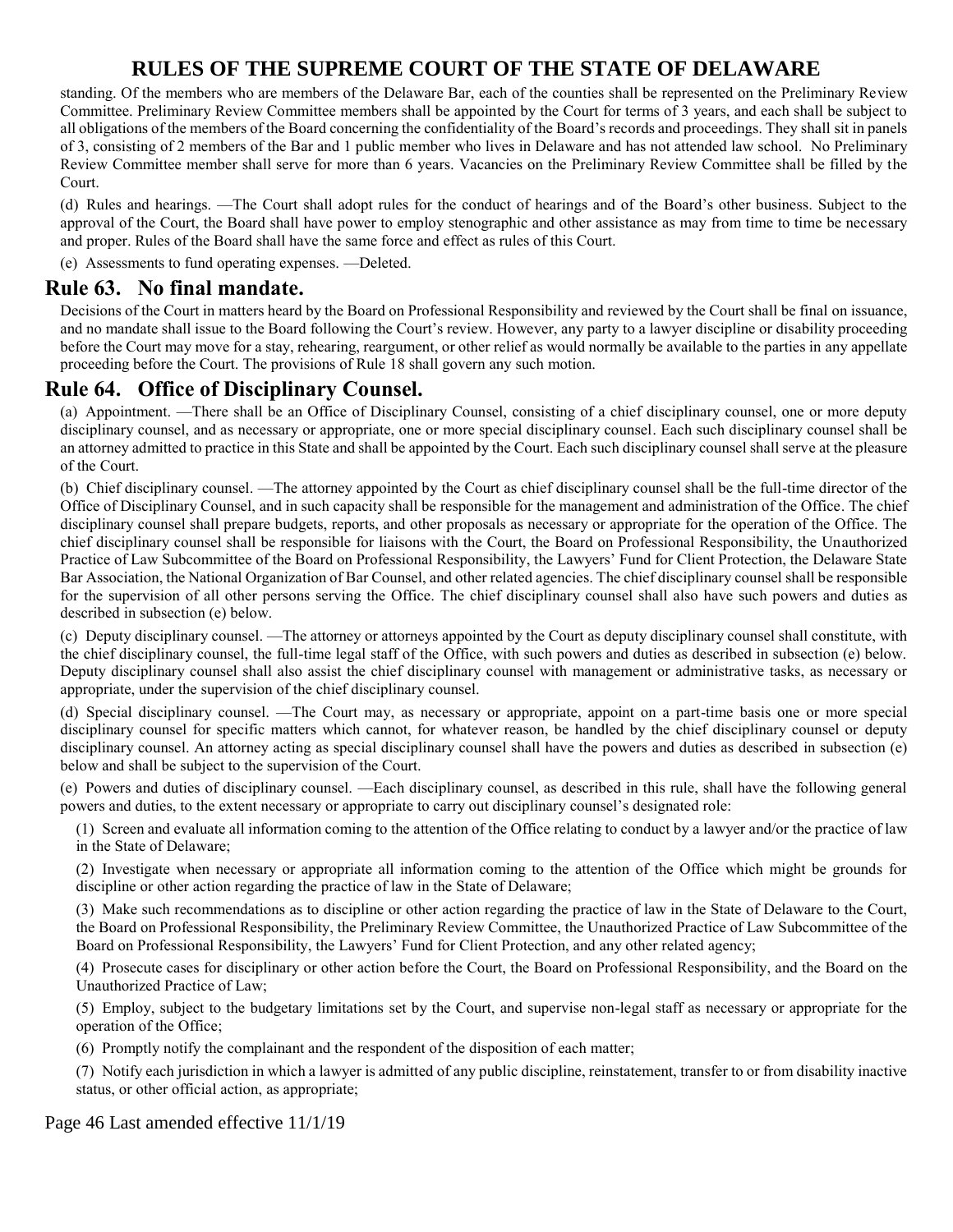(8) When a lawyer is convicted of a serious crime (as defined in the Rules of the Board on Professional Responsibility) in this State, forward a certified copy of the judgment of conviction to the disciplinary agency in each jurisdiction in which the lawyer is admitted;

(9) Maintain permanent records of discipline, disability, and unauthorized practice matters, and compile statistics to aid in the administration of the system; and

(10) Pursuant to directions from the Court, or as necessary or appropriate to the purposes of the regulation of the practice of law in this State, undertake any other tasks or investigations as so required.

(f) Expenses. —The expenses of counsel and staff, administrative costs, and all other expenses relating to disciplinary matters shall be paid in accordance with subsection (g) of this rule. An audit of all funds entrusted to the Board and the Office of Disciplinary Counsel shall be filed with the Court on a yearly basis.

(g) Funding. —The annual expenses of the Office of Disciplinary Counsel shall be paid out of assessments made annually against the active members of the Bar of this Court, and from other such sources as are determined by the Court. As a condition of continuing membership in the Bar of this Court, every active member, except judges disqualified from practicing law, shall pay to the Court an annual assessment as determined by the Court in the Annual Registration Statement pursuant to Supreme Court Rule 69. The assessment is due and payable on March 1 of each year and delinquent if not paid by March 1 of that year.

## **Rule 65. Interest on Lawyer Trust Accounts.**

(a) Committee. —There shall be a Supreme Court Advisory Committee on the Interest on Lawyer Trust Accounts Program (IOLTA). The Committee shall consist of six members appointed by the court for three year, staggered terms, or until such time as their successors shall be appointed, or such other terms as may from time to time be fixed by the Court. The Court shall appoint the Chair and any other officers of the committee. The Court may appoint additional ex officio members of the Committee as it may deem appropriate who shall serve at the pleasure of the court. A justice of the Court may be designated as an ex officio member of the committee.

(b) Function. —It shall be the function and responsibility of the Committee:

(i) To oversee and monitor the operation of the Delaware Interest on Lawyers Trust Accounts Program, as established pursuant to Rule 1.15 of the Delaware Lawyers' Rules of Professional Conduct;

(ii) To offer, solicit, receive and consider comments thereon from members of the Bar, the Bench, the Delaware Bar Foundation and others and, where appropriate, to recommend to the Court changes in the Delaware IOLTA program;

(iii) To consult with and advise the Court from time to time with respect to the IOLTA program;

(iv) To prepare and submit a report to the Court on an annual basis concerning the status of the program and the work of the Committee; and

(v) To undertake such additional assignments and responsibilities in this regard as the Court may direct. Provided, however, that it shall remain the exclusive responsibility of the Delaware Bar Foundation, subject to the supervision and approval of the Court, to hold and to disburse all funds generated by the IOLTA program and periodically to render to the Court an audit of those funds.

(c) Distribution. —All interest transmitted to the Delaware Bar Foundation shall be distributed by that entity for the following purposes:

(i) To improve the administration of justice;

(ii) To provide legal services to the poor; and

(iii) For such other programs for the benefit of the public as are specifically approved by the Supreme Court of the state of Delaware form [from] time to time.

## SUBPART C. OTHER PROVISIONS.

## **Rule 66. Lawyers' Fund for Client Protection.**

(a) Operation and purpose of trust fund. —

(i) Operation. —The trust fund, known as the "Lawyers' Fund for Client Protection" (hereinafter referred to as "the trust fund"), shall be operated and administered in accordance with this rule by 9 trustees, appointed as hereinafter provided. The trustees shall be known as the "Trustees of the Lawyers' Fund for Client Protection."

(ii) Purpose. —The purpose of the trust fund shall be to establish, as far as practicable, the collective responsibility of the profession in respect to losses caused to the public by defalcations of members of the Bar, acting either as attorneys or as fiduciaries (except to the extent to which they are bonded, or to the extent such losses are otherwise covered).

(b) Appointment and compensation of trustees, officers and associate trustees. —

(i) Members. —The trustees shall be appointed by this Court and shall consist of 7 persons who shall be members of the Bar and 2 persons who shall be public members who are not members of the Delaware Bar.

(ii) Terms. —Each of the counties shall be represented on the trust fund. The term of appointment shall be 4 years, provided however that no trustee shall be appointed for more than 2 consecutive terms.

Page 47 Last amended effective 11/1/19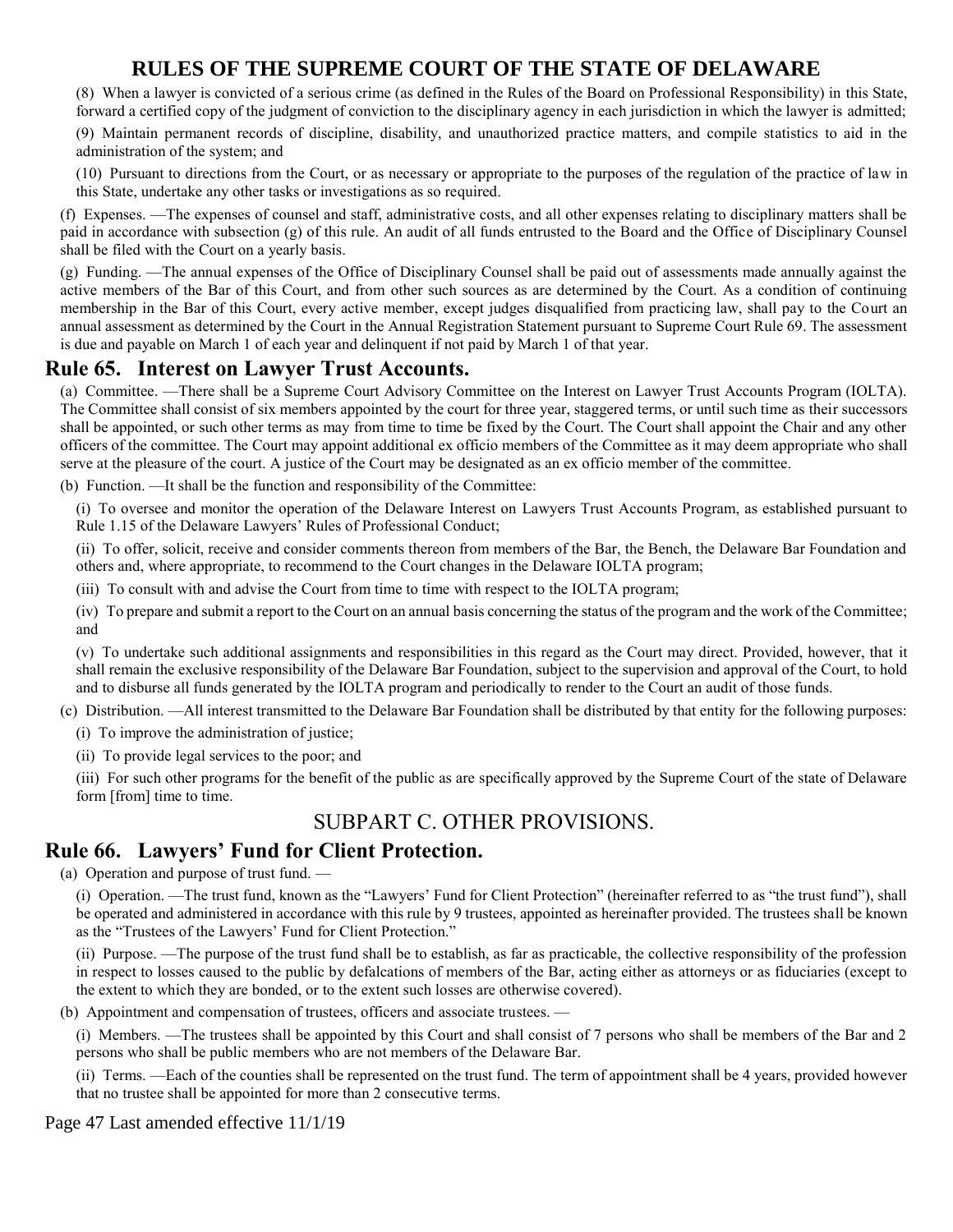(iii) Officers. —The Court shall from time to time select a Chair, a Treasurer, and such other officers as it deems necessary or appropriate.

(iv) Removal. —A trustee may be removed by the Court at any time in its discretion.

(v) Vacancy. —Vacancies shall be filled by appointment by the Court for the unexpired term.

(vi) Expenses only. —The trustees and the associate trustees shall serve without compensation, but shall be entitled to reimbursement from the trust fund, if no other source of funds is available, for their expenses reasonably incurred in performance of their duties as trustees, including transportation costs.

(vii) Associate Trustees. —The Court shall appoint five Associate Trustees to assist the Trustees in performing their duties. The Associate Trustees shall be appointed for a term of four years, unless sooner removed by the Court. There shall be at least one Associate Trustee from each county. Associate Trustees may not vote on any determination or decision by the Trustees.

(c) Powers and duties of Trustees. —

(i) Additional powers. —In addition to the powers granted elsewhere in this rule, the trustees shall have the following powers and duties:

(1) Fund management. —To receive, hold, manage and distribute, pursuant to this rule, the funds raised hereunder, and any other moneys that may be received by the trust fund through voluntary contributions or otherwise.

(2) Pay claims. —To authorize payment of claims in accordance with this rule.

(3) Adopt procedures. —To adopt, with the approval of the Court, regulations for the administration of the trust fund and the procedures for the presentation, consideration, recognition, rejection and payment of claims, and to adopt bylaws for conducting business. A copy of such regulations shall be filed with the Clerk of this Court.

(4) Enforce restitution. —To enforce claims for restitution, arising by subrogation or assignment or otherwise; to advance and pay incidental litigation expenses in those cases deemed by the Trustees to either directly or indirectly affect the purposes of the trust fund and its efficient administration.

(5) Investments. —To invest the trust fund, or any portion thereof, in such investments as they may deem appropriate, and to cause funds to be deposited in any bank, banking institution or federally insured savings and loan association in this State, provided however, that the trustees shall have no obligation to cause the trust fund or any portion thereof to be invested.

(6) Pay assistants. —To employ and compensate consultants, agents, legal counsel and employees.

(7) Delegate powers. —To delegate the power to perform routine acts which may be necessary or desirable for the operation of the trust fund, including the power to authorize disbursements for routine operating expenses of the trust fund, but authorization for payments to be made to reimburse losses caused by defalcations of members of the Bar shall be made only as provided in Rule 66(g).

(8) Suits in trust name. —To sue or be sued in the name of the trust without joining any or all individual trustees.

(9) Other acts. —To perform all other acts necessary or proper for fulfillment of the purposes of the trust fund and its efficient administration.

(10) Compliance powers. —In order to determine compliance with Rule 1.15 of the Delaware Lawyers' Rules of Professional Conduct and its guidelines: (a) To require each member of the Bar of this Court to submit to the trustees such financial and accounting data or similar information as may be prescribed from time to time by the Court; (b) to conduct selected examinations of books and records required by the Court to be kept by members of the Bar, such examinations to be conducted in accordance with the rules and regulations approved by the Court; and (c) to report to the Office of Disciplinary Counsel any member of the Bar found to be in noncompliance with Rule 1.15 of the Delaware Lawyers' Rules of Professional Conduct or any failure by any member of the Bar to furnish required data or information.

(11) Delegate powers to associate trustees. —To delegate to associate trustees such duties and functions as the trustees may prescribe.

(ii) Report to Court. —At least once each year, and at such additional times as the Court may order, the trustees shall file with this Court a written report.

(d) Meetings and quorum. —

(i) Meetings. —Meetings of the trustees shall be held at the call of the Chair or a majority of the trustees, and shall be held at least once each year, upon reasonable notice.

(ii) Quorum. —Five trustees shall constitute a quorum. A majority of the trustees present at a duly constituted meeting may exercise any powers held by the trustees, except to the extent that this rule provides otherwise.

(e) Bar assessments. —The trust fund shall be funded from assessments made annually against active members of the Bar of this Court. As a condition of continuing active membership in the Bar of this Court, every active member, except judges disqualified from practicing

Page 48 Last amended effective 11/1/19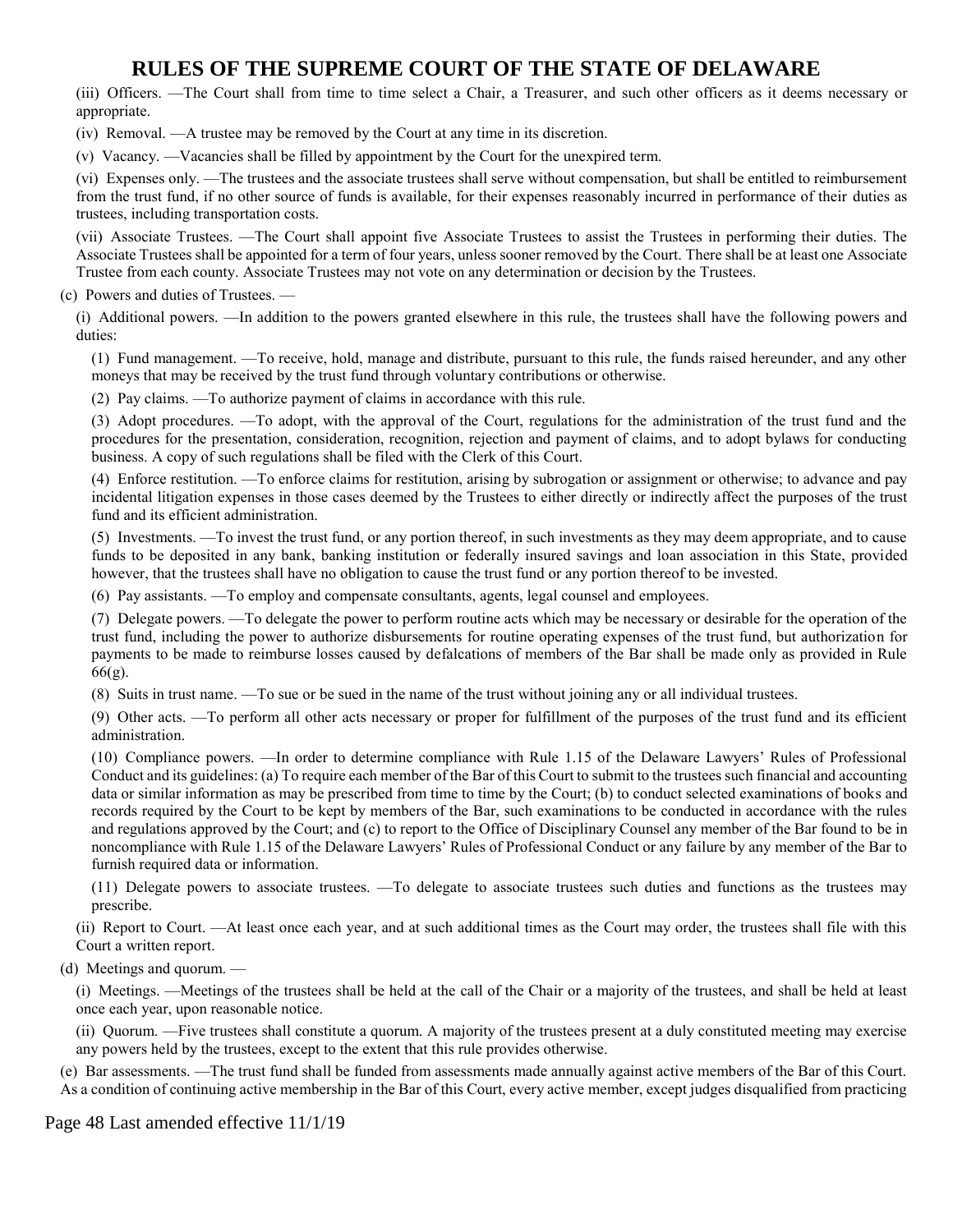law, shall pay to the Court an annual assessment as determined by the Court in the Annual Registration Statement pursuant to Supreme Court Rule 69. The assessment is due and payable on February 1 of each year and delinquent if not paid by March 1 of that year.

(f) Treasurer's duties. —

(i) Maintain fund. —The trust fund shall be maintained by the Treasurer in a separate account.

(ii) Disbursements. —The Treasurer shall disburse moneys from the trust fund only upon the action of the trustees pursuant to this rule.

(iii) Surety. —The Treasurer shall file a bond annually with the trustees for the proper execution of the duties of the office of Treasurer of the trust fund, with such surety as may be approved by the trustees and in such amount from time to time as may be fixed by the trustees.

(g) Claims. —

(i) Determination of merits. —The trustees are invested with the power, which they shall exercise at their sole discretion, to determine whether a claim merits reimbursement from the trust fund, and, if so, the amount of such reimbursement, the time, place and manner of its payment, the conditions upon which payment shall be made, and the order in which payments shall be made. The trustees' powers under this rule may be exercised only by the affirmative vote of at least 5 trustees.

(ii) Rights in fund. —No claimant or other person, or organization, has any right in the trust fund as beneficiary or otherwise.

(iii) Exercise of discretion. —In exercising their discretion, the trustees may consider, together with such other factors as they deem appropriate, the following:

(1) Funds available. —The amounts available and likely to become available to the trust fund for payment of claims.

(2) Contingent claims. —The size and number of claims which are likely to be presented in the future.

(3) Total losses. —The total amount of losses caused by defalcations of any one attorney or associated groups of attorneys.

(4) Unreimbursed amounts. —The unreimbursed amounts of claims recognized by the trustees in the past as meriting reimbursement, but for which reimbursement has not been made in the total amount of the loss sustained.

(5) Relative loss. —The amount of the claimant's loss as compared with the amount of the losses sustained by others who may merit reimbursement from the trust fund.

(6) Hardship. —The degree of hardship the claimant has suffered by the loss.

(7) Contributory negligence. —Any negligence of the claimant which may have contributed to the loss.

(iv) Conditions of payment. —In addition to other conditions and requirements the trustees may require each claimant, as a condition of payment, to execute such instruments, to take such action and to enter such agreements as the trustees may desire, including assignments, subrogation agreements, trust agreements and promises to cooperate with the trustees in making and prosecuting claims or charges against any person.

(v) Claims barred. —No claim shall be recognized which is based upon a defalcation which occurred prior to January 1, 1967.

(vi) Investigative assistance. —The trustees may request individual lawyers, bar associations and other organizations of lawyers to assist the trustees in the investigation of claims.

(h) Powers of the Supreme Court; audits. —

(i) Complete control of trust. —This Court may amend, modify or repeal this rule at any time without prior notice, and may provide for the dissolution and winding up of the affairs of the trust.

(ii) Audit trust. —This Court may at any time arrange for an audit to be made of the accounts of the trust fund by state or private auditors or may at any time direct the trustees to cause such an audit to be made. The cost of any such audit shall be paid by the trust fund.

(iii) Advise trustees. —The trustees may apply to this Court for interpretation of this rule, and for advice as to their powers and as to the proper administration of the trust. Any final order issued by this Court in response to any such application shall finally bind and determine all rights with respect to the matters covered therein.

(iv) Distribution upon dissolution. —Upon the dissolution of the trust, the trust assets shall be distributed by this Court either to the Treasury of the State of Delaware or to any organization or organizations designated by this Court, contributions to which are deductible under § 170 of the Internal Revenue Code of 1954.

### **Rule 67. Professional Organizations.**

(a) Rights and restrictions of Professional Organizations. —Attorneys may form (i) professional service corporations for the practice of law under The Delaware Professional Service Corporation Act (8 Del. C., ch. 6), as amended from time to time and any successor statute thereto (the "Delaware Professional Service Corporation Act"), (ii) general partnerships, including limited liability partnerships, for the practice of law under the Delaware Revised Uniform Partnership Act (6 Del. C., ch. 15), as amended from time to time and any successor

Page 49 Last amended effective 11/1/19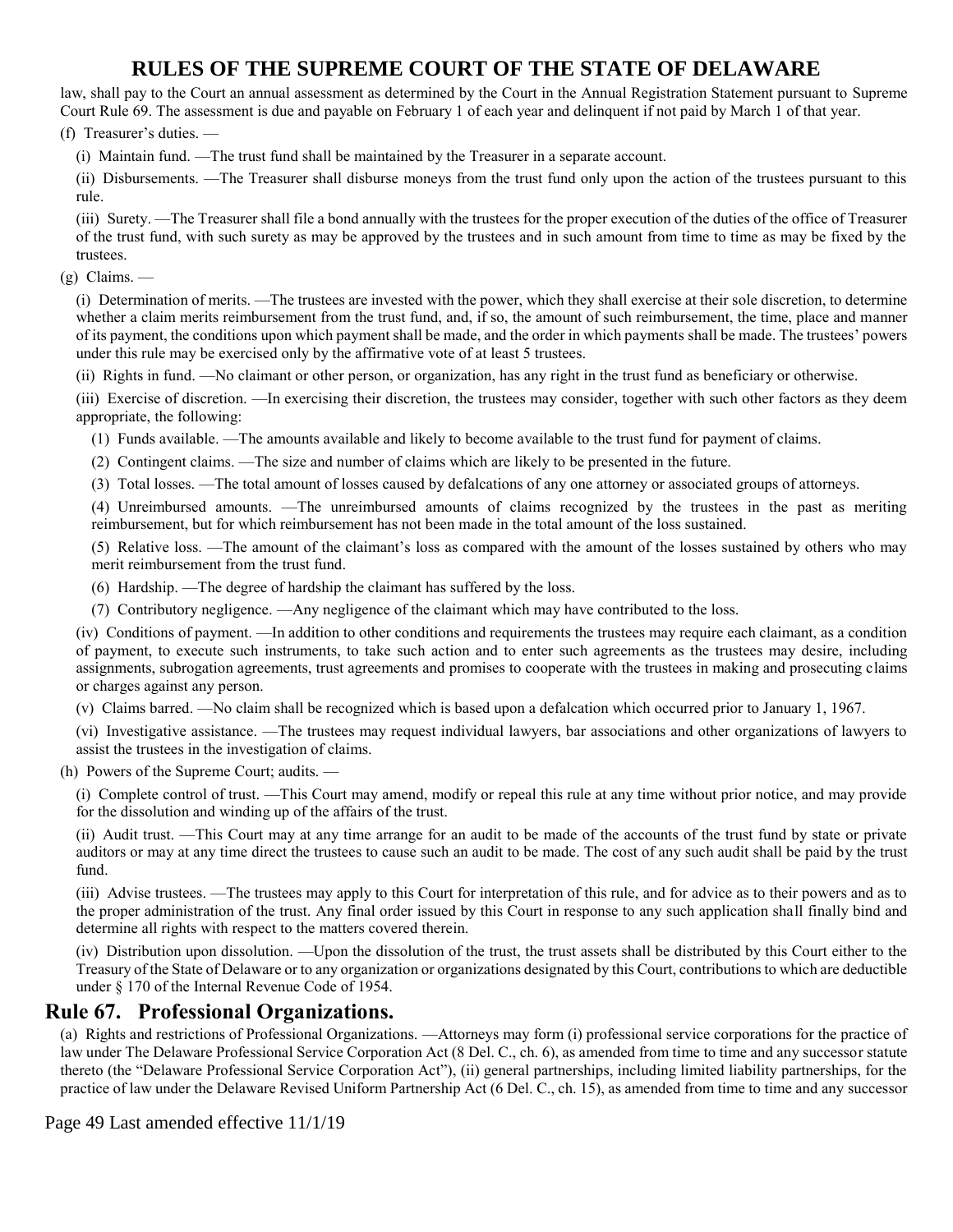statute thereto (the "Delaware Uniform Partnership Law"), (iii) limited partnerships, including limited liability limited partnerships, for the practice of law under the Delaware Revised Uniform Limited Partnership Act (6 Del. C., ch. 17), as amended from time to time and any successor statute thereto (the "Delaware Revised Uniform Limited Partnership Act"), and (iv) limited liability companies for the practice of law under the Delaware Limited Liability Company Act (6 Del. C., ch. 18), as amended from time to time and any successor statute thereto (the "Delaware Limited Liability Company Act"). If any attorneys in such professional service corporations, general partnerships, limited liability partnerships, limited partnerships, limited liability limited partnerships and limited liability companies practice law in Delaware, then such professional service corporations, general partnerships, limited liability partnerships, limited partnerships, limited liability limited partnerships and limited liability companies ("Domestic Professional Organizations") shall be operated in accordance with the provisions of this Rule. Attorneys may practice law in Delaware in a similar professional organization formed pursuant to the laws of a jurisdiction other than Delaware ("Foreign Professional Organization" and, together with Domestic Professional Organization, "Professional Organization"), and the laws of such other jurisdiction shall govern its (i) organization, (ii) internal affairs and (iii) the liabilities of its shareholders, partners or members (defined collectively as "members"), provided that such Foreign Professional Organization is operated in accordance with the applicable provisions of this Rule, including the financial responsibility requirements of subsection (h) of this Rule. Whether or not the provisions of this Rule are set forth in the organizational documents of a Foreign Professional Organization, they are applicable and binding by operation of this Rule. If no attorneys in a professional service corporation, general partnership, limited liability partnership, limited partnership, limited liability limited partnership or limited liability company practice law in Delaware, then this Rule is not applicable to such attorneys or to such professional service corporation, general partnership, limited liability partnership, limited partnership, limited liability limited parnership or limited liability company.

(b) Name of Professional Organization. —The name of a Professional Organization operating in accordance with this Rule shall always meet the ethical standards for the names of law firms established by The Delaware Lawyers' Rules of Professional Conduct.

(c) Powers and governance of Professional Organizations. —A Domestic Professional Organization may exercise the powers and privileges conferred upon it by the laws of Delaware only in furtherance of and subject to its purposes which shall be limited to conducting the practice of law as permitted by The Delaware Lawyers' Rules of Professional Conduct and these rules. Except as expressly provided herein, Domestic Professional Organizations, including the liability of shareholders, partners and members for the debts and obligations of Domestic Professional Organizations, shall be subject to and governed by The Delaware Professional Service Corporation Act, the Delaware Uniform Partnership Law, the Delaware Revised Uniform Limited Partnership Act or the Delaware Limited Liability Company Act, as the case may be; provided, however, persons who do not meet the qualifications of Bar membership set forth in subsection (d) of this rule shall not exercise any authority whatsoever over professional matters.

(d) Bar membership. —All shareholders, partners and members of, and all attorneys employed by, a Professional Organization who practice law in Delaware shall be members of the Bar of this Court. All attorneys employed by a Foreign Professional Organization for the practice of law outside of Delaware, and all shareholders, partners or members of such a Foreign Professional Organization who are not members of the Bar of this Court, shall be admitted to practice in the highest court of a state other than Delaware or territory of the United States or the District of Columbia or licensed to practice law under the laws of another jurisdiction other than a state or territory of the United States or the District of Columbia.

(e) Successor ownership. —Upon the death, ineligibility, removal, withdrawal or resignation of a shareholder, partner or member of a Domestic Professional Organization, such person or the estate of such person shall dispose of all of his or her shares or interests in the Domestic Professional Organization forthwith, either to the Domestic Professional Organization or to any person having the qualifications described in subsection (d).

(f) Filing requirements. —If not already filed, a Professional Organization shall file with the Clerk of the Court within 30 days of the date this Rule becomes applicable to such Professional Organization a certified copy of the original certificate of incorporation, statement of qualification as a limited liability partnership or limited liability limited partnership, certificate of formation or similar document, as the case may be, and all amendments thereto and restatements or renewals thereof. After the initial filing of such organizational documents with the Clerk of the Court, the Professional Organization shall also file with the Clerk of the Court within 30 days of the date of their filing with the Secretary of State of the State of Delaware all amendments, restatements or renewals of such organizational documents. At the time of the initial filing of such organizational documents with the Clerk of the Court, the Professional Organization shall file with the Clerk of the Court a list of all shareholders, partners or members of and attorneys employed by the Professional Organization. At the time of the annual registration of members of the Bar pursuant to Rule 69, the Professional Organization shall file an updated list of shareholders, partners or members of and attorneys employed by the Professional Organization. A Professional Organization shall not be required to file an updated list of shareholders, partners or members of and attorneys employed by the Professional Organization at any time other than at the times specified in the immediately preceding two sentences. If a professional service corporation operating in accordance with this Rule files a certificate of dissolution with the Secretary of State of the State of Delaware, a certified copy of such certificate of dissolution shall be filed with the Clerk of the Court within 30 days of its effective date. If a limited liability partnership or limited liability limited partnership operating in accordance with this Rule files a statement of cancellation of statement of qualification with the Secretary of State of the State of Delaware, a certified copy of such statement of cancellation of statement of qualification shall be filed with the Clerk of the Court within 30 days of its effective date. If a limited partnership or limited liability company operating in

Page 50 Last amended effective 11/1/19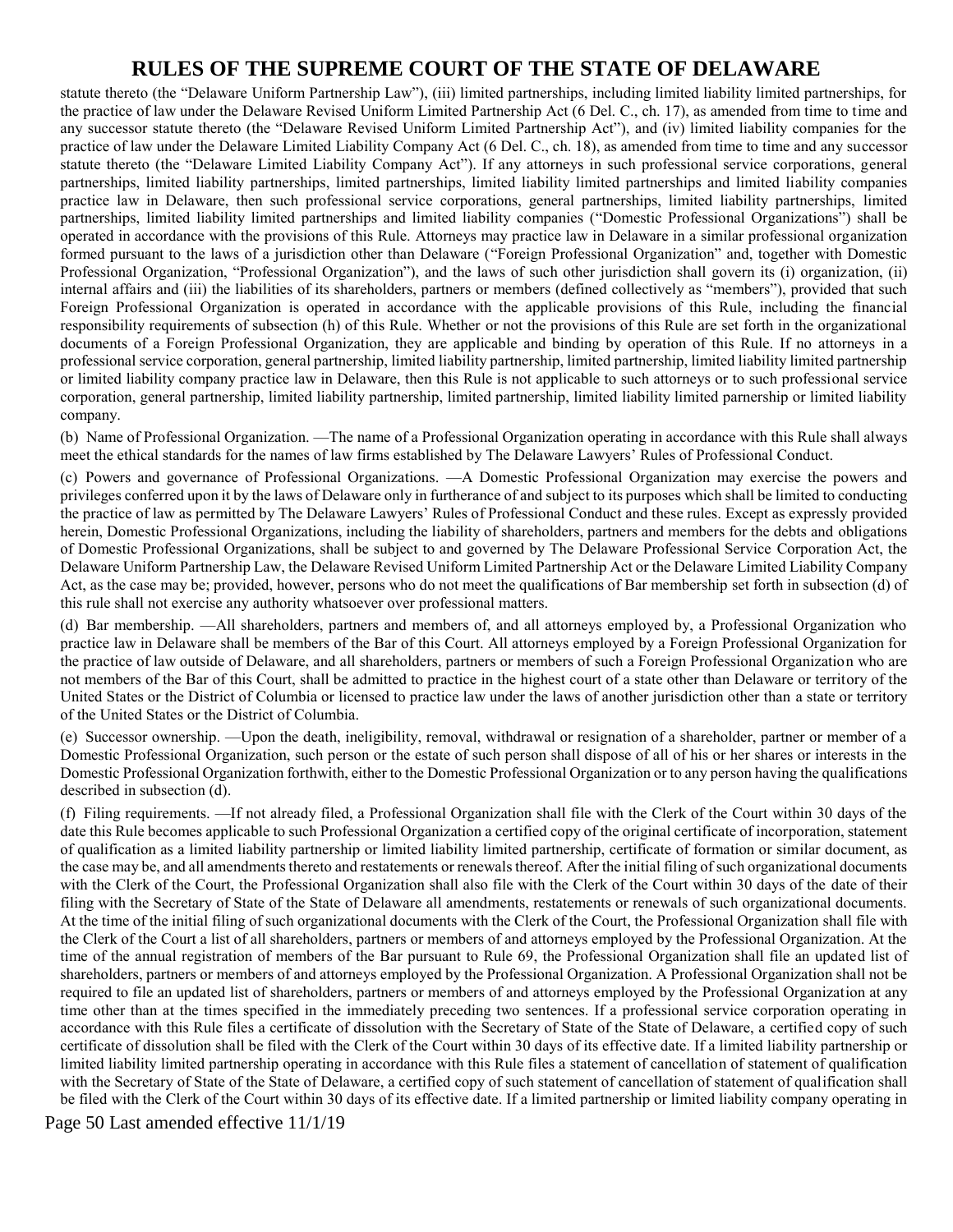accordance with this Rule files a certificate of cancellation with the Secretary of State of the State of Delaware, a certified copy of such certificate of cancellation shall be filed with the Clerk of the Court within 30 days of its effective date. If a Foreign Professional Organization files a similar document in the jurisdiction of its formation or organization, as the case may be, a certified copy thereof shall be filed with the Clerk of the Court within 30 days of its effective date.

(g) Standards of professional conduct for Professional Organizations, individual shareholders, partners and members and other attorneys. —A Professional Organization shall do nothing which, if done by an attorney employed by it, would violate the standards of professional conduct established for the attorney by the Court. A Professional Organization and its shareholders, partners or members and other attorneys employed by a Professional Organization who practice law in Delaware shall at all times comply with the standards of professional conduct established by The Delaware Lawyers' Rules of Professional Conduct and the provisions of these rules. Any attorney who practices law in Delaware and who, by act or omission undertaken on behalf of a Professional Organization, causes the Professional Organization to act or fail to act in any way that violates the standards or rules of this Court shall subject to disciplinary action.

#### (h) Financial responsibility. —

(i) Individual liability. —Each shareholder, partner or member of a Professional Organization shall be liable to the extent provided by law for his or her own negligence, wrongful acts or misconduct in rendering legal services ("Acts").

(ii) Joint and several liability. —Each shareholder, partner or member of a Professional Organization shall be jointly and severally liable for any liability of the Professional Organization based upon a claim arising from Acts by shareholders, partners or members of and other persons employed or otherwise retained by the Professional Organization in the rendering of legal services while such person was a shareholder, partner or member of the Professional Organization, in an amount not to exceed the aggregate of both of the following:

(1) The per claim amount of adequate professional liability insurance applicable to the Professional Organization under clause (iv) of this subsection (h), but only to the extent that (1) the Professional Organization fails to have the professional liability insurance or other form of adequate financial responsibility required by this Rule or (2) such claim was of a kind not covered by the professional liability insurance or other form of adequate financial responsibility; and

(2) The deductible or retention amount of the professional liability insurance applicable to the claim;

provided, however, that such liability in any one year shall be limited to the amount of insurance contemplated by clause  $(iv)(B)$  of this subsection (h). The joint and several liability of the shareholder, partner or member of the Professional Organization shall be reduced to the extent that the liability has been satisfied by the assets of the Professional Organization.

(iii) Limitation. —Notwithstanding the foregoing, if a Professional Organization maintains adequate professional liability insurance or other form of adequate financial responsibility for any liability arising from Acts by shareholders, partners or members of and attorneys and other persons employed or otherwise retained by the Professional Organization, the shareholders, partners or members of the Professional Organization shall not be responsible for any such liability, except as may be otherwise required by the laws establishing such Professional Organization, as provided in clause (i) of this subsection (h) and as provided in clause (ii)(A)(2) of this subsection (h) (subject to the proviso contained clause (ii) of this subsection (h)).

(iv) Professional liability insurance. —"Adequate professional liability insurance" means one or more policies of attorneys' professional liability insurance that insure the Professional Organization and that cover the Acts giving rise to such liability in the following amounts:

(1) subject to (B) below, coverage in an amount for each claim, in excess of any deductible or retention amount, of at least the greater of (x)  $$1,000,000$  or (y) the product obtained by multiplying  $$100,000$  by the number of attorneys practicing law in Delaware with the Professional Organization, but, in any event,

(2) the maximum coverage in an amount for all claims during the policy year, in excess of any deductible or retention amount, need not exceed the greater of (x) \$2,000,000 or (y) the product obtained by multiplying \$200,000 by the number of attorneys practicing law in Delaware with the Professional Organization.

(v) Security other than insurance. —"Other form of adequate financial responsibility" means funds, in an amount not less than the amount of professional liability insurance applicable to a Professional Organization under clause (iv) of this subsection (h) for all claims during the calendar year, available to satisfy any liability of the Professional Organization arising from Acts by shareholders, partners or members of or attorneys employed or other persons employed or otherwise retained by the Professional Organization. The funds shall be available in the form of a deposit in trust in a Delaware trust company of cash, bank certificate of deposit or United States Treasury obligation, a bank letter of credit or a surety or insurance company bond.

(vi) Insurance or financial responsibility. —

(1) If, in any proceeding, compliance by a Professional Organization with the requirements of clauses (iv) or (v) of this subsection (h) is disputed, (1) that issue shall be determined by the court, and (2) the burden of proof of compliance shall be on the person who claims the limitation of liability of this Rule.

(2) If a Professional Organization is in compliance with the requirements of clauses (iv) or (v) of this subsection (h), the

Page 51 Last amended effective 11/1/19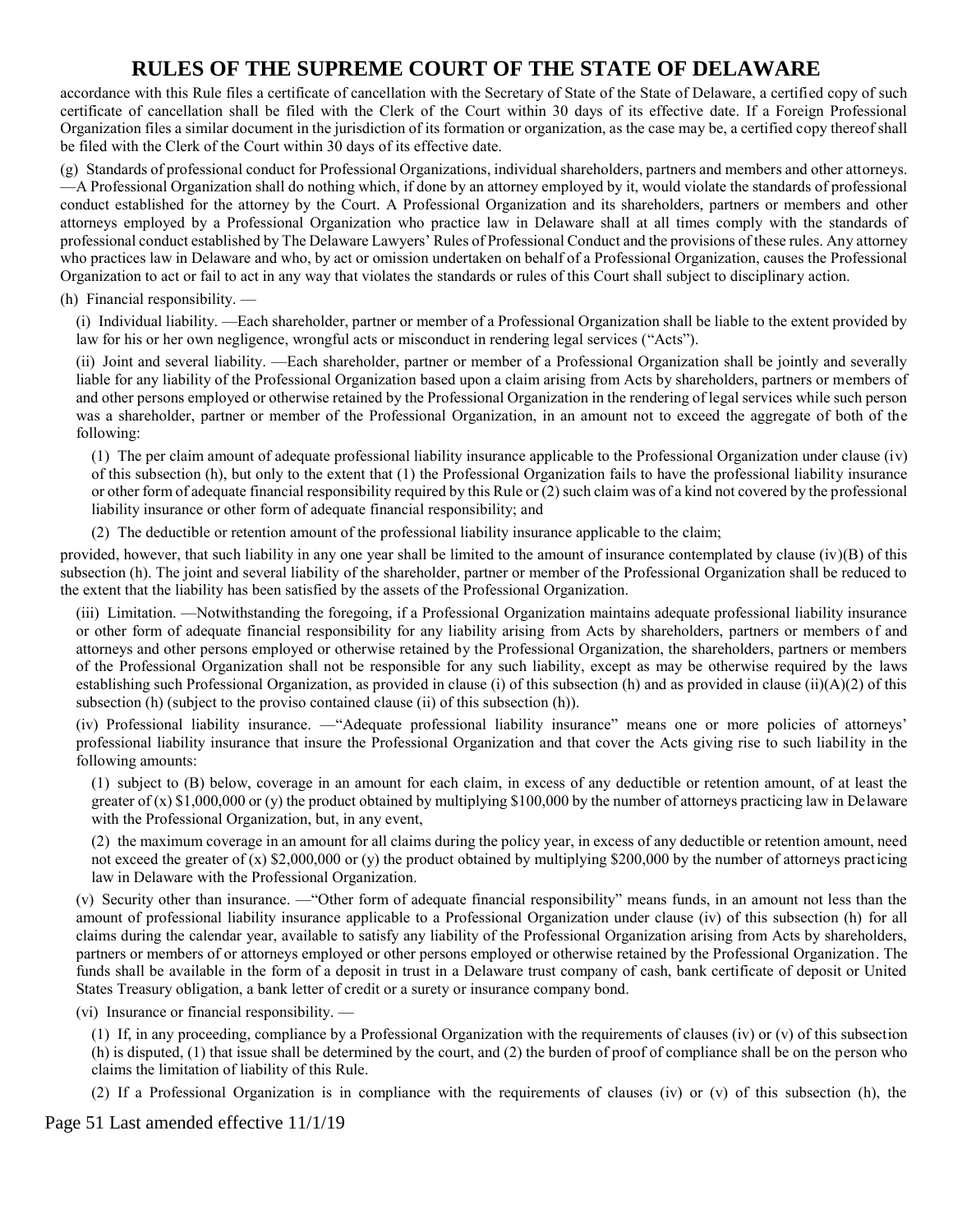requirements of clauses (iv) or (v) of this subsection (h) shall not be admissible or in any way be made known to a jury in determining an issue of liability for an extent of the debt or obligation or damages in question.

(3) Notwithstanding the pendency of other claims against a Professional Organization, the Professional Organization is in compliance with subsection (h) if:

(I) At the time a claim arising out of the kind of negligence, wrongful acts or misconduct for which liability is limited by this subsection (h) is asserted through service of a complaint or comparable pleading in a judicial or administrative proceeding, the Professional Organization has in effect insurance, in the amount set forth in clause (iv) of this subsection (h) that is applicable to (A) claims made as of the date such claim is asserted or (B) events occurring on the date of the conduct giving rise to such claim; or

(II) Within 30 days after the day such a claim is asserted as described in (1) above, the Professional Organization has designated and segregated funds in the amount set forth in clause (v) of this subsection (h).

(4) Notwithstanding any other provision of this Rule, if a Professional Organization is otherwise in compliance with the terms of this subsection (h) at the time that a bankruptcy or other insolvency proceeding is commenced with respect to the Professional Organization, it shall be deemed to be in compliance with subsection (h) during the pendency of the proceeding. A Professional Organization which has been the subject of such a proceeding and which conducts business after the proceeding has ended must thereafter comply with clauses (iv) or (v) of this subsection (h) in order to thereafter obtain the limitations on liability afforded by this Rule.

(i) No effects on rights, duties and privileges. —Except as expressly provided herein, nothing in this rule shall be deemed to modify or in any manner change the law relative to rights, privileges and duties of attorneys or clients or the law applicable to the professional relationship.

#### **Rule 68. Appointment of counsel for State officers and employees.**

(a) Petitions for appointment. —A public officer or employee of the State named as a defendant in a civil or criminal action brought in a court of the State of Delaware or in the United States District Court for the District of Delaware for acts arising out of the public officer's or employee's employment by the State may petition for appointment of counsel; provided, however, that a complaint filed in the Court on the Judiciary shall not be deemed a "civil or criminal action brought in a court of the State of Delaware" unless and until the Chief Justice shall have referred the complaint to a Panel for review and investigation.

(b) Filing of petitions. —

(1) State proceeding. —Except as provided in subparagraph (2), a petition for appointment of counsel shall be made to the court in which the action against a public officer or employee is originally brought.

(2) Federal proceeding. —Where a public officer or employee is defendant in an action brought in the United States District Court for the District of Delaware, the petitioner may petition that Court for appointment of counsel. That Court may refer said petition to the President Judge of the Superior Court for appropriate action in accordance with applicable state law.

(3) Service. —A copy of the petition for appointment of counsel shall be served by the petitioner upon the Department of Justice.  $(c)$  Time. —

(1) Filing of petition. —Petitions shall be filed within 10 days after service of the complaint and summons, cross-claim or counterclaim in a civil action, or arrest or service of summons in a criminal action, unless otherwise enlarged by the court for good cause shown.

(2) Actions in State courts. —A court receiving a petition for representation in an action in a court of the State shall promptly rule on it. The time required for a court to rule on a petition for representation shall be excluded from the time for filing of responsive pleadings, motions, or arraignment.

(3) Actions in federal court. —A court receiving a petition for representation in an action in a court of the United States pursuant to (b)(2) above shall rule on the petition as promptly as possible.

(d) Hearings. —A court in which a petition has been filed, on motion of the petitioner, the Department of Justice or the public defender, or at the court's own initiative, may order the record supplemented at a hearing or otherwise.

(e) Costs and attorneys' fees. —

(1) Fees. —Private counsel appointed under this rule shall be compensated for their services at a rate which is ordinary and usual in comparable cases in this jurisdiction and which is in accord with the applicable principles of Rule 1.5 of the Delaware Lawyers' Rules of Professional Conduct. Whenever appointed counsel prosecutes compulsory or permissive counterclaims or cross-claims, counsel shall obtain the express consent of counsel's client to do so and said counsel shall apportion counsel's fees for such counterclaims or cross-claims. The public officer or employee whom said counsel represents shall be responsible for such apportioned fees and expenses unless the appointing court, for good cause shown, shall otherwise order.

(2) Costs. —Private counsel appointed under this rule shall be reimbursed for costs incurred in representing a state officer or employee at a rate which is ordinary and usual in comparable cases in the jurisdiction. Such counsel, however, shall petition the appointing court

Page 52 Last amended effective 11/1/19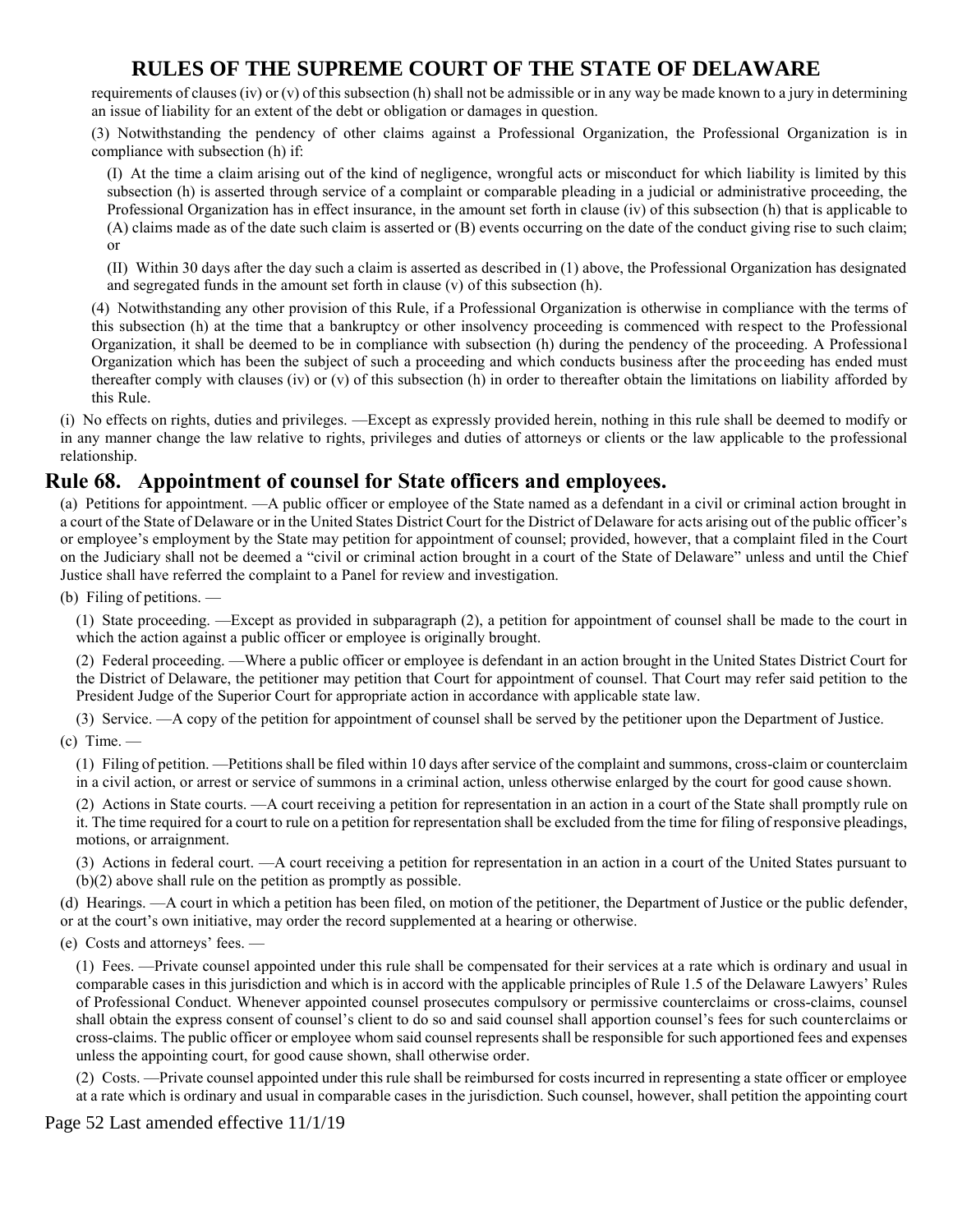in advance for authorization to incur costs or charges for transcripts, interpreters, investigators, expert witnesses and for other costs of extraordinary amount or for unusual services connected with the litigation.

(3) Payment. —Private counsel entitled to compensation or reimbursement under this rule shall apply to the appointing court for payment at the conclusion of the litigation except, upon a showing of sufficient need, the application may be made at any time during the pendency of the litigation. The Superior Court may consult with the presiding judge in cases encompassed by  $(b)(2)$  above.

(f) Conflict of interest. —Whenever the Department of Justice certifies to the appointing court that a conflict of interest exists, or may exist because of the appointment of a Department of Justice attorney, as a result of any statute or disciplinary rule under the Delaware Lawyers' Rules of Professional Conduct, the court may appoint an attorney from the private bar, if the court is satisfied that such conflict exists or may exist.

# **Rule 69. Categories of Bar membership and annual registration.**

(a) Categories of membership. —There shall be five categories of members of the Bar of this Court: (i) active, (ii) inactive, (iii) judicial, (iv) retired, and (v) emeritus.

(b) Registration and assessments. —

(i) On or before March 1, all active, inactive and emeritus members, including newly admitted members who were admitted before February 1 of each year, are required to file a registration statement and pay a fee as set by the Delaware Supreme Court. A reminder notice will be sent by email before the registration period. Every attorney must update their attorney profile with all current contact information including email address. If an attorney has not received the reminder notice by the first week in January, please contact the Clerk's office immediately. Late fees will apply to late payments regardless of lack of notice from the Clerk's office.

(ii) Active assessment. — Active members shall pay a registration assessment as determined by the Delaware Supreme Court and shall pay such assessments as shall be made under Supreme Court Rule 66(e), Supreme Court Rule 64(g), Delaware Rules for Mandatory Continuing Legal Education Rule 3(E)(6) and Supreme Court Rule 74.

(iii) Inactive assessment. — Inactive members shall pay an annual registration assessment and an annual application assessment as determined by the Delaware Supreme Court but shall pay no other assessments.

(c) Active members. —All members of the Bar who are not inactive, judicial, retired or emeritus members are active members.

(d) Inactive members. —

(i) *Application*. —A member of the Bar who is not engaged in the practice of law in Delaware or who limits that member's practice of law in Delaware to uncompensated services to clients of one or more of Delaware Volunteer Legal Services, Inc., Community Legal Aid Society, Inc., the Non-profit Pro Bono Committee of the Delaware State Bar Association, the United States District Court for the District of Delaware's Federal Civil Panel, Delaware Council on Crime and Justice, Inc., the Office of Child Advocate, the Office of the Public Defender, the Department of Justice, and the United States Attorney's Office may, upon application to the Clerk of the Court, become an inactive member. Upon compliance with paragraph (b)(ii) of this Rule and Rule 4(F) of the Delaware Rules for Mandatory Continuing Legal Education, an inactive member may become an active member.

(ii) *Assessment exemption*. —Whenever a member is classified as inactive, the Clerk of the Court shall notify the Lawyers' Fund for Client Protection, the Office of Disciplinary Counsel, and the Commission on Mandatory Continuing Legal Education and that member shall be exempt automatically from the assessments described in Rule 64(g), Rule 66(e), Delaware Rules for Mandatory Continuing Legal Education Rule 3(E)(6)) and Supreme Court Rule 74.

(e) Judicial members. —Judicial members are those judges, commissioners, and masters who are disqualified from the practice of law and those retired judges who do not practice law.

(f) Retired members. —

(i) Limitations and duties. —A member of the Bar who is not engaged in the practice of law in Delaware may, upon application to the Clerk of the Court, be granted a certificate of retirement and, so long as the member does not practice law in Delaware other than as provided herein, shall not thereafter be required to comply with this Rule. A retired member may not become an active or inactive member without (1) demonstrating, to the Court's satisfaction, the moral qualifications, competency and learning in the law required for admission to practice and (2) compliance with subsection (b) of this Rule. The Court may refer any retired member seeking to resume active status to the Board of Bar Examiners for determination of suitability to resume active status. Retired members may engage in uncompensated services to clients of one or more of Delaware Volunteer Legal Services, Inc., Community Legal Aid Society, Inc., the Non-profit Pro Bono Committee of the Delaware State Bar Association, the United States District Court for the District of Delaware's Federal Civil Panel, Delaware Council on Crime and Justice, Inc., the Office of the Child Advocate, the Office of the Public Defender, the Department of Justice and the United States Attorney's Office.

(ii) Exemption from assessment. —Whenever a certificate of retirement is issued, the Clerk of the Court shall notify the Lawyers' Fund for Client Protection, the Office of Disciplinary Counsel, and the Commission on Mandatory Continuing Legal Education. A retired member shall be exempt from the assessments set forth in Rule 64(g), Rule 66(e) and Delaware Rules for Mandatory Continuing Legal Education Rule 3(E)(6).

Page 53 Last amended effective 11/1/19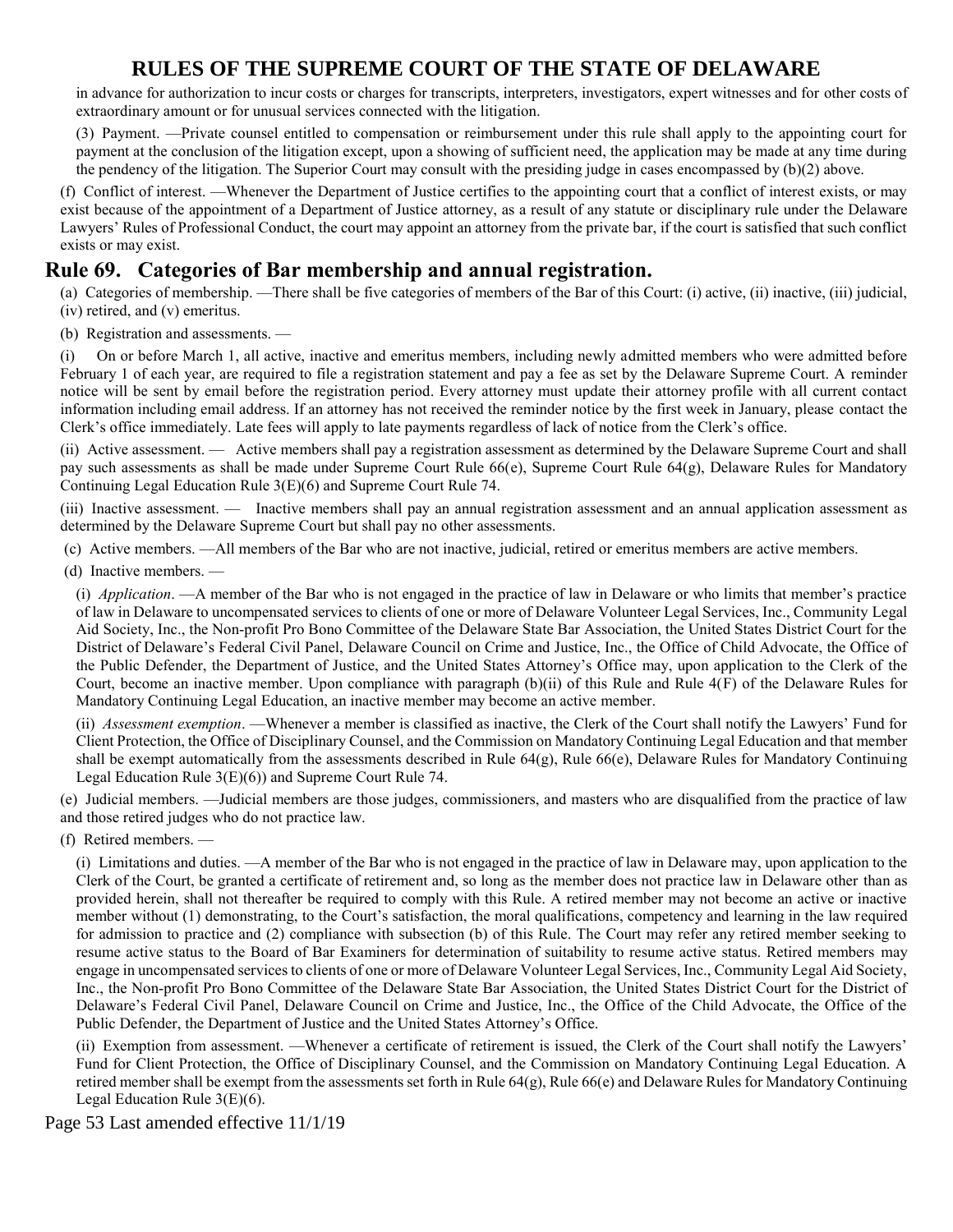#### (g) Emeritus members. —

(i) An emeritus member shall be at least sixty-five (65) years of age, unless waiver thereof is granted by the Supreme Court.

(ii) A Delaware attorney applying to the Court for emeritus member status must be in good standing at the time of the application for emeritus member status.

(iii) An active attorney must apply to the Court in writing for emeritus member status.

(iv) Except for special assignments pursuant to Court order, emeritus members may represent only non-profit entities, including, inter alia, Internal Revenue Code §  $501(c)(3)$  entities, religious organizations, educational and governmental institutions as well as clients that inactive members of the Bar may represent pursuant to the existing Rules of the Supreme Court. Emeritus members may not represent individuals, whether for compensation or not, except as permitted by this subsection.

(v) Except for compensation as ordered by the Court, emeritus members may not seek or receive compensation or reimbursement of any kind of legal services, although they may be reimbursed for documented out-of-pocket expenses in connection with permitted legal services.

(vi) Emeritus members are exempt from fees and assessments, except for the Supreme Court's registration fee.

(vii) Emeritus members are under no obligation to fulfill any CLE requirements, but will be required to comply with Rule 4(F) of the Delaware Rules for Mandatory Continuing Legal Education, should such emeritus member apply again to become an active member.

(viii) Emeritus members shall use their best efforts to cause Martindale Hubbell and other legal lists to state that such attorney is an emeritus member of the Delaware Bar with the term "emeritus member" being expressly defined on all legal lists and legal stationery as a licensed Delaware attorney whose practice is limited to representing charitable and non-profit organizations without compensation, except where compensation is ordered by the Court.

(ix) The Delaware Supreme Court may, at any time, upon notice to an emeritus member and an opportunity to be heard, cause the status of the emeritus member to be changed, by Order, to inactive member.

(h) Continuing obligation to notify the Clerk of the Court of changes. —Each active and inactive member of the Bar is required to notify the Clerk of the Court in writing within 30 days of any change in the information provided in the member's most recent registration statement.

(i) Certain duties of the Clerk of the Court. —The Clerk of the Court shall: (i) deposit forthwith all assessments received in a special account maintained, regulated and audited by the State for that purpose; (ii) mail to each member of the Bar who files a registration statement and pays the assessments, a registration card, in a form approved by the Court, certifying that such member is in good standing either as an active or inactive member of the Bar; and (iii) distribute funds from such special account: (1) to pay the necessary expenses incurred by the Court in administering this Rule and (2) for such other purposes related to the regulation of the practice of law as the Court shall direct.

(j) Late Fees; Administrative Suspension of Membership. Failure to file the registration statement and pay the registration fee by March 1 will result in a \$150.00 non-waivable late fee. Failure to file the registration statement and pay all fees, including late fees, by April 1 will result in an additional \$200.00 non-waivable late fee. If by April 15 the registration statement has not been filed with the Court and the registration fee and all late fees have not been paid, the attorney is deemed administratively suspended from the practice of law. The Clerk of the Court shall issue a notice of administrative suspension by certified mail at the last known address of record to each member of the Bar who has failed to comply with this Rule. A lawyer who has been administratively suspended for failure to file a registration statement or nonpayment of fees can be retroactively reinstated as a member of the Bar by filing a registration statement and paying the registration fee plus all accumulated late fees on or before July 1. Any lawyer who fails to seek reinstatement by July 1 shall be required to petition for reinstatement under Rule 22 of the Delaware Lawyers' Rules of Disciplinary Procedure.

(k) Resignation. —Upon acceptance of the resignation by the Court, a member who resigns shall no longer be a member of the Bar.

## **Rule 70. Mandatory continuing legal education.**

The Rules for Mandatory Continuing Legal Education promulgated by Order of this Court dated December 30, 1986, and effective January 1, 1987, shall govern the conduct of the members of the Bar of this State and members of the Judiciary.

#### **Rule 71. Admission pro hac vice.**

(a) Application. —Attorneys who are not members of the Delaware Bar or inactive members of the Delaware Bar may be admitted pro hac vice in the discretion of the Court and such admission shall be made only upon written motion substantially in compliance with Official Form O by a [an] active member of the Delaware Bar ("Delaware Counsel"). Application for admission pro hac vice must be made separately before each Court in which admission is sought. The admission of an attorney pro hac vice shall not relieve the moving attorney from responsibility to comply with any Rule or order of the Court.

- (b) Certification. —Any attorney seeking admission pro hac vice shall certify the following in a statement attached to the motion:
	- (i) Good standing. —That the attorney is a member in good standing of the Bar of another state;

Page 54 Last amended effective 11/1/19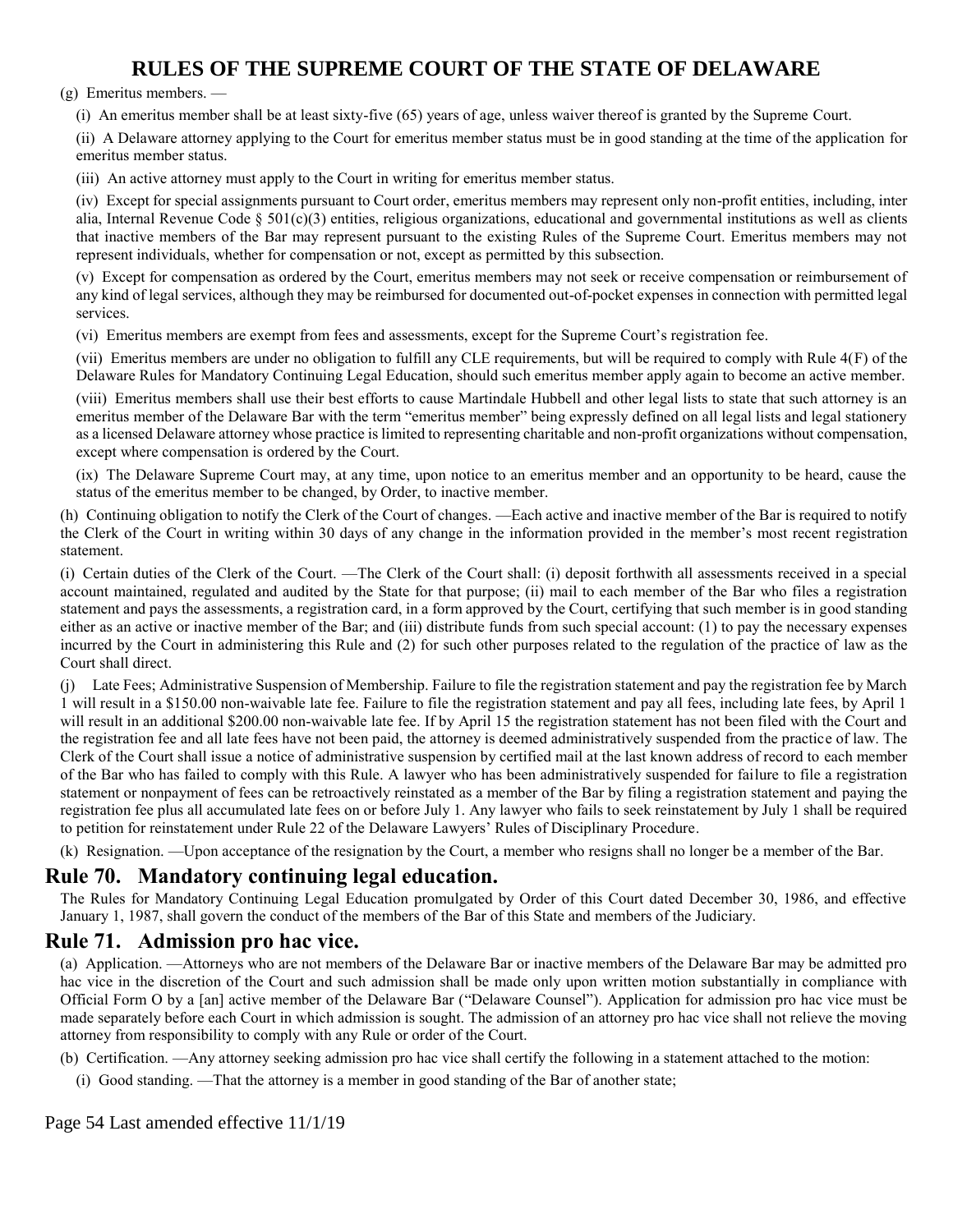(ii) Professional conduct and principles. —That the attorney shall be bound by the Delaware Lawyers' Rules of Professional Conduct and has reviewed the Principles of Professionalism for Delaware Lawyers:

#### PRINCIPLES OF PROFESSIONALISM FOR DELAWARE LAWYERS

The Delaware State Bar Association and the Delaware Supreme Court have jointly adopted the Principles of Professionalism for Delaware Lawyers for the guidance of Delaware lawyers, effective November 1, 2003. These Principles replace and supersede the Statement of Principles of Lawyer Conduct adopted by the Delaware State Bar Association on November 15, 1991. They are not intended, nor should they be construed, as establishing any minimum standards of professional care or competence, or as altering a lawyer's responsibilities under the Delaware Lawyers' Rules of Professional Conduct. These Principles shall not be used as a basis for litigation, lawyer discipline or sanctions. The purpose of adopting the Principles is to promote and foster the ideals of professional courtesy, civility, conduct and cooperation. These Principles are fundamental to the functioning of our system of justice and public confidence in that system.

#### PRINCIPLES

A. In general. A lawyer should develop and maintain the qualities of integrity, compassion, learning, civility, diligence and public service that mark the most admired members of our profession. A lawyer should provide an example to the community in these qualities and should not be satisfied with minimal compliance with the mandatory rules governing professional conduct. These qualities apply both to office practice and to litigation. A lawyer should be mindful of the need to protect the standing of the legal profession in the view of the public and should bring these Principles to the attention of other lawyers when appropriate.

1. Integrity. Personal integrity is the most important quality in a lawyer. A lawyer's integrity requires personal conduct that does not impair the rendering of professional service of the highest skill and ability; acting with candor; preserving confidences; treating others with respect; and acting with conviction and courage in advocating a lawful cause. Candor requires both the expression of the truth and the refusal to mislead others in speech and demeanor.

2. Compassion. Compassion requires respect for the personal dignity of all persons. In that connection, a lawyer should treat all persons, including adverse lawyers and parties, fairly and equitably and refrain from acting upon or manifesting racial, gender or other bias or prejudice toward any participant in the legal process.

3. Learning. A lawyer's commitment to learning involves academic study in the law followed by continual individual research and investigation in those fields in which the lawyer offers legal services to the public.

4. Civility. Professional civility is conduct that shows respect not only for the courts and colleagues, but also for all people encountered in practice. Respect requires promptness in meeting appointments, consideration of the schedules and commitments of others, adherence to commitments whether made orally or in writing, promptness in returning telephone calls and responding to communications, and avoidance of verbal intemperance and personal attacks. A lawyer should not communicate with a Court\*concerning pending or prospective litigation without reasonable notice whenever possible to all affected parties. Respect for the Court requires careful preparation of matters to be presented; clear, succinct, and candid oral and written communications; acceptance of rulings of the Court, subject to appropriate review; emotional self-control; the absence of scorn and superiority in words or demeanor; observance of local practice and custom as to the manner of addressing the Court; and appropriate dress in all Court proceedings. A lawyer should represent a client with vigor, dedication and commitment. Such representation, however, does not justify conduct that unnecessarily delays matters, or is abusive, rude or disrespectful. A lawyer should recognize that such conduct may be detrimental to a client's interests and contrary to the administration of justice.

\*As used in these Principles, "Court" includes not only state and federal courts, but also other tribunals performing an adjudicatory function including administrative hearing panels and boards as well as arbitration tribunals.

5. Diligence. A lawyer should expend the time, effort, and energy required to master the facts and law presented by each professional task.

6. Public service. A lawyer should assist and substantially participate in civic, educational and charitable organizations. A lawyer should render substantial professional services on a charitable, or pro bono publico, basis on behalf of those persons who cannot afford adequate legal assistance.

B. Conduct of Litigation. In dealing with opposing counsel, adverse parties, judges, court personnel and other participants in the legal process, a lawyer should strive to make our system of justice work fairly and efficiently. A lawyer should avoid conduct that undermines the judicial system or the public's confidence in it, as a truth-seeking process for resolving disputes in a rational, amicable and efficient way.

1. Responsible choice of forum. Before choosing a forum, a lawyer should review with the client all alternatives, including alternate methods of dispute resolution. A lawyer should not file or defend a suit or an administrative proceeding without as

Page 55 Last amended effective 11/1/19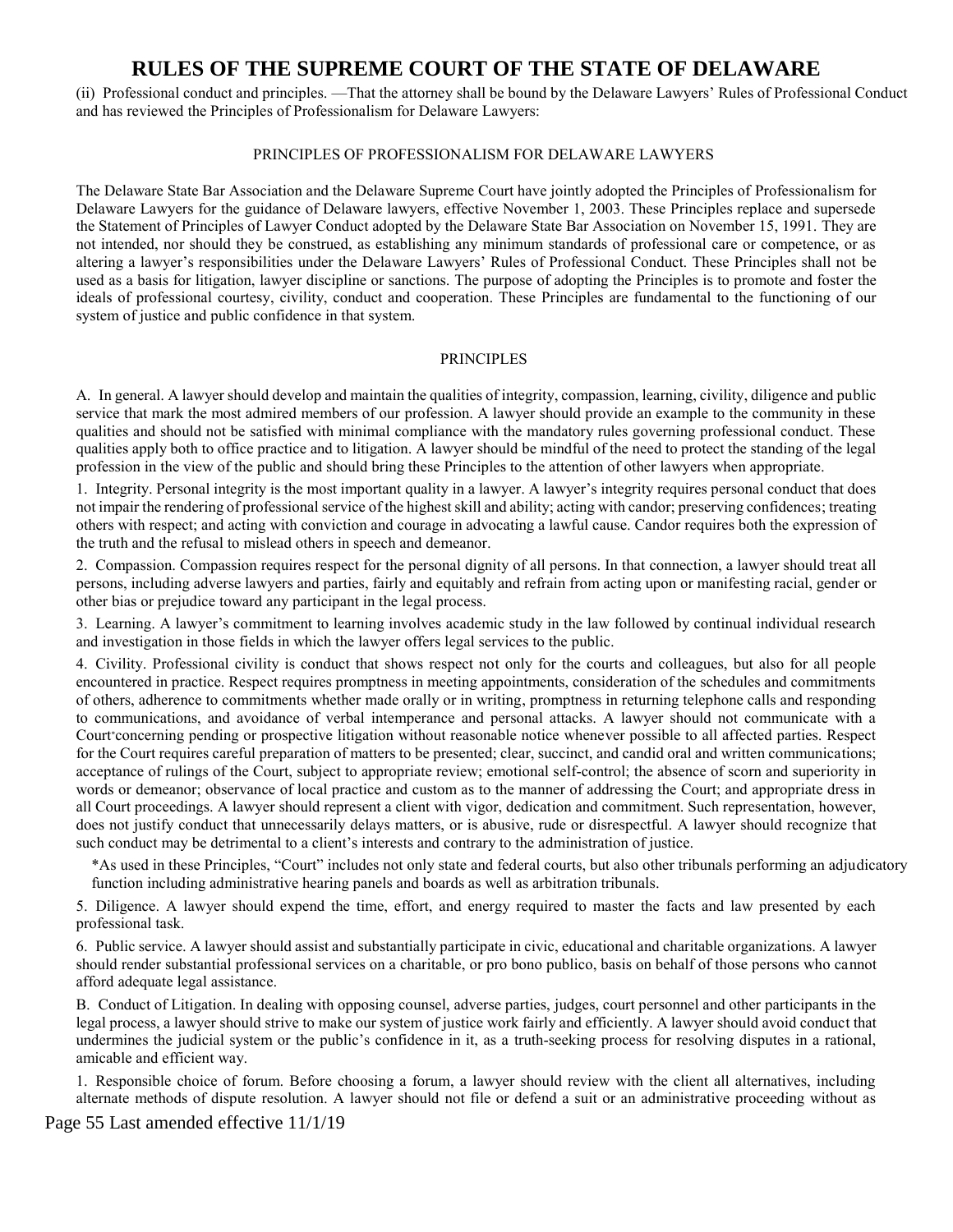thorough a review of the facts and the law as is required to form a conviction that the complaint or response has merit.

2. Pre-trial proceedings. A lawyer should use pre-trial procedures, including discovery, solely to develop a case for settlement or trial and not to harass an opponent or delay a case. Whenever possible, stipulations and agreements should be made between counsel to reduce both the cost and the use of judicial time. Interrogatories and requests for documents should be carefully crafted to demand only relevant matter, and responses should be timely, candid and not evasive. Good faith efforts should be made to resolve by agreement objections to matters contained in pleadings, discovery requests and objections.

A lawyer should endeavor to schedule pre-trial procedures so as to accommodate the schedules of all parties and attorneys involved. Agreements for reasonable extensions of time should not be withheld arbitrarily.

Only those depositions necessary to develop or preserve the facts should be taken. Questions and objections at deposition should be restricted to conduct appropriate in the presence of a judge.

3. Communications with the Court or Tribunal. A lawyer should speak and write respectfully in all communications with the Court. All papers filed in a proceeding should be as succinct as the complexity of the matter will allow. A lawyer should avoid ex parte communications with the Court on pending matters, except when permitted by law. Unless specifically authorized by law, a lawyer should not submit papers to the Court without serving copies of all papers upon opposing counsel in such a manner that opposing counsel will receive them before or contemporaneously with the submission to the Court.

4. Settlement. A lawyer should constantly evaluate the strength of a client's legal position and keep the client advised. A lawyer should seek to settle any matter at any time that such course of action is determined to be consistent with the client's best interest after considering the anticipated cost of continuing the proceeding and the lawyer's good faith evaluation of the likely result.

5. Appeal. A lawyer should take an appeal only if the lawyer believes in good faith that the Court has committed error, or an appeal is otherwise required.

C. Out of state associate counsel. Before moving the admission of a lawyer from another jurisdiction, a Delaware lawyer should make such inquiry as required to determine that the lawyer to be admitted is reputable and competent, should furnish the candidate for admission with a copy [of] these Principles and ensure that the candidate for admission agrees to abide by these Principles.

(iii) Compliance with Rules. —That the attorney and all attorneys of the attorney's firm who directly or indirectly provide services to the party or cause at issue shall be bound by all Rules of the Court;

(iv) Consent to service. —That the attorney has consented to the appointment of the Clerk of the Supreme Court as agent upon whom service of process may be made for all actions, including disciplinary actions, that may arise out of the practice of law under this Rule and any activities related thereto;

(v) Prior appearances. —The number of actions in any court of record of Delaware in which the attorney has appeared in the preceding 12 months;

(vi) Assessment. —That a payment for the pro hac vice admission assessment determined by the Delaware Supreme Court is attached to be deposited in the registration fund of the Delaware Supreme Court for the purpose of the governance of the Bar and the administration of justice and to be distributed pursuant to approval of a majority of the members of the Supreme Court. The pro hac vice admission assessment shall be \$375 in the calendar year 2015, \$400 in calendar year 2016, and thereafter increased annually by the rate of inflation as determined by the Delaware Supreme Court. If the case in which the pro hac vice admission continues into a subsequent year after the year of admission, such assessment shall be deemed an annual assessment to be renewed and be payable on February 1 of each subsequent year and be deemed delinquent if not paid by March 1 of each subsequent year. A notice that a pro hac vice admission may be subject to renewal shall be mailed to Delaware counsel by this Court. It shall be the duty of Delaware counsel to complete the notice stating whether the case in which the pro hac vice admission was granted remains open and to supervise the remittance of the renewal assessment if the case in which the who fails to file the pro hac vice renewal notice with or without assessment as appropriate by March 1 of each year shall pay a \$50.00 late filing assessment.

(vii) Disciplinary proceedings. —Whether the applying attorney has been disbarred or suspended or is the object of pending disciplinary proceedings in any jurisdiction where the applying attorney has been admitted generally, pro hac vice, or in any other way; and

(viii) Other jurisdictions. —The identification of all states or other jurisdictions in which the applying attorney has at any time been admitted generally.

(c) Delaware Counsel's duties. —Delaware Counsel for any party shall appear in the action in which the motion for admission pro hac vice is filed and shall sign or receive service of all notices, orders, pleadings or other papers filed in the action, and shall attend all proceedings before the Court, Clerk of the Court, or other officers of the Court, unless excused by the Court. Attendance of Delaware Counsel at depositions shall not be required unless ordered by the Court.

(d) Withdrawal. —Withdrawal of attorneys admitted pro hac vice shall be governed by the provisions of Rule 12(b). The Court may revoke a pro hac vice admission sua sponte, or upon the motion of a party, if it determines, after a hearing or other meaningful opportunity to respond, the continued admission pro hac vice to be inappropriate or inadvisable.

Page 56 Last amended effective 11/1/19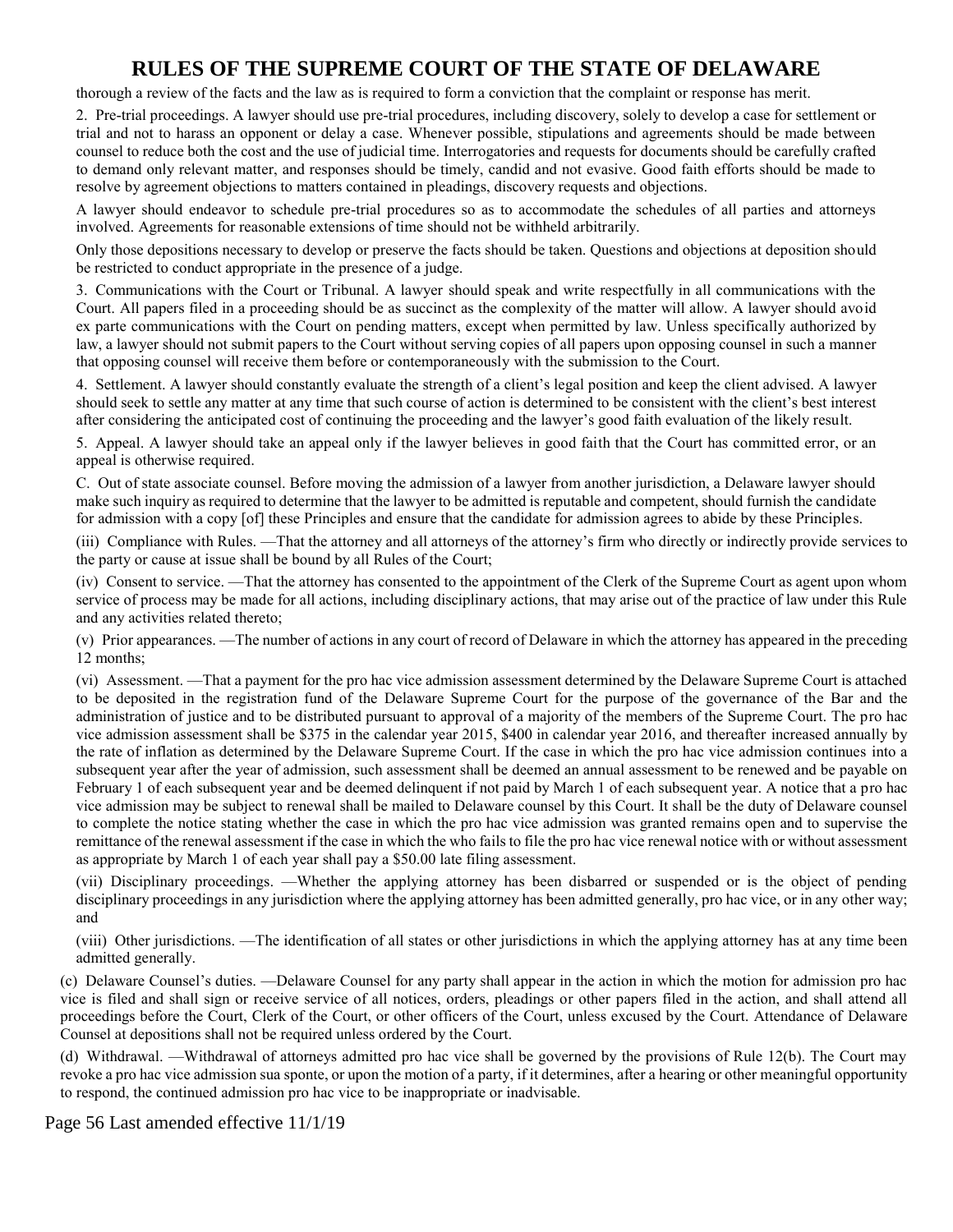(e) Filing. —The motion and certificate described in subsections (a) and (b) of this Rule shall be filed as soon as reasonably possible, and they shall be filed no later than the date of the 1st appearance of the attorney who seeks admission pro hac vice before the Court or the Clerk of the Court in the matter for which admission is sought.

(f) Action by Court. —In exercising its discretion in ruling on a motion for admission pro hac vice, the Court shall also consider whether, in light of the nature and extent of the practice in the State of Delaware of the attorney seeking admission, that attorney is, in effect, practicing as a Delaware Counsel without complying with the Delaware requirements for admission to the Bar. In its consideration of this aspect of the motion, the Court may weigh the number of other admissions to practice sought and/or obtained by this attorney from Delaware courts, the question of whether or not the attorney in fact maintains an office in Delaware although the attorney is not admitted to practice in Delaware courts, and other relevant facts.

(g) Delaware Counsel's certification. —The Delaware Counsel filing a motion pro hac vice for the admission of an attorney not a member of the Delaware Bar shall certify that the Delaware attorney finds the applicant to be a reputable and competent attorney, and is in a position to recommend the applicant's admission.

(h) Copy of signed motion to be filed with Court. —The judge who signed the motion shall file with this Court a signed copy of the entire Disciplinary Counsel. Disciplinary counsel shall be responsible for contacting Delaware counsel if the information contained in said copy is incomplete for the purposes of this rule.

(i) Admission of foreign lawyer. —

(1) A foreign lawyer is a person admitted in a non-United States jurisdiction and who is a member of a recognized legal profession in that jurisdiction, the members of which are admitted to practice as lawyers or counselors at law or the equivalent and are subject to effective regulation and discipline by a duly constituted professional body or a public authority, and who is not disbarred, suspended, or the equivalent thereof from practice in any jurisdiction.

(2) A court or agency of this State may, in its discretion, admit a foreign lawyer in a particular proceeding pending before such court or agency to appear pro hac vice in a defined role as a lawyer, advisor or consultant in that proceeding with an in-state lawyer, provided that the in-state lawyer is responsible to the client, responsible for the conduct of the proceeding, responsible for independently advising the client on the substantive law of a United States jurisdiction and procedural issues in the proceeding, and for advising the client whether the in-state lawyer's judgment differs from that of the foreign lawyer. See subsection (4).

(3) In addition to the factors listed in this Rule, a court or agency in ruling on an application to admit a foreign lawyer pro hac vice, as a lawyer, advisor, or consultant shall weigh factors, including:

- (a) the legal training and experience of the foreign lawyer including in matters similar to the matter before the court or agency;
- (b) the extent to which the matter will include the application of:
	- 1. the law of the jurisdiction in which the foreign lawyer is admitted; or
	- 2. international law or other law with which the foreign lawyer has a demonstrated expertise.
- (c) the foreign lawyer's familiarity with the law of a United States jurisdiction applicable to the matter before the court or agency;

(d) the extent to which the foreign lawyer's relationship and familiarity with the client or with the facts and circumstances of the matter will facilitate the fair and efficient resolution of the matter;

(e) the foreign lawyer's English language ability; and

(f) the extent to which it is possible to define the scope of the foreign lawyer's authority, so as to facilitate its fair and efficient resolution, including by a limitation on the foreign lawyer's authority to advise the client on the law of a United States jurisdiction except in consultation with the in-state lawyer.

(4) The court or agency shall limit the activities of the foreign lawyer or require further action by the in-state lawyer, as appropriate in its discretion in light of subsection  $(i)(3)$ . It may, for example, require the in-state lawyer to sign all pleadings and other documents submitted to the court or to other parties, to be present at all depositions and conferences among counsel, or to attend all proceedings before the court or agency.

(5) If any documents submitted to the court, or referenced in any submission to the court, and which is not in English, the applicant shall submit an English translation and satisfactory proof of the accuracy of the translation. If any disciplinary proceeding is referenced in the motion as described in subsection  $(b)(vi)$ , a certified copy of any finding or order shall be attached to the motion; and if not in English, the applicant shall submit an English translation and satisfactory proof of the accuracy of the translation.

### **Rule 72. Admission pro hac vice before administrative agencies of this State.**

(a) Application. —Attorneys who are not members of the Delaware Bar may be admitted pro hac vice before the administrative agencies of this State and its political subdivisions in the discretion of such agencies and such admission shall be made only upon written motion substantially in compliance with Official Form O by a [an] active member of the Delaware Bar ("Delaware Counsel"). Application for admission pro hac vice must be made separately before each agency in which admission is sought and separately for each matter before the agency. The admission of an attorney pro hac vice shall not relieve the moving attorney from responsibility to comply with any rule

Page 57 Last amended effective 11/1/19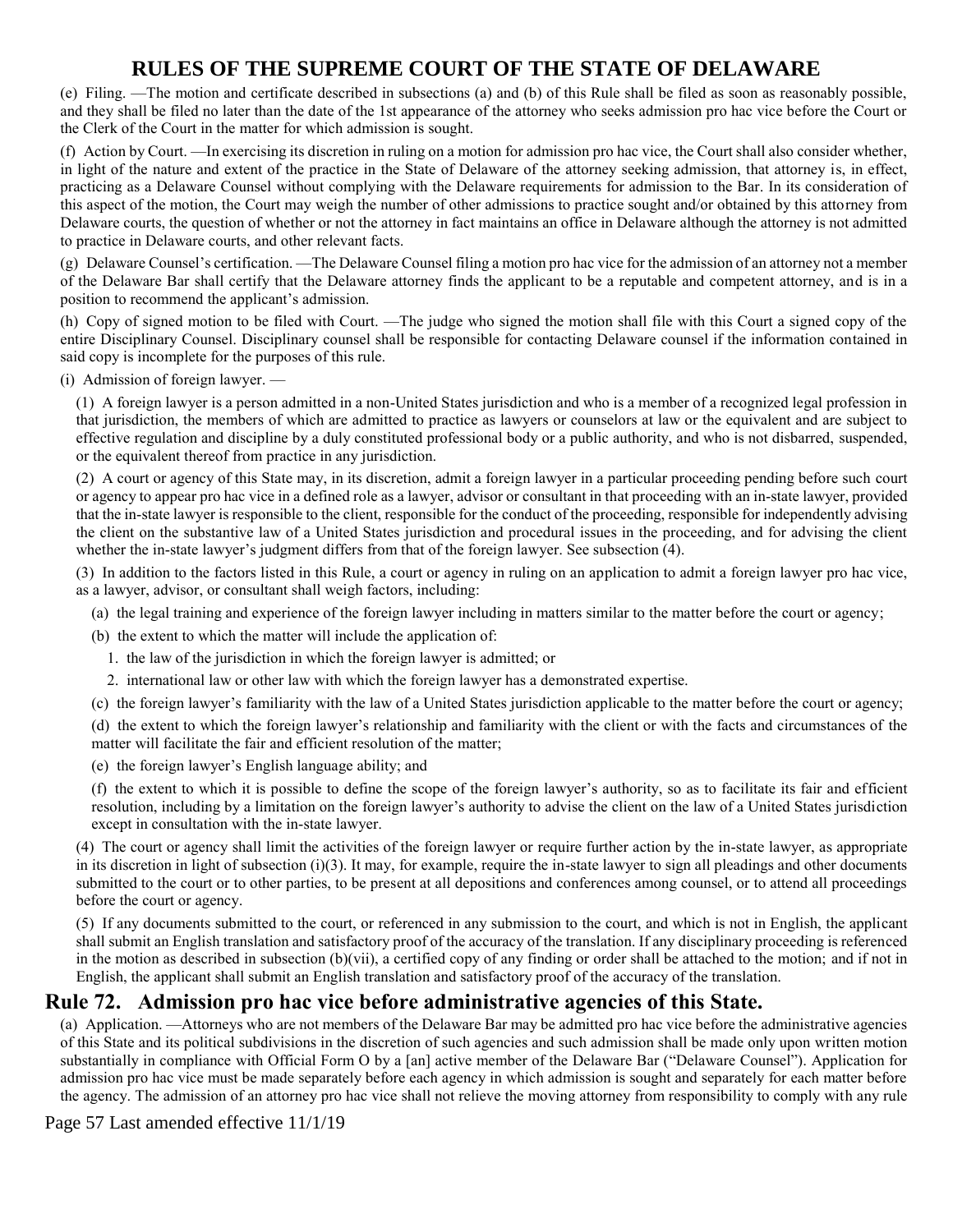or order of the agency.

(b) Certification. —Any attorney seeking admission pro hac vice shall certify the following in a statement attached to the motions:

(i) Good standing. —That the attorney is a member in good standing of the Bar of another state;

(ii) Professional conduct and principles. —That the attorney shall be bound by the Delaware Lawyers' Rules of Professional Conduct and has reviewed the Statement of Principles of Lawyer Conduct as set forth in Supreme Court Rule 71(b)(ii);

(iii) Compliance with rules. —That the attorney and all attorneys of the attorney's firm who directly or indirectly provide services to the party or cause at issue shall be bound by all rules of the practice in this State and of the agency;

(iv) Consent to service. —That the attorney has consented to the appointment of the Clerk of the Supreme Court as agent upon whom services of process may be made for all actions, including disciplinary actions, that may arise out of the practice of law under this Rule and any activities related thereto;

(v) Prior appearances. —The number of actions in any court of record of Delaware and matters before administrative agencies of this State in which the attorney has appeared in the preceding 12 months;

(vi) Assessment. —That a payment for the pro hac vice admission assessment determined by the Delaware Supreme Court is attached to be deposited in the registration fund of the Delaware Supreme Court for the purpose of the governance of the Bar and the administration of justice and to be distributed pursuant to approval of a majority of the members of the Supreme Court, which payments shall promptly be forwarded by the agency to the Supreme Court. The pro hac vice admission assessment shall be \$375 in the calendar year 2015, \$400 in calendar year 2016, and thereafter increased annually by the rate of inflation as determined by the Delaware Supreme Court. If the case in which the pro hac vice admission continues into a subsequent year after the year of admission, such assessment shall be deemed an annual assessment to be renewed and be payable on February 1 of each subsequent year and be deemed delinquent if not paid by March 1 of each subsequent year. A notice that a pro hac vice admission may be subject to renewal shall be mailed to Delaware counsel by this Court. It shall be the duty of Delaware counsel to complete the notice stating whether the case in which the pro hac vice admission was granted remains open and to supervise the remittance of the renewal assessment if the case in which the who fails to file the pro hac vice renewal notice with or without assessment as appropriate by March 1 of each year shall pay a \$50.00 late filing assessment.

(vii) Disciplinary proceedings. —Whether the applying attorney has been disbarred or suspended or is the object of pending disciplinary proceedings in any jurisdiction where the applying attorney has been admitted generally, pro hac vice, or in any other way; and

(viii) Other jurisdictions. —The identification of all states or other jurisdictions in which the applying attorney has at any time been admitted generally.

(c) Delaware Counsel's duties. —Delaware Counsel for any party shall appear in the matter in which the motion for admission pro hac vice is filed and shall sign or receive service of all notices, orders, pleadings or other papers filed in the matter and shall attend all proceedings before the agency and representatives thereof, unless excused by the agency. Attendance of Delaware Counsel at depositions shall not be required unless ordered by the agency.

(d) Withdrawal. —Withdrawal of attorneys admitted pro hac vice shall be permitted only by written order of the agency. All appearing attorneys shall continue as such and continue to perform the duties of counsel imposed by law, by the Delaware Lawyers' Rules of Professional Conduct and by the agency. Withdrawal of an attorney ordinarily will not be considered as a permissible ground for delay of a matter before an agency. An agency may revoke a pro hac vice admission sua sponte, or upon the motion of a party, if it is determined, after a hearing or other meaningful opportunity to respond, the continued admission pro hac vice to be inappropriate or inadvisable.

(e) Filing. —The motion and certificate described in subsections (a) and (b) of this rule and the signed order granting admission shall be filed before the agency and a copy of each document shall be filed with the Delaware Supreme Court by the agency granting the pro hac vice admission as soon as reasonably possible, and they shall be filed no later than the date of the first appearance of the attorney who seeks admission pro hac vice before the agency in the matter for which admission is sought. The Court shall provide said copy to disciplinary counsel who shall be responsible for contacting Delaware counsel if the information contained in said copy is incomplete for the purposes of this rule.

(f) Action by agency. —In exercising its discretion in ruling on a motion for admission pro hac vice, an agency shall also consider whether, in light of the nature and extent of the practice in the State of Delaware of the attorney seeking admission, that attorney is, in effect, practicing as a Delaware Counsel without complying with the Delaware requirements for admission to the Bar. In its consideration of this aspect of the motion, the agency may weigh the number of other admissions to practice sought and/or obtained by this attorney from Delaware courts, the question of whether or not the attorney in fact maintains an office in Delaware although the attorney is not admitted to practice in Delaware courts, and other relevant facts.

(g) Delaware Counsel's certification. —The Delaware Counsel filing a motion pro hac vice for the admission of an attorney not a member of the Delaware Bar shall certify that the Delaware attorney finds the applicant to be a reputable and competent attorney, and is in a position to recommend the applicant's admission.

Page 58 Last amended effective 11/1/19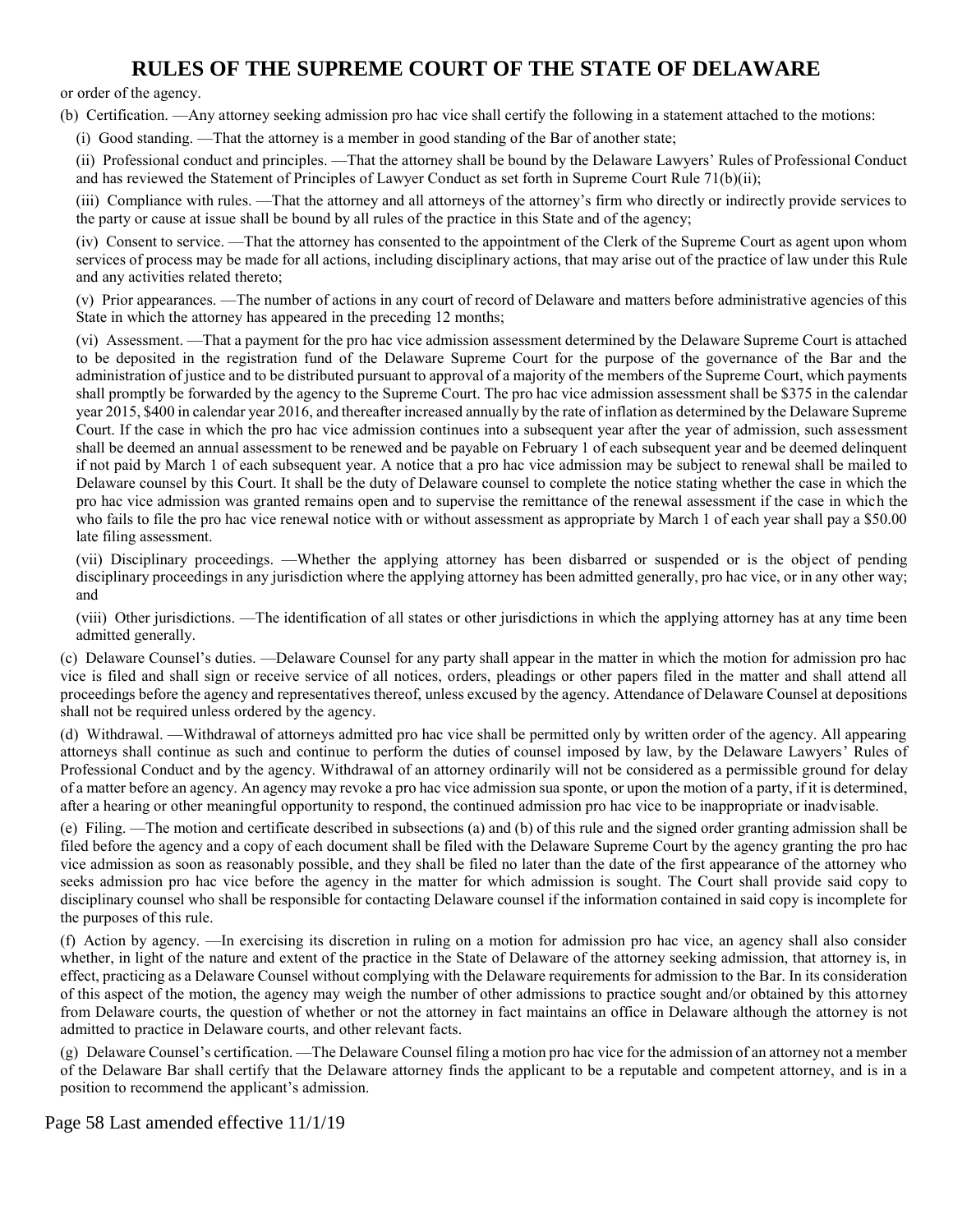# **Rule 73. Abandoned or unclaimed trust funds held by attorneys.**

When, for a continuous period of 5 years, an attorney's trust or escrow account contains trust or escrow funds, including funds held in the form of balances owed and funds for which disbursement has been attempted by issuing a check, which are either unidentifiable, unclaimed, or which are held for missing or unknown owners, the funds shall be deemed abandoned in accordance with the provisions of the Delaware escheats statute for unclaimed property, 12 Del. C. Chapter 11. The attorney shall make reasonable efforts to identify and locate the beneficial owner of the abandoned funds. With regard to funds for which the attorney has issued a check that has remained outstanding for six months or more, the attorney shall comply with the procedures set forth in Rule  $1.15(d)(9)(E)$  of the Delaware Lawyers' Rules of Professional Conduct. The attorney shall then file an abandoned property report under 12 Del. C. § 1199. If, 90 days after the filing of the report, the attorney is still unable to identify and to locate the owner of the abandoned funds, the funds shall be paid to the State Escheator according to the provisions of the Escheats Statute.

# **Rule 74. Delaware Lawyer's Assistance Program.**

(a) Operation. —There shall be a Lawyers' Assistance Program to be overseen by the Delaware State Bar Association which shall monitor the financial operation and administration of the Program. The Delaware State Bar Association shall receive an annual grant from the Court to finance the Program and have the authority, subject to the review of the Court, to set forth terms and conditions for the distribution of the funds for the operation of the Program through the Delaware State Bar Association's Lawyers' Assistance Committee.

(b) Purpose. —The purpose of the Delaware Lawyers' Assistance Program is to provide assistance to Delaware attorneys and members of the State Judiciary with alcohol, drugs, gambling, emotional, behavioral, or other personal problems that effect well-being and professional performance.

(c) Annual Assessment. —All active Delaware lawyers shall pay an annual assessment to the Lawyers' Assistance Program in an amount to be determined by the Court pursuant to the annual registration process under Supreme Court Rule 69.

# **PART VI. JUDGES AND ADMINISTRATION**

**Rule 81. The Judicial Conference.**

Repealed effective Aug. 19, 2015.

#### **Rule 82. Assignment judges of trial courts.**

Repealed effective Aug. 19, 2015.

#### **Rule 83. Attorneys and other court officers as bondsmen.**

A court of this State shall not accept any cash bail, special bail bond or surety bond in respect of which an attorney or court officer acts, directly or indirectly, as bail or surety. This prohibition shall also apply to any agent, employee, member of the immediate family of any such attorney or court officer, or any corporation in which such attorney or court officer owns a controlling interest. This prohibition shall not apply to any bond in which the attorney, court officer, agent, employee or family member, as above defined, may be the principal. The phrase "member of the immediate family" shall include the spouse, father, mother, father-in-law, mother-in-law, son, daughter, brother, sister, brother-in-law or sister-in-law or any such attorney or court officer.

## **Rule 84. Code of Judicial Conduct.**

The conduct of all judges of the courts of this State, both constitutional and statutory, shall be governed by The Delaware Judges' Code of Judicial Conduct promulgated by order of the Court dated December 16, 1993, and as thereafter amended.

## **Rule 85. Advisory Committee on Litigation Ethical Problems.**

Repealed effective May 8, 2001.

### **Rule 86. Unauthorized Practice of Law Subcommittee of the Board on Professional Responsibility.**

The Unauthorized Practice of Law Subcommittee of the Board on Professional Responsibility is governed by Supreme Court Rule 62 and the Rules of the Unauthorized Practice of Law Subcommittee of the Board on Professional Responsibility.

#### **Rule 87. Administrative Office of the Courts.**

Repealed effective Aug. 19, 2015.

## **PART VII. ADMINISTRATION OF THE COURT**

### **Rule 91. Court administration.**

(a) Clerk of the Supreme Court and office of the Clerk of the Supreme Court. —

(i) Clerk. —Pursuant to Article IV, § 27 of the Delaware Constitution of 1897, the Court shall appoint a Clerk of the Supreme Court who shall serve at the pleasure of the Court.

Page 59 Last amended effective 11/1/19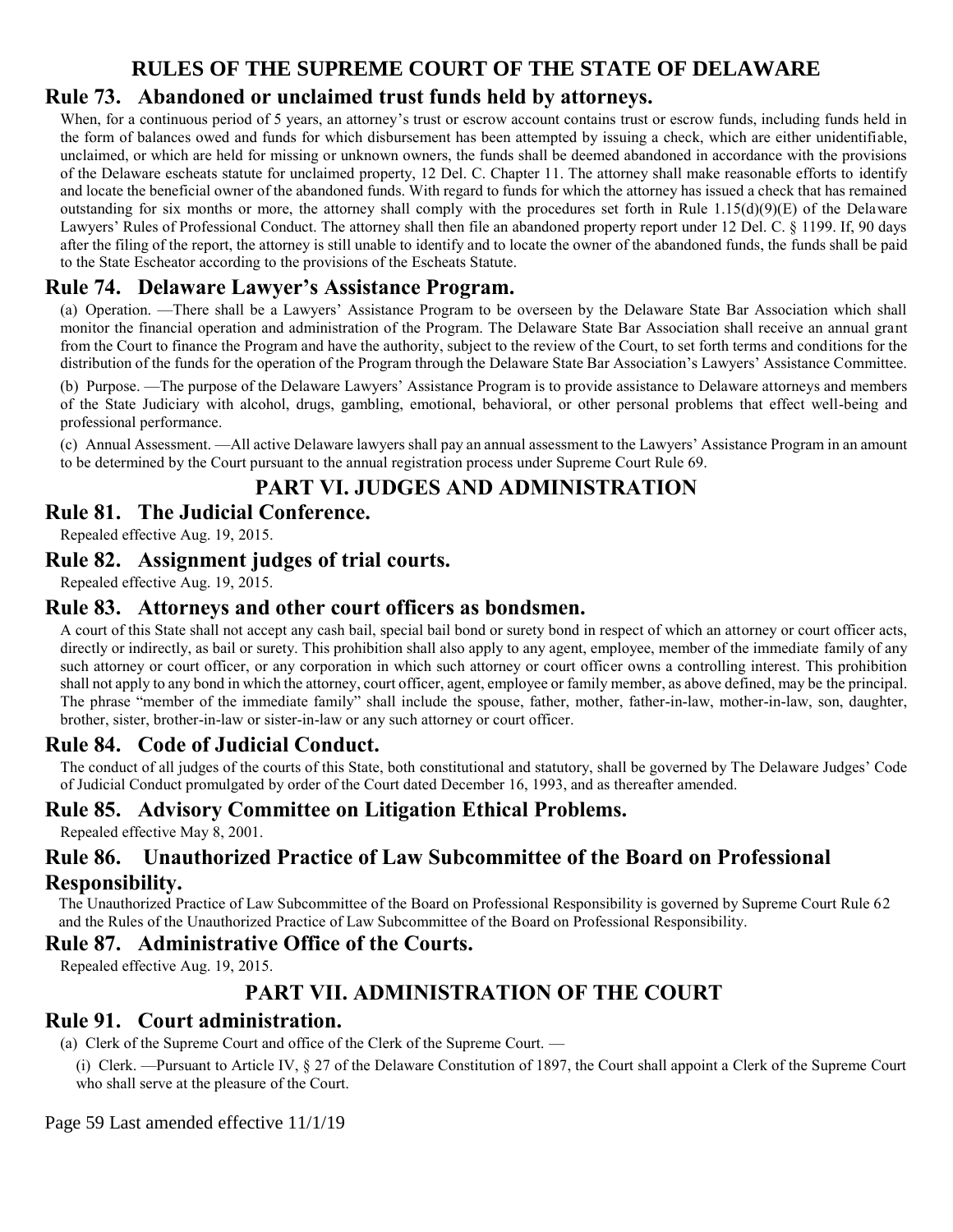(ii) Office. —The Clerk's office shall be maintained in Dover.

(iii) Records. —The Clerk shall have custody of the records and papers of this Court. The Clerk shall not permit any original record or paper of this Court or any trial court to be taken from the Clerk's custody except at the direction of the Court.

(iv) Numbering of cases. —Upon the docketing of any case in this Court, the Clerk shall assign a case number to it. The first case docketed in any calendar year shall be identified by the year and designated "No. 1." Subsequent cases shall be numbered chronologically thereafter.

(v) Numbering of papers. —The Clerk shall file all papers in each case and shall give each paper a docket entry number which shall be maintained on a chronological basis.

(vi) Docket. —The Clerk shall keep a docket in which the Clerk shall record, under the caption and case number of each case, the filing of each paper, its docket entry number, and the date of such filing.

(vii) Notice to Justice. —Upon the docketing of each case, the Clerk shall send to each Justice an exact copy of the caption thereof.

(viii) Authority of the Assistant Clerk. —In the event of the Clerk's absence from the office, the Assistant Clerk shall have the authority to exercise all powers of the Clerk.

(ix) Authority of the senior court clerks, court clerks and court staff. —Senior court clerks, court clerks and court staff shall have the authority to receive papers as deputy clerks. Papers required to be filed with the Clerk of the Court may be filed with any senior court clerk, court clerk or court staff in any county.

(b) Staff Attorneys. —The Staff Attorneys assist the Court in discharging its constitutional responsibilities as the Court designates orally or in writing from time to time, including the following:

- (i) Preliminary review of the jurisdictional basis for all appeals.
- (ii) Review of all filings for compliance with Court rules.
- (iii) Coordinate requests for extensions of time by parties or court reporters.
- (iv) Review of all pro se filings and circulation of filings to the Justices with a written cover memorandum.
- (v) Assisting the Clerk of the Court in the scheduling of cases and the securing of supplemental filings.
- (vi) Undertake independent research as requested.
- (vii) Assist the Motion Justice each month as requested.
- (viii) Perform such other legal duties as assigned.

#### **Rule 92. Seal.**

The Court's seal shall contain the words "SUPREME COURT" on the upper arc of the circle and the words "STATE OF DELAWARE" on the lower arc. This language shall encircle arms similar to those appearing on the Great Seal of the State. The Clerk is directed to retain the seal in the Clerk's custody and is authorized to affix it to such documents as, under the practice heretofore prevailing, may be appropriate.

### **Rule 93. Permanent Advisory Committee on Supreme Court Rules, Rules of Civil and Criminal Procedure, and Rules of Evidence.**

(a) A permanent Advisory Committee on Supreme Court Rules, Rules of Civil Procedure, and Rules of Evidence is hereby established. The Committee shall be known as the "Supreme Court Rules Committee."

(b) It shall consist of members of the Bar who shall be appointed by the Court for such terms as the Court shall determine. One of the members shall be designated as Chair.

(c) The Committee's duties shall include:

(i) Monitoring the Supreme Court Rules, considering changes where appropriate, considering and drafting changes suggested by the Committee and the Court, receiving and considering comments from members of the Bar, Bench, and public regarding possible improvements to the Rules;

(ii) Establishing a subcommittee to monitor the Delaware Uniform Rules of Evidence, the various trial courts' Rules of Civil and Criminal Procedure, consult with the rules committees of the trial courts in an effort to ensure the efficiency, fairness, and consistency of these rules, ensure that any court-specific differences are justified, to consider any changes to analogous federal rules of evidence and procedure and ensure timely consideration of whether Delaware's comparable rules should be amended to incorporate those changes, and to receive and consider comments from members of the Bar, Bench and public regarding these topics. This subcommittee shall be called the "Rules of Trial Procedure Advisory Subcommittee" or, the "Trial Procedures Subcommittee" for short. The Chairs of the subcommittee shall be determined by the Chair of the Committee, in consultation

#### Page 60 Last amended effective 11/1/19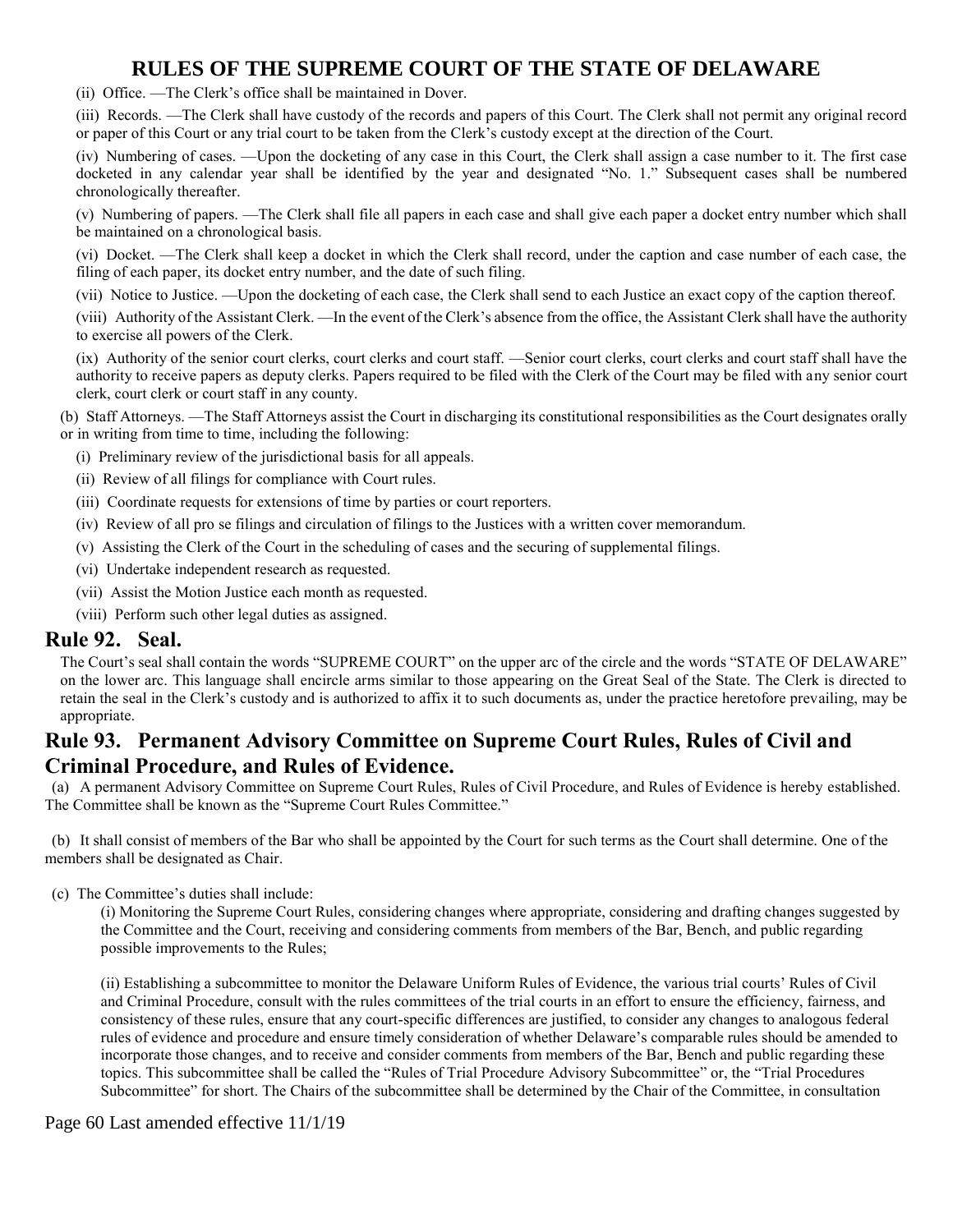with the Chief Justice.

(iii) Making recommendations and performing such other duties as the Court and Chief Justice find helpful in fulfilling their responsibilities under § 13 of Article 4 of the Delaware Constitution.

(c) The Chair of the Rules Committee may appoint ad hoc members of the Committee in consultation with the Court, for specific purposes when that will aid the accomplishment of the Committee's duties. In particular, the Chair shall, in consultation with the Court, ensure that the Trial Procedures Subcommittee coordinates with the trial courts and their rules committees to accomplish the purposes set forth in this Rule.

#### **Rule 94. Permanent Advisory Committee on Supreme Court Rules.**

Repealed effective May 24, 2016.

**Rule 95. Permanent Advisory Committee on the Delaware Uniform Rules of Evidence.** Repealed effective May 24, 2016.

#### **Rule 96. Permanent Advisory Committee on the Delaware Lawyers' Rules of Professional Conduct.**

A Permanent Advisory Committee on the Delaware Lawyers' Rules of Professional Conduct is hereby established. It shall consist of 11 or more members of the Bar who shall be appointed by the Court for staggered 3 year terms or such other terms as the Court may determine. The Court shall appoint the Chair of the Committee. A Justice of the Court may be designated by the Court as liaison to the Committee. It shall be the responsibility of the Committee to monitor these Rules, review the Model Rules of Professional Conduct and amendments or proposed amendments thereto, consider changes in the Delaware Lawyers Rules where appropriate, draft changes suggested by the Committee and the Court, receive and consider comments from members of the Bar, Bench, and others, and consult with the Court from time to time. The Committee shall make an annual report to the Court concerning the status of the rules and the work of the Committee. The annual report shall be filed on each anniversary of the effective date of this Rule. The Court may also require additional reports from time to time.

#### **Rule 97. Permanent Advisory Committee on Professionalism.**

Repealed effective Aug. 20, 2007.

## **PART VIII. RULES OF THE SUPREME COURT**

### **Rule 101. Scope and application of Rules.**

(a) Scope and application in Supreme Court. —These Rules shall govern all proceedings in this Court. Unless otherwise provided or the context precludes such application, the rules relating to appeals set forth in Parts II and III of these Rules shall be applicable to other proceedings under Part IV of these Rules.

(b) Application to trial courts. —All courts in this State shall adopt rules consistent with applicable Rules of this Court.

#### **Rule 102. General provisions.**

(a) Construction. —These Rules shall be construed so as to do substantial justice and to provide for the speedy and efficient determination of proceedings in this Court.

(b) Conduct of attorneys and litigants. —Attorneys and litigants shall conduct themselves before the Court in a manner consistent with the letter and spirit of these Rules. Attorneys are expected to take all necessary steps to avoid unreasonable delays and are expected to present all matters and papers to the Court with the highest professional competence and integrity.

(c) Meaning of terms. —All terms in these Rules shall have their usual meanings. Use of the singular shall include the plural. Reference to "trial court" shall refer to any tribunal to which a direct appeal to this Court shall lie.

### **Rule 200. Panel assignments and the Court en Banc.**

Repealed, effective July 25, 1980.

#### **Rule 201. Annual registration statement.**

Repealed, effective Nov. 12, 1985.

#### **Rule 300. Historical Society of the Supreme Court of Delaware.**

(a) There shall be a Historical Society of the Supreme Court of Delaware ("Society"). Its purpose shall be to preserve the history of the Delaware Supreme Court, its members, and its administration of justice in Delaware and to educate and inform others periodically about such matters.

(b) The society shall consist of the present Justices and such other members of the Delaware bench and bar as may from time to time be designated by the Chief Justice, with the concurrence of a majority of the Justices.

Page 61 Last amended effective 11/1/19